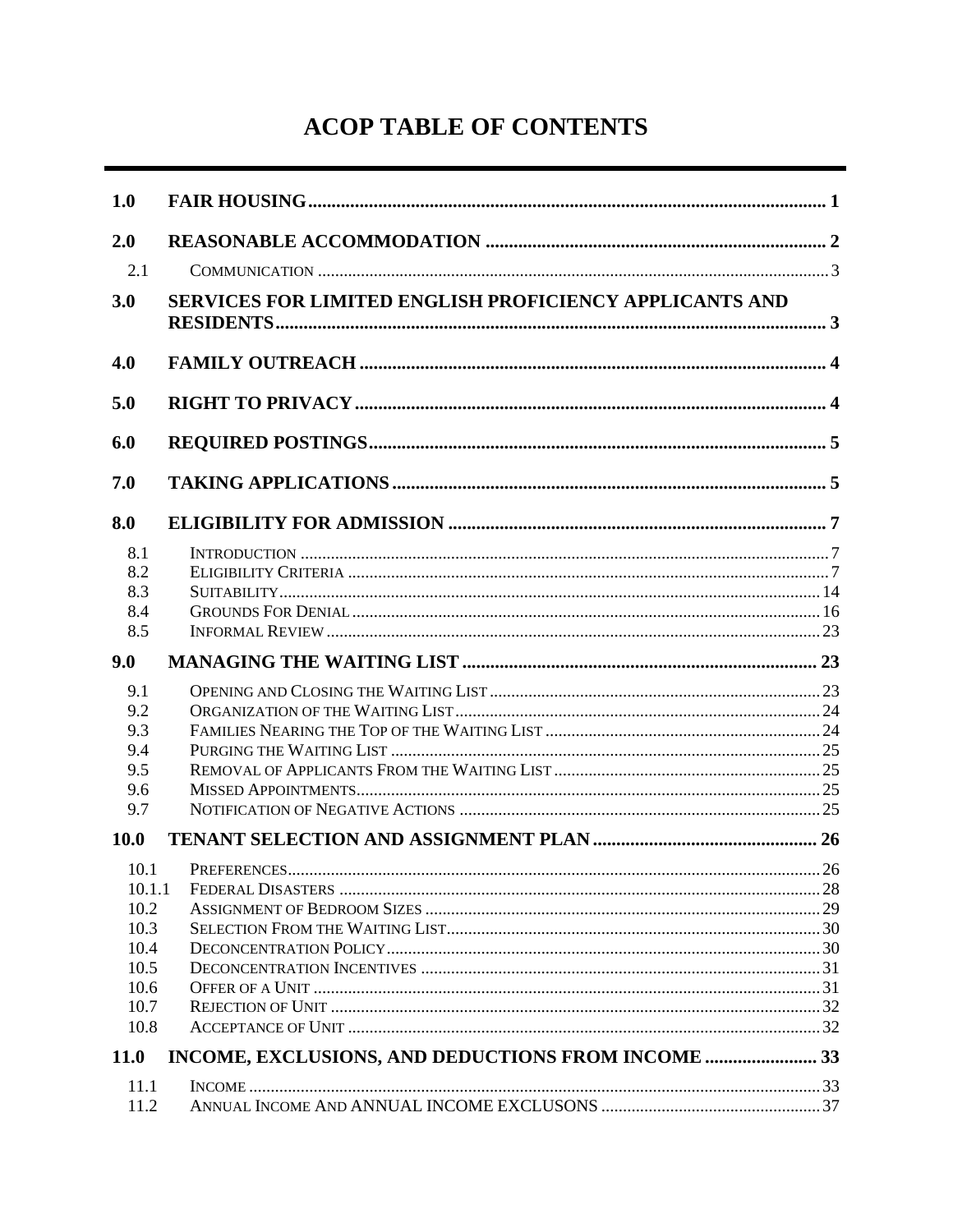| 11.3        |                                                                            |  |  |  |
|-------------|----------------------------------------------------------------------------|--|--|--|
| 11.4        |                                                                            |  |  |  |
| 11.5        |                                                                            |  |  |  |
| 11.6        |                                                                            |  |  |  |
| 12.0        |                                                                            |  |  |  |
| 12.1        |                                                                            |  |  |  |
| 12.2        |                                                                            |  |  |  |
| 12.3        |                                                                            |  |  |  |
| 12.4        |                                                                            |  |  |  |
| 12.5        |                                                                            |  |  |  |
| 12.6        |                                                                            |  |  |  |
| 12.7        |                                                                            |  |  |  |
| <b>13.0</b> | DETERMINATION OF TOTAL TENANT PAYMENT AND TENANT RENT  58                  |  |  |  |
| 13.1        |                                                                            |  |  |  |
| 13.2        |                                                                            |  |  |  |
| 13.3        |                                                                            |  |  |  |
| 13.4        |                                                                            |  |  |  |
| 13.5        |                                                                            |  |  |  |
| 13.6        |                                                                            |  |  |  |
| 13.7        |                                                                            |  |  |  |
| 13.8        |                                                                            |  |  |  |
| 14.0        |                                                                            |  |  |  |
| 14.1        |                                                                            |  |  |  |
| 14.2        |                                                                            |  |  |  |
| 14.3        |                                                                            |  |  |  |
| 14.4        |                                                                            |  |  |  |
| 14.5        |                                                                            |  |  |  |
| 14.6        | NOTIFICATION OF NON-COMPLIANCE WITH COMMUNITY SERVICE REQUIREMENT 66       |  |  |  |
| 14.7        |                                                                            |  |  |  |
| 14.8        |                                                                            |  |  |  |
| <b>15.0</b> |                                                                            |  |  |  |
|             |                                                                            |  |  |  |
|             | 15.1.1                                                                     |  |  |  |
| 15.2        |                                                                            |  |  |  |
| 15.3        |                                                                            |  |  |  |
| 15.4        |                                                                            |  |  |  |
| 15.5        |                                                                            |  |  |  |
| 15.6        |                                                                            |  |  |  |
| 15.7        |                                                                            |  |  |  |
| 15.8        | EFFECTIVE DATE OF RENT CHANGES DUE TO INTERIM OR SPECIAL REEXAMINATIONS 72 |  |  |  |
| 15.9        |                                                                            |  |  |  |
| 16.0        |                                                                            |  |  |  |
| 16.1        |                                                                            |  |  |  |
| 16.2        |                                                                            |  |  |  |
| 16.3        |                                                                            |  |  |  |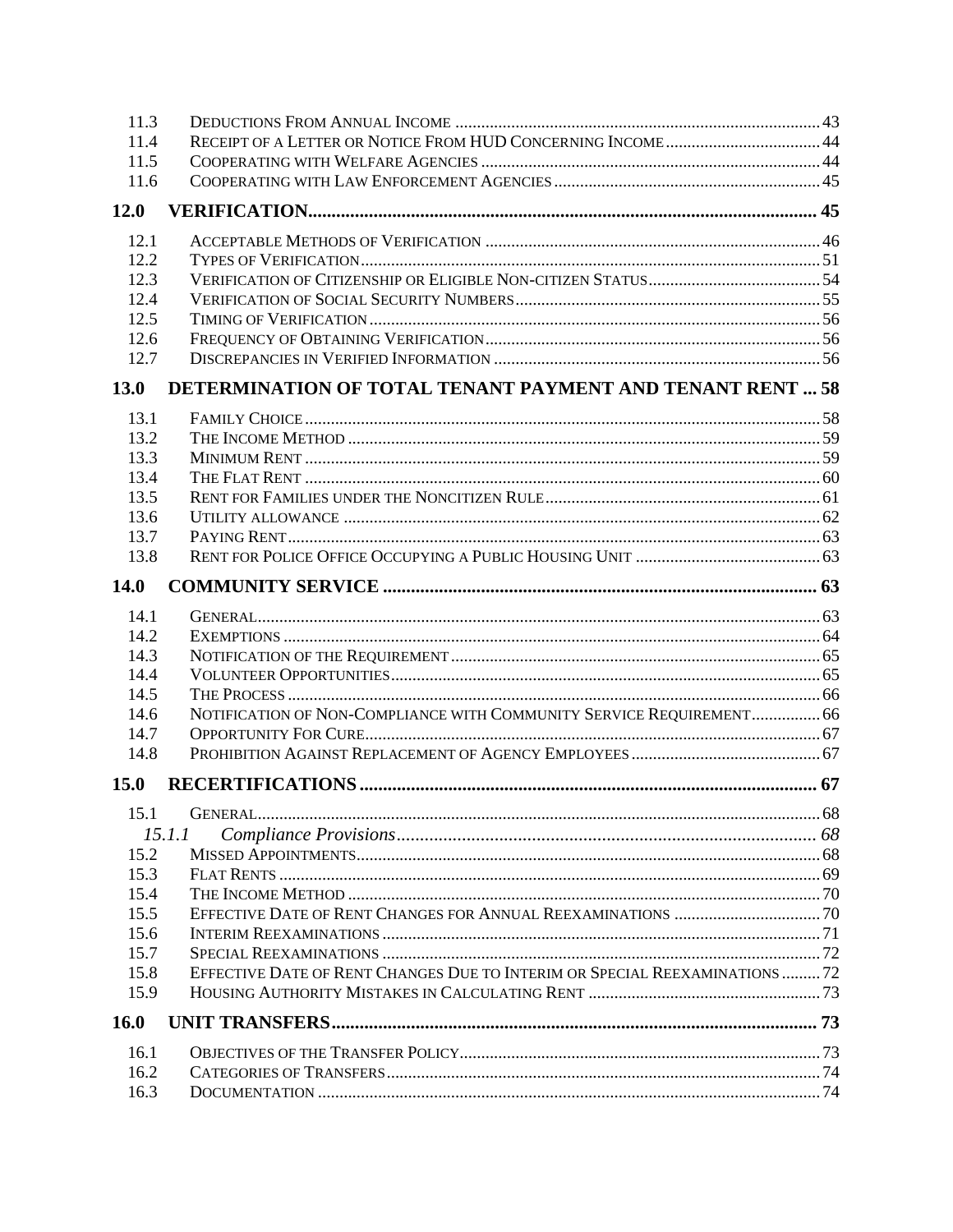| 16.4        |                                                                        |  |
|-------------|------------------------------------------------------------------------|--|
| 16.5        |                                                                        |  |
| 16.6        |                                                                        |  |
| 16.7        |                                                                        |  |
| 16.8        | RIGHT OF THE ALLEGHENY COUNTY HOUSING AUTHORITY IN TRANSFER POLICY  76 |  |
| 17.0        |                                                                        |  |
| 17.1        |                                                                        |  |
| 17.2        |                                                                        |  |
| 17.3        |                                                                        |  |
| 17.4        |                                                                        |  |
| 17.5        |                                                                        |  |
| 17.6        |                                                                        |  |
| 17.7        |                                                                        |  |
| 17.8        |                                                                        |  |
| 17.9        |                                                                        |  |
| 17.10       |                                                                        |  |
| 18.0        |                                                                        |  |
| <b>19.0</b> |                                                                        |  |
|             |                                                                        |  |
| 20.0        |                                                                        |  |
| 20.1        |                                                                        |  |
| 20.2        |                                                                        |  |
| 20.2A       |                                                                        |  |
| 20.2B       | VERIFICATION OF DOMESTIC VIOLENCE, DATING VIOLENCE OR STALKING 83      |  |
| 20.2C       |                                                                        |  |
| 20.3        |                                                                        |  |
| 20.4        |                                                                        |  |
| 20.5        |                                                                        |  |
| 20.6        |                                                                        |  |
| 20.7        |                                                                        |  |
| 21.0        |                                                                        |  |
| 22.0        |                                                                        |  |
| 23.0        |                                                                        |  |
|             |                                                                        |  |
| 24.0        |                                                                        |  |
| 25.0        |                                                                        |  |
|             |                                                                        |  |
|             |                                                                        |  |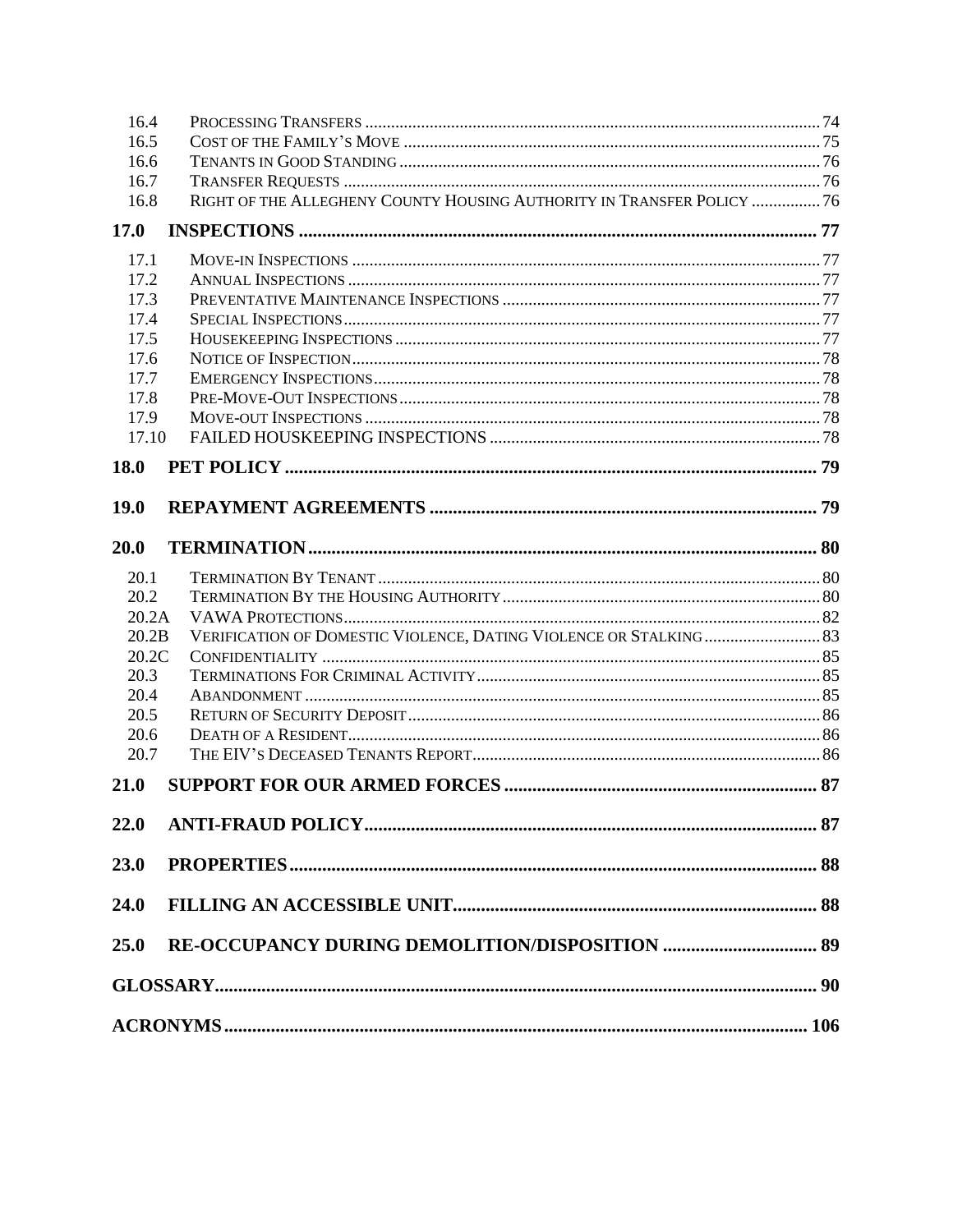# **ADMISSIONS AND CONTINUED OCCUPANCY POLICY**

This Admissions and Continued Occupancy Policy defines the Allegheny County Housing Authority's policies for the operation of the Public Housing Program, incorporating Federal, State and local law. If a property is assisted by other sources of funds, then any requirements that these additional funds generate will also be complied with. For example, if a property has Low Income Housing Tax Credit funding, then no one will be admitted to the LIHTC assisted units that make more than the LIHTC limits. Separate management plans and agreements may exist for properties that are not directly owned and/or managed by Allegheny County Housing Authority. If there is any conflict between this policy and laws or regulations, the laws and regulations will prevail.

## **1.0 FAIR HOUSING**

It is the policy of the Allegheny County Housing Authority to fully comply with all Federal, State and local nondiscrimination laws; the Americans with Disabilities Act; and the U. S. Department of Housing and Urban Development regulations governing Fair Housing and Equal Opportunity. The Allegheny County Housing Authority shall affirmatively further fair housing in the administration of its public housing program. Both of these actions shall be taken in conformity with the procedural guidelines adopted by the Allegheny County Board of Commissioners on June 18, 2008 and incorporated herein by reference.

No person shall, on the grounds of race, color, sex, religion, national or ethnic origin, familial status, sexual orientation or disability be excluded from participation in, be denied the benefits of, or be otherwise subjected to discrimination under the Allegheny County Housing Authority's programs.

No inquiries shall be made about a person's sexual orientation or gender identity. However, the Allegheny County Housing Authority may inquire about a person's sex in order to determine the number of bedrooms a household may be eligible for under the occupancy standards or to accurately complete HUD's 50058.

To further its commitment to full compliance with applicable Civil Rights laws, the Allegheny County Housing Authority will provide Federal/State/local information to applicants/tenants of the Public Housing Program regarding discrimination and any recourse available to them if they believe they may be victims of discrimination. Such information will be made available with the application, and all applicable Fair Housing Information and Discrimination Complaint Forms will be made available at the Allegheny County Housing Authority office. In addition, all appropriate written information and advertisements will contain the proper Equal Opportunity language and logo.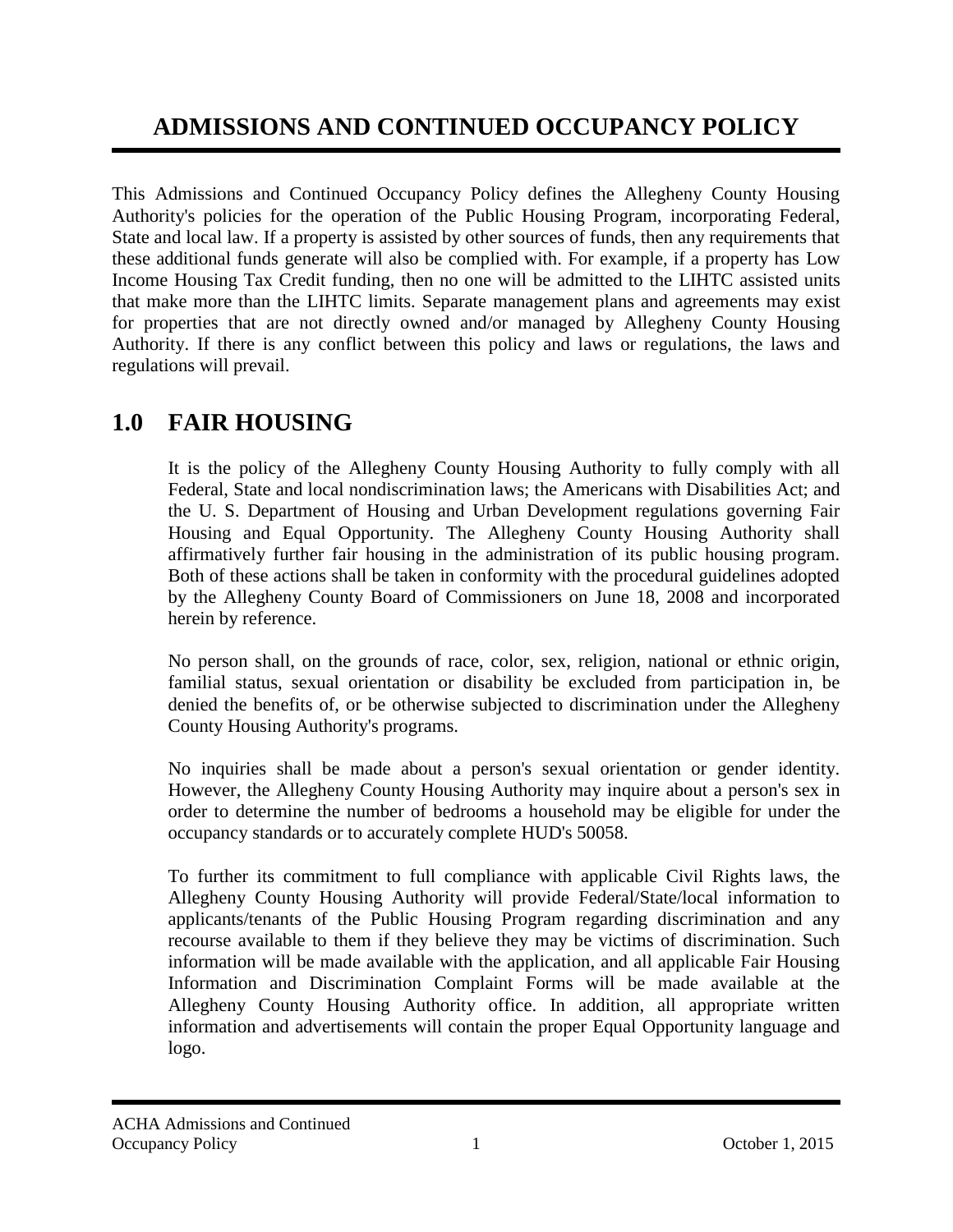The Allegheny County Housing Authority will assist any family in or seeking public housing that believes they have suffered illegal discrimination by providing the family with copies of the appropriate housing discrimination forms. The Allegheny County Housing Authority will also assist them in completing the forms if requested, and will provide them with the address of the nearest HUD office of Fair Housing and Equal Opportunity.

The Allegheny County Housing Authority will keep records of all complaints, investigations, notices and corrective actions for five years.

# **2.0 REASONABLE ACCOMMODATION**

Sometimes people with disabilities may need a reasonable accommodation in order to take full advantage of the Allegheny County Housing Authority housing programs and related services. When such accommodations are granted, they do not confer special treatment or advantage for the person with a disability; rather, they make the program accessible to them in a way that would otherwise not be possible due to their disability. The Allegheny County Housing Authority has adopted a Policy and Procedures for Nondiscrimination and Accessibility for Individuals with a Disability. This policy clarifies how people can request accommodations and the guidelines the Allegheny County Housing Authority will follow in determining whether it is reasonable to provide a requested accommodation.

A reasonable accommodation is a change, adaption, or modification to the Allegheny County Housing Authority's rules, polices, practices or services which are necessary to provide a qualified individual with a handicap or disability an equal opportunity to participate fully in the services, programs or activities provided by the Allegheny County Housing Authority. A reasonable accommodation will be provided by the Allegheny County Housing Authority if: (1) the individual is disabled; (2) the requested accommodation is related to the disability; and (3) the requested accommodation is necessary for the individual to fully use and enjoy the unit. A "disability" or "handicap" is defined as a physical or mental impairment that substantially limits a major life activity. If the requested accommodation meets the above three (3) mentioned criteria, it will be approved by the Allegheny County Housing Authority unless granting the request would be a fundamental alteration of the program or an undue financial and administrative burden to the Allegheny County Housing Authority. Because disabilities are not always apparent, the Allegheny County Housing Authority will ensure that all applicants/tenants are aware of the opportunity to request reasonable accommodations. Even when a reasonable accommodation is approved by the Allegheny County Housing Authority, the applicant must still meet the Allegheny County Housing Authority eligibility and screening criteria.

If the individual that is requesting a reasonable accommodation is an applicant, the request should be made to the Leasing Administrator, the Residential Property Manager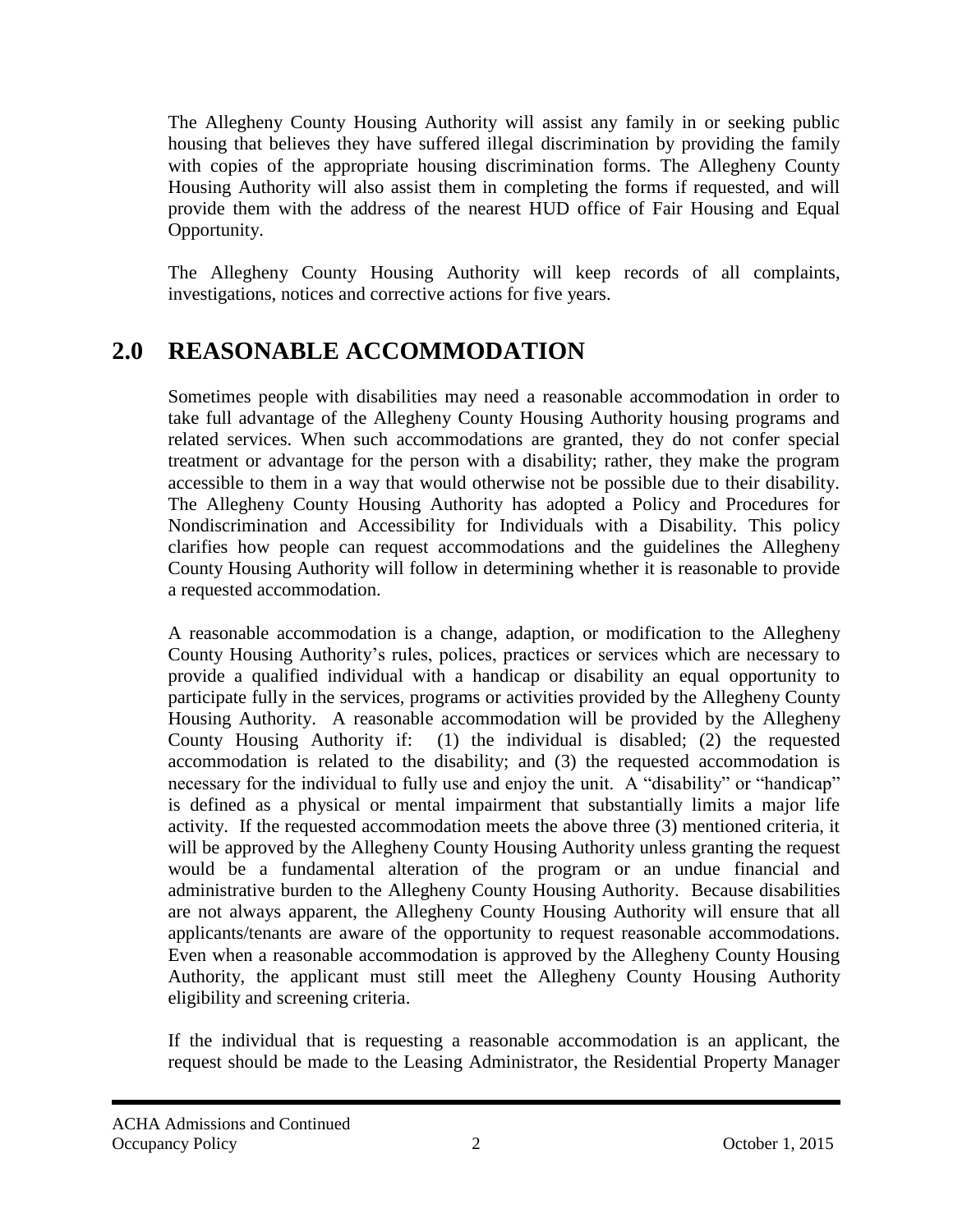or the Assistant Residential Property Manager for the site at which the person is applying. If the individual making the request is a tenant, the request should be made to the Residential Property Manager or the Assistant Residential Property Manager for the site at which the person is a resident. Request can also be made at any time to the Allegheny County Housing Authority's ADA/504 Coordinator at (412)-402-2474, or by mail to Allegheny County Housing Authority, 625 Stanwix Street,  $12<sup>th</sup>$  Floor, and Pittsburgh, PA. 15222.An individual may make a request either orally or in writing. A request can also be made on behalf of the individual by a family member or other agent. Once the request is received by an Allegheny County Housing Authority staff member, he or she will immediately forward the request to the ADA/504 Coordinator. The ADA/504 Coordinator will mail a written hearing decision to an individual that makes a request for a reasonable accommodation within thirty (30) days of the request. All decisions made by the ADA/504 Coordinator will set forth the individual's right to request an informal review of the decision.

#### *2.1 COMMUNICATION*

Notifications of reexamination, inspection, an appointment, or eviction will include information about requesting a reasonable accommodation. Any notification requesting action by the tenant will include information about requesting a reasonable accommodation.

All decisions granting or denying requests for reasonable accommodations will be in writing.

## **3.0 SERVICES FOR LIMITED ENGLISH PROFICIENCY APPLICANTS AND RESIDENTS**

The Allegheny County Housing Authority shall do its best, within reason, to assist people with Limited English Proficiency (LEP). This shall be accomplished by assessing the need of LEP persons using the four factors described in the January 22, 2007 Final Guidance to Federal Financial Assistance Recipients Regarding Title VI Prohibition Against National Origin Discrimination Affecting Limited English Proficient Persons; Notice published in the Federal Register. The Allegheny County Housing Authority shall balance these factors in deciding what to do:

- 1. The number or proportion of LEP persons served or encountered in the eligible service area;
- 2. The Frequency with which LEP individuals come in contact with the program;
- 3. The nature and importance of the program, activity, or service provided by the program; and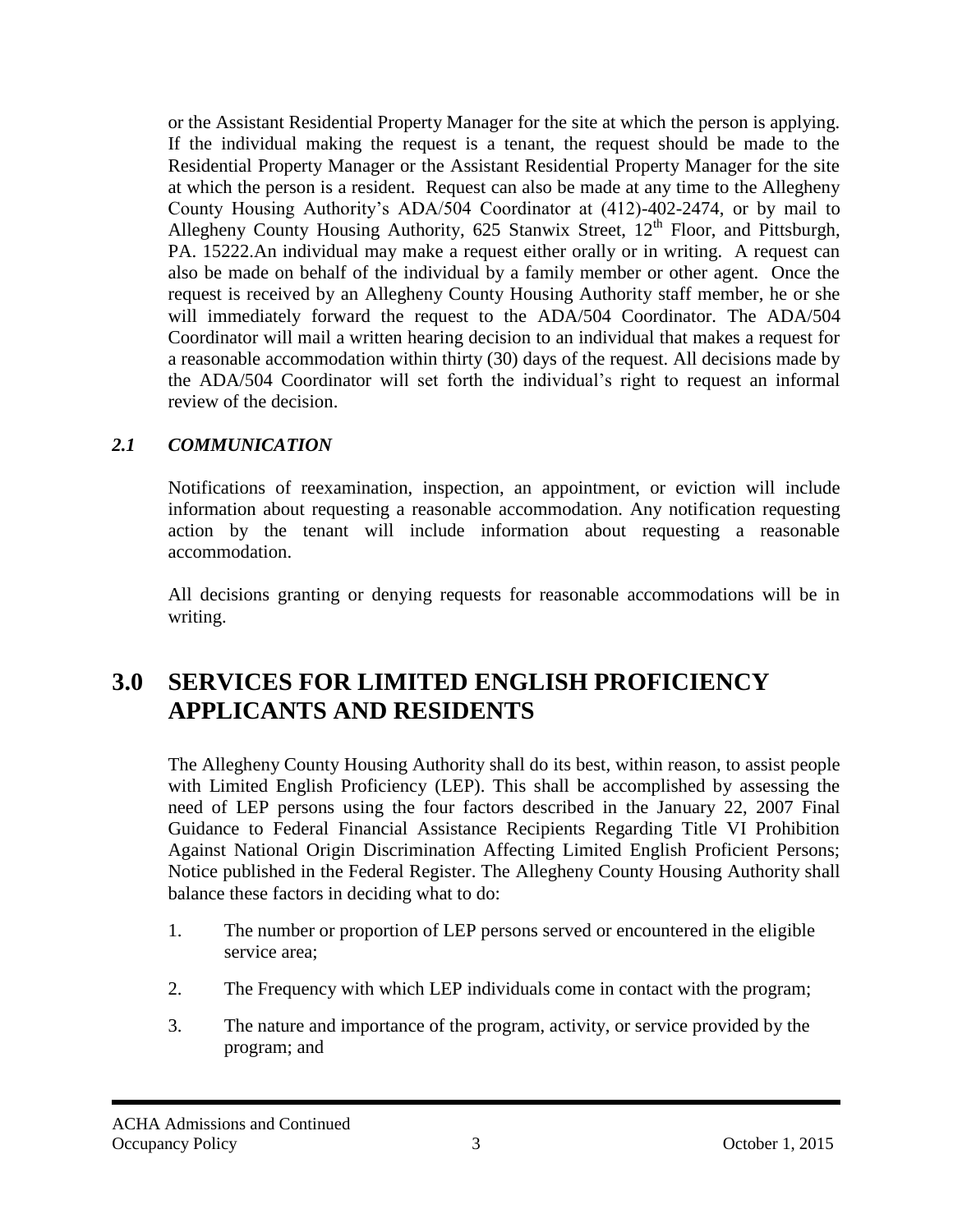4. The resources available to the Housing Authority and costs.

Depending upon what this analysis reveals, the Allegheny County Housing Authority may or may not prepare a Language Access Plan (LAP). If a LAP is needed, the guidance outlined in the above reference Notice shall be utilized.

In addition, the Allegheny County Housing Authority will endeavor to have bilingual staff or access to people who speak languages other than English. Finally, the Allegheny County Housing Authority shall utilize multilingual "I speak" cards to the maximum degree possible.

# **4.0 FAMILY OUTREACH**

The Allegheny County Housing Authority will publicize the availability and nature of the Public Housing Program for extremely low-income, very low and low-income families in a newspaper of general circulation, minority media, and by other suitable means.

To reach people who cannot or do not read the newspapers, the Allegheny County Housing Authority will distribute fact sheets to the broadcasting media and initiate personal contacts with members of the news media and community service personnel. The Allegheny County Housing Authority will also try to utilize public service announcements.

The Allegheny County Housing Authority will communicate the status of housing availability to other service providers in the community and inform them of housing eligibility factors and guidelines so they can make proper referrals for the Public Housing Program.

The objective of this effort is to develop a waiting list that is representative of our lowincome community. A particular emphasis will be placed on attracting eligible individuals and families least likely to apply for public housing.

# **5.0 RIGHT TO PRIVACY**

All adult members of both applicant and tenant households are required to annually sign HUD Form 9886, Authorization for Release of Information and Privacy Act Notice. The Authorization for Release of Information and Privacy Act Notice states how family information will be released and includes the Federal Privacy Act Statement.

Any request for applicant or tenant information will not be released unless there is a signed release of information request from the applicant or tenant.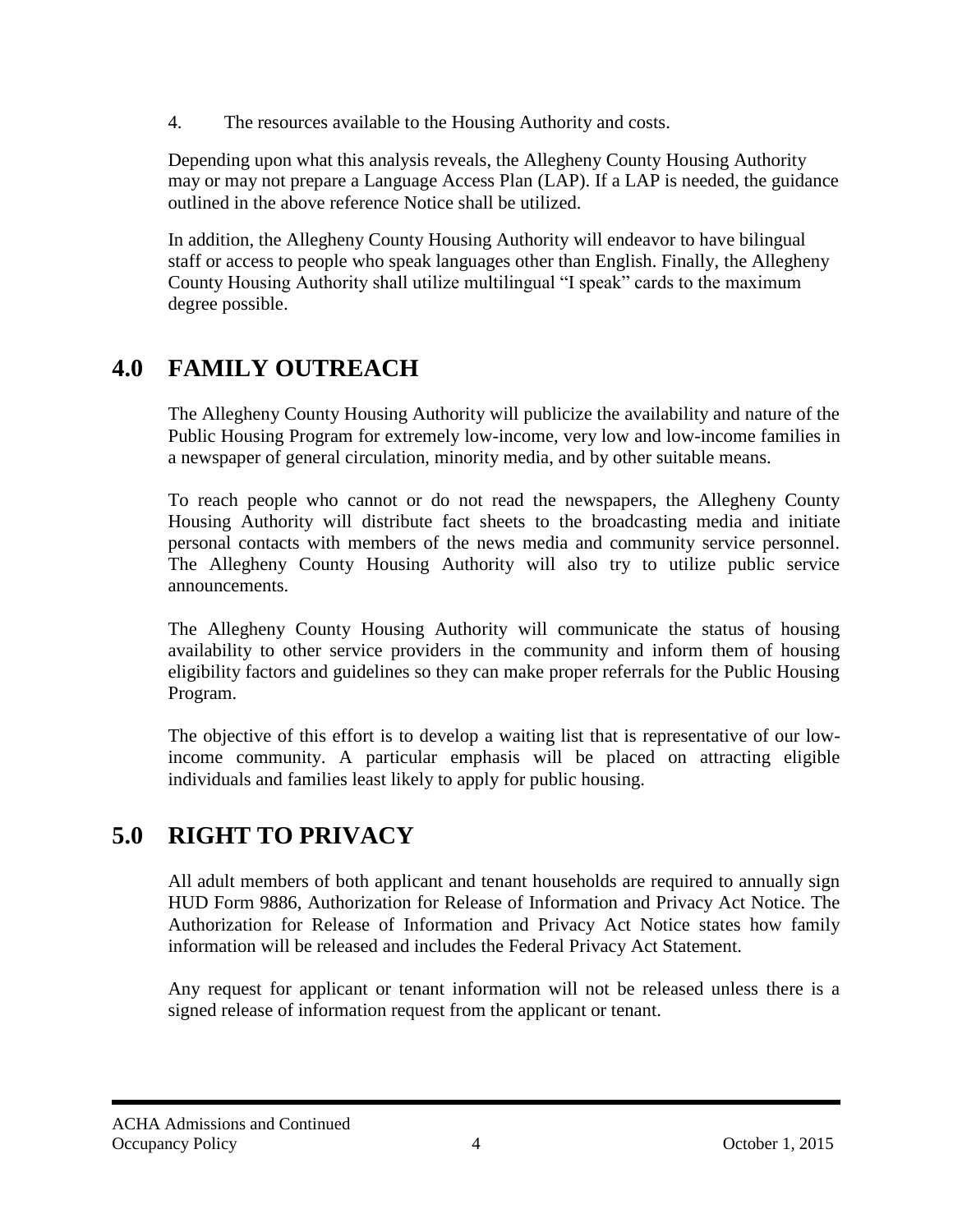## **6.0 REQUIRED POSTINGS**

In each of its offices, the Allegheny County Housing Authority will post, in a conspicuous place and at a height easily read by all persons including persons with mobility disabilities, the following information:

- A. Statement of Policies and Procedures governing Admission and Continued **Occupancy**
- B. Notice of the status of the waiting list (opened or closed)
- C. A listing of all the developments by name, address, number of units, units designed with special accommodations, address of all project offices, office hours, telephone numbers, TDD numbers, and Resident Facilities and operation hours
- D. Income Limits for Admission
- E. Excess Utility Charges
- F. Utility Allowance Schedule
- G. Current Schedule of Routine Maintenance Charges
- H. Dwelling Lease
- I. Grievance Procedure
- J. Fair Housing Poster
- K. Equal Opportunity in Employment Poster
- L. Any current Allegheny County Housing Authority Notices
- M. The Agency's PHAS score and designation.

# **7.0 TAKING APPLICATIONS**

Families wishing to apply for the site-based public housing waiting list(s) will be required to complete an application for housing assistance. Families can sign up for as many site-based waiting lists as they feel appropriate. Applications will be accepted during the hours of 8:30 a.m. - 3:30 p.m. at all Allegheny County Housing Authority housing sites. Applications can be obtained from any ACHA office, the ACHA website, or various supportive service organizations and returned to an Allegheny County Housing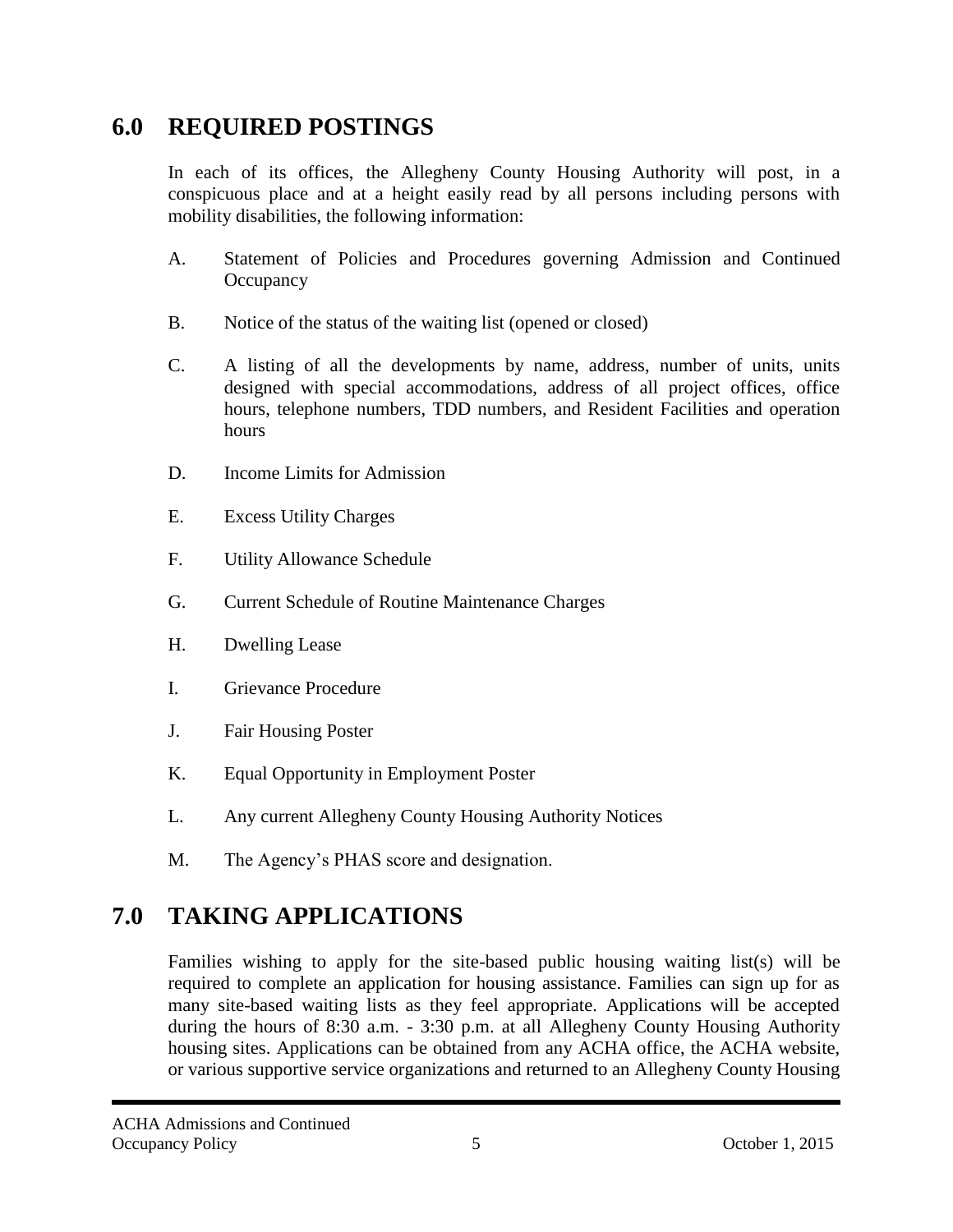Authority site of the applicant's choice. Applications will also be mailed to interested families upon request.

Applications are taken to compile a waiting list based on bedroom size, preference(s), and date and time. Due to the demand for housing in the Allegheny County Housing Authority jurisdiction, the Allegheny County Housing Authority may take applications on an open enrollment basis, depending on the length of the waiting list.

Completed applications will be accepted for all applicants and the Allegheny County Housing Authority will verify the information. Applicants will be provided the opportunity to complete the information on form HUD-92006, Supplement to Application for Federally Assisted Housing. The form gives applicants the option to identify an individual or organization that the Housing Authority may contact and the reason(s) the individual or organization may be contacted. The applicants, if they choose to provide the additional contact information, must sign and date the form.

If the applicant chooses to have more than one contact person or organization, the applicant must make clear to the Housing Authority the reason each person or organization may be contacted. The Housing Authority will allow the applicant to complete a form HUD-92006 for each contact and indicating the reason the Housing Authority may contact the individual or organization. For example, the applicant may choose to have a relative as a contact for emergency purposes and an advocacy organization for assistance for tenancy purposes.

Those applicants who choose not to provide the contact information should check the box indicating that they "choose not to provide the contact information" and sign and date the form.

Applications can be submitted in person or mailed to the Allegheny County Housing Authority main office or site of the applicant's choice.

Persons with disabilities who require a reasonable accommodation in completing an application may call the Allegheny County Housing Authority to make special arrangements. A Telecommunication Device for the Deaf (TDD) is available for the deaf. The TDD telephone number is 412-402-2671.

The application process will involve two phases. The first phase is the initial application for housing assistance or the pre-application. The pre-application requires the family to provide limited basic information (i.e., family composition, income, etc.) establishing any preferences to which they may be entitled. This first phase results in an apparently eligible family's placement on the waiting list. The family will submit photo ID for all adult family members.

Upon receipt of the family's pre-application, the Allegheny County Housing Authority will make a preliminary determination of eligibility. With the pre-application, the family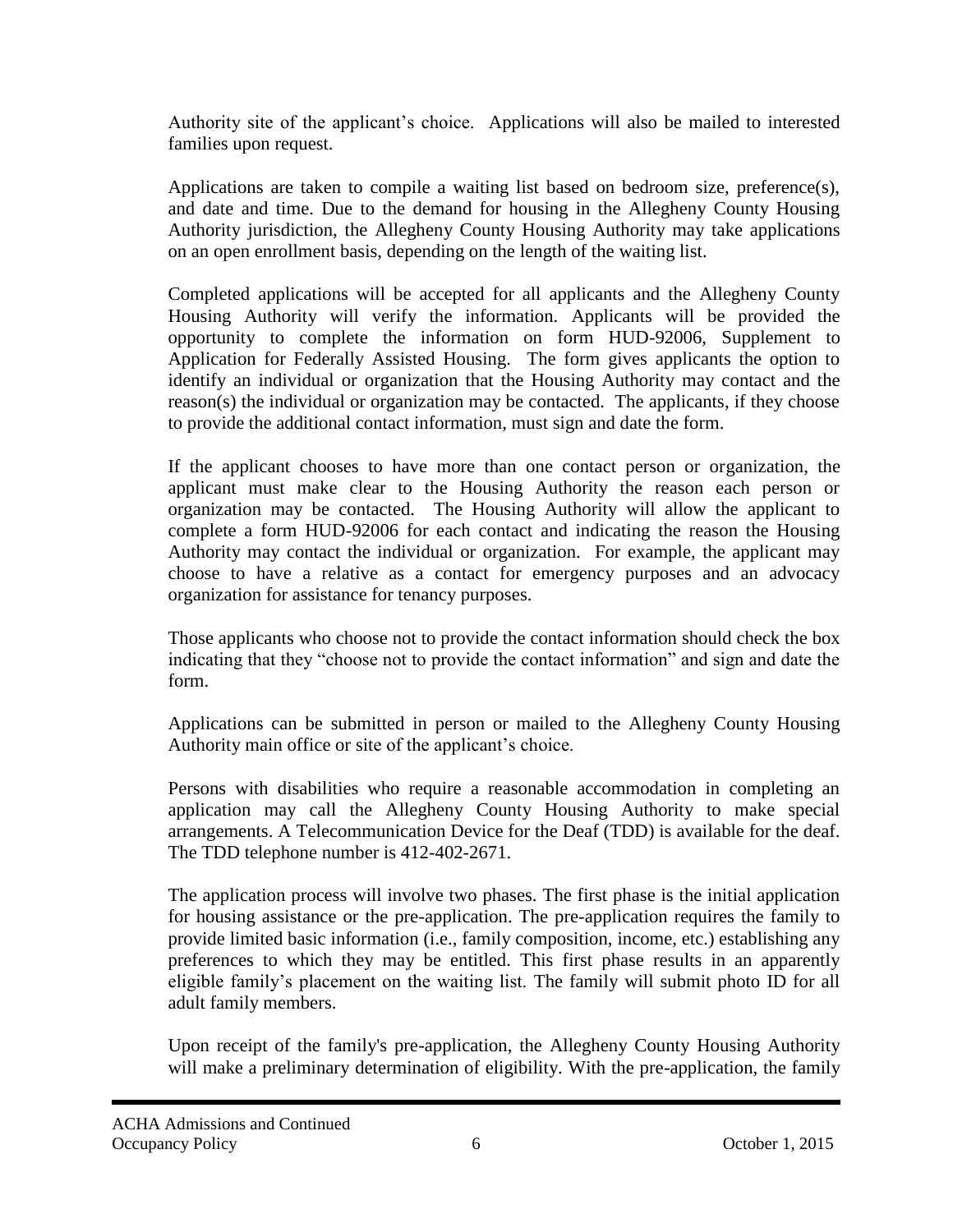will submit Social Security cards and birth certificates or proof of age of each household member. The Allegheny County Housing Authority will notify the family in writing of the date and time of placement on the waiting list(s) of the site(s) selected. Incomplete pre-applications will be returned to the applicant without being added to any of the selected sites waiting lists.

The applicant shall within ten (10) calendar days report changes in their applicant status including changes in family composition, income, or preference factors. The applicant must report all changes in writing. The Allegheny County Housing Authority will annotate the applicant's file and will update their place on the waiting list if appropriate.

The second phase, which is the final determination of eligibilitytakes place when the family nears the top of the waiting list. The Allegheny County Housing Authority will ensure that verification of all preferences, eligibility, suitability and selection factors are current (less than 90 calendar days) in order to determine the family's final eligibility for admission into the Public Housing Program. If eligible, a family will be offered the next available unit that they are qualified for. If a family rejects the offer or Allegheny County Housing Authority cannot contact them, they will be removed from that waiting list. They will not be eligible to re-apply for three (3) months from the date of their removal for readmission to the Allegheny County Housing Authority waiting list(s). If the family disagrees with this action, it can request an informal hearing.

Applicants will also be given the opportunity to update their HUD Form 92006 if applicable and if they so desire.

# **8.0 ELIGIBILITY FOR ADMISSION**

## *8.1 INTRODUCTION*

There are five eligibility requirements for admission to public housing: qualifies as a family, has an income within the income limits, meets citizenship/eligible immigrant criteria, provides documentation of Social Security numbers, and signs consent authorization documents. In addition to the eligibility criteria, families must also meet the Allegheny County Housing Authority screening criteria in order to be admitted to public housing.

## *8.2 ELIGIBILITY CRITERIA*

- A. Family Status All families must have a Head of Household or Co-Heads of Household. Family includes, but is not limited to, the following, regardless of actual or perceived sexual orientation, gender identity, or marital status:
	- 1. A **family with or without children**. Such a family is defined as a group of people related by blood, marriage, adoption or affinity (regardless of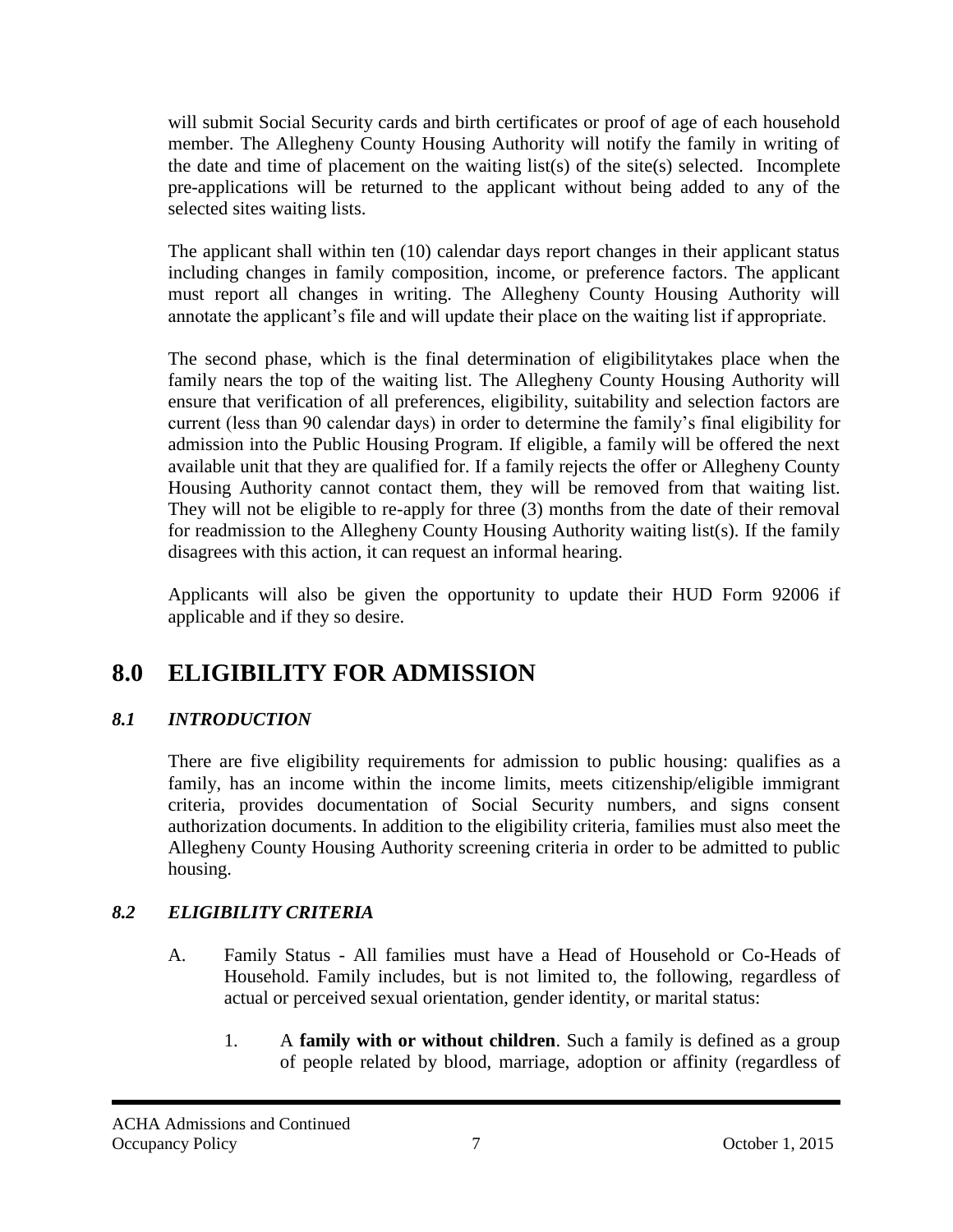actual or perceived sexual orientation, gender identity, or marital status), that live together in a stable family relationship.

- a. Children temporarily absent from the home due to placement in foster care are considered family members. If the family does not regain custody within one (1) year, they shall be relocated to an appropriate size unit if the then current family size dictates the move.
- b. Unborn children and children in the process of being adopted are considered family members for the purpose of determining bedroom size but are not considered family members for determining income limit.

#### 2. An **elderly family**, which is:

- a. A family whose head (or co-head), spouse, or sole member is a person who is at least 62 years of age;
- b. Two or more persons who are at least 62 years of age living together; or
- c. One or more persons who are at least 62 years of age living with one or more live-in aides.

#### 3. A **near-elderly family**, which is:

- a. A family whose head (or co-head), spouse, or sole member is a person who is at least 50 years of age but below the age of 62;
- b. Two or more persons, who are at least 50 years of age but below the age of 62, living together; or
- c. One or more persons, who are at least 50 years of age but below the age of 62, living with one or more live-in aides.

#### 4. A **disabled family**, which is:

- a. A family whose head (or co-head), spouse, or sole member is a person with a disability;
- b. Two or more persons with disabilities living together; or
- c. One or more persons with disabilities living with one or more livein aides.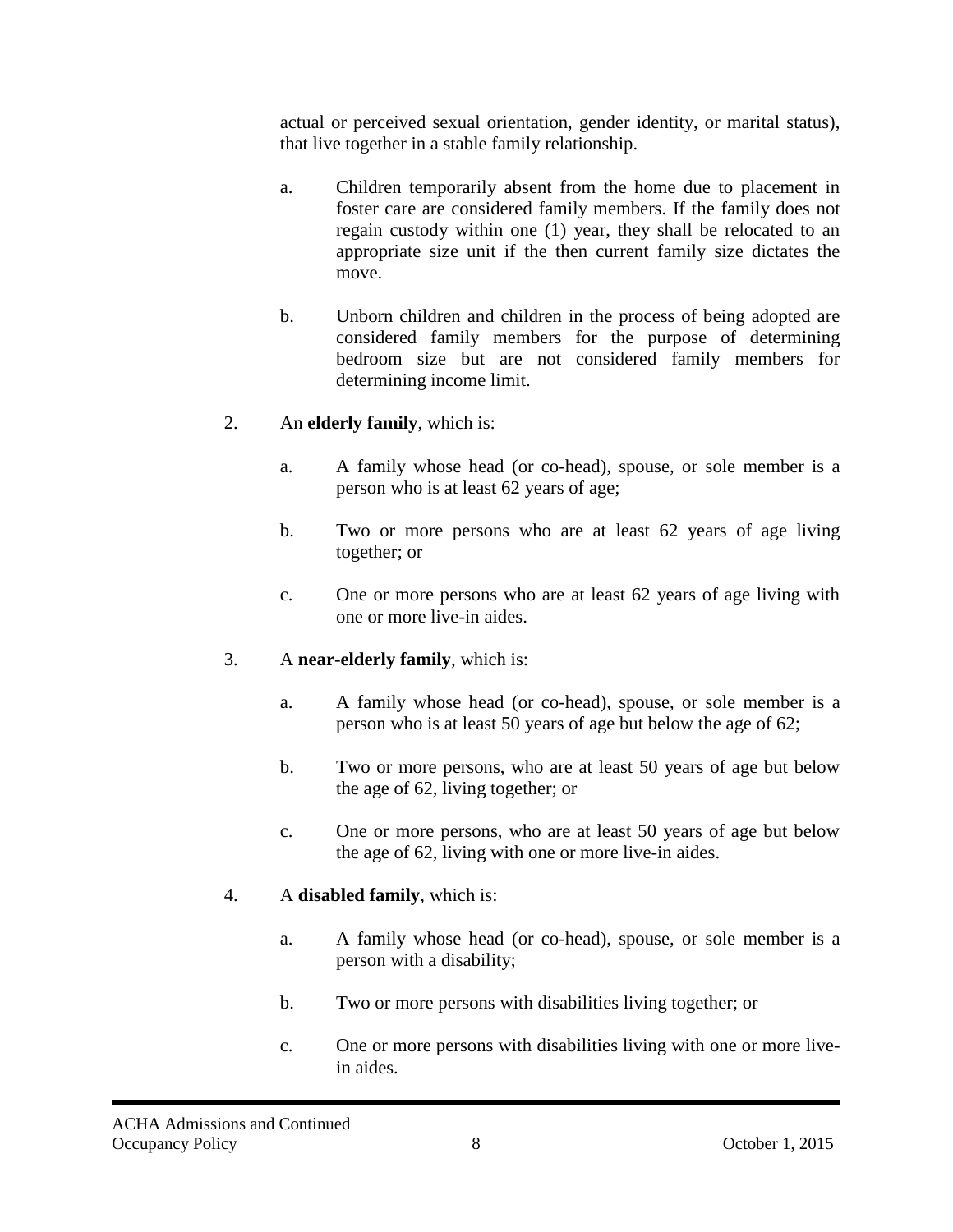- d. For purposes of qualifying for low-income housing, does not include a person whose disability is based solely on any drug or alcohol dependence.
- 5. A **displaced family**, which is a family in which each member, or whose sole member, has been displaced by governmental action, or whose dwelling has been extensively damaged or destroyed as a result of a disaster declared or otherwise formally recognized pursuant to Federal disaster relief laws.
- 6. A **remaining member of a tenant family**. If the remaining member of a tenant family is a minor or minors, it will be necessary for an adult to temporarily move into a unit to serve as a guardian for children residing in the unit. The income received by the temporary guardian will be counted in determining family income. Although typically a criminal background check is required before anyone can move into a public housing unit, this requirement will be waived for a guardian in this situation. Instead, the background check will occur after the person moves in. If the results of the check dictate that the person is ineligible for public housing, the family shall be given a reasonable time to find a replacement guardian or vacate the property.
- 7. A **single person** who is not an elderly or displaced person, a person with disabilities, or the remaining member of a tenant family.
- **B.** Split Households

Split Households Prior to Admission

When a family on the waiting list splits into two otherwise eligible families due to divorce, legal separation or other division of the family, and the new families cannot agree as to the new family unit, a determination by the court will be used by the ACHA to establish who will retain the placement on the waiting list. In the absence of any applicable court determination, the ACHA Director of Housing Management Operations or designee shall consider the following factors in determining who retains the original application and waiting list position:

- Which family member applied as head of household;
- Which family unit retains the children or any disabled or elderly members;
- Restrictions that were in place at the time the family applied;
- Role of domestic violence in the split;
- Outcome of any civil or criminal court cases related to split; or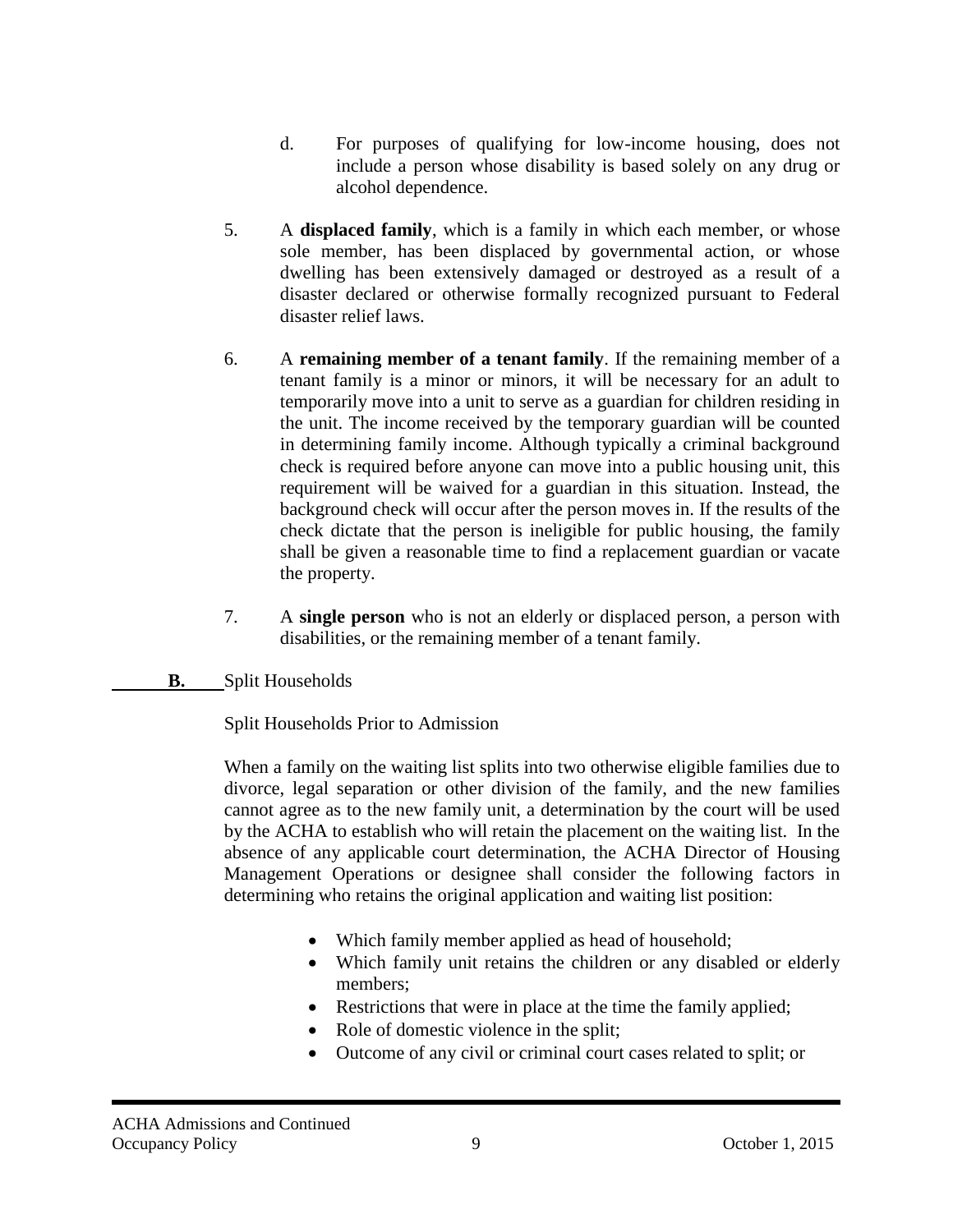• Recommendations of social service agencies or qualified professionals such as children's protective services.

Documentation required to verify these factors is the responsibility of the applicant families. If either or both of the families do not provide the documentation, they may be denied placement on the waiting list for failure to supply information requested by the ACHA.

The co-head, spouse or other family member removed or "split" from the application must submit a new and separate application.

In cases where domestic violence played a role, the standard used for verification will be the same as that required for the "domestic violence" preference. The ACHA will require evidence in accordance with this Policy that the family has been displaced as a result of fleeing violence in the home. Families are also eligible for this preference if there is proof that the family is currently living in a situation where they are being subjected to or victimized by violence in the home (see §10.1; §20.2A and §20.2B).

Multiple Families in the Same Household

When a household applies as a family unit, but consists of two families living together, (such as a mother and father, and a daughter with her own husband or children) they will be treated and remain as a single family unit.

## Split Family

When a family leasing an LIPH unit becomes divided into two otherwise eligible families due to divorce, legal separation or the division of the family, and the new families cannot agree as to the new family unit, a determination by the court will be used by the ACHA to establish who will continue to reside in the unit. In the absence of an applicable court determination, the ACHA shall establish that the original head of household and associated family retain the unit, except as provided below:

• In cases where domestic violence played a role, the ACHA is granted the authority to bifurcate the lease. The ACHA will evaluate all documentation and determine unit availability within and outside the current development. The standard used for verification will be the same as that required for the "domestic violence" preference. The ACHA will require evidence in accordance with this Policy that the family has been/will be displaced as a result of fleeing violence in the home. (see §20.2A and §20.2B).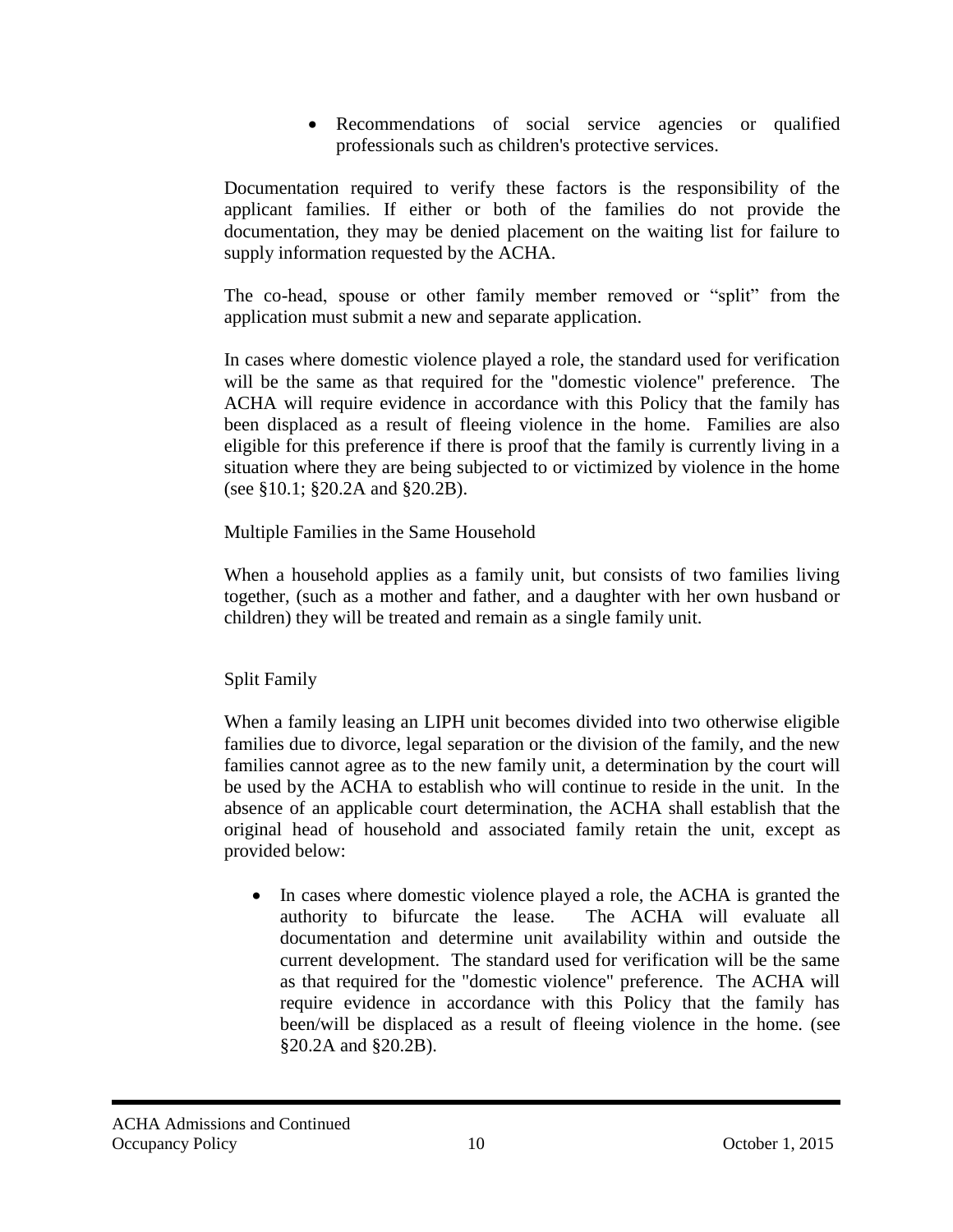Where the addition of children through birth, adoption or court-awarded custody creates a situation of overcrowding according to the ACHA occupancy standards, the ACHA has the discretion to authorize a transfer of the new head of household and its members to another unit, subject to both the original head and new head being legally capable of executing a lease.

Except as provided above, the co-head, spouse or other family member removed or "split" from the household, may reapply and will be subject to the ACHA's screening and selection criteria.

- C. Income Eligibility
	- 1. To be eligible for admission to developments or scattered-site units, the family's annual income must be within the low-income limit set by HUD. This means the family income cannot exceed 80 percent of the median income for the area. If the property has Low Income Housing Tax Credits on it, a lower income cap will apply.
	- 2. Income limits apply only at admission and are not applicable for continued occupancy in any Allegheny County Housing Authority community.
	- 3. A family may not be admitted to the public housing program from another assisted housing program (e.g., tenant-based Section 8) or from a public housing program operated by another housing authority without meeting the income requirements of the Allegheny County Housing Authority.
	- 4. If the Allegheny County Housing Authority acquires a property for federal public housing purposes, the families living there must have incomes within the low-income limit in order to be eligible to remain as public housing residents.
	- 5. Income limit restrictions may apply to families transferring within our Public Housing Program if the unit they move to is assisted by the Federal Low-Income Housing Tax Credit Program.
	- 6. The Allegheny County Housing Authority may allow police officers who would not otherwise be eligible for occupancy in public housing to reside in a public housing dwelling unit. Such occupancy must be for the purpose of increasing security for public housing residents. The Allegheny County Housing Authority will permit a maximum of five (5) police officers to occupy public housing it owns or manages at one period of time. The location of a police officer's occupancy will be in a public housing community where the Allegheny County Housing Authority determines that an increase of security is needed.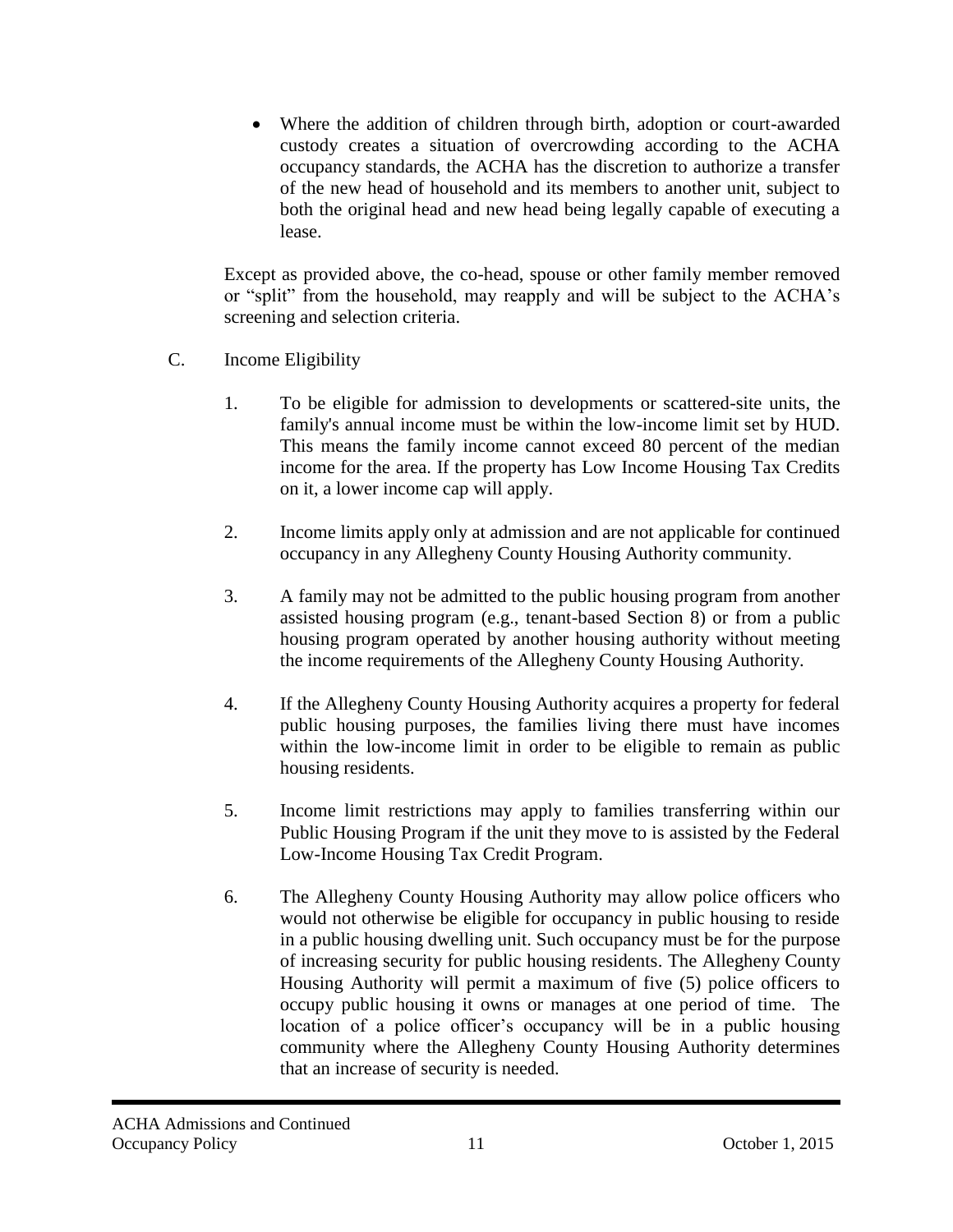#### D. Citizenship/Eligibility Status

- 1. To be eligible for public housing each member of the family must be a citizen, national, or a noncitizen who has eligible immigration status under one of the categories set forth in Section 214 of the Housing and Community Development Act of 1980 (see 42 U.S.C. 1436a(a)) or a citizen of the Republic of Marshall Islands, the Federated States of Micronesia, or the Republic of Palau. However, people in the last category are not entitled to housing assistance in preference to any United States citizen or national resident within Guam.
- 2. Family eligibility for assistance.
	- a. A family shall not be eligible for assistance unless at least one member of the family residing in the unit is determined to have eligible status, with the exception noted below.
	- b. Despite the ineligibility of one or more family members, a mixed family may be eligible for one of three types of assistance (See Section 13.6 for calculating rents under the noncitizen rule).
	- c. A family without any eligible members and receiving assistance on June 19, 1995 may be eligible for temporary deferral of termination of assistance.

All adults must be able to sign the lease. If the State of Pennsylvania forbids individuals with ineligible immigration status from executing contracts (i.e., leases or other legal binding documents), then they are ineligible for this program.

#### E. Social Security Number Documentation

Prior to admission, every family member regardless of age must provide the Allegheny County Housing Authority with a complete and accurate Social Security Number unless they do not contend eligible immigration status. New family members must provide this verification prior to being added to the lease. If the new family member is under the age of six and has not been assigned a Social Security Number, the family shall have ninety (90) calendar days after starting to receive the assistance to provide a complete and accurate Social Security Number. The Housing Authority may grant one ninety (90) day extension for newly-added family members under the age of six if in its sole discretion it determines that the person's failure to comply was due to circumstances that could not have reasonably been foreseen and was outside the control of the person.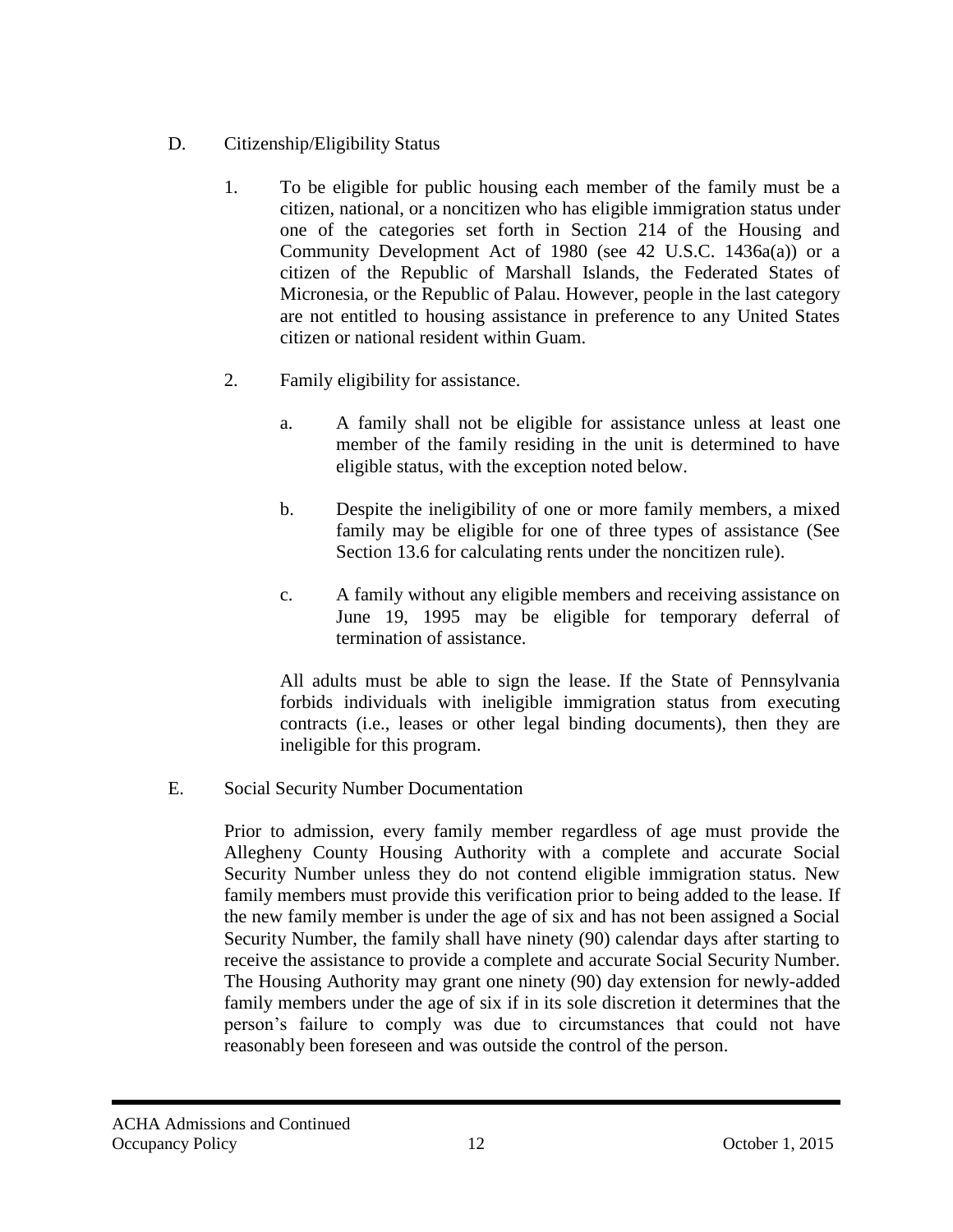If a person is already a program participant and has not disclosed his or her Social Security Number, it must be disclosed at the next re-examination or recertification.

Participants aged 62 or older as of January 31, 2010 whose initial eligibility determination was begun before January 31, 2010 are exempt from the required disclosure of their Social Security Number. This exemption continues even if the individual moves to a new assisted unit.

The best verification of the Social Security Number is the original Social Security card. If the card is not available, the Housing Authority will accept an original document issued by a federal or state government agency, which contains the name of the individual and the Social Security Number of the individual, along with other identifying information of the individual or such other evidence of the Social Security Number as HUD may prescribe in administrative instructions.

If a member of an applicant family indicates they have a Social Security Number, but cannot readily verify it, the family cannot be assisted until verification is provided. If the Social Security Number documentation of each household member cannot be provided to the Allegheny County Housing Authority within 60 days of it being requested, the family shall be removed from the waiting list During this 60 days, if all household members have not documented their SSN at the time a unit becomes available, the Allegheny County Housing Authority must offer the available unit to the next eligible applicant family on the waiting list.

If an individual fails to provide the verification within the time allowed, the family will be denied assistance or will have their assistance terminated. The Housing Authority may grant one ninety (90) day extension from termination if in its sole discretion it determines that the person's failure to comply was due to circumstances that could not have reasonably been foreseen and there is a reasonable likelihood that the person will be able to disclose a Social Security Number by the deadline.

- F. Signing Consent Forms
	- 1. In order to be eligible, each member of the family who is at least 18 years of age, and each family head and spouse regardless of age, shall sign one or more consent forms.
	- 2. The consent form must contain, at a minimum, the following:
		- a. A provision authorizing HUD or the Allegheny County Housing Authority to obtain from State Wage Information Collection Agencies (SWICAs) any information or materials necessary to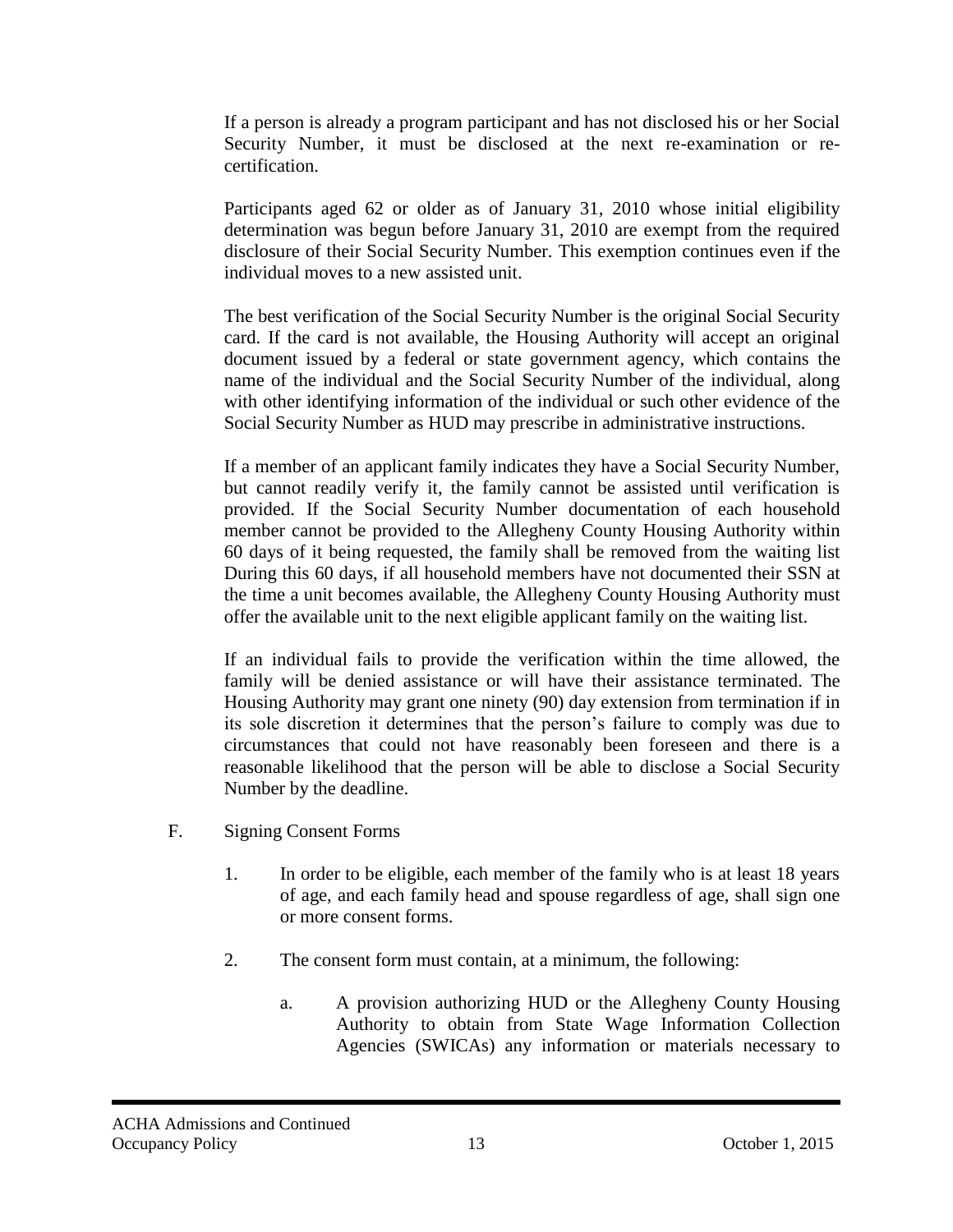complete or verify the application for participation or for eligibility for continued occupancy;

- b. A provision authorizing HUD or the Allegheny County Housing Authority to verify with previous or current employers or other sources of income information pertinent to the family's eligibility for or level of assistance;
- c. A provision authorizing HUD to request income information from the IRS and the SSA for the sole purpose of verifying income information pertinent to the family's eligibility or level of benefits;
- d. A statement allowing the Allegheny County Housing Authority permission to access the applicant's criminal record with any and all police and/or law enforcement agencies, and
- e. A statement that the authorization to release the information requested by the consent form expires 15 months after the date the consent form is signed.
- G. Notwithstanding any of the above requirements, the Allegheny County Housing Authority expressively reserves the right to place up to five (5) undercover investigators in its public housing communities at any one time to assist it in maintaining safety and superior operations in its public housing communities.
- H. The applicant family cannot be receiving continuing governmental housing assistance from another jurisdiction unless they voluntarily terminate the other governmental housing assistance.

## *8.3 SUITABILITY*

- A. Applicant families will be evaluated to determine whether, based on their recent behavior, such behavior could reasonably be expected to result in noncompliance with the public housing lease. The Allegheny County Housing Authority will look at past conduct as an indicator of future conduct. Emphasis will be placed on whether a family's admission could reasonably be expected to have a detrimental effect on the development environment, other tenants, Allegheny County Housing Authority employees, or other people residing in the immediate vicinity of the property. Otherwise eligible families will be denied admission if they fail to meet the suitability criteria.
- B. The Allegheny County Housing Authority will consider objective and reasonable aspects of the family's background, including the following:
	- 1. History of meeting financial obligations, especially rent and any utility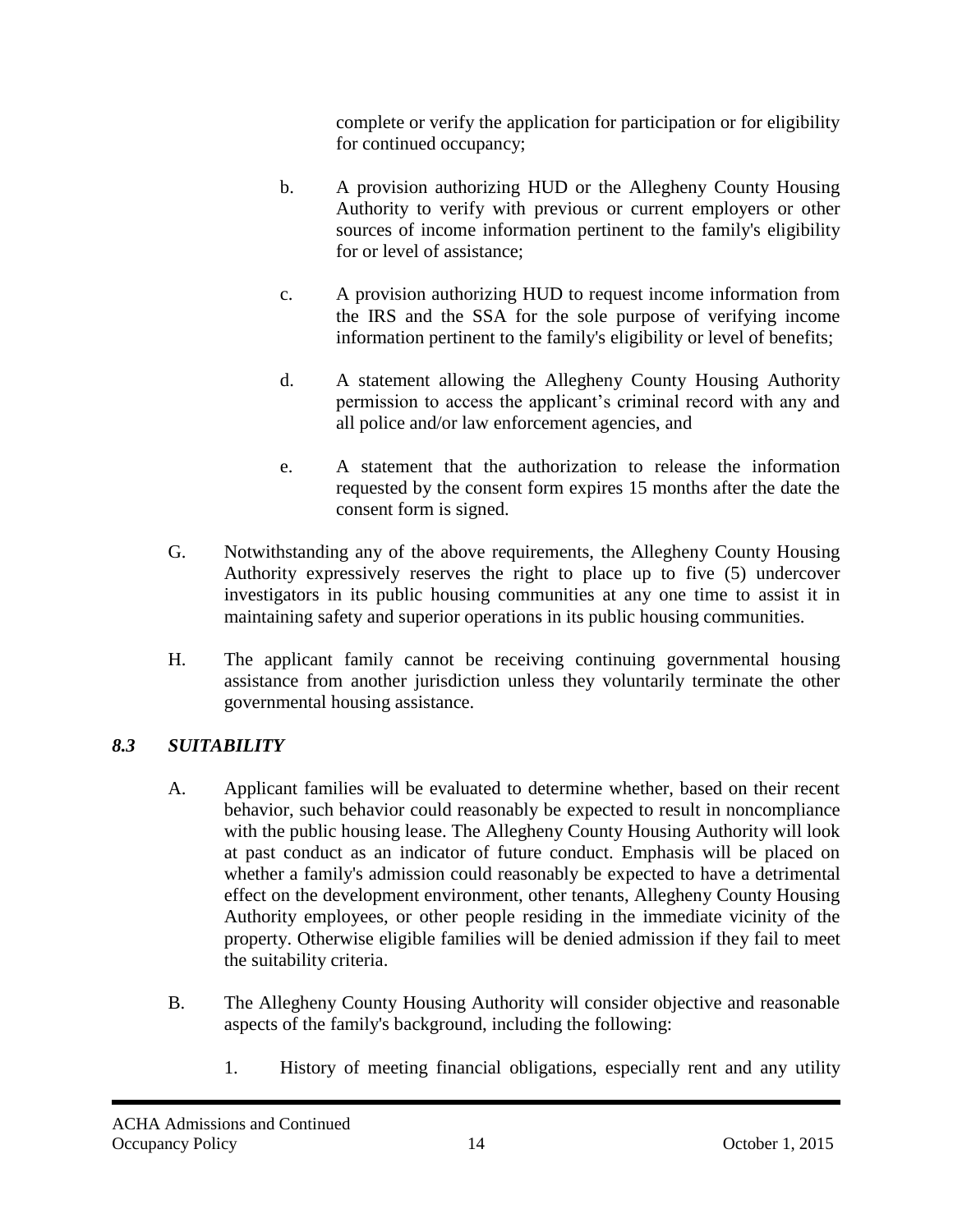payment;

- 2. Ability to maintain (or with assistance would have the ability to maintain) their housing in a decent and safe condition based on living or housekeeping habits and whether such habits could adversely affect the health, safety, or welfare of other tenants;
- 3. History of criminal activity by any household member involving crimes of physical violence against persons or property and any other criminal activity including drug-related criminal activity that would adversely affect the health, safety, or well-being of other tenants or staff or cause damage to the property;
- 4. History of disturbing neighbors or destruction of property;
- 5. Having committed fraud in connection with any Federal housing assistance program, including the intentional misrepresentation of information related to their housing application or benefits derived there from; and
- 6. History of abusing alcohol in a way that may interfere with the health, safety, or right to peaceful enjoyment by others.
- C. The Allegheny County Housing Authority will ask applicants (including transfers) to provide information demonstrating their ability to comply with the essential elements of the lease. The Allegheny County Housing Authority will verify the information provided. Such verification may include but may not be limited to the following:
	- 1. A credit check of the head, spouse, co-head, and any other adult family members;
	- 2. A rental history check of all adult family members;
	- 3. A criminal background check on all adult household members, including live-in aides at no cost to the applicant. This check will be made through State law enforcement or court records in those cases where the household member has lived in Pennsylvania. Where the individual has lived outside Pennsylvania, the Allegheny County Housing Authority may contact law enforcement agencies where the individual had lived or request a check through the FBI's National Crime Information Center (NCIC). This criminal background check will proceed after each adult household member has signed a consent form designed by the Allegheny County Housing Authority. The information received as a result of the criminal background check shall be used solely for screening, lease enforcement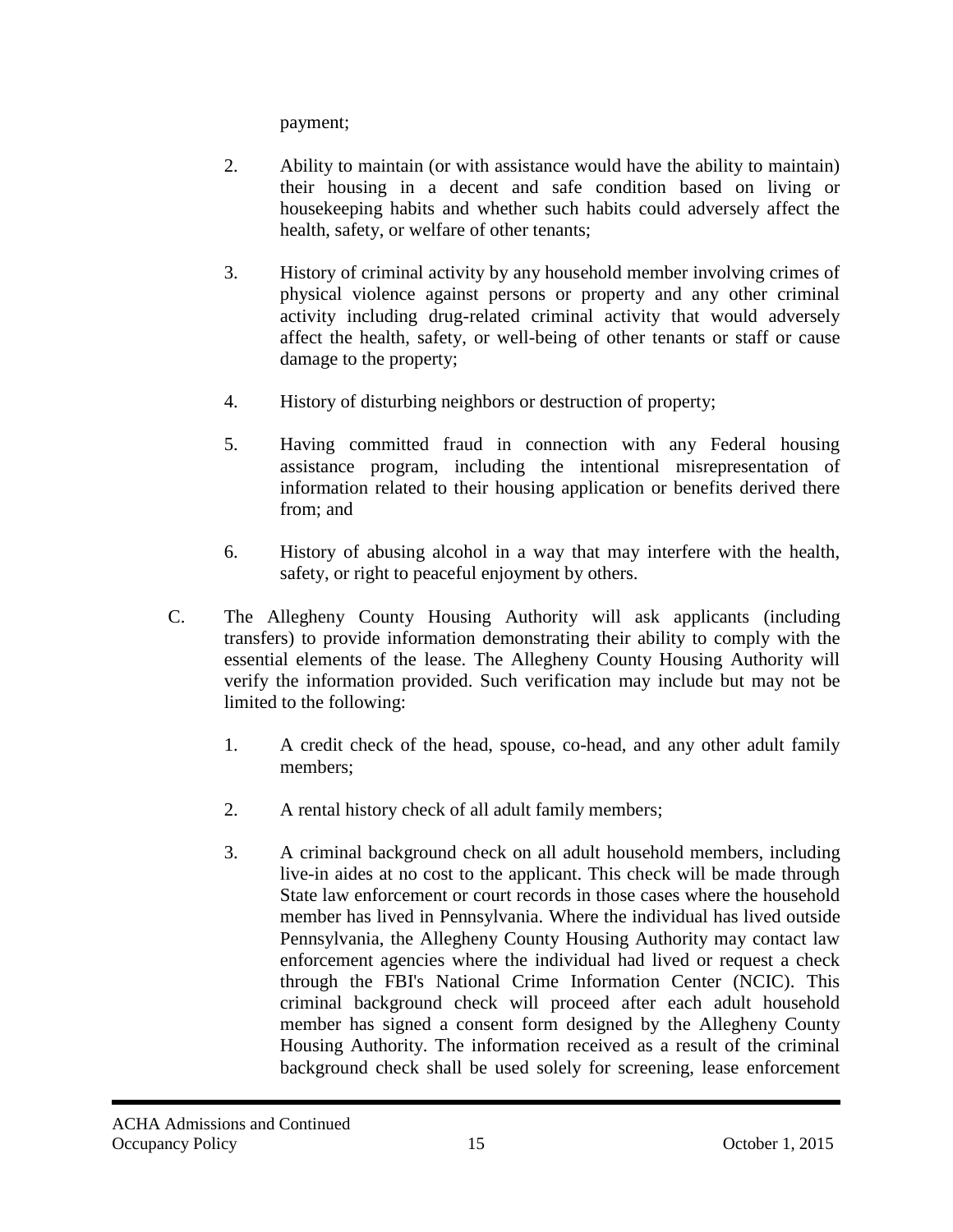and eviction purposes. The information derived from the criminal background check shall be shared only with employees of the Allegheny County Housing Authority who have a job-related need to have access to the information. The information shall be maintained confidentially, not misused or improperly disseminated, and destroyed once the purpose(s) for which it was requested has been accomplished and the period for filing a challenge to the Allegheny County Housing Authority's action has expired without a challenge or final disposition of any litigation has occurred;

- 4. A home visit. The home visit provides the opportunity for the family to demonstrate their ability to maintain their home in a safe and sanitary manner. This inspection considers cleanliness and care of rooms, appliances, and appurtenances. The inspection may also consider any evidence of criminal activity; and
- 5. A check of the State's lifetime sex offender registration program for each adult and juveniles over the age of twelve household member, including live-in aides. Denial of assistance based upon sex offender registration will be in accordance with Section 8.4. The Allegheny County Housing Authority will check with our state registry and if the adult or juvenile over the age of twelve applicant has resided in another State(s), with that State(s)'s list.

The Allegheny County Housing Authority will utilize the US Department of Justice's Dru Sjodin National Sex Offender website as an additional resource for both adult and juvenile over the age of twelve household members. The Dru Sjodin National Sex Offender Database is an online, searchable database, hosted by the Department of Justice, which combines the data from individual state sex offender registries. Denials based upon checks with the U.S. Department of Justice's Dru Sjodin National Sex Offender website will also be pursuant to Section 8.4.

If an applicant is about to be denied housing based on either of the above record checks, the applicant will be informed of this fact and given an opportunity to dispute the accuracy of the information before the denial or eviction occurs.

#### *8.4 GROUNDS FOR DENIAL*

The Allegheny County Housing Authority is not required or obligated to assist families where applicants or members of the applicant's household:

A. Do not meet any one or more of the eligibility criteria; if one member of the household does not meet the eligibility criteria, the entire household is considered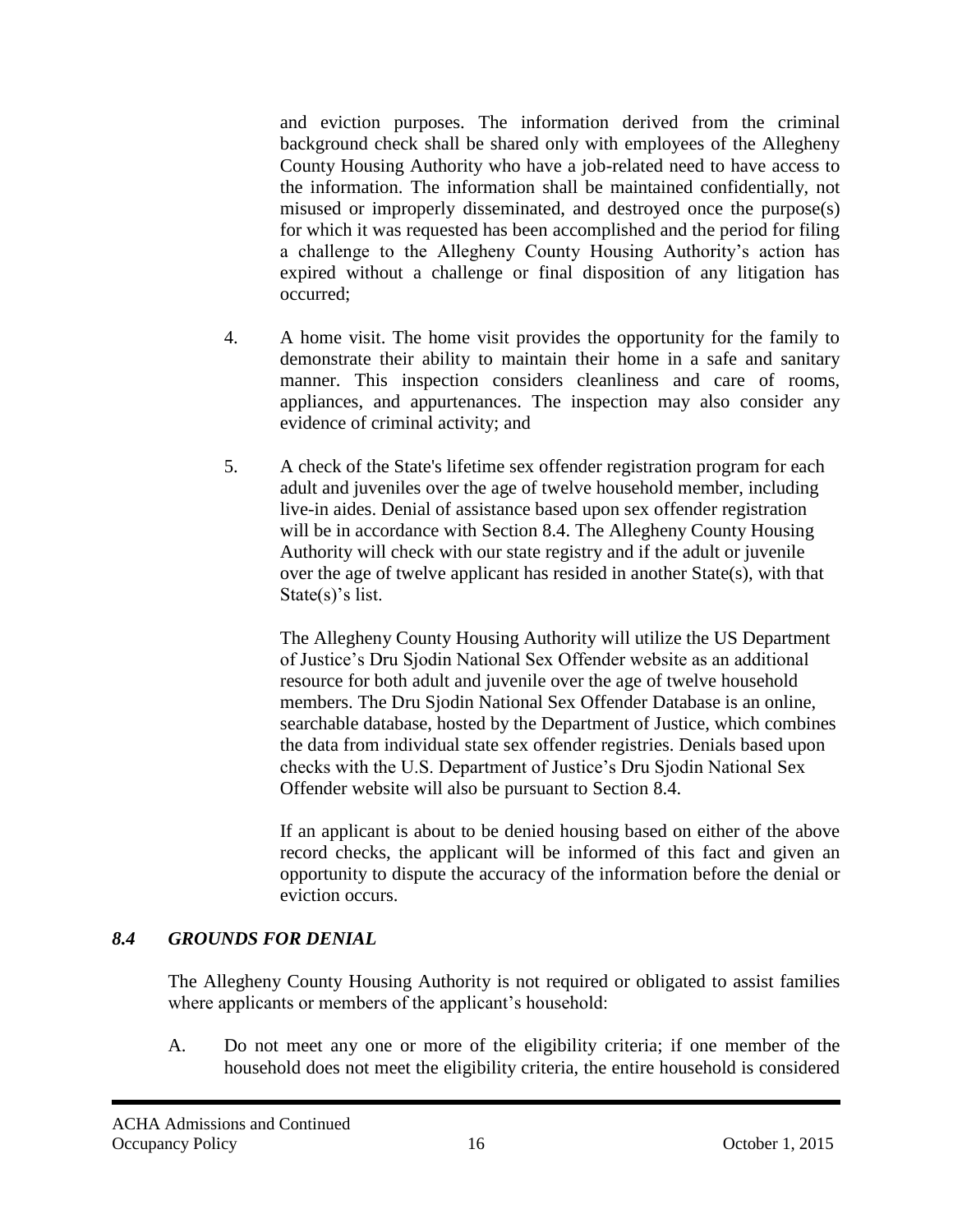ineligible. The remaining household members may re-apply with a new application and a new date and time.

- B. Do not supply information or documentation required by the application process, however, once supplied, the family may reapply for assistance;
- C. Have failed to respond to a written request for information or a request to declare their continued interest in the program, however, once supplied, the family may reapply for assistance;
- D. Have a history of not meeting financial obligations, especially rent, however, once the family completes the process, they may reapply for assistance; (Please refer to Management Plan for all LIHTC sites regarding credit eligibility);
- E. Once management receives landlord verification(s) from current/previous landlords and there **is** negative response(s), they may be deemed ineligible for the assigned site;
- F. Do not have the ability to maintain (with assistance) their housing in a decent and safe condition where such habits could adversely affect the health, safety, or welfare of other tenants;
- G. If resident household is responsible for paying utilities and they are not able to put utilities in their name, they will be deemed ineligible for the assigned site;
- H. Have a history of criminal activity by any household member involving crimes of physical violence against persons or property and any other criminal activity including drug-related criminal activity that would adversely affect the health, safety, or well being of other tenants or staff or cause damage to the property;

For the purpose of this Policy, if any adult member of the applicant family is currently charged with or has been convicted in the last five (5) years of the date of projected admission of any of the following listed offenses, they will be determined to have engaged in criminal activity, drug-related criminal activity or violent criminal activity.

While juvenile criminal records will not be routinely monitored, if the Allegheny County Housing Authority becomes aware that a juvenile has committed a nonsex-related crime, it reserves the right to deny admission to that person.

Offenses Involving Danger to the Person – 10 year ban:

- 1. Voluntary Manslaughter
- 2. Aggravated Assault
- 3. Involuntary Manslaughter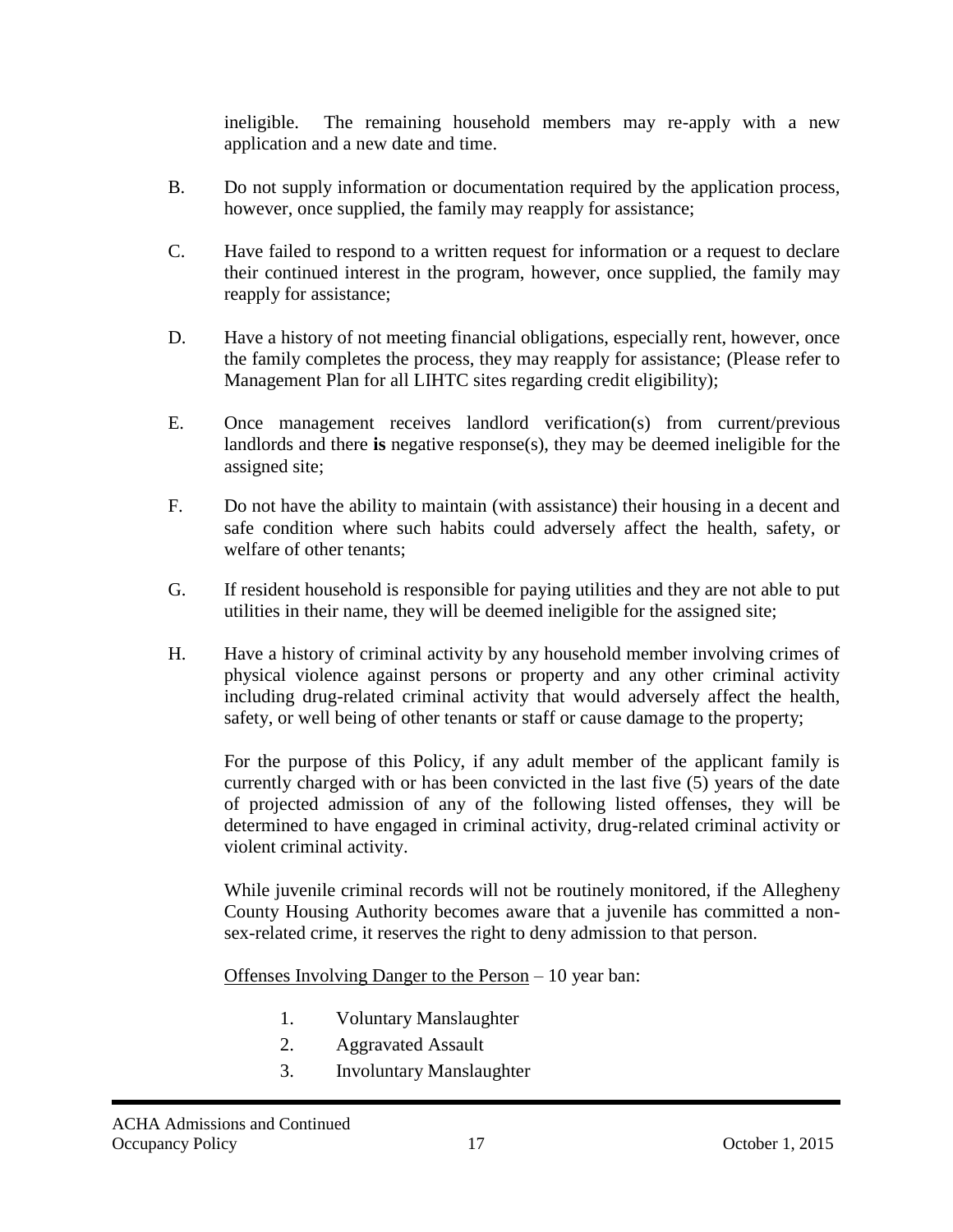- 4. Robbery
- 5. "Rocco's Law"

#### Drug Offenses – 5 year ban:

- 1. Possession of a Controlled Substance
- 2. Possession of Marijuana charged as a misdemeanor or felony
- 3. Solicitation of a Minor to Traffic Drug

#### Drug Offenses – 10 year ban:

- 1. Possession with the Intent to Deliver a Controlled Substance
- 2. The Manufacturing of any Controlled Substance or New Drug

#### Offenses Against Property – 5 year ban:

- 1. Causing or Risking a Catastrophe
- 2. Criminal Mischief (when amount exceeds \$5,000)

#### Burglary and other Criminal Intrusion 5 year ban:

1. Burglary

#### Theft and Related Offenses – felonies only - 5 year ban:

- 1. Theft by Unlawful Taking or Disposition
- 2. Theft by Deception
- 3. Theft by Extortion
- 4. Theft of Services
- 5. Theft of Leased Property
- 6. Theft by Failure to Make Required Disposition of Funds Received
- 7. Forgery
- 8. Access Device Fraud
- 9. Identity Theft

#### Other Offenses  $-5$  year ban:

- 1. Disarming a Law Enforcement Officer
- 2. Endangering the welfare of a child
- 3. Reckless Endangerment of Another Person
- zzzz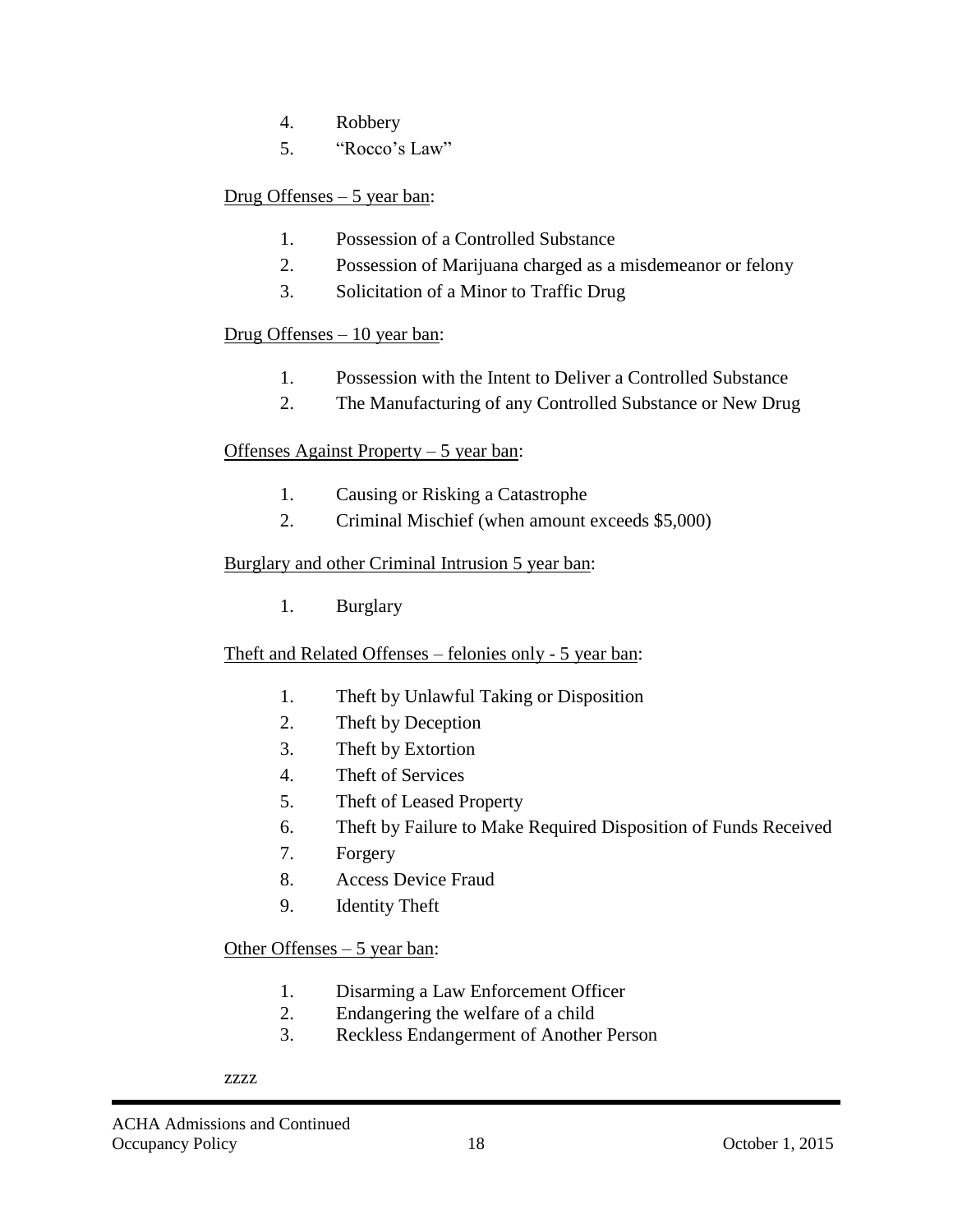Additionally, any applicant that is currently charged with or convicted of attempt, conspiracy or solicitation to commit any of the offenses listed in Section 8.4 F will be denied admission.

Being a victim of domestic violence, dating violence, or stalking is not an appropriate basis for denial of program assistance or for denial of admission, if the applicant otherwise qualifies for assistance or admission. The Authority will require verification in all cases where an applicant claims protection against an action proposed to be taken by the Authority involving such individual. Types of acceptable verifications are outlined in Section 20.2B of the ACOP, and must be submitted within 14 business days after receipt of the Housing Authority's written request for verification.

- H. ???????
- I. Currently owes rent or other amounts to any housing authority in connection with their public housing or Section 8 programs and listed on the Debts Owed report in EIV. Denial will be upheld until debt is repaid, once paid the family may reapply for admission. If an applicant was a former Allegheny County Housing Authority resident and was evicted for non-payment of rent, the applicant will be ineligible for a period of twelve months. The twelve month time period will be based on the eviction date of the former resident. After the twelve months have expired and the debt has been paid in full the applicant will be eligible for housing again;
- J. Have committed fraud, bribery or any other corruption in connection with any Federal housing assistance program, including the intentional misrepresentation of information related to their housing application or benefits derived there from (family will be denied for three years before they are eligible to reapply for admission);
- K. Were evicted from federally assisted housing or terminated from a Housing Choice Voucher Program within the past 5 years for any reason other than the non-payment of rent. The 5-year limit is based on the date of such eviction.

If the eviction was for drug related criminal activity, the Allegheny County Housing Authority may admit the household if the PHA determines:

- 1. The evicted household member who engaged in drug-related criminal activity has successfully completed a supervised drug rehabilitation program approved by the Allegheny County Housing Authority; or
- 2. The circumstances leading to the eviction no longer exist (for example, the criminal household member is imprisoned or has died).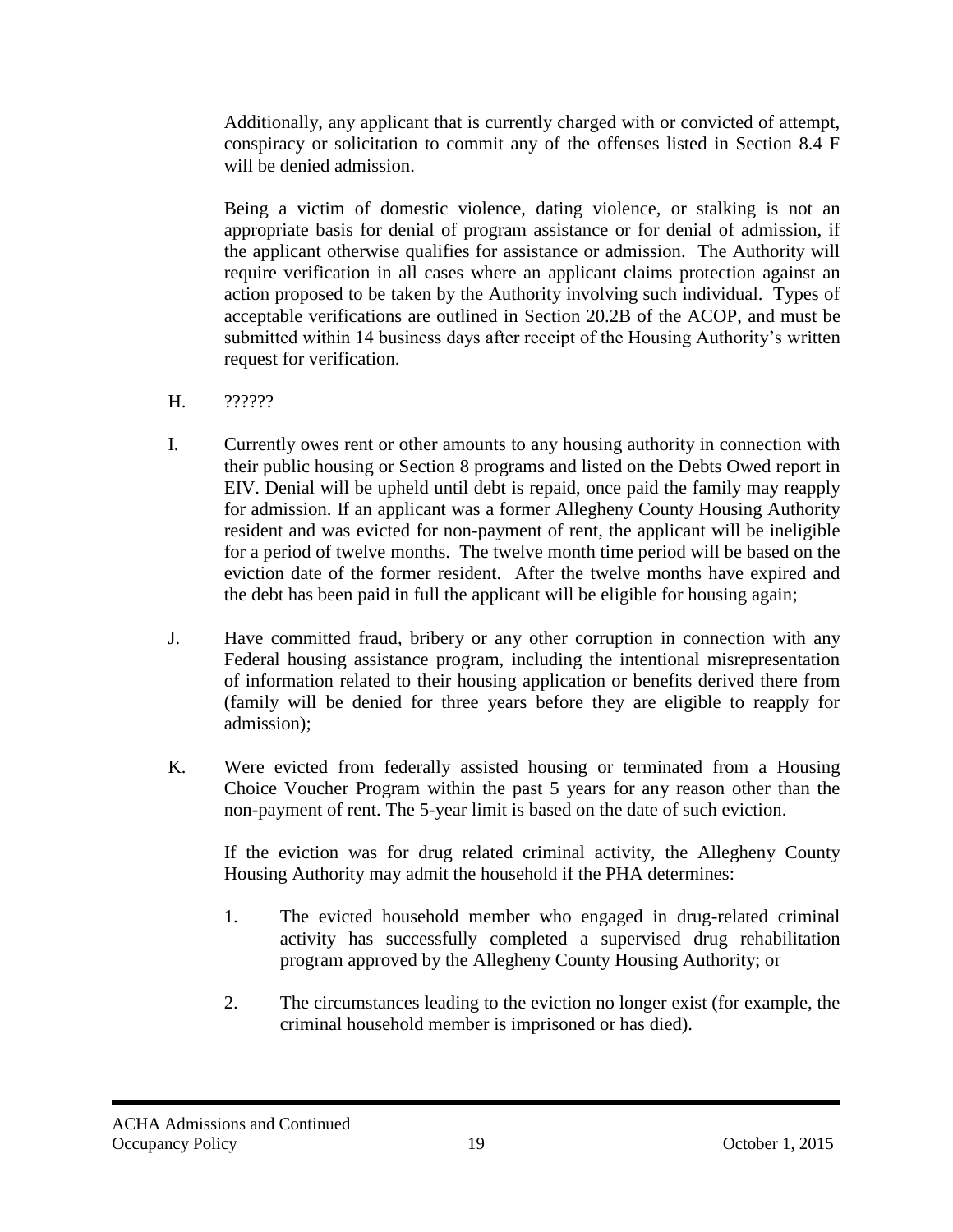- L. Are currently engaging in the illegal use of a controlled substance. For purposes of this section, a member is "currently engaged in" the criminal activity if the person has engaged in this behavior recently enough to justify a reasonable belief that it behavior is current.
- M, The Allegheny County Housing Authority determines that it has reasonable cause to believe that a household member's illegal use or pattern of illegal use of a drug may threaten the health, safety, or right to peaceful enjoyment of the premises by other residents (family will be denied for three years);
- N. The Allegheny County Housing Authority determines that it has reasonable cause to believe that a household member's abuse or pattern of abuse of alcohol may threaten the health, safety, or right to peaceful enjoyment of the premises by other residents (family will be denied for three years);
- O. Have engaged in or threatened abusive or violent behavior towards any Allegheny County Housing Authority staff member or resident (denial will be for five years);
- P. **Denied for Life:** If any family member has been convicted of manufacturing or producing methamphetamine;
- Q. Fugitive felons, parole violators, and persons fleeing to avoid prosecution or custody or confinement after conviction for a crime, or attempt to commit a crime, that is a felony under the laws of the place from which the individual flees (family will be denied for three years);
- R. **Murder, Kidnapping and Arson:** Have a conviction or is currently charged with Murder, Kidnapping or Arson. Have a conviction or is currently charged with Criminal Attempt, Solicitation, or Conspiracy with regard to the crimes of Murder, Kidnapping or Arson. Denials based upon this section will be for life.
- S. **Denial for Firearms:** A family member is currently charged with or has been convicted in the last five (5) years of violating the Pennsylvania Uniform Firearms Act of 1995.
- T. Denial for Individuals Registered as a Sex Offender in Pennsylvania. Any adult or juvenile household member listed as a registered sex offender in Pennsylvania for a sexual offense listed in 42 Pa.C.S.A. §9799.14 will be denied as follows:
	- 1. 15 years from the date the individual is required to register, or began registration, whichever is longer, for an offense listed as Tier I Sexual Offense in 42 Pa.C.S.A. §9799.14;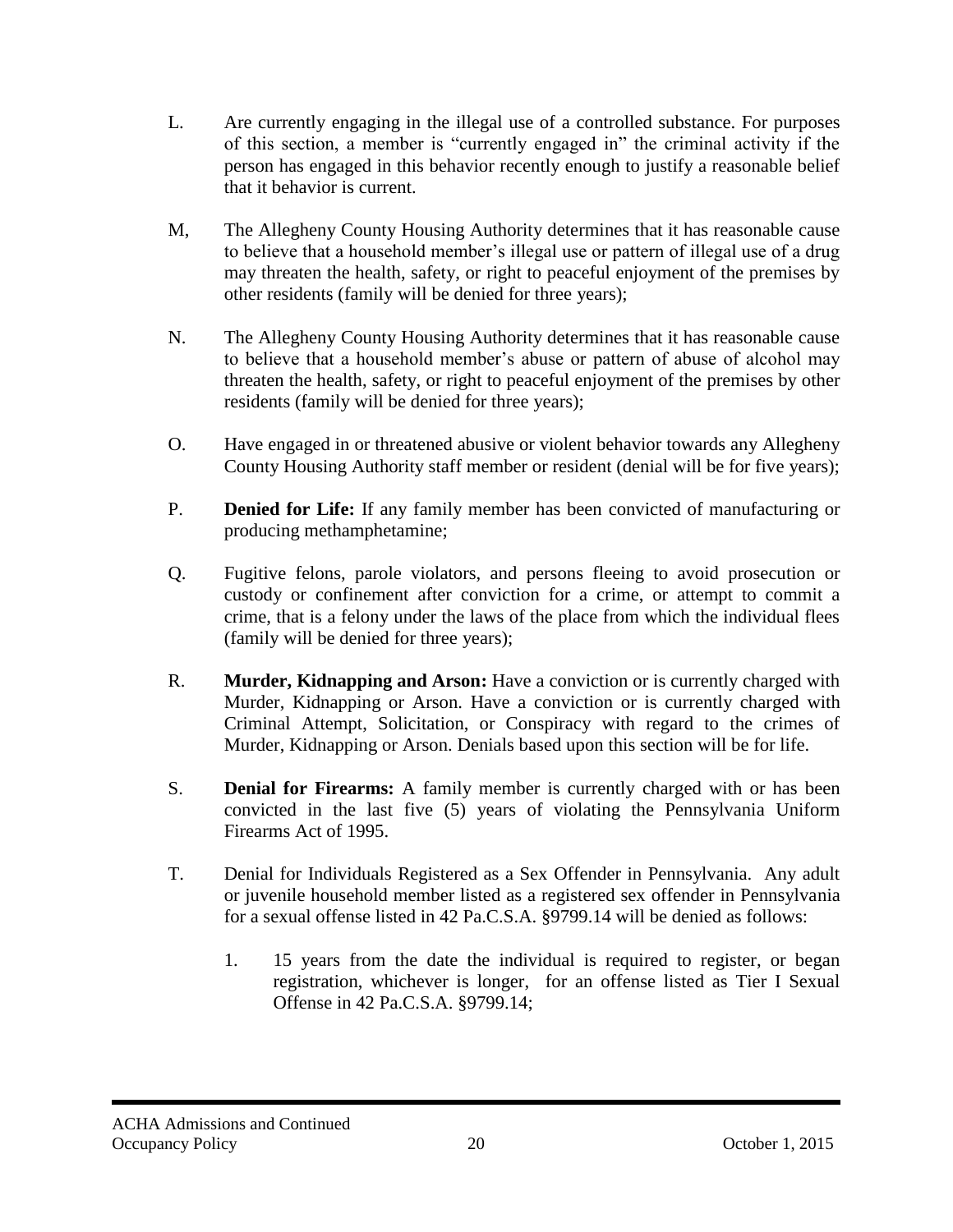- 2. 25 years from the date the individual is required to register, or began registration, whichever is longer, for an offense listed as a Tier II Sexual Offense in 42 Pa.C.S.A. §9799.14;
- 3. Lifetime for an individual required to register for an offense listed as a Tier III Sexual Offense in 42 PA.C.S.A. §9799.14.
- U. Denial for Individuals Registered as a Sex Offender in Another State. Any adult or juvenile household member listed as a registered sex offender on the US Department of Justice's Dru Sjodin National Sex offender website will be denied as follows:
	- 1. Individuals convicted of a similar offense to those enumerated as a Tier I Sexual Offense in 42 PA.C.S.A. §9799.14 will be denied for 15 years from the date the individual is required to register, or began registration, whichever is longer;
	- 2. Individuals convicted of a similar offense to those enumerated as a Tier II Sexual Offense in 42 PA.C.S.A. §9799.14 will be denied for 25 years from the date the individual is required to register, or began registration, whichever is longer;
	- 3. Individuals convicted of a similar offense to those enumerated as a Tier III Sexual Offense in 42 PA.C.S.A. §9799.14 will be denied for life.
- V. Denial for Failure to Register as a Sex Offender When Required. Any adult or juvenile household member who fails to register as a sex offender when required to do so pursuant to any state sex offender statute will be denied admission.
- W. Denial for Other Sex Offenders. Admission will be denied to any household member currently charged with or convicted in the last ten (10) years of the projected date of admission of any offense listed as a sexual offense in Pennsylvania Consolidated Statues Annotated, or a conviction in another state of a similar offense.
- X. Denial for Sex Offenses Committed Prior to 1995. Any household member convicted of an offense designated as a sexual offense under Pennsylvania Consolidated Statutes Annotated, or of a sexual offense in another state similar to a Pennsylvania sexual offense, which, if convicted after 1995, would require the individual to register as a sex offender, will be denied as follows:
	- 1. Individuals convicted of an offense enumerated as a Tier II Sexual Offense in 42 PA.C.S.A. §9799.14, or an offense similar to those enumerated as a Tier II Sexual Offense, will be denied for 25 years from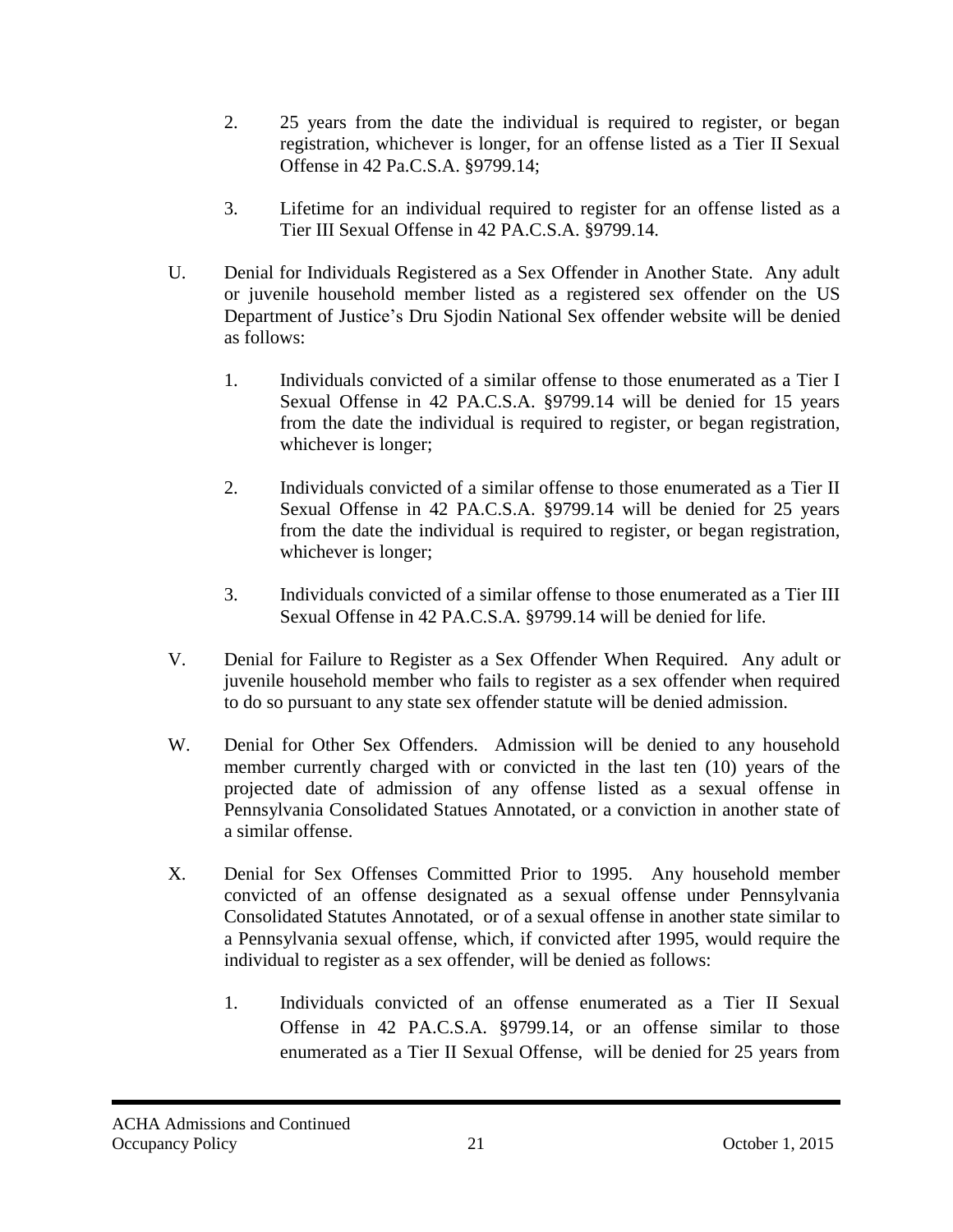the date of conviction or from the date of their release from incarceration, whichever is longer;

- 2. Individuals convicted of an offense enumerated as a Tier III Sexual Offense in 42 PA.C.S.A. §9799.14, or an offense similar to those enumerated as a Tier III Sexual Offense, will be denied for life.
- Y. No household member can be participating in another subsidized or assisted housing program.
- Z. New admissions of medical marijuana users are prohibited (this does not include FDA-approved marijuana synthetics). HUD has ruled that federal law preempts state law on this issue.

In determining whether to deny admission for illegal use of a drug by a household member who is no longer engaging in such use, or for a current charge or conviction in the last five (5) years for Possession of a Controlled Substance, or for abuse or a pattern of abuse of alcohol by a household member who is no longer engaging in such abuse, the Allegheny County Housing Authority may consider whether such household member:

- 1. Is participating in a supervised drug or alcohol rehabilitation program;
- 2. Has successfully completed a supervised drug or alcohol rehabilitation program; or
- 3. Has otherwise been successfully rehabilitated.

For this purpose, Allegheny County Housing Authority will require the applicant to submit evidence of the household member's current participation in, or successful completion of, a supervised drug or alcohol rehabilitation program or evidence of otherwise having been rehabilitated successfully.

Before the Allegheny County Housing Authority denies admission to the Allegheny County Housing Authority's public housing program on the basis of a criminal record, the Allegheny County Housing Authority must notify the household of the proposed action and must provide the person with the criminal record (i.e. the child) and the applicant (head of household) with a copy of the criminal record and an opportunity to dispute the accuracy and relevance of that record. The applicant will have 10 business days to dispute the accuracy and relevance of the record in writing. If the Allegheny County Housing Authority does not receive the dispute within the allotted time, the applicant will be denied.

If an applicant is denied admission due to a current criminal charge that is later dismissed, withdrawn, or where the applicant is found not-guilty; the applicant shall be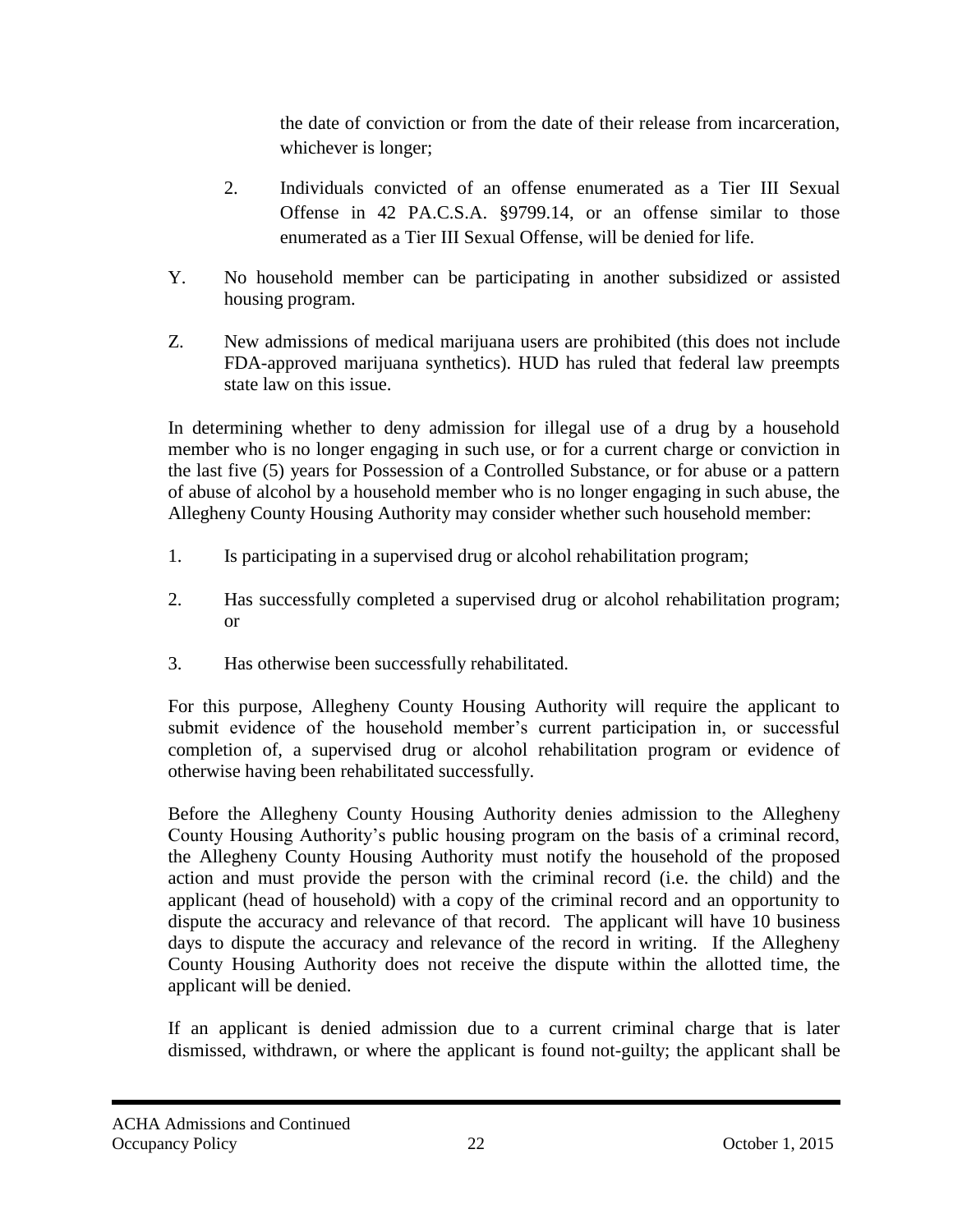reinstated to the waiting list as of the date they originally attempted to apply if requested within 90 days of the dismissal, withdrawal, or finding of not guilty.

### *8.5 INFORMAL REVIEW*

A. If the Allegheny County Housing Authority determines that an applicant does not meet the criteria for receiving public housing assistance, the Allegheny County Housing Authority will promptly provide the applicant with written notice of the determination. The notice must contain a brief statement of the reason(s) for the decision and state that the applicant may request **in writing** an informal review of the decision within 10 business days of the denial. The Allegheny County Housing Authority will describe how to obtain the informal review.

The informal review may be conducted by any person designated by the Allegheny County Housing Authority, other than a person who made or approved the decision under review or subordinate of this person. Typically this will be the Residential Property Manager. The applicant must be given the opportunity to present written or oral objections to the Allegheny County Housing Authority's decision. The Allegheny County Housing Authority must notify the applicant of the final decision within 14 calendar days after the informal review, including a brief statement of the reasons for the final decision.

B. The applicant family may request that the Allegheny County Housing Authority provide for an Informal Hearing after the family has notification of an INS decision on their citizenship status on appeal, or in lieu of request of appeal to the INS. This request must be made by the applicant within 30 calendar days of receipt of the Notice of Denial or Termination of Assistance, or within 30 calendar days of receipt of the INS appeal decision.

For the applicants, the Informal Hearing Process above will be utilized with the exception that the applicant will have up to 30 calendar days of receipt of the Notice of Denial or Termination of Assistance, or of the INS appeal decision.

# **9.0 MANAGING THE WAITING LIST**

## *9.1 OPENING AND CLOSING THE WAITING LIST*

Opening of the waiting list will be announced with a public notice stating that applications for public housing will again be accepted. The public notice will state where, when, and how to apply. The notice will be published in a local newspaper of general circulation and also by any available minority media. The public notice will state any limitations to who may apply.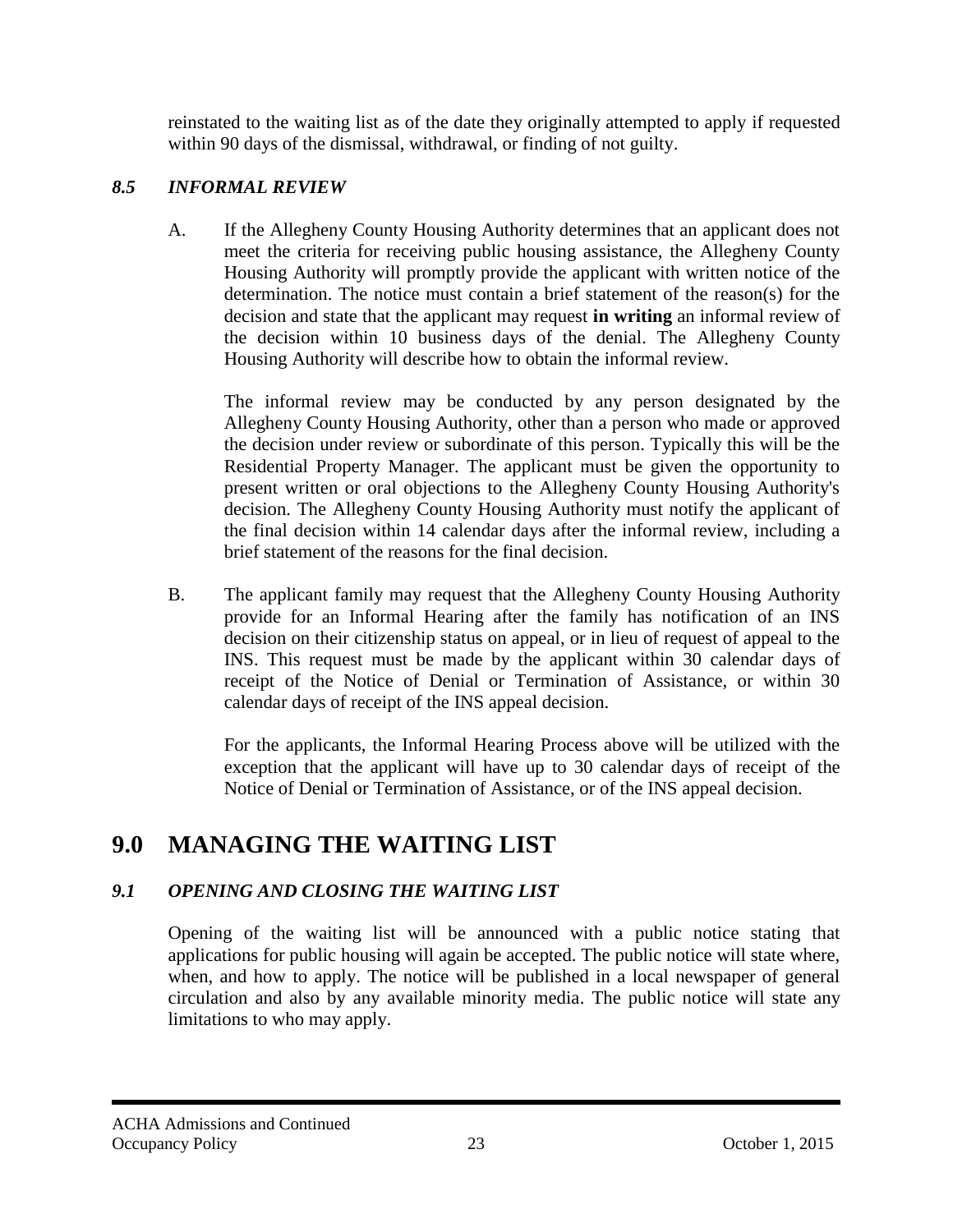The notice will state that applicants already on waiting lists for other housing programs must apply separately for this program and such applicants will not lose their place on other waiting lists when they apply for public housing. The notice will include the Fair Housing logo and slogan and will be in compliance with Fair Housing requirements.

Closing of a waiting list will also be announced with a public notice. The public notice will state the date the waiting list will be closed and for what bedroom sizes. The public notice will be published in a local newspaper of general circulation and also by any available minority media.

Waiting lists are maintained by site and may be opened or closed by site according to the situation at the individual sites. Applicants who have an approved Category 1 Preference(s) may be offered a unit where a waiting list is currently closed, if there is a unit available.

### *9.2 ORGANIZATION OF THE WAITING LIST*

Waiting lists will be maintained in accordance with the following guidelines:

- A. The application will be a permanent file;
- B. All applications will be maintained by bedroom size (0 and 1-bedrooms will be separate) in order of preference and then in order of date and time of application; and;
- C. Substantive contacts between the Allegheny County Housing Authority and the applicant will be documented in the applicant file.

#### *9.3 FAMILIES NEARING THE TOP OF THE WAITING LIST*

When a family appears to be nearing the top of a public housing waiting list, the family will be mailed a letter and checklist and invited to an interview at the site which will include the witnessed signing of the forms. The verification process will begin. It is at this point in time that the family's waiting list preference will be verified. If the family no longer qualifies to be near the top of the list, the family's name will be returned to the appropriate spot on the waiting list. The Allegheny County Housing Authority must notify the family in writing of this determination.

Once the preference has been verified, the family will complete a full application, present Social Security number information, citizenship/eligible immigrant information, and sign the Consent for Release of Information forms.

Applicants will also be given the opportunity to update their HUD Form 92006 if applicable and if they desire.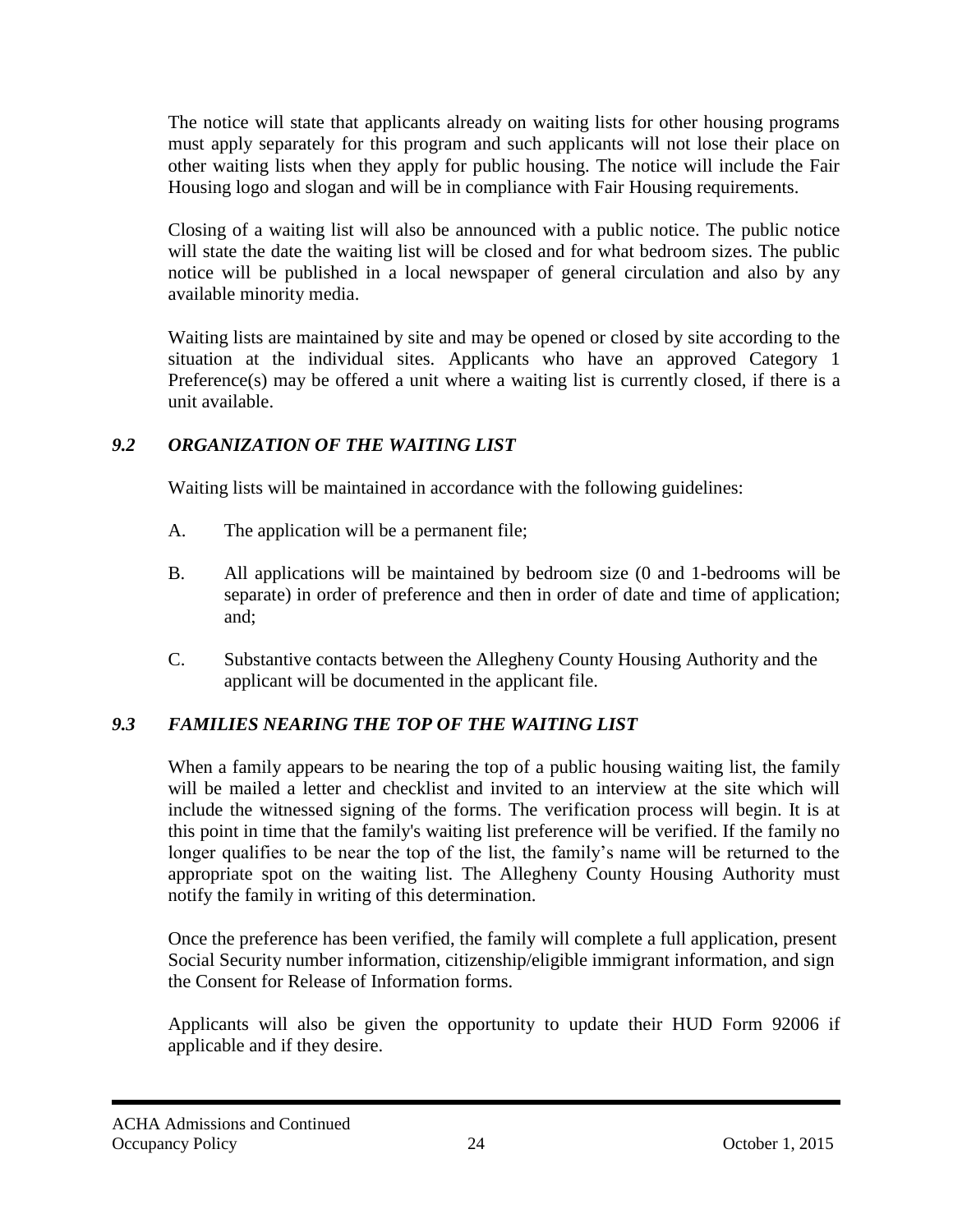#### *9.4 PURGING THE WAITING LIST*

The Allegheny County Housing Authority will update and purge its waiting lists as necessary to ensure that the pool of applicants reasonably represents the interested families for whom the Allegheny County Housing Authority has current information, i.e. applicant's address, family composition, income category, and preferences.

#### *9.5 REMOVAL OF APPLICANTS FROM THE WAITING LIST*

The Allegheny County Housing Authority will not remove an applicant's name from the waiting list unless:

- A. The applicant requests in writing that the name be removed;
- B. The applicant fails to respond to a written request for information or a request to declare their continued interest in the program; or
- C. The applicant does not meet either the eligibility or suitability criteria for the program;
- D. The applicant refuses a unit offer in a particular development; or
- E. The applicant has been housed in a public housing unit.

Applicants will be offered the right to an informal review when removed from the waiting list.

#### *9.6 MISSED APPOINTMENTS*

All applicants who fail to keep a scheduled appointment with the Allegheny County Housing Authority will be sent a notice of termination of the process for eligibility.

The Allegheny County Housing Authority will allow the family to reschedule for good cause as long as the Housing Authority has been notified of the good cause in writing within thirty (30) calendar days of the missed appointment. Generally, no more than one opportunity will be given to reschedule without good cause. When good cause exists for missing an appointment, the Allegheny County Housing Authority will work closely with the family to find a more suitable time.

#### *9.7 NOTIFICATION OF NEGATIVE ACTIONS*

Any applicant whose name is removed from a waiting list will be notified by the Allegheny County Housing Authority, in writing, that they have ten (10) business days from the date of the written correspondence to present mitigating circumstances or request **in writing** an informal review. The Allegheny County Housing Authority system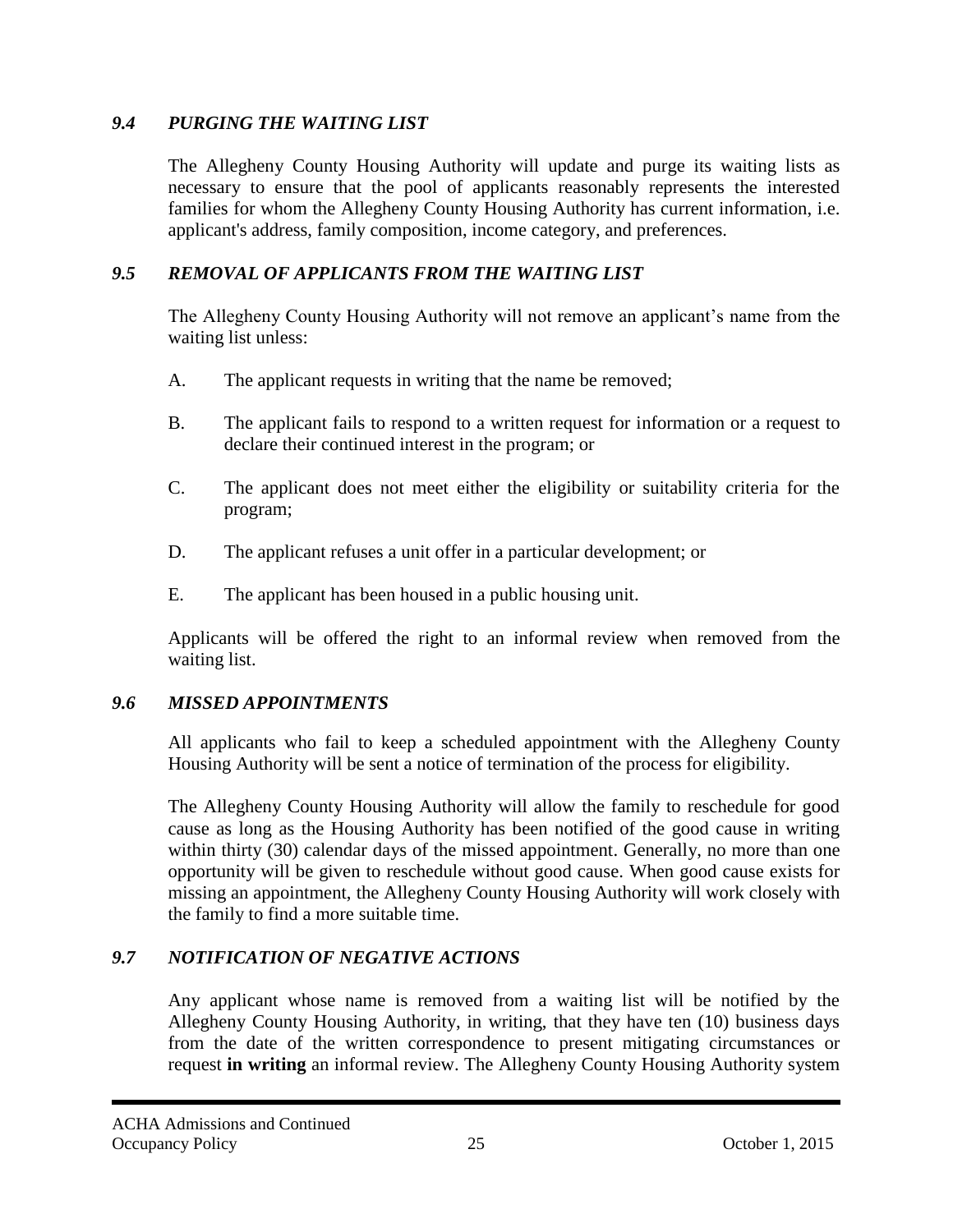of removing applicant names from the waiting list will not violate the rights of persons with disabilities. If an applicant claims that their failure to respond to a request for information or updates was caused by a disability, the Allegheny County Housing Authority will verify that there is in fact a disability and the disability caused the failure to respond, and will provide a reasonable accommodation. An example of a reasonable accommodation would be to reinstate the applicant on the waiting list based on the date and time of the original application.

## **10.0 TENANT SELECTION AND ASSIGNMENT PLAN**

#### *10.1 PREFERENCES*

The Allegheny County Housing Authority, according to our local needs and preferences, will select families based on the following preferences:

Category 1 Preferences: (1) Applicants for whom a law enforcement agency is seeking housing as an accommodation for its witness protection or confidential informant programs; (2) police officers whose residency is needed to increase security for public housing residents, (3) a household evicted due to a resident or guest who is subsequently found innocent of the charge that led to the eviction or the charge is dismissed and (4) victims of domestic violence. Preferences in this Category have equal priority. In order to qualify for Witness Protection Preference, the applicant must actually witness a crime and be willing to testify in court. Documentation from a law enforcement agency is required stating applicant is seeking housing. These preferences are weighted equally. The Allegheny County Housing Authority will allow twelve (12) Witness Protection Preferences per year and two (2) preferences per Asset Management Project (AMPs). Applicants with a Category 1 preference may be offered units where the waiting list is closed.

Category 2 Preferences: (1) veterans with an honorable discharge or current military service (Spouses only) who is not currently housed in an Allegheny County Housing Authority project-based assisted unit and (2) families where the head or co-head of the household was a recipient of foster care assistance under Part B or E of Title IV of the Social Security Act (a letter from the appropriate agency verifying the applicant's participation will be required).;

Preferences listed in Category 1 have priority over preferences listed in Category 2 and will therefore be offered housing before those listed in Category 2. The date and time of application will be noted on each application and will be utilized to determine the sequence that each individual with a preference is offered housing within the categories.

If an applicant qualifies for both a Category 1 and Category 2 preference, the Category 1 preference will control.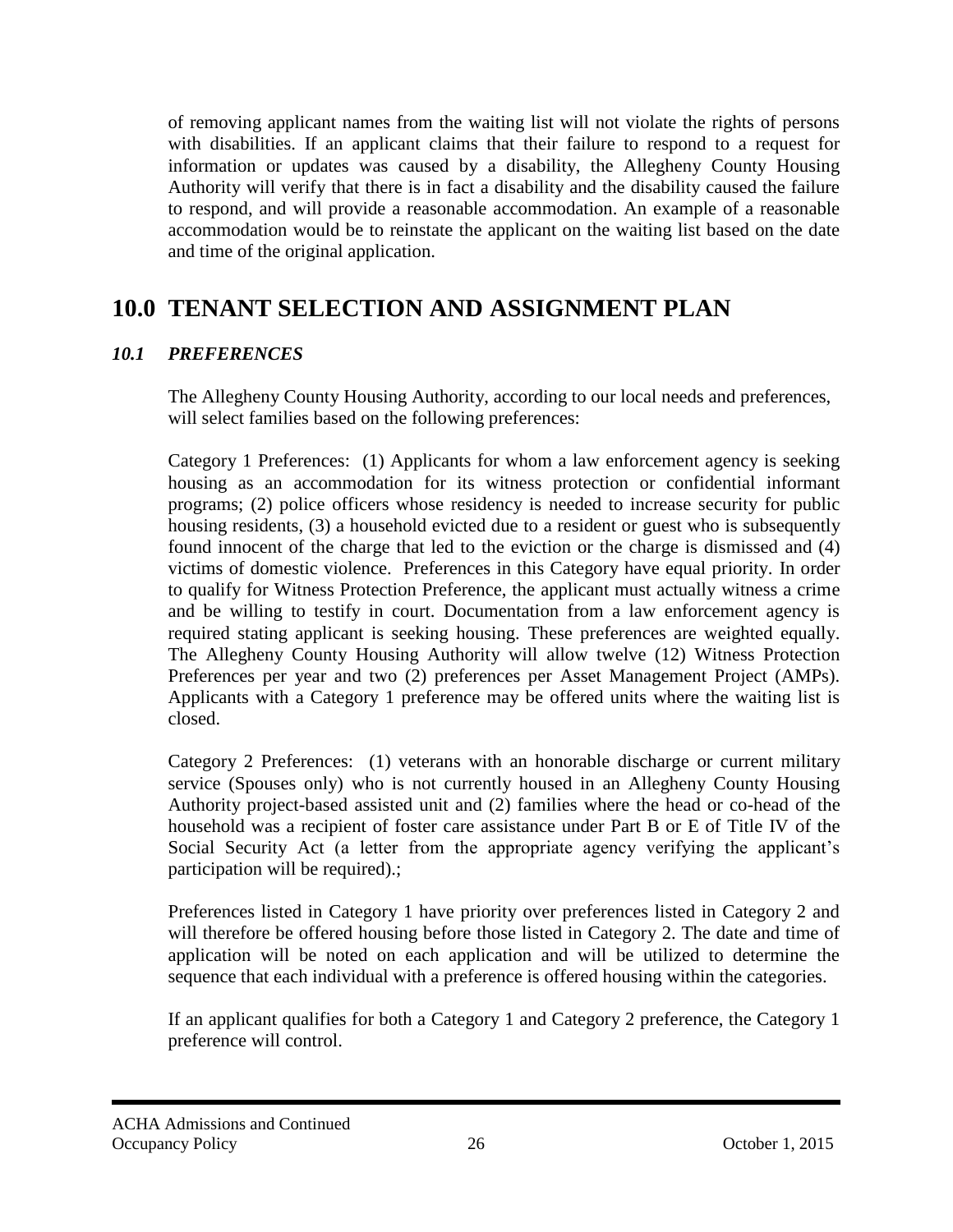A preference does not guarantee admission. The applicant must still meet the Allegheny County Housing Authority and/or the Mixed Finance Management Plan's eligibility and screening criteria.

**Victims of Domestic Violence**: In order to qualify for the victim of domestic violence preference, a final Protection from Abuse Order must be provided by the applicant to the Allegheny County Housing Authority. The final Protection from Abuse Order must have been issued within 60 days of the date that it is provided to the Allegheny County Housing Authority. However, the Allegheny County Housing Authority may make exceptions to this rule on a case by case basis.

Once an applicant is approved for a domestic violence preference, they will be offered a unit. The unit may not in the development of their choice. If the applicant rejects the unit that is offered, one additional unit will be offered. This additional unit may also not be in the development of their choice. If the applicant rejects this second unit offer, their domestic violence preference will be revoked and the individual will be returned to the waiting lists of their choice by date and time of their application.

An applicant who lives in a violent neighborhood or is fearful of other violence outside the household does not qualify for the preference of victim of domestic violence.

The applicant must certify that the abuser will not reside with the applicant unless the Housing Authority gives prior written approval.

The Housing Authority will approve the return of the abuser to the household under the following conditions:

- A. The Housing Authority verifies that the abuser has received therapy or counseling that appears to minimize the likelihood of the recurrence of violent behavior and/or
- B. A counselor, therapist or other appropriate professional recommends in writing that the individual be allowed to reside with the family.

If the abuser returns to the family without approval of the Housing Authority, the Housing Authority will deny or terminate assistance for breach of the certification.

If the family requests it, the Allegheny County Housing Authority will try to ensure that the new location of the family is concealed

**Buildings Designated as Elderly Only Housing:** The following buildings are designated as elderly only housing: Wilmerding Apartments, Blawnox Apartments, Carver Hall, Corbett Apartments, John Fraser Hall, Jefferson Manor, Springdale Manor, West Mifflin Manor, West View Tower, Lavender Heights, Homestead A Tower,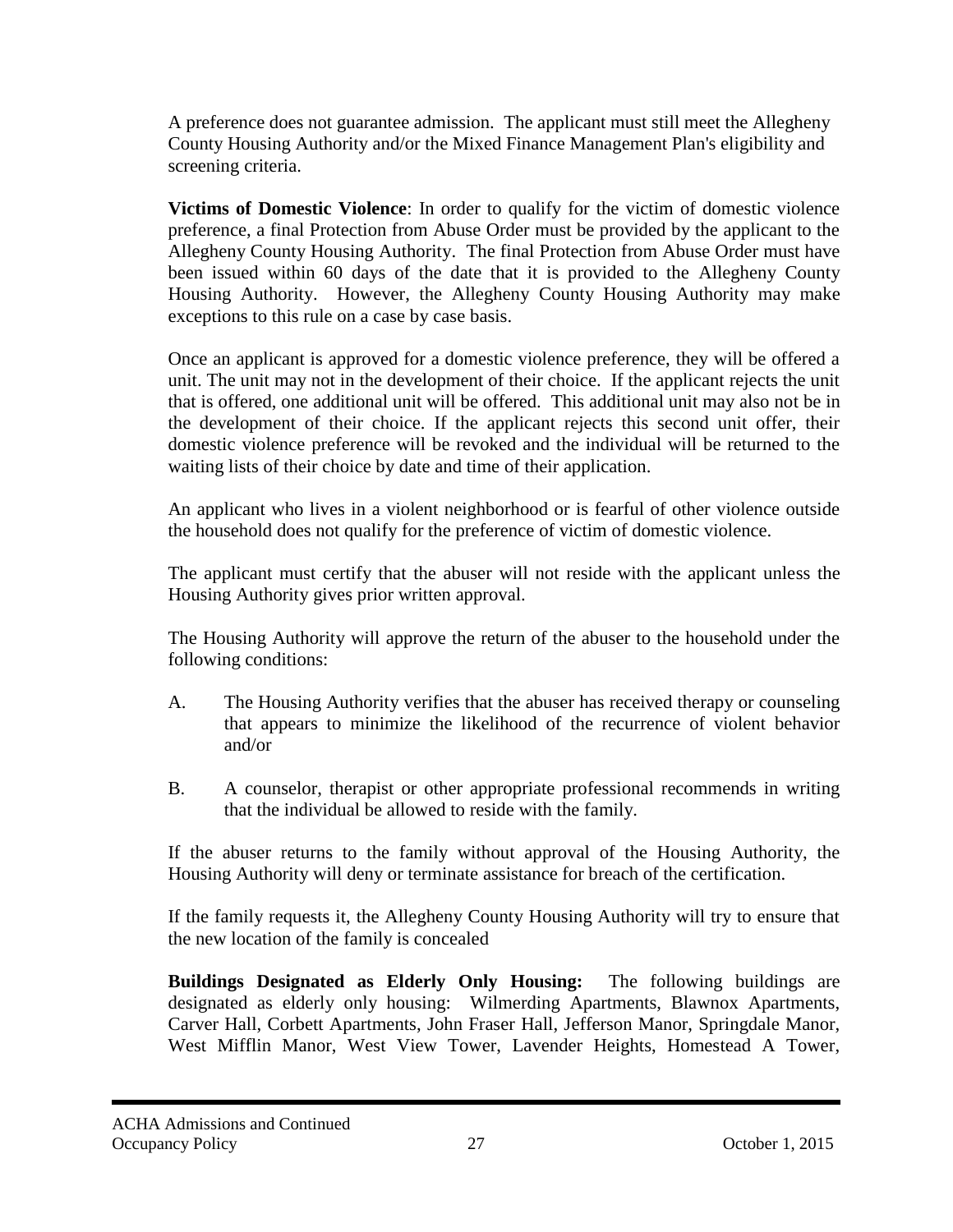Homestead B Tower, Homestead C Tower, Homestead D Tower, Dalton's Edge Phase I and Dalton's Edge Phase II, Pine Ridge and Centurion Commons.

In order to be eligible for admission into buildings designated for the elderly only, the family must meet the definition of elderly family. An elderly family is defined as: (1) a family whose head, spouse, or sole member is a person who is at least 62 years of age; (2) two or more persons who are at least 62 years of age living together; or (3) one or more persons who are at least 62 years of age living with one or more live-in aides. If there are no elderly families on the list, the family must then meet the definition of near elderly family to eligible for admission into these buildings. A near elderly family is defined as (1) a family whose head, spouse, or sole member is a person who is at least 50 years of age but below the age of 62; (2) two or more persons, who are at least 50 years of age but below the age of 62, living together; or (3) one or more persons, who are at least 50 years of age but below the age of 62, living with one or more live-in aides. Additionally, the date and time of application will be noted on each application and will be utilized to determine the sequence that each individual with a preference is offered housing in buildings designed for the elderly. Near elderly families will not be housed in these buildings, even with a preference, unless there are no elderly families on the waiting list. Near elderly family and families not totally elderly are not eligible for properties assisted by the Low-Income Housing Tax Credit Program. Exceptions will be allowed where required by property financing documents.

**Buildings Designated as Smoke-Free Housing:** The Allegheny County Housing Authority (ACHA) is planning to incrementally designate its properties as non-smoking or "smoke free." No property will be designated smoke free without giving the affected residents at least a six month notice and the opportunity to speak on the conversion to smoke free status. This change will occur at different times for different sites. The effective date will be announced to the residents at least 6 months before taking effect.

Once a property is converted, residents will not be permitted to smoke in the designated building or in their units. The Allegheny County Housing Authority will provide designated smoke areas for residents who smoke. Residents that violate the Smoke Free Policies may result in an eviction. All Reasonable Accommodation requests related to the Non-smoking policy will be reviewed and decided by the ADA/504 Coordinator, not the Property Manager.

## *10.1.1 FEDERAL DISASTERS*

In the case of a federally declared disaster, the Allegheny County Housing Authority reserves the right for its Executive Director to suspend its preference system what whatever duration the Executive Director feels is appropriate and to admit victims of the disaster to the program instead of those who would be normally admitted. Any other provisions of this policy can also be suspended during the emergency at the discretion of the Executive Director so long as the provision suspended does not violate a law. If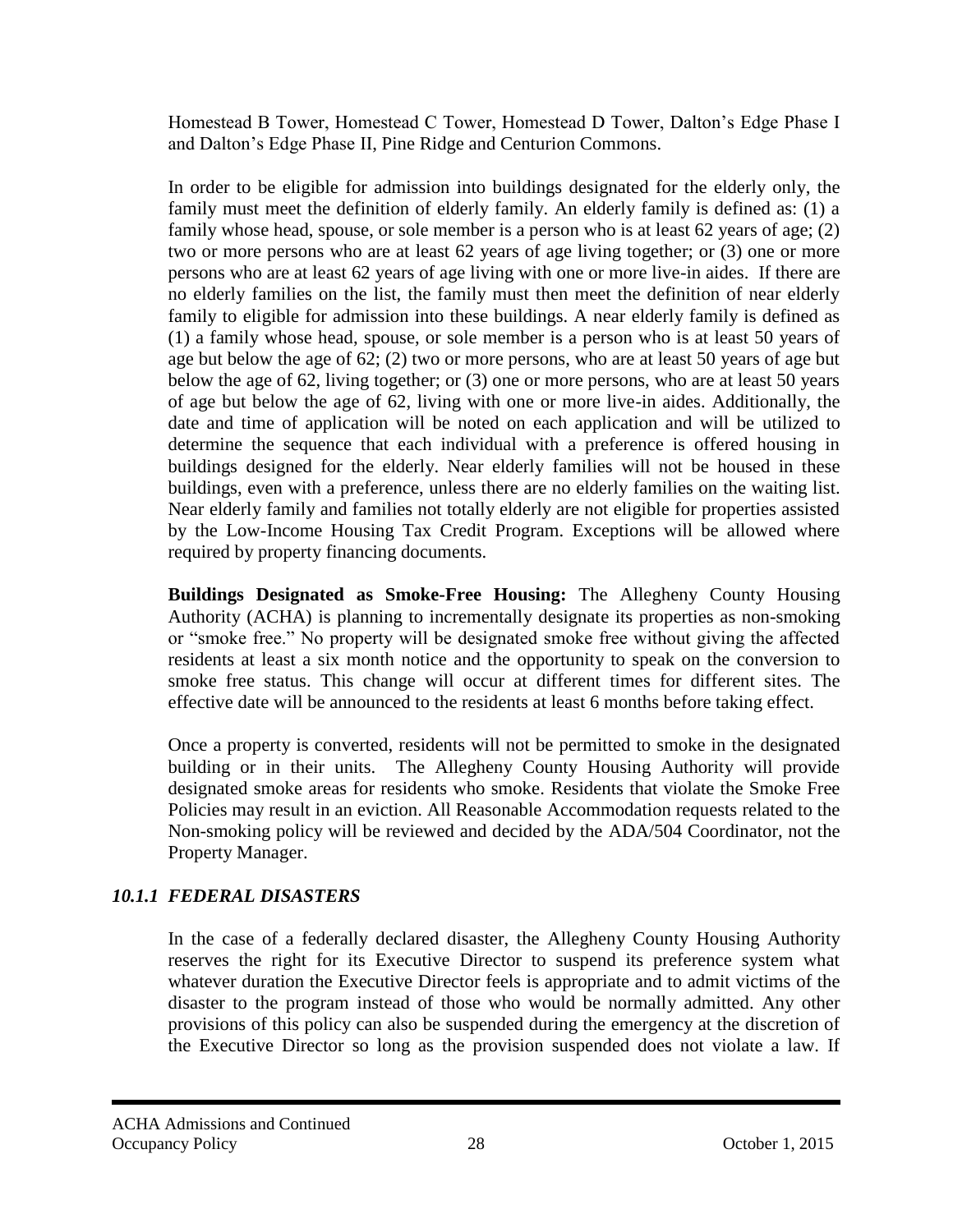regulatory waivers are necessary, they shall be promptly requested of the HUD Assistant Secretary for Public and Indian Housing."

#### *10.2 ASSIGNMENT OF BEDROOM SIZES*

The following guidelines will determine each family's unit size without overcrowding or over-housing:

| Number of Bedrooms          | Number of Persons |                       |
|-----------------------------|-------------------|-----------------------|
|                             | Minimum           | Maximum               |
|                             |                   | $\mathcal{D}_{\cdot}$ |
|                             |                   | 2                     |
| $\mathcal{D}_{\mathcal{L}}$ | 2                 |                       |
|                             |                   |                       |
|                             |                   |                       |
|                             |                   |                       |

These standards are based on the assumption that each bedroom will accommodate no more than two (2) persons.

In determining bedroom size, the Allegheny County Housing Authority will include the presence of children to be born to a pregnant woman, children who are in the process of being adopted, children whose custody is being obtained, children currently under a 50% (182 ½ days) or more joint custody decree, children who are temporarily away at school, or children who are temporarily in foster-care.

In addition, the following considerations will be taken in determining bedroom size:

- A. Children of the same sex will share a bedroom, unless there is a six (6) years age difference.
- B. Children of the opposite sex, both under the age of (6) will share a bedroom.
- C. Persons of different generations will not be required to share a bedroom.
- D. Foster–adults and/or foster-children will not be required to share a bedroom with family members.
- E. Live-in aides may get a separate bedroom.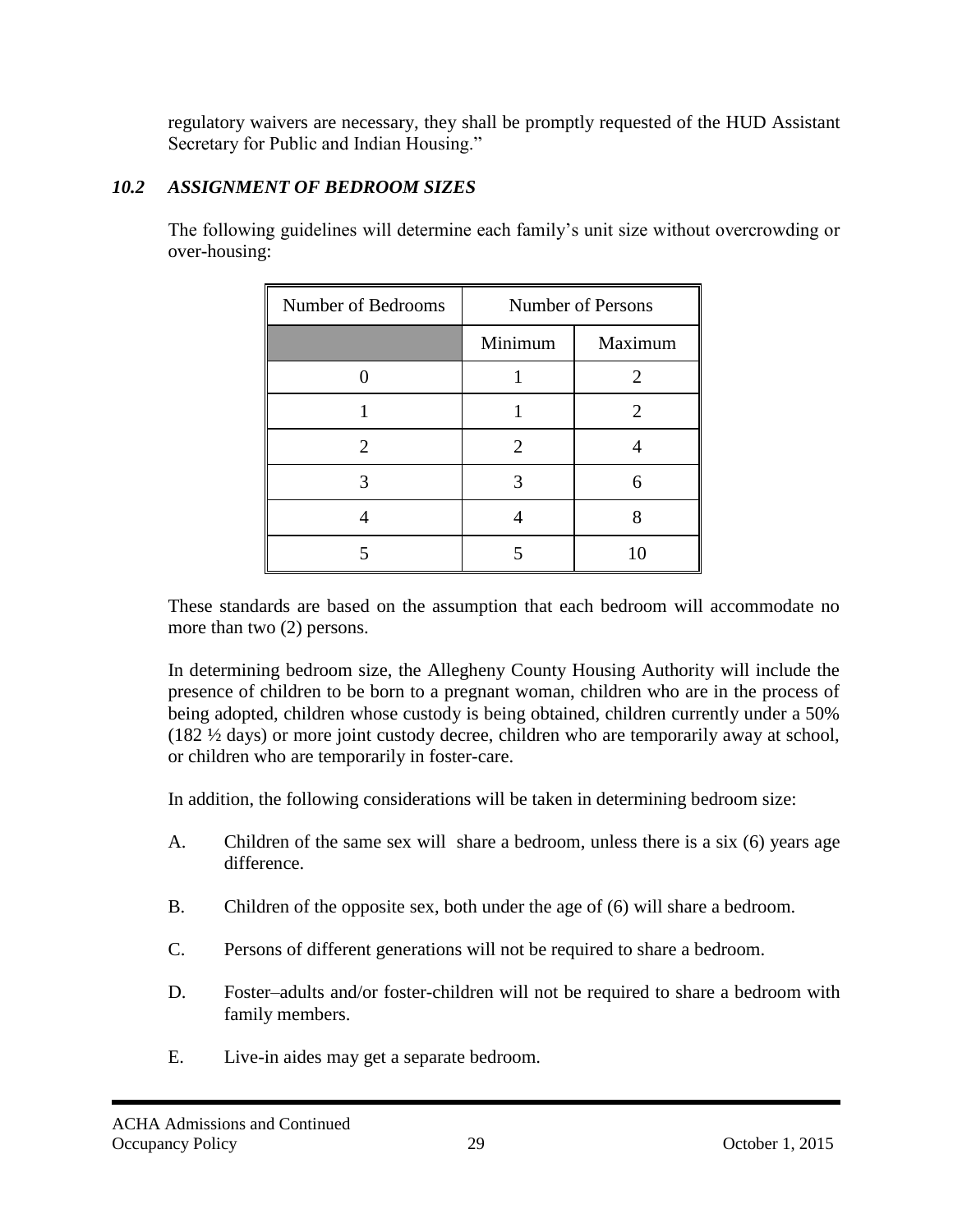Exceptions to normal bedroom size standards include the following:

- A. Units smaller than assigned through the above guidelines  $-A$  family may request a smaller unit size than the guidelines allow. The Allegheny County Housing Authority will allow the smaller size unit so long as generally no more than two (2) people per bedroom are assigned. In such situations, the family will sign a certification stating they understand they will be ineligible for a larger size unit for 3 years or until the family size changes, whichever may occur first.
- B. Units larger than assigned through the above guidelines A family may request a larger unit size than the guidelines allow. The Allegheny County Housing Authority will grant exceptions to normal occupancy standards when a family requests a larger size than the guidelines allow and documents a disability or a medical reason why the larger size is necessary. In the case where a household has a reduction in family size and no longer qualifies for the size of the unit they currently reside in, the family will be transferred to the next available appropriate size unit in their community.
- C. If there are no families on the waiting list for a larger size, smaller families may be housed if they sign a release form stating they will transfer (at the family's own expense) to the appropriate size unit when an eligible family needing the larger unit applies. The family transferring will be given a 30 calendar day notice before being required to move.
- D. Larger units may be offered in order to improve the marketing of a development suffering a high vacancy rate.

## *10.3 SELECTION FROM THE WAITING LIST*

The Allegheny County Housing Authority shall follow the statutory requirement that at least 40% of newly-admitted families in any fiscal year are families whose annual income is the higher of either 30% of the area median income or the Federal poverty level (defined at http://www.huduser.org/portal/datasets/il/ill4/index.html as extremely lowincome). To ensure this requirement is met, the Housing Authority shall monitor the incomes of both newly-admitted families and families on the waiting list on a quarterly basis. If it appears that the requirement to house extremely low-income families will not be met, the Housing Authority will skip higher-income families on the waiting lists to reach extremely low-income families.

If there are not enough extremely low-income families on the waiting lists we will conduct outreach on a non-discriminatory basis to attract extremely low-income families to reach the statutory requirement.

## *10.4 DECONCENTRATION POLICY*

ACHA Admissions and Continued Occupancy Policy 30 October 1, 2015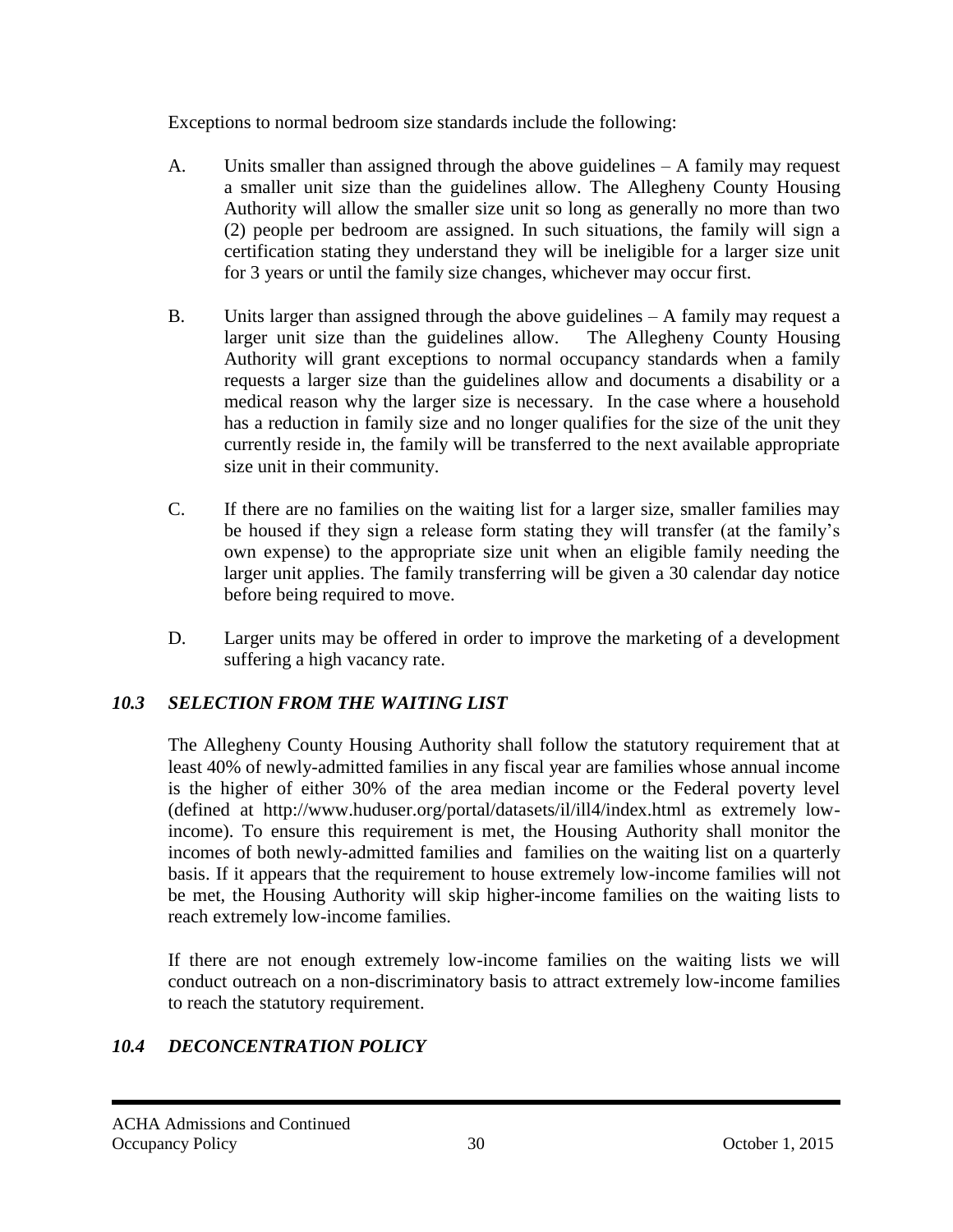It is the Allegheny County Housing Authority's policy to provide for deconcentration of poverty and encourage income mixing by bringing higher income families into lower income developments and lower income families into higher income developments. Toward this end, we will skip families on the waiting list to reach other families with a lower or higher income. We will accomplish this in a uniform and non-discriminating manner.

The Allegheny County Housing Authority will affirmatively market our housing to all eligible income groups. Lower income residents will not be steered toward lower income developments and higher income people will not be steered toward higher income developments.

Prior to the beginning of each fiscal year, we will analyze the income levels of families residing in each of our developments and the income levels of the families on the waiting list. Based on this analysis, we will determine the level of marketing strategies and deconcentration incentives to implement.

#### *10.5 DECONCENTRATION INCENTIVES*

The Allegheny County Housing Authority may offer one or more incentives to encourage applicant families whose income classification would help to meet the deconcentration goals of a particular development.

Various incentives may be used at different times, or under different conditions, but will always be provided in a consistent and nondiscriminatory manner.

#### *10.6 OFFER OF A UNIT*

When the Allegheny County Housing Authority completes its eligibility verification, the applicant is offered a unit depending on what is available at the time. The Allegheny County Housing Authority will then assign the applicant to the particular unit.

If the family rejects the offer of the unit, the Allegheny County Housing Authority will send the family a letter documenting the offer and rejection.

The family will be contacted by the appropriate site manager and asked if they intend to occupy the assigned unit.

The family will be offered the opportunity to view the unit. After the opportunity to view the unit, the family will have three (3) business days to accept or reject the unit. This verbal offer and the family's decision must be documented in the tenant file.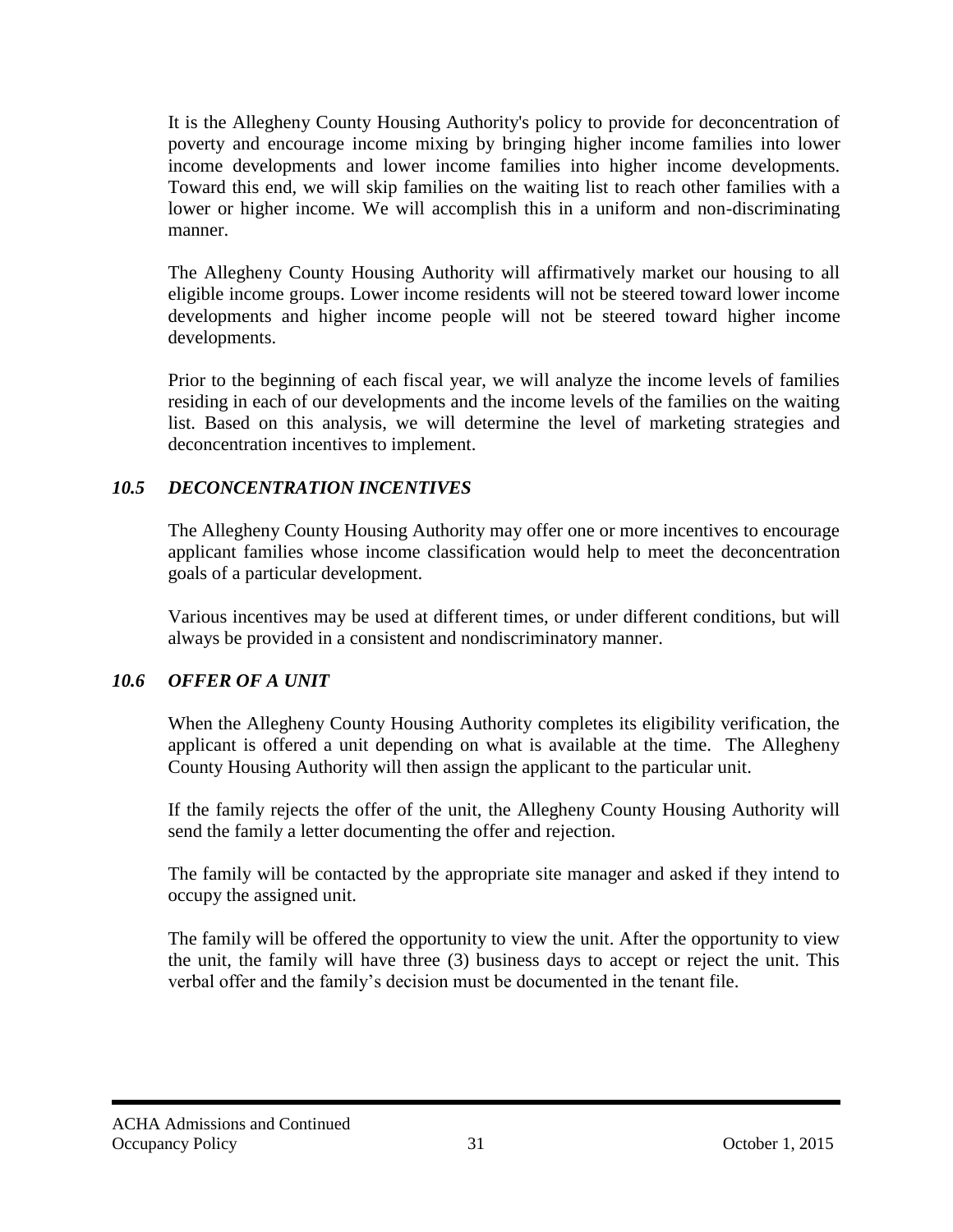If the family rejects the offer of the unit(s), the Allegheny County Housing Authority will send the family a letter documenting the offer and the rejection. The family name will be removed from the waiting list at that site and the family will be ineligible to apply for 90 days. If the family has a good cause, they will remain on the waiting list at the same position.

#### *10.7 REJECTION OF UNIT*

If the family rejects the unit, the family will be removed from that site's waiting list.

The family will be offered the right to an informal review of the decision to alter their application status.

### *10.8 ACCEPTANCE OF UNIT*

Prior to signing the lease, all household members must be moved out of any other subsidized unit or program. The family will be required to sign a lease for twelve (12) months that will become effective no later than three (3) business days after the date of acceptance or the business day after the day the unit becomes available, whichever is later. This is waivable by the Director of Operations or the Director's designee with good cause being demonstrated by the applicant.

Within thirty (30) calendar days of signing the lease, all families (head of household) and other adult family members will be required to attend the Lease and Occupancy Orientation. Applicants who provide prior notice of an inability to attend the orientation will be rescheduled. The orientation shall include the resident's rights and responsibilities under the Violence Against Women Act.

Once the applicant signs a lease, their name is removed from every other LIPH site-based waiting list.

The signing of the lease and the review of financial information are to be privately handled. The head of household and all adult family members will be required to execute the lease prior to admission. One executed copy of the lease will be furnished to the head of household and the Allegheny County Housing Authority will retain the original executed lease in the tenant's file. A copy of the grievance procedure will be attached to the resident's copy of the lease.

The applicant will be provided a copy of the lease, the grievance procedure, utility allowances, utility charges, the current schedule of routine maintenance charges, and a request for reasonable accommodation form. These documents will be explained in detail. The applicant will sign a certification that they have received these documents and that they have reviewed them with Housing Authority personnel. The certification will be filed in the tenant's file.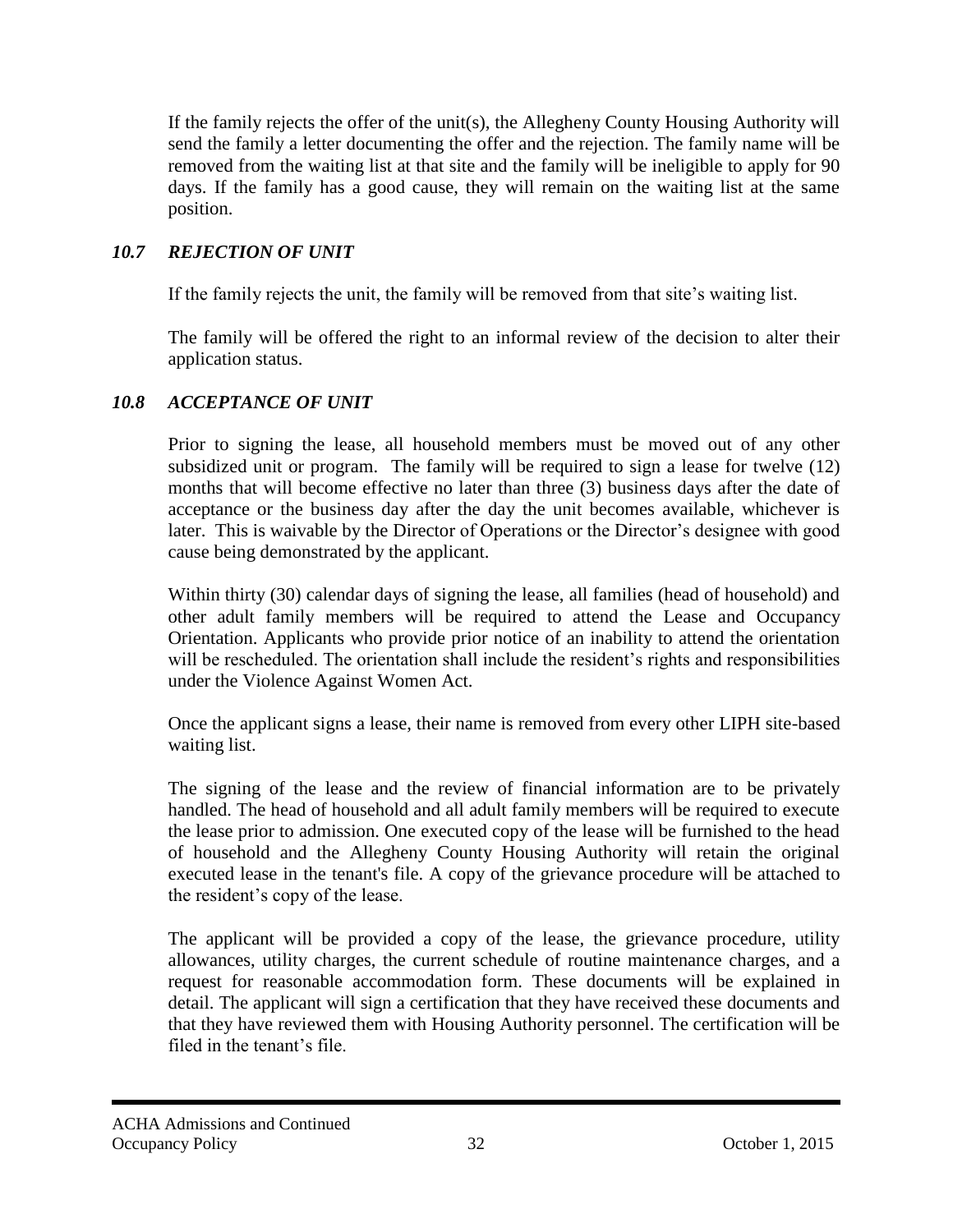The family will pay a security deposit at the time of lease signing. The security deposit shall be \$200 or the first month's rent, whichever is higher. However, if the site is also participating in the Low-Income Housing Tax Credit Program, the property's management plan shall specify a security deposit amount for that property.

In the case of a move within public housing, the security deposit for the first unit will be transferred to the second unit. In the event there are costs attributable to the family for bringing the first unit into condition for re-renting, the family shall be billed for these charges.

Leases without a substantive change in its term will be accomplished via an addendum.

## **11.0 INCOME, EXCLUSIONS, AND DEDUCTIONS FROM INCOME**

To determine annual income, the Allegheny County Housing Authority adds the income of all family members, excluding the types and sources of income that are specifically excluded. Once the annual income is determined, the Allegheny County Housing Authority subtracts all allowable deductions (allowances) to determine the Total Tenant Payment.

#### *11.1 INCOME*

Annual income means all amounts, monetary or not, that:

- A. Go to (or on behalf of) the family head or spouse (even if temporarily absent) or to any other family member; or
- B. Are anticipated to be received from a source outside the family during the 12 month period following admission or annual reexamination effective date; and
- C. Are not specifically excluded from annual income.

If it is not feasible to anticipate a level of income over a 12-month period (e.g. seasonal or cyclic income), or the Allegheny County Housing Authority believes that past income is the best available indicator of expected future income, the actual past annual income from the previous year listed on HUD computer reports will be utilized and rent will be calculated from this.

Annual income includes, but is not limited to, the amounts specified in the federal regulations found in 24 CFR 5.609:

A. The full amount, before any payroll deductions, of wages and salaries, overtime pay, commissions, fees, tips and bonuses, and other compensation for personal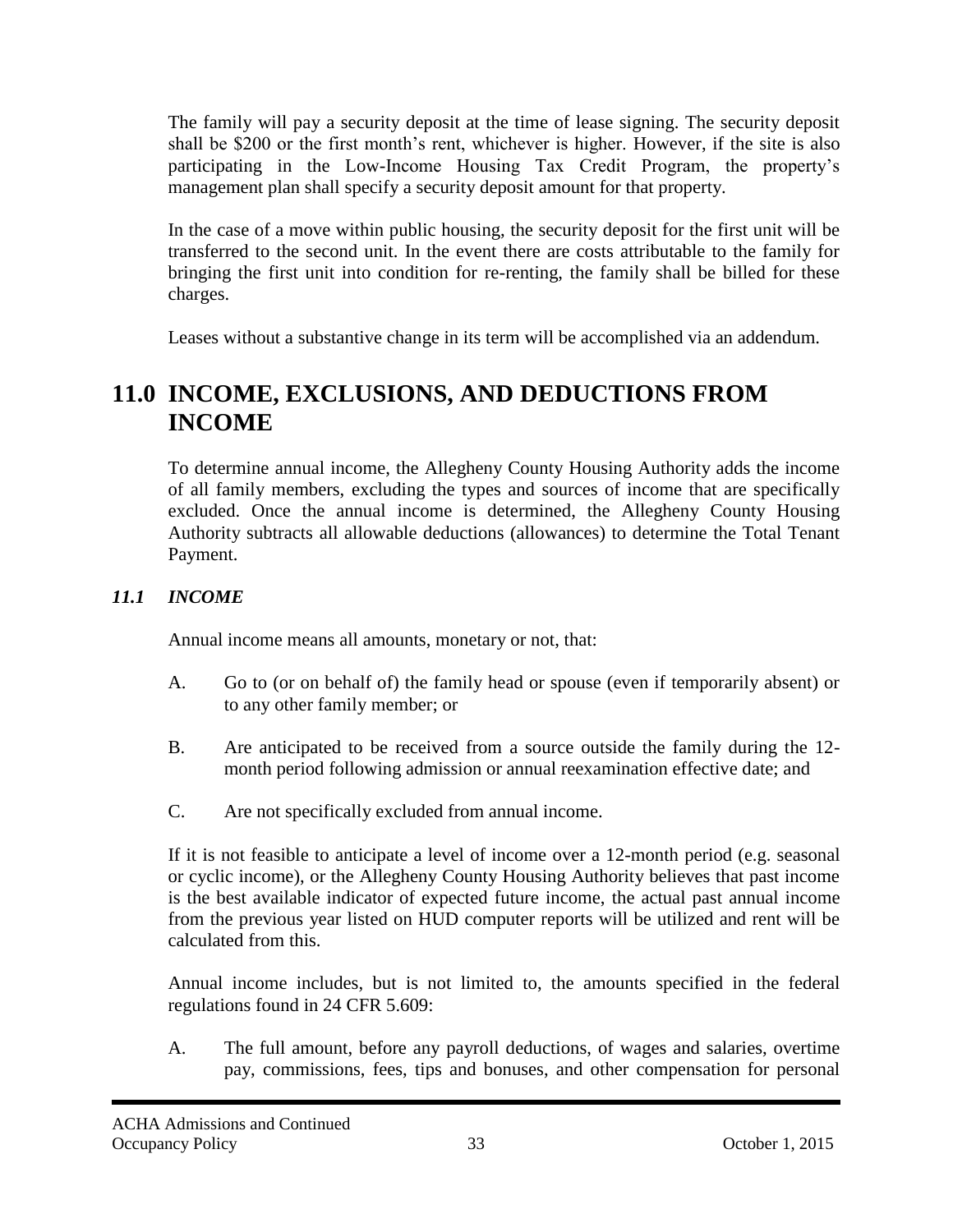services.

- B. The net income from the operation of a business or profession. Expenditures for business expansion or amortization of capital indebtedness are not used as deductions in determining net income. An allowance for depreciation of assets used in a business or profession may be deducted, based on straight-line depreciation, as provided in Internal Revenue Service regulations. Any withdrawal of cash or assets from the operation of a business or profession is included in income, except to the extent the withdrawal is a reimbursement of cash or assets invested in the operation by the family.
- C. Interest, dividends, and other net income of any kind from real or personal property. Expenditures for amortization of capital indebtedness are not used as deductions in determining net income. An allowance for depreciation of assets used in a business or profession may be deducted, based on straight-line depreciation, as provided in Internal Revenue Service regulations. Any withdrawal of cash or assets from an investment is included in income, except to the extent the withdrawal is reimbursement of cash or assets invested by the family. Where the family has net family assets in excess of \$5,000, annual income includes the greater of the actual income derived from all net family assets or a percentage of the value of such assets based on the current passbook savings rate, as determined by HUD. Income that could have been derived from assets worth more than \$1000 that were disposed of for less than fair market value within the past two years will be counted as income.
- D. The full amount of periodic amounts received from Social Security, annuities, insurance policies, retirement funds, pensions, disability or death benefits, and other similar types of periodic receipts, including a lump-sum amount or prospective monthly amounts for the delayed start of a periodic amount. (However, deferred periodic amounts from supplemental security income and Social Security benefits that are received in a lump sum amount or in prospective monthly amounts are excluded.)
- E. Payments in lieu of earnings, such as unemployment and disability compensation, worker's compensation, and severance pay. (However, lump sum additions such as insurance payments from worker's compensation are excluded.)
- F. Welfare assistance
	- 1. Welfare assistance payments
		- a. Welfare assistance payments made under the Temporary Assistance for Needy Families (TANF) program are included in annual income only to the extent such payments: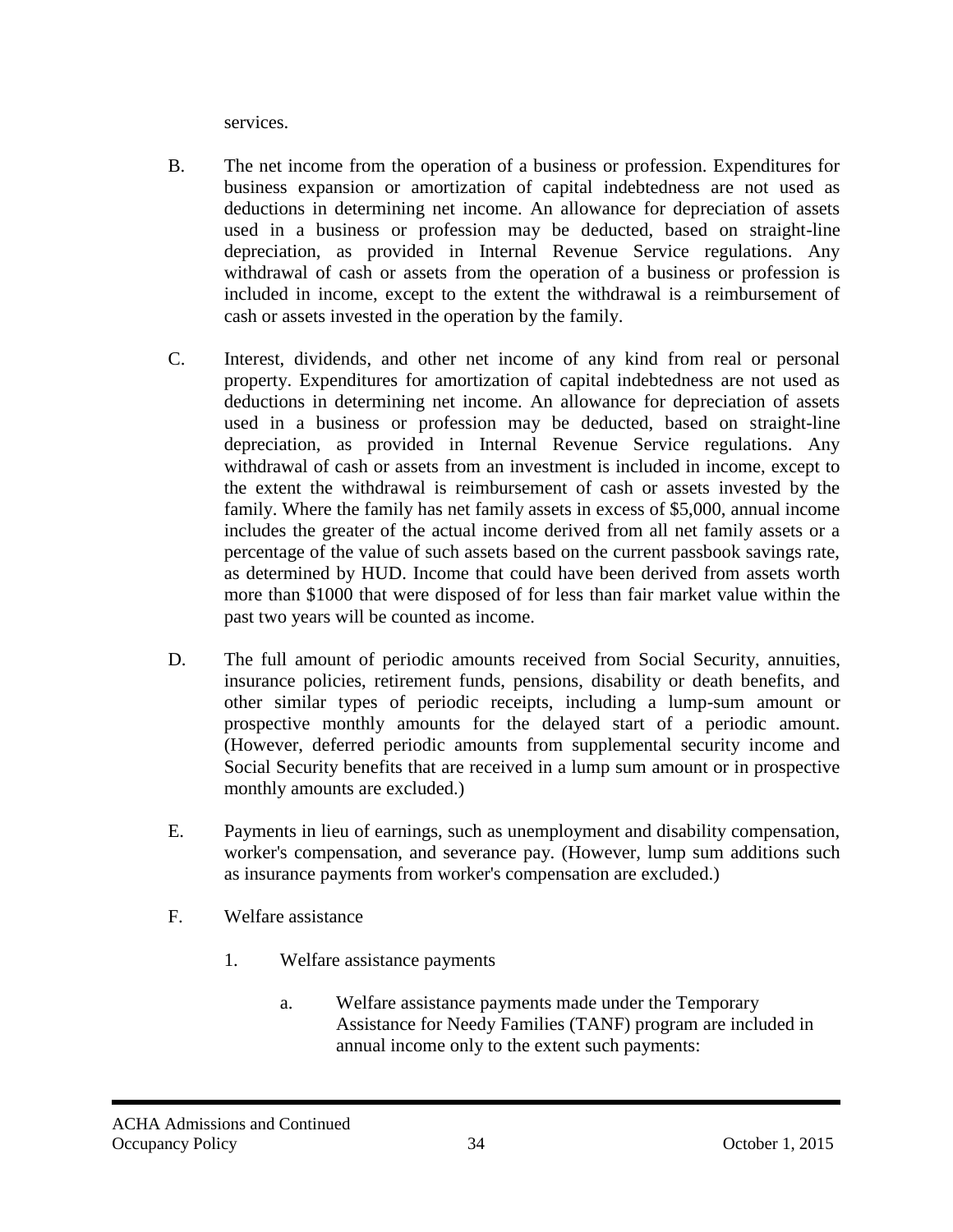- i. Qualify as assistance under the TANF program definition at 45 CFR 260.31; and
- ii. Are not otherwise excluded under paragraph Section 11.2 of this Policy.
- b. If the welfare assistance payment includes an amount specifically designated for shelter and utilities that is subject to adjustment by the welfare assistance agency in accordance with the actual cost of shelter and utilities, the amount of welfare assistance income to be included as income consists of:
	- i. The amount of the allowance or grant exclusive of the amount specifically designated for shelter or utilities; plus
	- ii. The maximum amount that the welfare assistance agency could in fact allow the family for shelter and utilities. If the family's welfare assistance is ratably reduced from the standard of need by applying a percentage, the amount calculated under this requirement is the amount resulting from one application of the percentage.
- 2. Imputed welfare income
	- a. A family's annual income includes the amount of imputed welfare income (because of specified welfare benefits reductions resulting from either welfare fraud or the failure to comply with economic self-sufficiency requirements, as specified in notice to the Allegheny County Housing Authority by the welfare agency) plus the total amount of other annual income.
	- b. At the request of the Allegheny County Housing Authority, the welfare agency will inform the Allegheny County Housing Authority in writing of the amount and term of any specified welfare benefit reduction for a family member, and the reason for such reduction, and will also inform the Allegheny County Housing Authority of any subsequent changes in the term or amount of such specified welfare benefit reduction. The Allegheny County Housing Authority will use this information to determine the amount of imputed welfare income for a family.
	- c. A family's annual income includes imputed welfare income in family annual income, as determined at an interim or regular reexamination of family income and composition, during the term of the welfare benefits reduction (as specified in information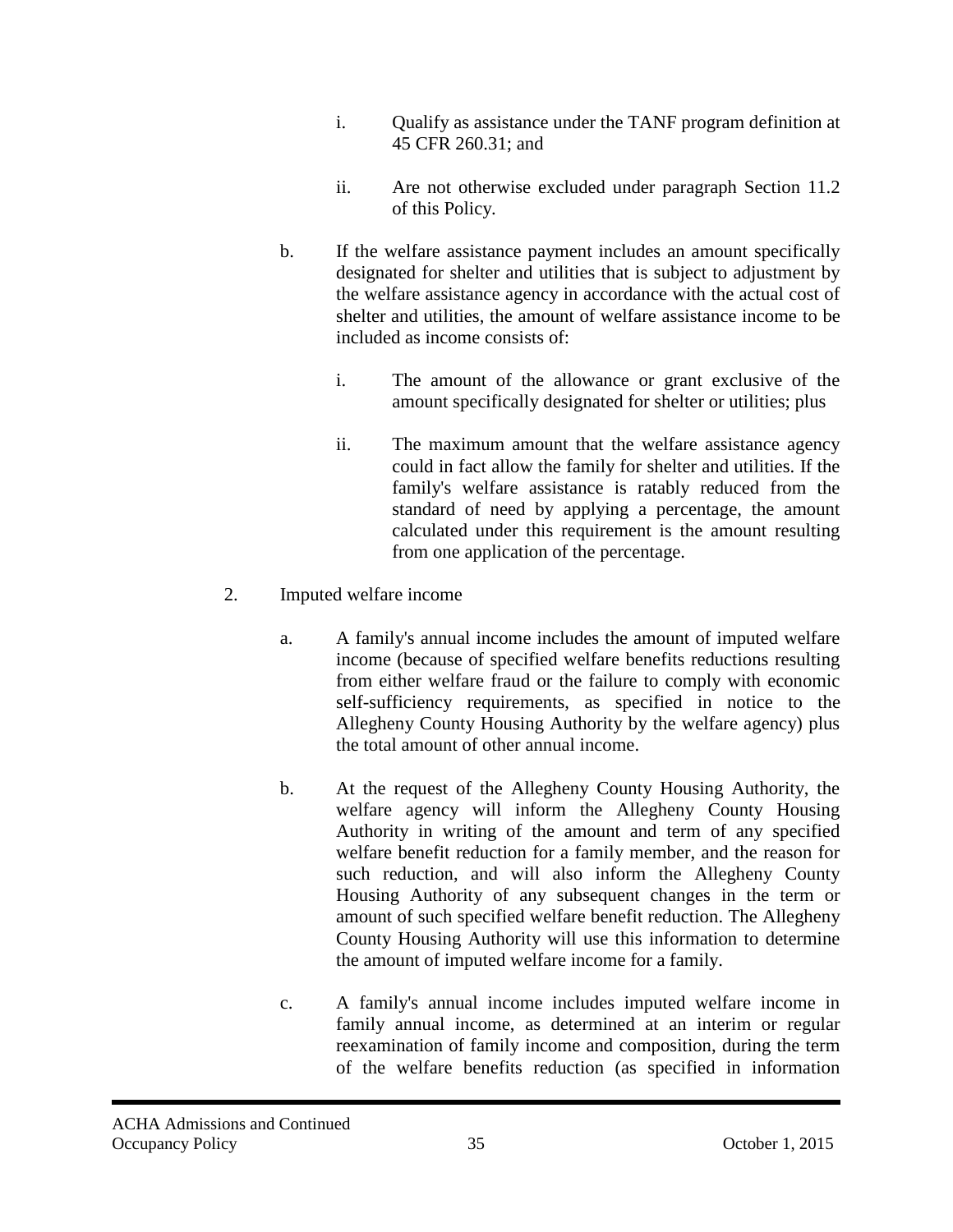provided to the Allegheny County Housing Authority by the welfare agency).

- d. The amount of the imputed welfare income is offset by the amount of additional income a family receives that commences after the time the sanction was imposed. When such additional income from other sources is at least equal to the imputed welfare income, the imputed welfare income is reduced to zero.
- e. The Allegheny County Housing Authority will not include imputed welfare income in annual income if the family was not an assisted resident at the time of the sanction.
- f. If a resident is not satisfied that the Allegheny County Housing Authority has calculated the amount of imputed welfare income in accordance with HUD requirements, and if the Allegheny County Housing Authority denies the family's request to modify such amount, then the Allegheny County Housing Authority shall give the resident written notice of such denial, with a brief explanation of the basis for the Allegheny County Housing Authority's determination of the amount of imputed welfare income. The Allegheny County Housing Authority's notice shall also state that if the resident does not agree with the determination, the resident may grieve the decision in accordance with our grievance policy. The resident is not required to pay an escrow deposit for the portion of the resident's rent attributable to the imputed welfare income in order to obtain a grievance hearing.
- g. Relations with welfare agencies
	- 1). The Allegheny County Housing Authority will ask welfare agencies to inform it of any specified welfare benefits reduction for a family member, the reason for such reduction, the term of any such reduction, and any subsequent welfare agency determination affecting the amount or term of a specified welfare benefits reduction. If the welfare agency determines a specified welfare benefits reduction for a family member, and gives the Allegheny County Housing Authority written notice of such reduction, the family's annual incomes shall include the imputed welfare income because of the specified welfare benefits reduction.
	- 2). The Allegheny County Housing Authority is responsible for determining the amount of imputed welfare income that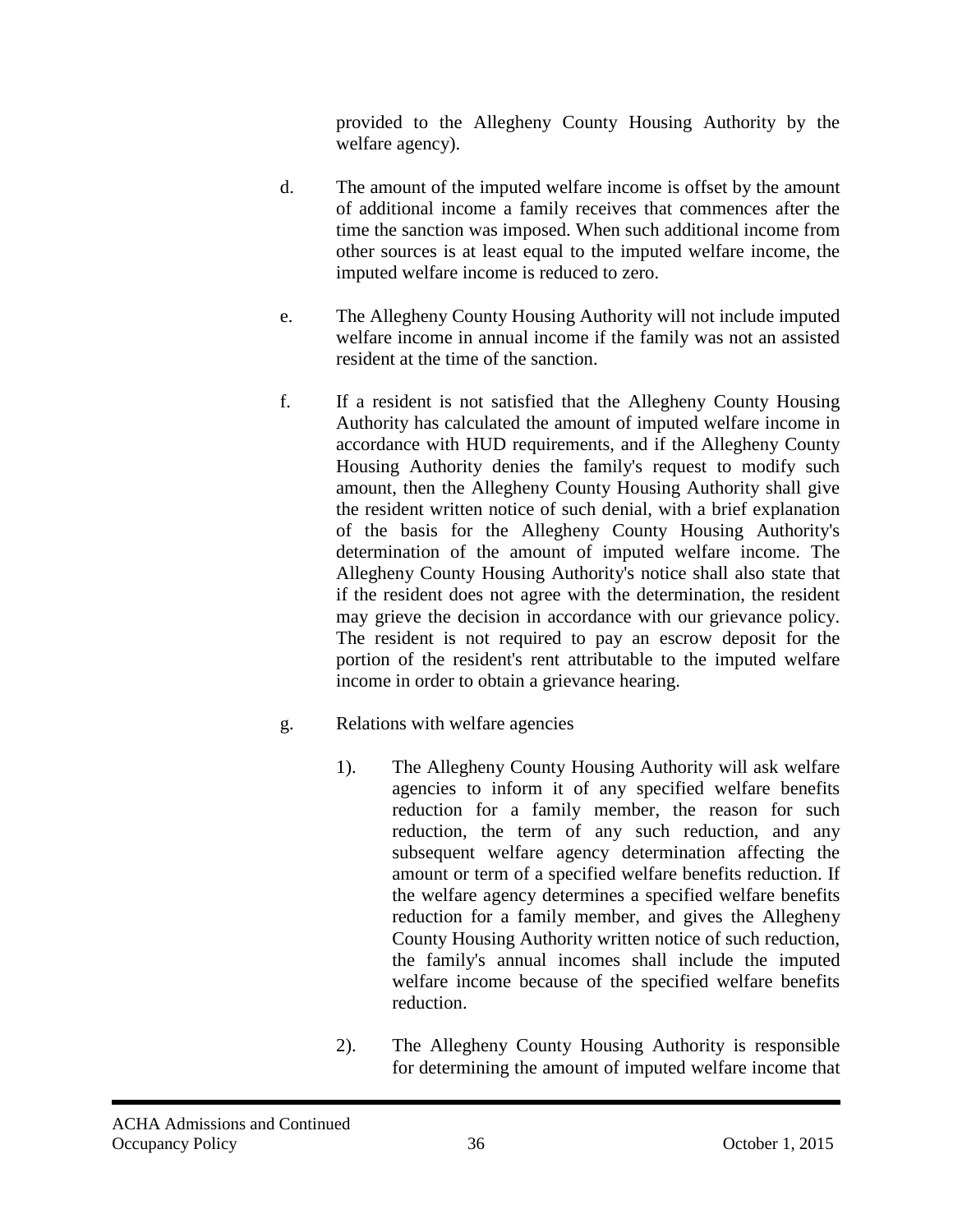is included in the family's annual income as a result of a specified welfare benefits reduction as determined by the welfare agency, and specified in the notice by the welfare agency to the housing authority. However, the Allegheny County Housing Authority is not responsible for determining whether a reduction of welfare benefits by the welfare agency was correctly determined by the welfare agency in accordance with welfare program requirements and procedures, nor for providing the opportunity for review or hearing on such welfare agency determinations.

- 3). Such welfare agency determinations are the responsibility of the welfare agency, and the family may seek appeal of such determinations through the welfare agency's normal due process procedures. The Allegheny County Housing Authority shall rely on the welfare agency notice to the Allegheny County Housing Authority of the welfare agency's determination of a specified welfare benefits reduction.
- G. Periodic and determinable allowances, such as alimony, child support payments, and regular contributions or gifts received from organizations or from persons not residing in the dwelling.
- H. All regular pay, special pay, and allowances of a member of the Armed Forces. (Special pay to a member exposed to hostile fire is excluded.)

#### *11.2 ANNUAL INCOME AND ANNUAL INCOME EXCLUSONS*

Annual income does not include the following amounts specified in the federal regulations currently found in 24 CFR 5.609:

- A. Income from employment of children (including foster children) under the age of 18 years;
- B. Payments received for the care of foster children or foster adults (usually persons with disabilities, unrelated to the tenant family, who are unable to live alone) or payments made under Kin-GAP or similar guardianship care programs for children leaving the juvenile court system;
- C. Lump-sum additions to family assets, such as inheritances, insurance payments (including payments under health and accident insurance and worker's compensation), capital gains, and settlement for personal or property losses;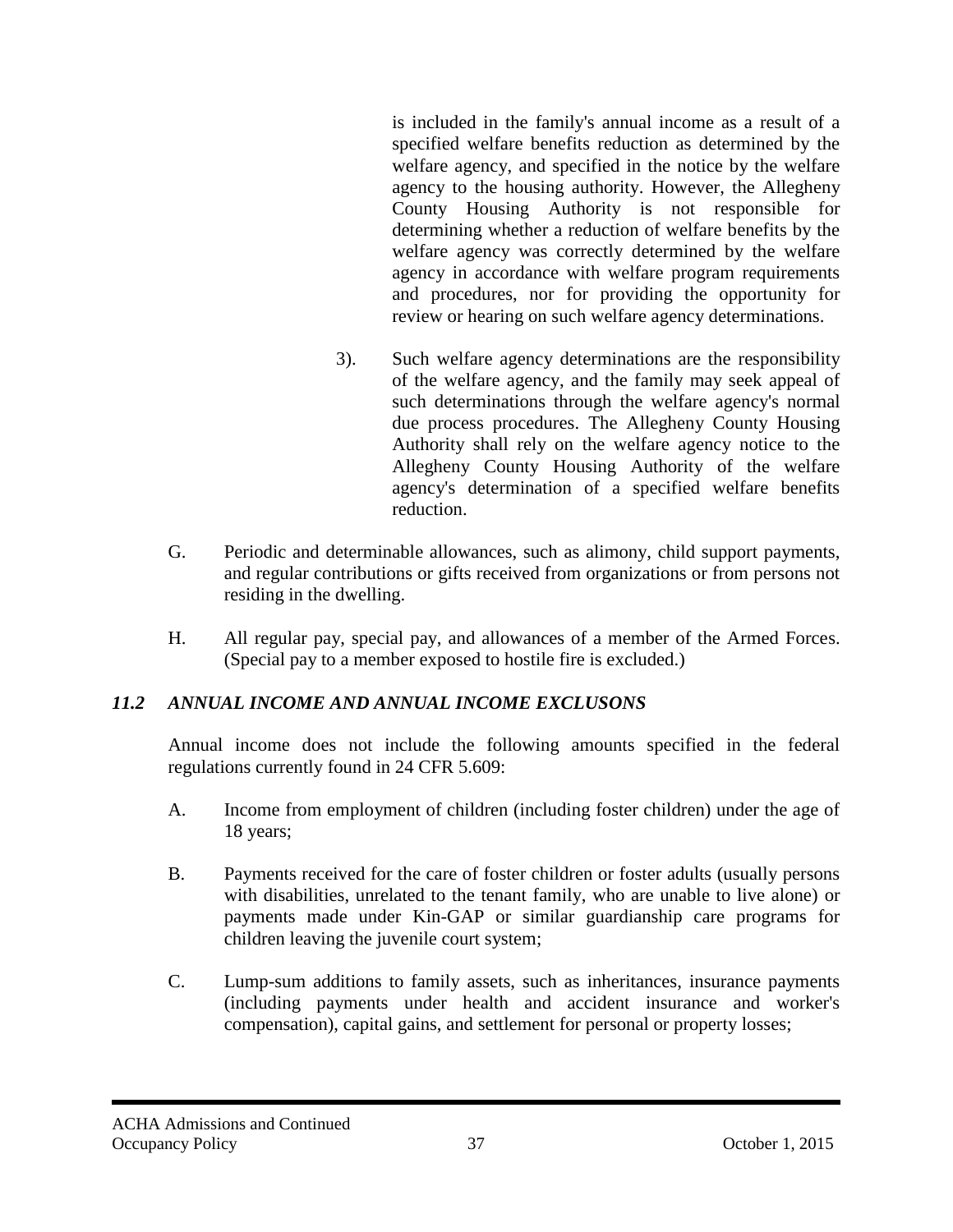- D. Amounts received by the family that are specifically for, or in reimbursement of, the cost of medical expenses for any family member;
- E. Income of a live-in aide;
- F. The full amount of student financial assistance paid directly to the student or to the educational institution unless it is an athletic scholarship that includes assistance available for housing costs and that portion is included in income;
- G. The special pay to a family member serving in the Armed Forces who is exposed to hostile fire;
- H. The amounts received from the following programs:
	- 1. Amounts received under training programs funded by HUD;
	- 2. Amounts received by a person with a disability that are disregarded for a limited time for purposes of Supplemental Security Income eligibility and benefits because they are set aside for use under a Plan to Attain Self-Sufficiency (PASS);
	- 3. Amounts received by a participant in other publicly assisted programs that are specifically for or in reimbursement of out-of-pocket expenses incurred (special equipment, clothing, transportation, child care, etc.) and that are made solely to allow participation in a specific program;
	- 4. Amounts received under a resident service stipend. A resident service stipend is a modest amount (not to exceed \$200 per month) received by a resident for performing a service for the Housing Authority or owner, on a part-time basis, that enhances the quality of life in the development. Such services may include, but are not limited to, fire patrol, hall monitoring, lawn maintenance, resident initiatives coordination, and serving as a member of the Allegheny County Housing Authority governing board. No resident may receive more than one such stipend during the same period of time;
	- 5. Incremental earnings and benefits resulting to any family member from participation in qualifying State or local employment training programs (including training programs not affiliated with a local government) and training of a family member as resident management staff. Amounts excluded by this provision must be received under employment training programs with clearly defined goals and objectives and are excluded only for the period during which the family member participates in the employment training program;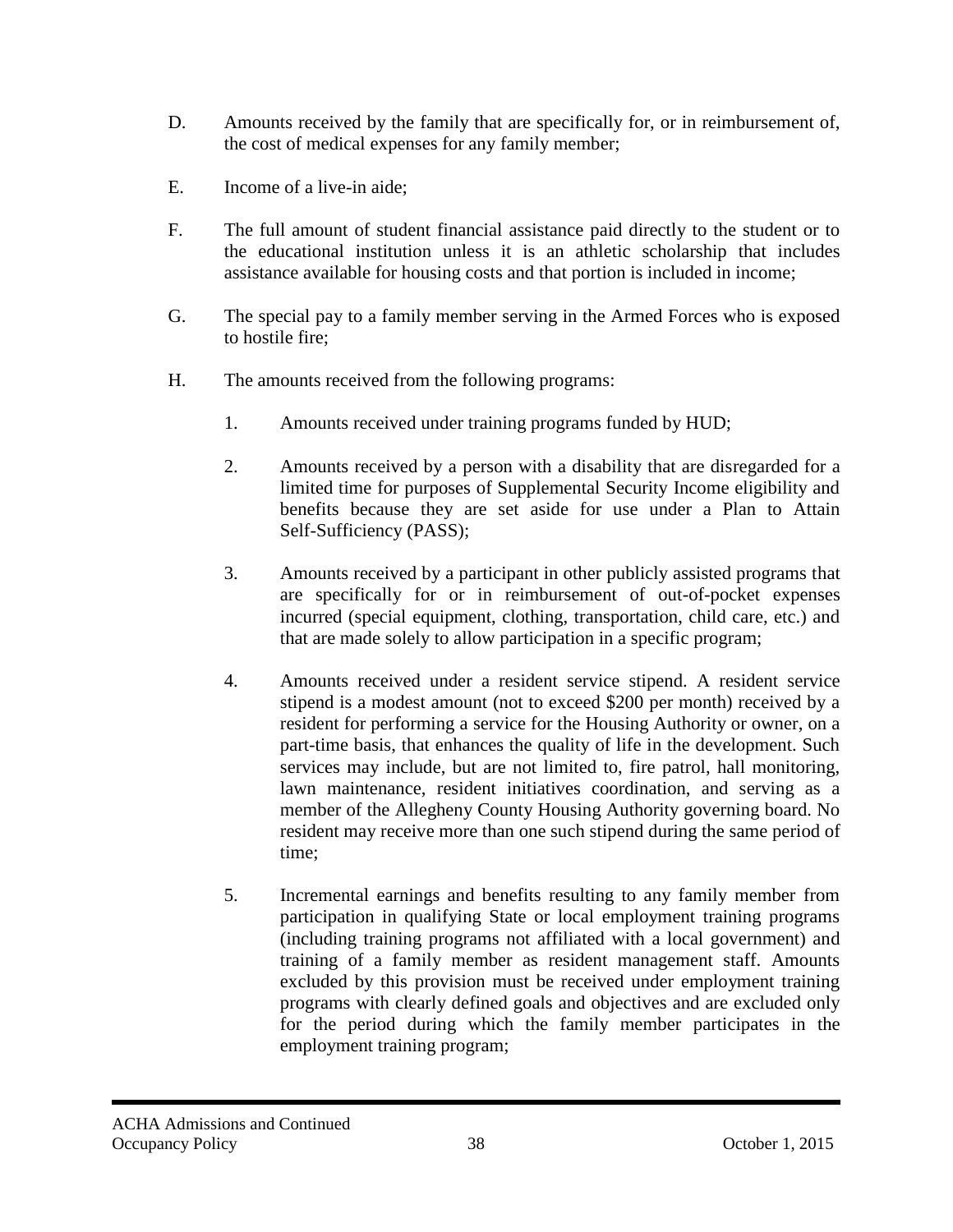- 6. Temporary, nonrecurring or sporadic income (including gifts);
- 7. Reparation payments paid by a foreign government pursuant to claims filed under the laws of that government by persons who were persecuted during the Nazi era;
- 8. Earnings in excess of \$480 for each full-time student 18 years old or older (excluding the head of household and spouse);
- 9. Adoption assistance payments in excess of \$480 per adopted child;
- 10. The incremental earnings due to employment during a cumulative 12 month period following date of the initial hire shall be excluded. This exclusion is only available to the following families:
	- a. Families whose income increases as a result of employment of a family member who was previously unemployed for one or more years.
	- b. Families whose annual income increases as a result of increased earnings by a family member during participation in any economic self-sufficiency or other job training program; or families whose annual income increases as a result of new employment or increased earnings of a family member, during or within six months after receiving assistance, benefits or services under any state program for temporary assistance for needy families funded under Part A of Title IV of the Social Security Act as determined by the PHA in consultation with the local agencies administering temporary assistance for needy families (TANF), and Welfare-to-Work (WTW) programs.

c. The TANF Program is not limited to monthly income maintenance, but also includes such benefits and services as onetime payments, wage subsidies, and transportation assistanceprovided that the total amount over a six-month period is at least \$500.

During the second cumulative twelve month period after the date a member of a qualified family is first employed or the family first experiences an increase in annual income attributable to employment, the PHA must exclude from annual income of a qualified family fifty percent of any increase in income of such family member as a result of employment over income of that family member prior to the beginning of such employment.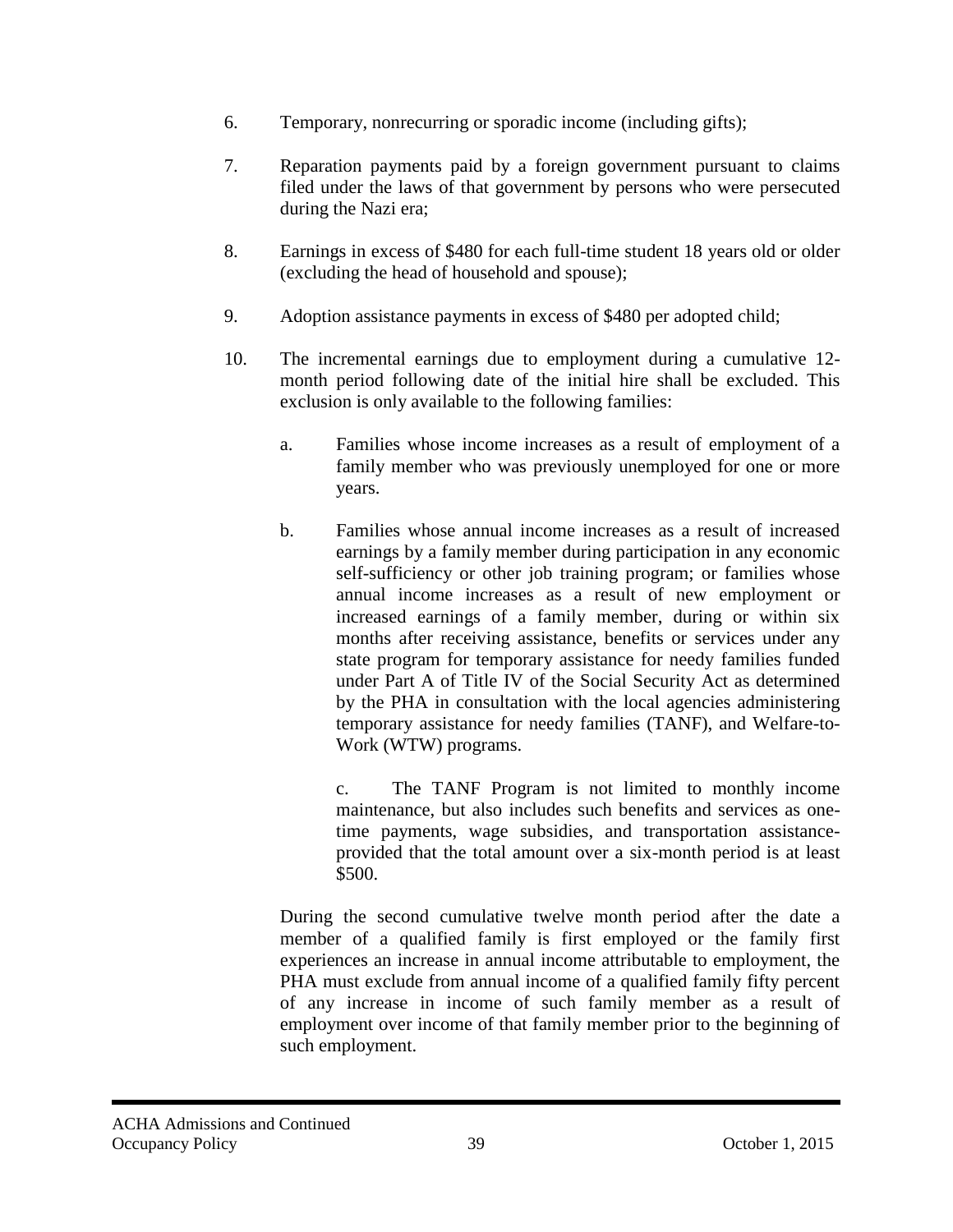The disallowance of increased income of an individual family member is limited to a lifetime 48-month period. It applies for 12 months of the 100% exclusion and for 12 months an exclusion of 50% of any increase in income of a family member as a result of employment over income of that family member prior to the beginning of such employment

(While HUD regulations allow for the housing authority to offer an escrow account in lieu of having a portion of their income excluded under this paragraph, it is the policy of this housing authority to provide the exclusion in all cases.)

- 11. Deferred periodic amounts from supplemental security income and Social Security benefits that are received in a lump sum amount or in prospective monthly amounts;
- 12. Amounts received by the family in the form of refunds or rebates under State or local law for property taxes paid on the dwelling unit;
- 13. Amounts paid by a State agency to a family with a member who has a developmental disability and is living at home to offset the cost of services and equipment needed to keep the developmentally disabled family member at home; or
- 14. Amounts specifically excluded by any other Federal statute from consideration as income for purposes of determining eligibility or benefits. These exclusions include:
	- a. The value of the allotment provided to an eligible household under the Food Stamp Act of 1977 (7 U.S.C. 2017(b));
	- b. Payments to Volunteers under the Domestic Volunteer Services Act of 1973 (42 U.S.C. 5044(f)(1), 5058);
	- c. Certain payments received under the Alaska Native Claims Settlement Act (43 U.S.C. 1626(c));
	- d. Income derived from certain submarginal land of the United States that is held in trust for certain Indian tribes (25 U.S.C. 459e);
	- e. Payments or allowances made under the Department of Health and Human Services' Low-Income Home Energy Assistance Program  $(42 \text{ U.S.C. } 8624 \text{ (f)});$
	- f. Income derived from the disposition of funds to the Grand River Band of Ottawa Indians (Pub. L. 94–540, section 6);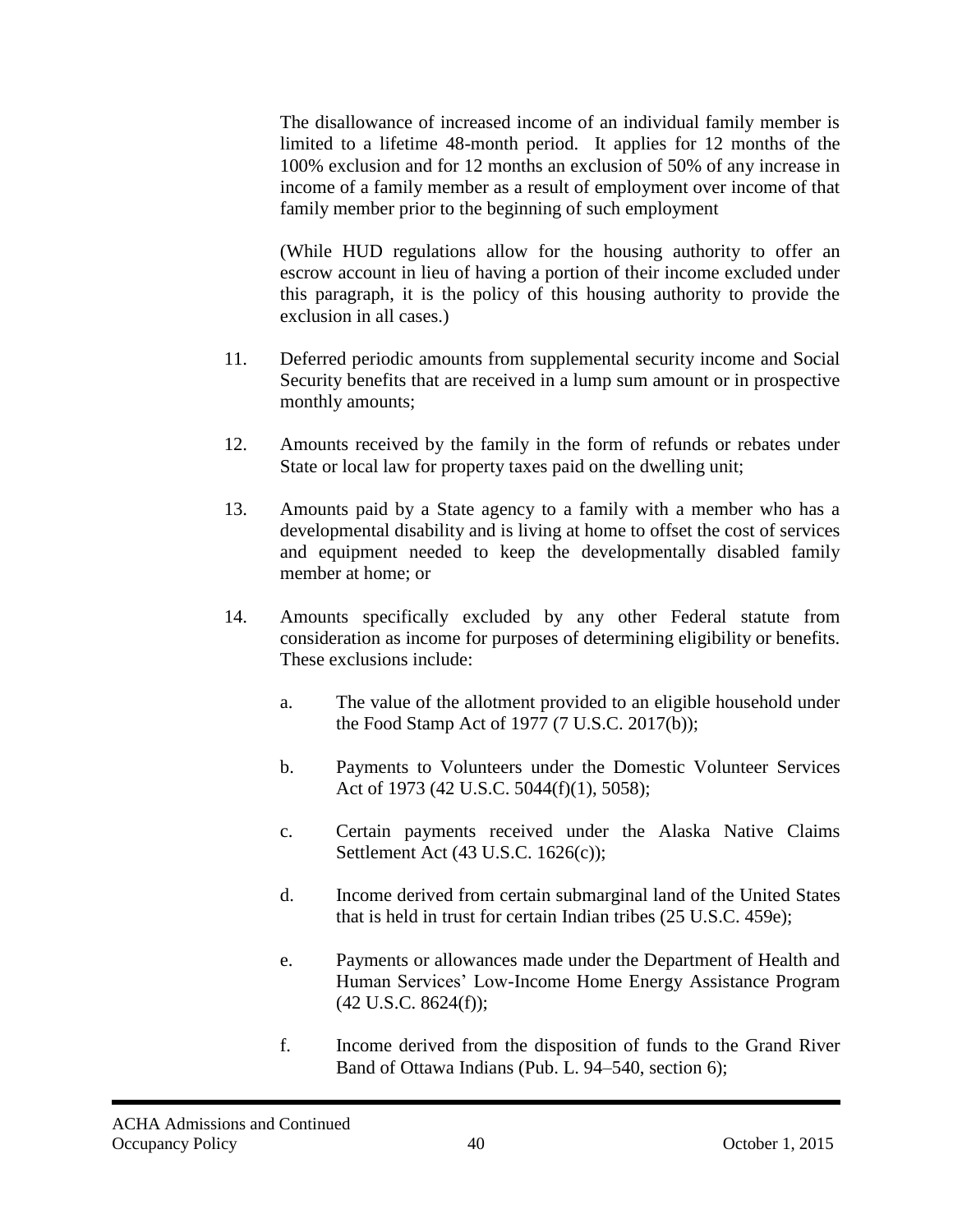- g. The first \$2000 of per capita shares received from judgment funds awarded by the Indian National Gaming Commission or the U.S. Claims Court, the interests of individual Indians in trust or restricted lands, and the first \$2000 per year of income received by individual Indians from funds derived from interests held in such trust or restricted lands (25 U.S.C. 1407-1408). This exclusion does not include proceeds of gaming operaations regulated by the Commission;
- h. Amounts of scholarships funded under title IV of the Higher Education Act of 1965 (20 U.S.C. 1070), including awards under Federal work-study program or under the Bureau of Indian Affairs student assistance programs (20 U.S.C. 1087uu). For Section 8 programs only (42 U.S.C. 1437f), any financial assistance in excess of amounts received by an individual for tuition and any other required fees and charges under the Higher Education Act of 1965 (20 U.S.C. 1001 *et seq.*), from private sources, or an institution of higher education (as defined under the Higher Education Act of 1965 (20 U.S.C. 1002), shall not be considered income to that individual if the individual is over the age of 23 with dependent children (Pub. L. 109-115, section 327) (as amended);
- i. Payments received from programs funded under Title V of the Older Americans Act of 1985 (42 U.S.C. 3056(g));
- j. Payments received on or after January 1, 1989, from the Agent Orange Settlement Fund (Pub. L. 101-201) or any other fund established pursuant to the settlement in *In Re Agent Orange Liability Litigation*, M.D.L. No. 381 (E.D.N.Y.);
- k. Payments received under the Maine Indian Claims Settlement Act of 1980 (Pub. L. 96-420, 25 U.S.C. 1728);
- l. The value of any child care provided or arranged (or any amount received as payment for such care or reimbursement for costs incurred for such care) under the Child Care and Development Block Grant Act of 1990 (42 U.S.C. 9858q);
- m. Earned income tax credit (EITC) refund payments received on or after January 1, 1991, for programs administered under the United States Housing Act of 1937, title V of the Housing Act of 1949, section 101 of the Housing and Urban Development Act of 1965,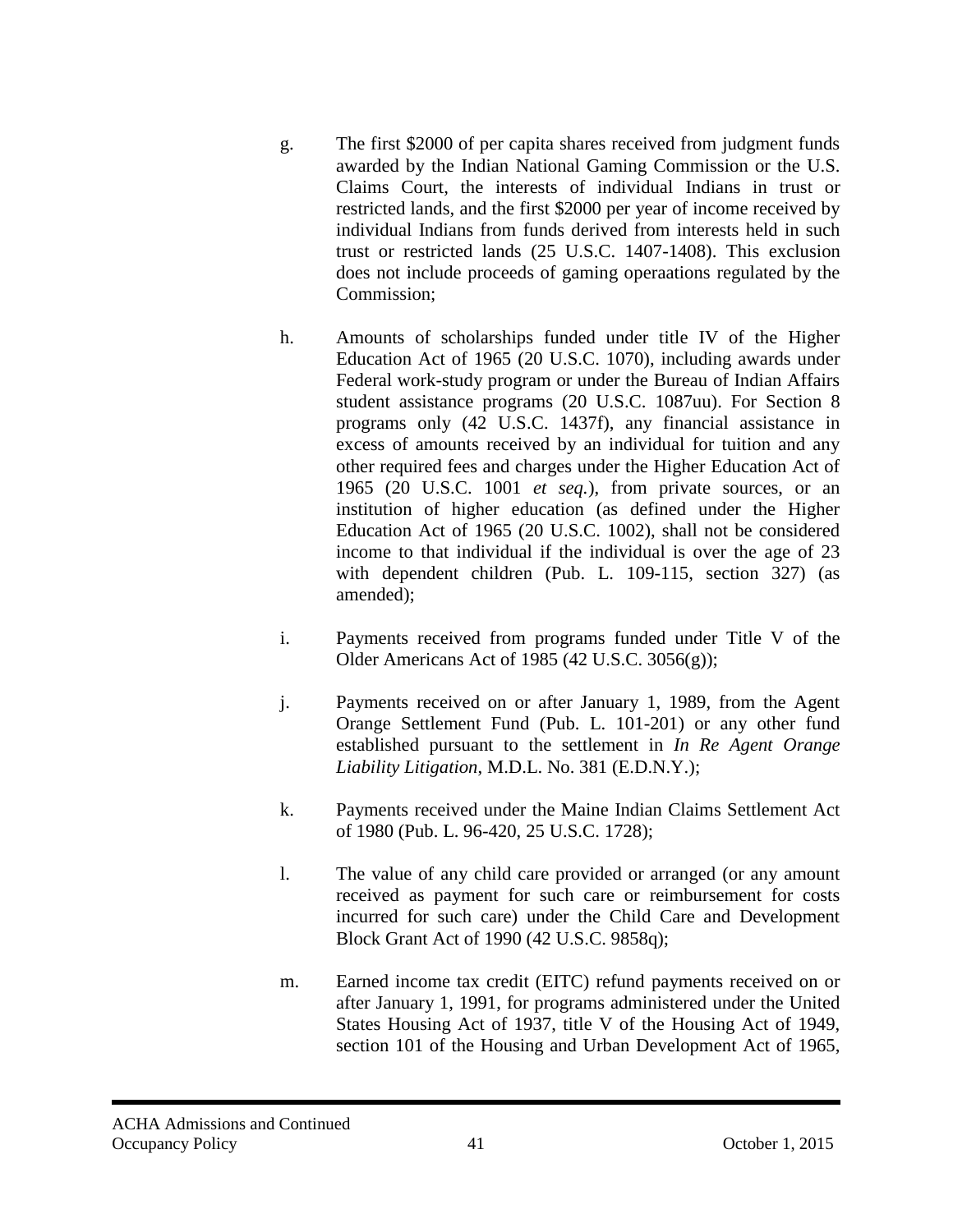and sections 221 (d)(3), 235, and 236 of the National Housing Act  $(26 \text{ U.S.C. } 32(i))$ ;

- n. Payments by the Indian Claims Commission to the Confederated Tribes and Bands of Yakima Indian Nation or the Apache Tribe of Mescalero Reservation (Pub. L. 95–433);
- o. Allowances, earnings and payments to AmeriCorps participants under the National and Community Service Act of 1990 (42 U.S.C.  $12637(d)$ :
- p. Any allowance paid under the provisions of 38 U.S.C. 1883(c) to children of Vietnam veterans born with spina bifida (38 U.S.C. 1802-05), children of women Vietnam veterans born with certain birth defects (38 U.S.C. 1811-16), and children of certain Korean service veterans born with spina bifida (38 U.S.C. 1821);
- q. Any amount of crime victim compensation (under the Victims of Crime Act) received through crime victim assistance (or payment or reimbursement of the cost of such assistance) as determined under the Victims of Crime Act because of the commission of a crime against the applicant under the Victims of Crime Act (42 U.S.C. 10602(c));
- r. Allowances, earnings and payments to individuals participating in programs under the Workforce Investment Act of 1998 (29 U.S.C.  $2931(a)(2)$ ).
- s. Any amount received under the Richard B. Russell School Lunch Act (42 U.S.C. 1760(e)) and the Child Nutrition Act of 1966 (42 U.S.C. 1780(b)), including reduced-price lunches and food under the Special Supplemental Food Program for Women, Infants, and Children (WIC);
- t. Payments, funds or distributions authorized, established, or directed by the Seneca Nation Settlement Act of 1990 (25 U.S.C. 1774f(b));
- u. Payments from any deferred U.S. Department of Veterans Affairs disability benefits that are received in a lump sum amount or in prospective monthly amounts  $(42 \text{ U.S.C.} \S 1437a(b)(4))$ ;
- v. Compensation received by or on behalf of a veteran for serviceconnected disability, death, dependency, or indemnity compensation as provided by an amendment by the Indian Veterans Housing Opportunity Act of 2010 (Pub. L. 111-269; 25 U.S.C. 4103(9)) to the definition of income applicable to programs authorized under the Native American Housing Assistance and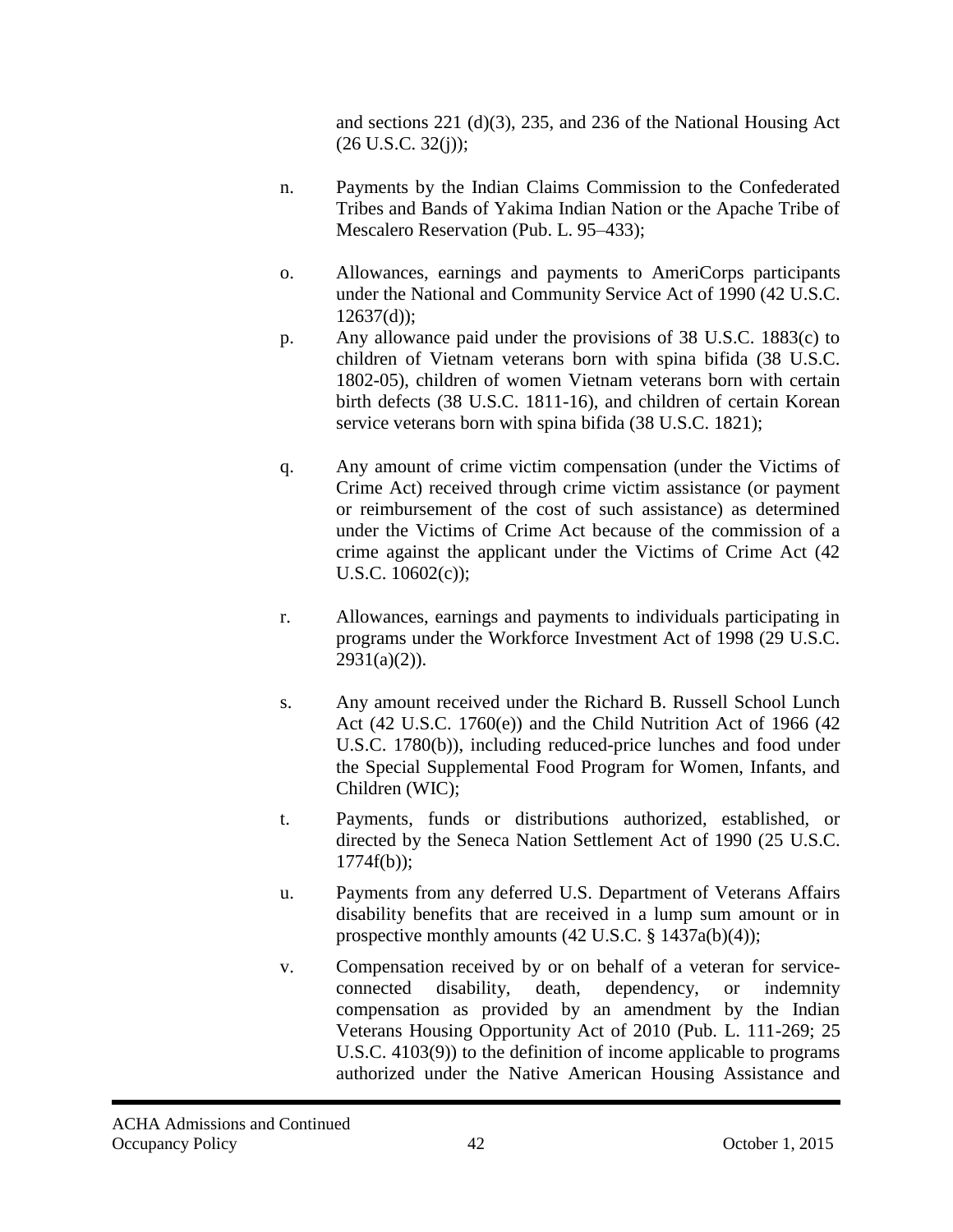Self-Determination Act (NAHASDA) (25 U.S.C. 4101 *et seq.*) and administered by the Office of Native American Programs;

- w. A lump sum or a periodic payment received by an individual Indian pursuant to the Class Action Settlement Agreement in the case entitled *Elouise Cobell et al. v. Ken Salazar et al.*, 816 F. Supp. 2d 10 (Oct. 5, 2011 D.D.C.), for a period of one year from the time of receipt of that payment as provided in the Claims Resolution Act of 2010 (Pub. L. 111-291);
- x. Any amounts in an "individual development account" as provided by the assets for Independence Act, as amended in 2002 (Pub. L. 107-110, 42 U.S.C. 604(h)(4));
- y. Per capita payments made from the proceeds of Indian Tribal Trust Cases as described in PIH Notice 2013-30 "Exclusion from Income of Payments under Recent Tribal Trust Settlements" (25 U.S.C. 117b(a)); and
- z. Major disaster and emergency assistance received by individuals and families under the Robert T. Stafford Disaster Relief and Emergency Assistance Act (Pub. L. 93-288, as amended) comparable disaster assistance provided by States, local governments, and disaster assistance organizations (42 U.S.C. 5155(d)).

The Allegheny County Housing Authority will not provide exclusions from income in addition to those already provided for by HUD.

# *11.3 DEDUCTIONS FROM ANNUAL INCOME*

The following deductions will be made from annual income:

- A. \$480 for each dependent;
- B. \$400 for any elderly family or disabled family;
- C. The sum of the following, to the extent the sum exceeds three percent of annual income:
	- 1. Unreimbursed medical expenses of any elderly family or disabled family including any fee paid by the participant for the Medicare Prescription Drug Program; and
	- 2. Unreimbursed reasonable attendant care and auxiliary apparatus expenses for each member of the family who is a person with disabilities, to the extent necessary to enable any member of the family (including the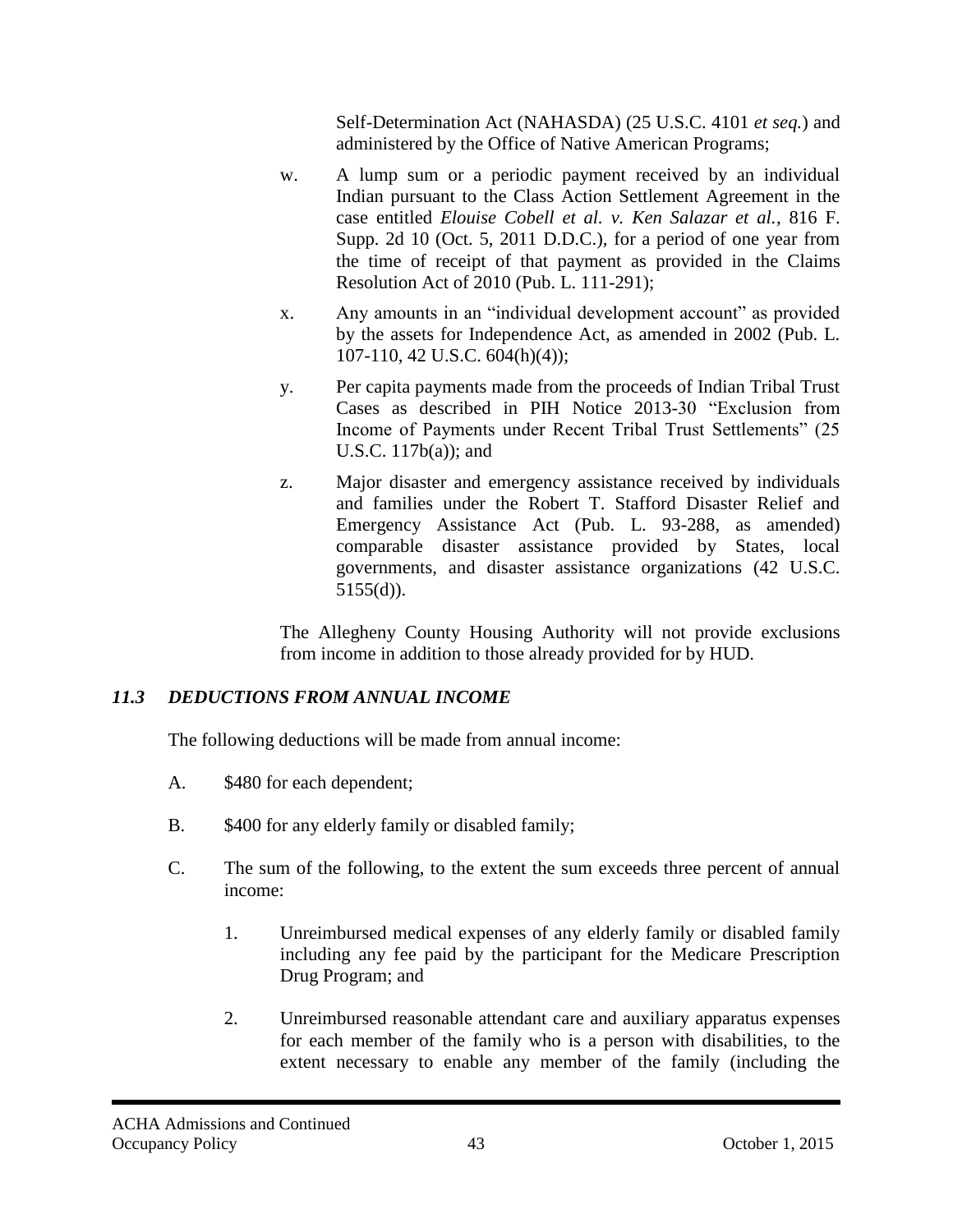member who is a person with disabilities) to be employed, but this allowance may not exceed the earned income received by family members who are 18 years of age or older who are able to work because of such attendant care or auxiliary apparatus.

D. Reasonable childcare expenses for children 12 and younger necessary to enable a member of the family to be employed or to further his or her education. This deduction shall not exceed 50% of gross income. A larger deduction can be approved as a reasonable accommodation.

# *11.4 RECEIPT OF A LETTER OR NOTICE FROM HUD CONCERNING INCOME*

- A. If a public housing resident receives a letter or notice from HUD concerning the amount or verification of family income, the letter shall be brought to the person responsible for income verification within ten (10) calendar days of receipt by the resident.
- B. The Property Manager shall reconcile any difference between the amount reported by the resident and the amount listed in the HUD communication. This shall be done as promptly as possible.
- C. After the reconciliation is complete, the Allegheny County Housing Authority shall, if appropriate, adjust the resident's rent beginning at the start of the next month unless the reconciliation is completed during the final five (5) calendar days of the month and then the new rent shall take effect on the first day of the second month following the end of the current month. In addition, if the resident had not previously reported the proper income, the Allegheny County Housing Authority shall do one of the following:
	- 1. Immediately collect the back rent due to the agency;
	- 2. Establish a repayment plan for the resident to pay the sum due to the agency;
	- 3. Terminate the lease and evict for failure to report income; or
	- 4. Terminate the lease, evict for failure to report income, and collect the back rent due to the agency.

# *11.5 COOPERATING WITH WELFARE AGENCIES*

The Allegheny County Housing Authority will make its best efforts to enter into cooperation agreements with local welfare agencies under which the welfare agencies will agree: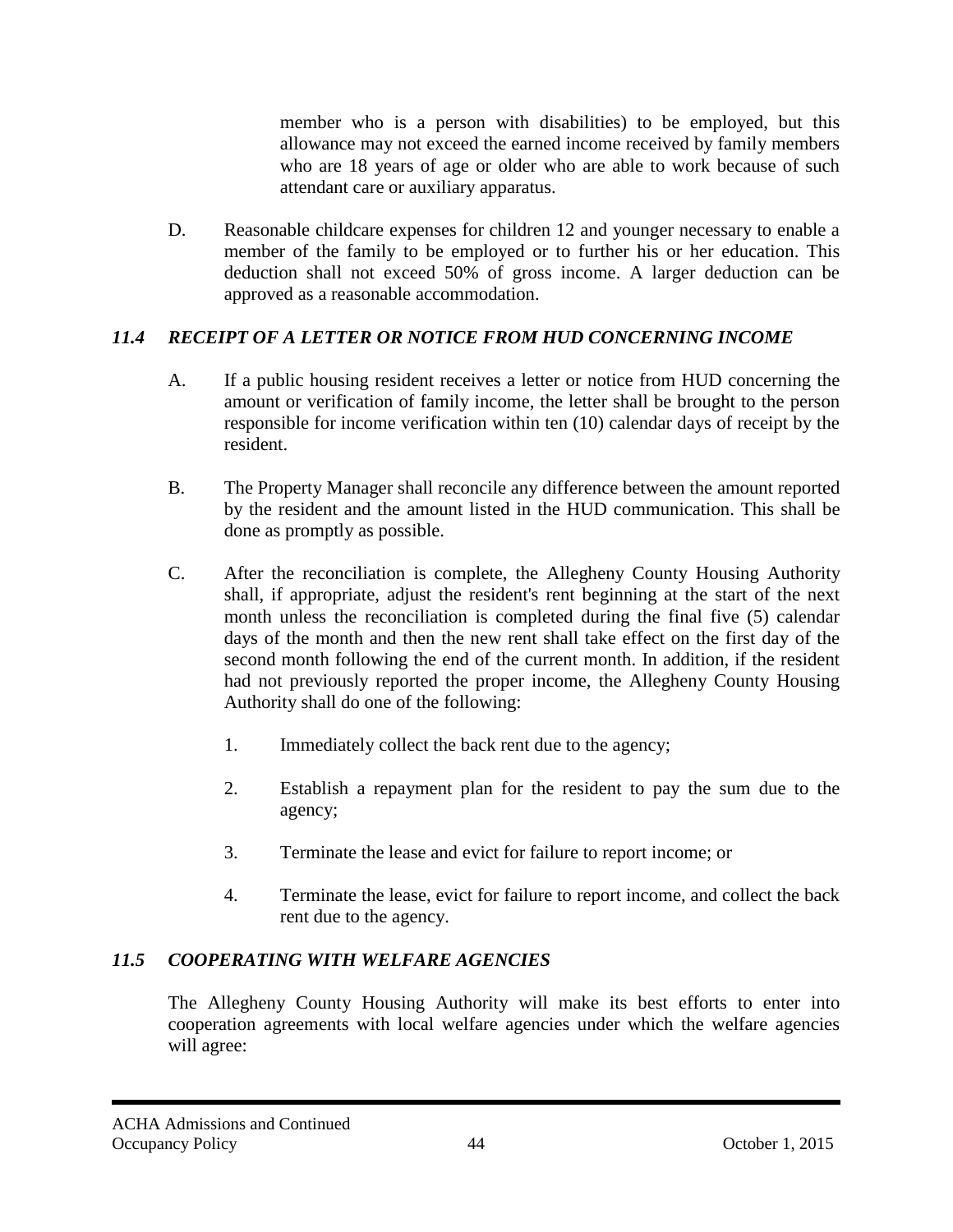- A. To target assistance, benefits and services to families receiving assistance in the public housing and Section 8 tenant-based assistance program to achieve selfsufficiency; and
- B. To provide written verification to the Allegheny County Housing Authority concerning welfare benefits for families applying for or receiving assistance in our housing assistance programs.

## *11.6 COOPERATING WITH LAW ENFORCEMENT AGENCIES*

The Allegheny County Housing Authority will comply, on a case-by-case basis, with information requests from Federal, State or local law enforcement officers regarding possible fugitive felons and/or a parole or probation violators. The Allegheny County Housing Authority will supply upon legitimate request (1) the current address, (2) Social Security number and (3) photograph (if available) of any recipient of assistance.

The Federal, State or local enforcement officer must submit a request that is (1) written, (2) on law enforcement agency letterhead, and (3) is signed by the requesting officer and his or her immediate supervisor. The request for information must provide the name of the fugitive felon and/or parole or probation violator being sought, and may include other personal information used for identification. The request should also comply with the following requirements:

- A. The law enforcement agency shall notify Allegheny County Housing Authority that the fugitive felon and/or parole or probation violator (i) is fleeing to avoid prosecution, custody or confinement after conviction, under the laws of the place from which the individual flees, for a crime, or attempt to commit a crime, which is a felony under the laws of the place from which the individual flees, or which, in the case of the State of New Jersey, is a high misdemeanor; or (ii) is violating a condition of probation or parole imposed under Federal or State law; or (iii) has information that is necessary for the officer to conduct his/her official duties;
- B. The location or apprehension of the recipient is within the Allegheny County Housing Authority's official duties; and,
- C. The request is made in the proper exercise of the law enforcement agency's official duties.

# **12.0 VERIFICATION**

The Allegheny County Housing Authority will verify information related to waiting list preferences, eligibility, admission, and level of benefits prior to admission. Periodically during occupancy, items related to eligibility and rent determination shall also be reviewed and verified. Income, assets, and expenses will be verified, as well as disability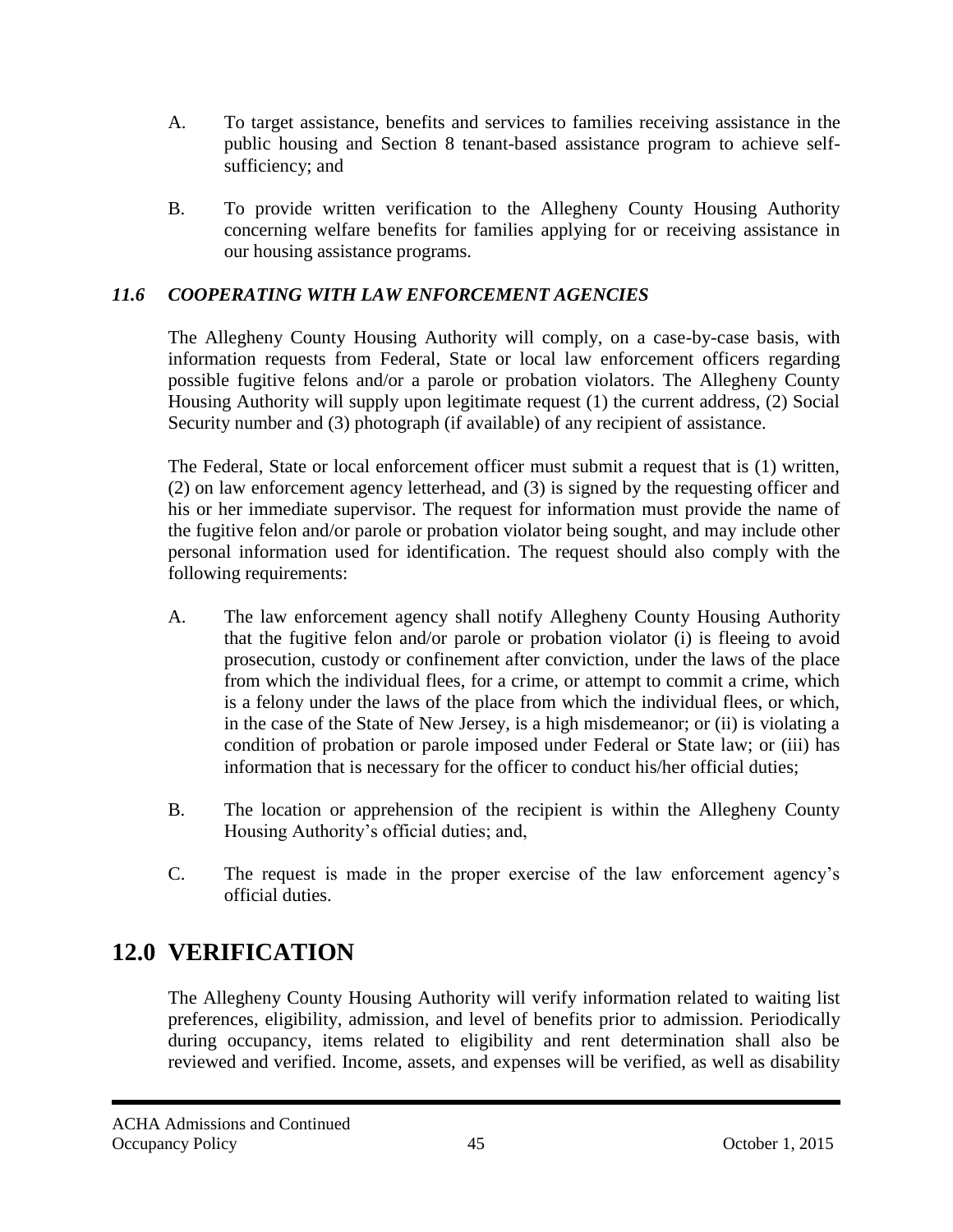status, need for a live-in aide and other reasonable accommodations; full-time student status of family members 18 years of age and older; Social Security numbers; and citizenship/eligible noncitizen status. Age and relationship will only be verified in those instances where needed to make a determination of level of assistance. All family members 18 years of age or older must sign a consent form to authorize the release of information.

## *12.1 ACCEPTABLE METHODS OF VERIFICATION*

UIV will be used to the maximum extent possible when conducting mandatory examinations and interim examinations of family income and composition.

Age, relationship, U.S. citizenship, and Social Security numbers will generally be verified with documentation provided by the family. For citizenship, the family's certification will be accepted. (Or, for citizenship, documentation such as listed below will be required.) Verification of these items will include photocopies of the Social Security cards and other documents presented by the family, the INS SAVE approval code, and forms signed by the family.

Other information will be verified by the following verification methods acceptable to HUD, in the order of preference indicated:

#### **1. Up-front Income Verifications (UIV)**

UIV is the verification of income through an independent source that systematically maintains income information in computerized form for a large number of individuals.

Current UIV resources include the following:

**a. Enterprise Income Verification (EIV) –** The EIV System is a web-based application, which provides PHAs with employment, wage, unemployment compensation and social security benefit information of tenants who participate in the Public Housing and various Section 8 programs under the jurisdiction of the Office of Public and Indian Housing (PIH)**.** Information in EIV is derived from computer matching programs initiated by HUD with the Social Security Administration (SSA) and the U.S. Department of Health and Human Services (HHS), for all program participants with valid personal identifying information (name, date of birth (DOB), and social security number (SSN)) reported on the form HUD-50058. Use of the EIV system in its entirety is mandatory for all annual and interim re-examinations. The Allegheny County Housing Authority will conduct the following searches during the eligibility process – (1) Existing Tenant Search, and (2) Former Tenant Search. The Allegheny County Housing Authority will monitor the following EIV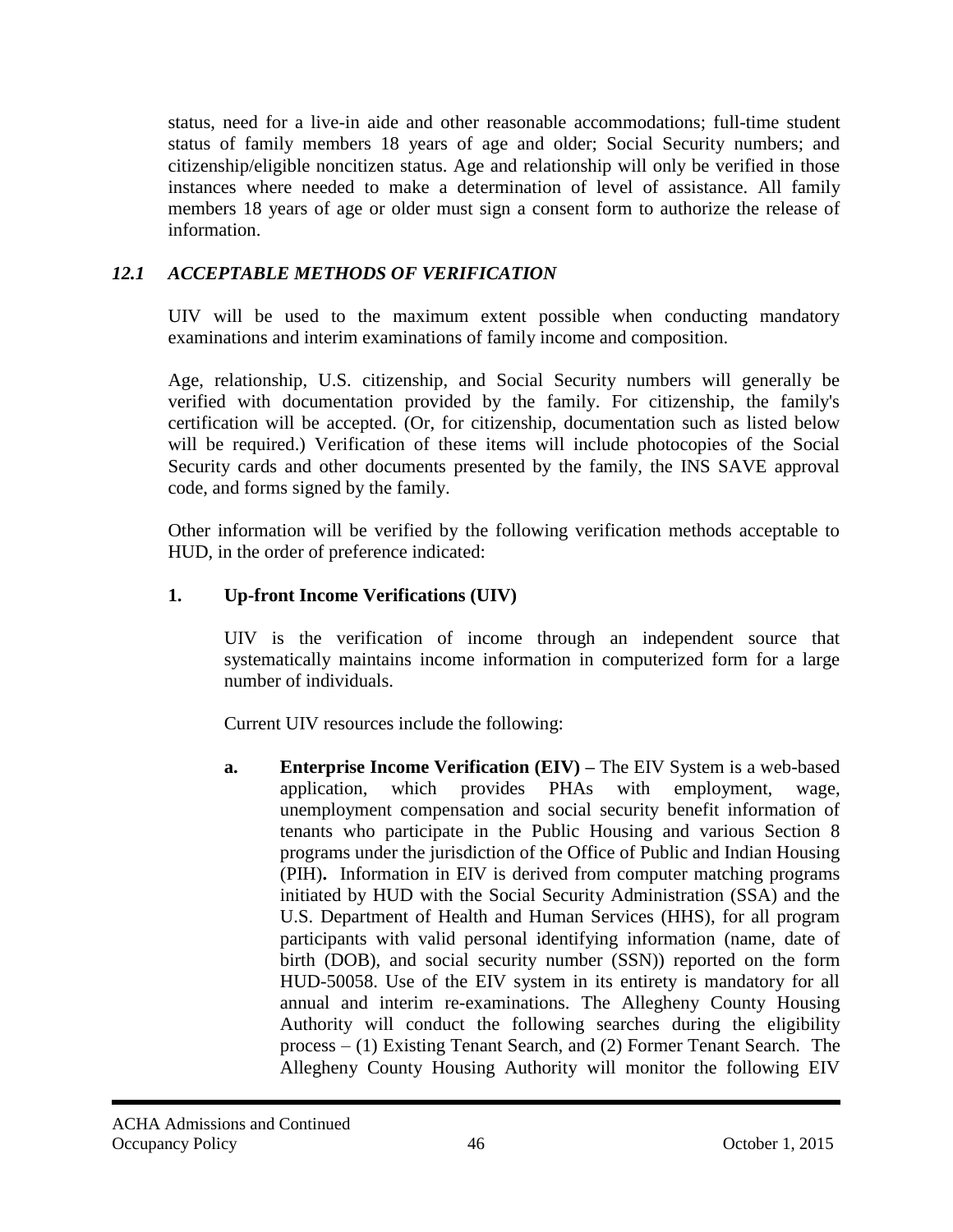reports on a monthly basis  $- (1)$  Deceased Tenants Report, (2) Identity Verification Report, and the (3) Immigration Report. In addition, it will monitor on a quarterly basis the following EIV reports  $-$  (1) Income Discrepancy Report, (2) Multiple Subsidy Report, and (3) the New Hires Report. Whether or not an admission is homeless will be noted in the 50058.

- **b. State Wage Information Collection Agencies (SWICAs)**
- **c. State systems for the Temporary Assistance for Needy Families (TANF) program**
- **d. Credit Bureau Information (CBA) credit reports**
- **e. Internal Revenue Service (IRS) Letter 1722**

#### **f. Private sector databases (e.g. The Work Number)**

It is important to note that UIV data will only be used to verify a resident's eligibility for participation in a rental assistance program and to determine the level of assistance the resident is entitled to receive and only by properly trained persons whose duties require access to this information. Any other use, unless approved by the HUD Headquarters UIV Security System Administrator*,* is specifically prohibited and will not occur.

No adverse action can be taken against a resident until the Allegheny County Housing Authority has independently verified the UIV information and the resident has been granted an opportunity to contest any adverse findings through the established grievance procedure. The consequences of adverse findings may include the Allegheny County Housing Authority requiring the immediate payment of any over-subsidy, the entering into a repayment agreement, eviction, criminal prosecution, or any other appropriate remedy.

Furthermore, the information the Allegheny County Housing Authority derives from the UIV system will be protected to ensure that it is utilized solely for official purposes and not disclosed in any way that would violate the privacy of the affected individuals.

The EIV Income Report must remain in the tenant file for the duration of tenancy and no longer than three years from the end of participation (EOP) date. The Allegheny County Housing Authority is required to maintain at a minimum, the last three years of the form HUD-50058, and supporting documentation for all annual and interim reexaminations of family income. All records are to be maintained for a period of at least three years from the effective date of the action.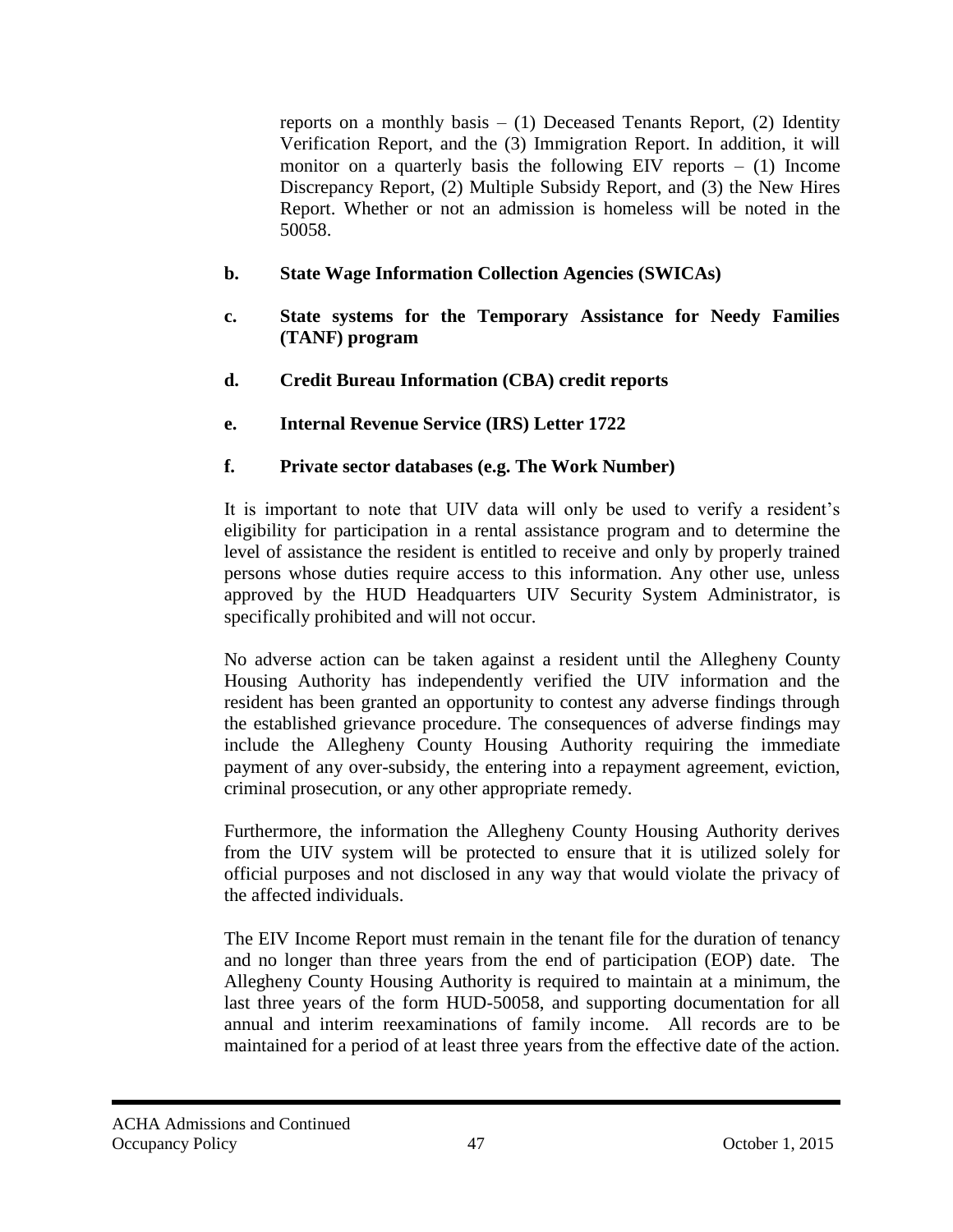Once the data has served its purpose, it shall be destroyed by either burning or shredding the data.

The Allegheny County Housing Authority will use additional UIV resources as they become available. This will be done before, during and/or after examinations and/or re-examinations of household income as appropriate.

#### **2. Third–Party Written Verifications**

An original or authentic document generated by a third-party source dated either within the 90-day period preceding the reexamination or the Allegheny County Housing Authority request date. Such documentation may be in the possession of the tenant (or applicant), and is commonly referred to as tenant-provided documents. It is HUD's position that such tenant-provided documents are written third-party verification since these documents originated from a third-party source. The Allegheny County Housing Authority may, at its discretion, reject any tenant-provided documents and follow up directly with the source to obtain necessary verification of information.

Examples of acceptable tenant-provided documentation (generated by a thirdparty source) include, but are not limited to: pay stubs, payroll summary report, employer notice/letter of hire/termination, SSA benefit verification letter, bank statements, child support payment stubs, welfare benefit letters and/or printouts, and unemployment monetary benefit notices. Current acceptable tenant-provided documents will be used for income and rent determinations.

The Allegheny County Housing Authority will obtain at lease six weeks of consecutive pay stubs for determining annual income from wages. For new income sources or when two pay stubs are not available, the Allegheny County Housing Authority will project income based on the information from a traditional written third-party verification form or the best available information.

**Note:** Documents older than 90 days (from the Allegheny County Housing Authority interview/determination or request date) is acceptable for confirming effective dates of income.

Third-party written verifications may also be used to supplement Up-front Income Verifications. They will be utilized when there is a discrepancy of \$200 a month or more and the participant disputes the UIV results.

**Note:** Social Security benefit information in EIV is updated every three months. If the tenant agrees with the EIV-reported benefit information, PHAs do not need to obtain or request a benefit verification letter from the tenant.

## **3. Written Third-Party Verification Form**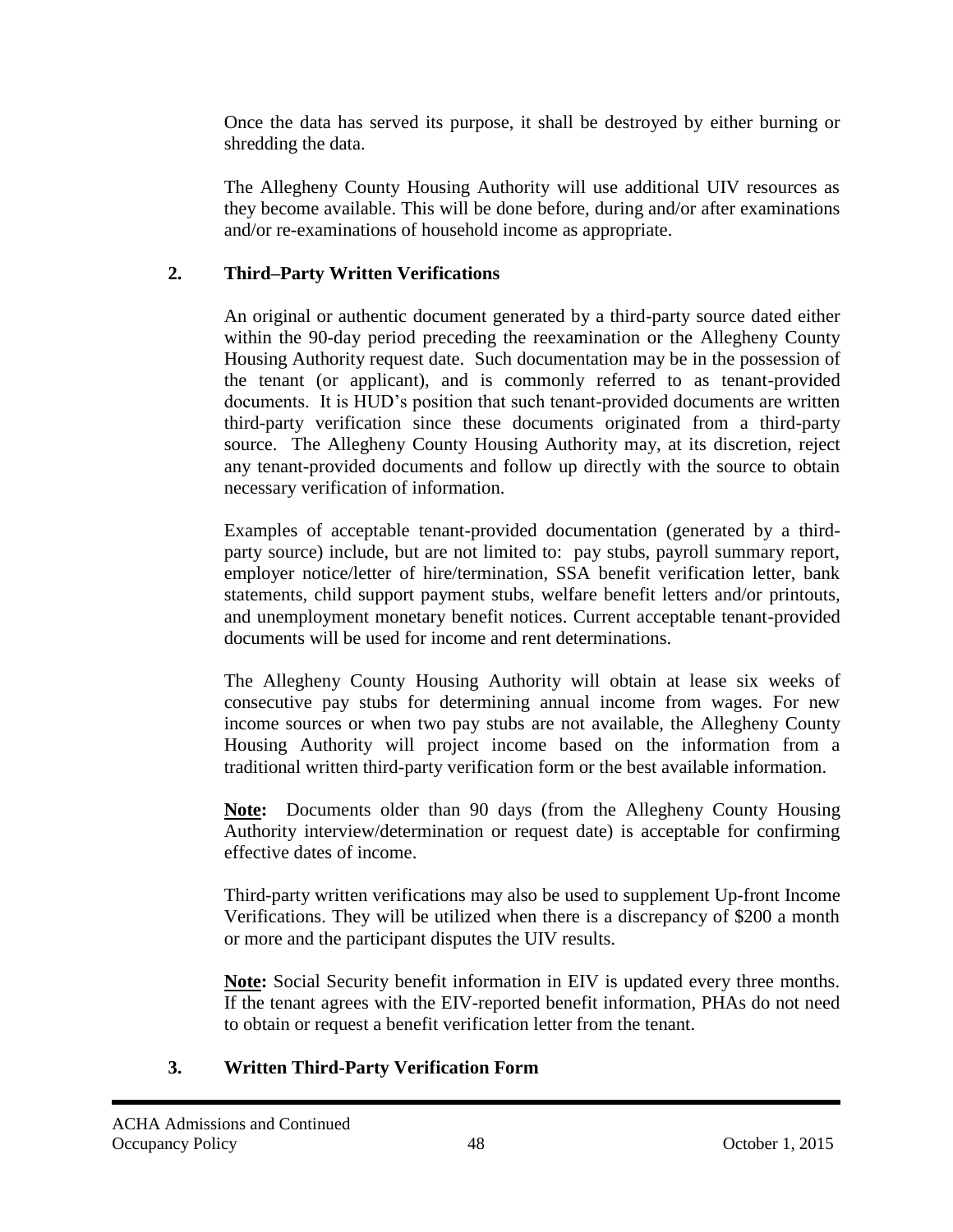Also known as traditional third-party verification. A standardized form to collect information from a third-party source is distributed by the Allegheny County Housing Authority. The form is completed by the third-party by hand (in writing or typeset) when sent the form by the Allegheny County Housing Authority.

HUD recognizes that third-party verification request forms sent to third-party sources often are not returned. In other instances, the person who completes the verification form may provide incomplete information; or some tenants may collude with the third-party source to provide false information; or the tenant intercepts the form and provides false information.

HUD requires the Allegheny County Housing Authority to rely on documents that originate from a third-party source's computerized system and/or database, as this process reduces the likelihood of incorrect or falsified information being provided on the third-party verification request form. The use of acceptable tenant-provided documents, which originate from a third-party source, will improve the integrity of information used to determine a family's income and rent and ultimately reduce improper subsidy payments. This verification process will also streamline the income verification process.

The Allegheny County Housing Authority will allow fourteen (14) calendar days for the return of third-party written verifications prior to continuing on to the next type of verification.

## **4. Third-Party Oral Verifications**

This type of verification includes direct contact with the source, in person or by telephone. When this method is used, staff members will be required to document in writing with whom they spoke, the date of the conversation, the telephone number, and the facts obtained.

The Allegheny County Housing Authority will allow seven (7) calendar days for the return of third-party oral verifications prior to continuing on to the next type of verification.

## **5. Review of Documents**

When UIV, written and oral third-party verifications are not available within the fourteen (14) calendar day period allowed in paragraph 3 and seven (7) calendar day period allowed in paragraph 4 above, the Housing Authority will use the information received by the family, provided that the documents provide complete information. Photocopies of the documents, excluding government checks, provided by the family will be maintained in the file. In cases in which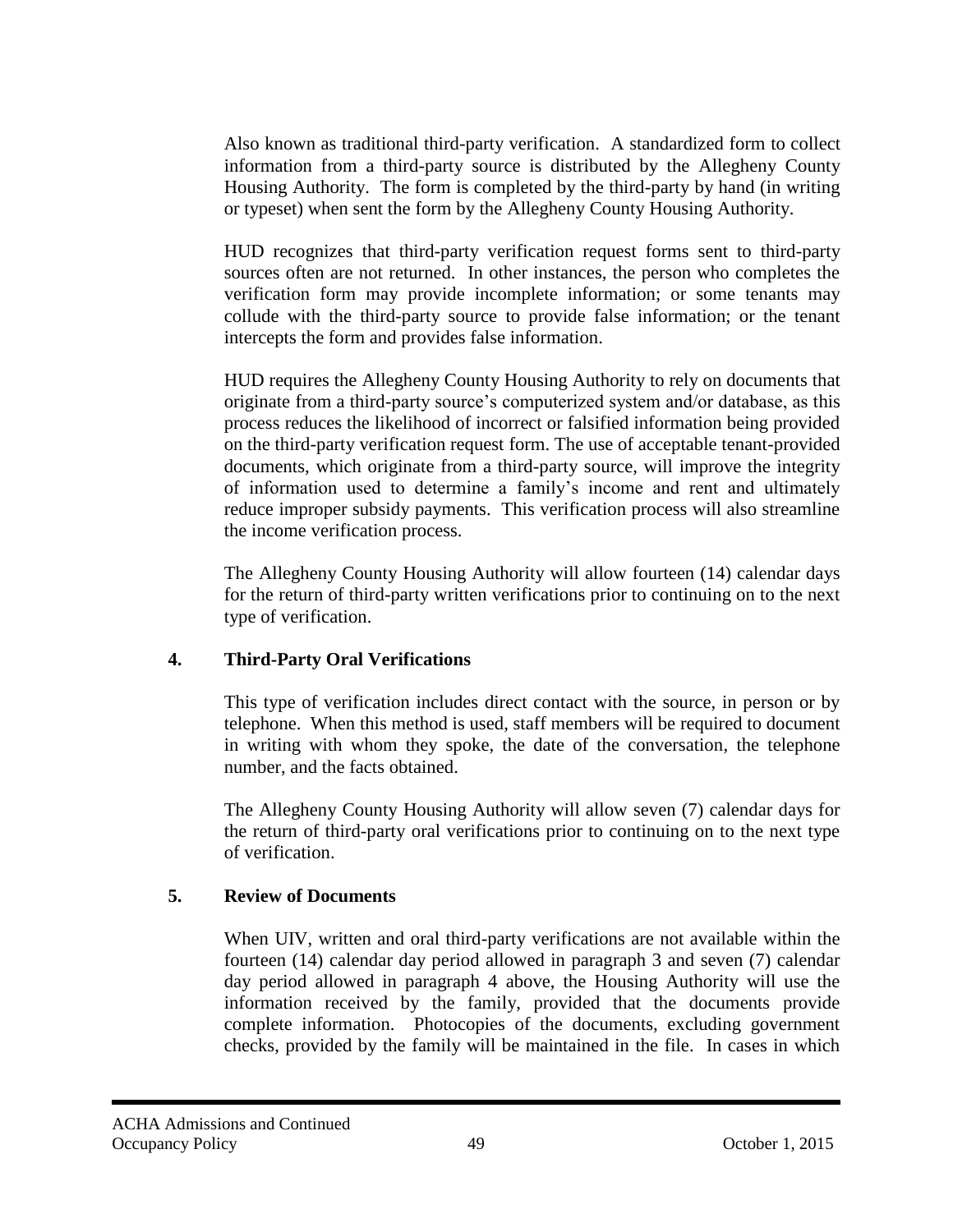documents are viewed and cannot be photocopied, staff reviewing the documents will complete a written statement as to the contents of the document(s).

If oral statements and written documents conflict, the written document will prevail.

## **6. Self-Certification and Self-Declaration**

When UIV, written and oral third-party verifications are not available within the fourteen (14) calendar day period allowed in paragraph 3 and seven (7) calendar day period allowed in paragraph 4 above, and hand-carried verification cannot be obtained, the Housing Authority will accept a statement detailing information needed, signed by the head, spouse, co-head, or other adult family member.

Verification forms and reports received will be contained in the applicant/tenant file. Oral third-party documentation will include the same information as if the documentation had been written, i.e. name, date of contact, amount received, etc.

When any verification method other than Up-front Income Verification is utilized, the Allegheny County Housing Authority will document the reason for the choice of the verification methodology in the applicant/resident's file.

| <b>Level</b>            | <b>Verification Technique</b>                                                                                                                                               | <b>Ranking</b>                                                                                                                                                                                                                                                                                                           |
|-------------------------|-----------------------------------------------------------------------------------------------------------------------------------------------------------------------------|--------------------------------------------------------------------------------------------------------------------------------------------------------------------------------------------------------------------------------------------------------------------------------------------------------------------------|
| 6                       | <b>Up-front Income Verification</b><br>(UIV) using HUD's Enterprise<br><b>Income Verification (EIV) system</b><br>(not available for income<br>verifications of applicants) | <b>Highest</b> (Mandatory)                                                                                                                                                                                                                                                                                               |
| 5                       | <b>Up-front Income Verification</b><br>(UIV) using non-HUD system                                                                                                           | <b>Highest</b> (Optional)                                                                                                                                                                                                                                                                                                |
| $\overline{\mathbf{4}}$ | <b>Written Third-Party</b><br><b>Verification</b>                                                                                                                           | <b>High</b> (Mandatory to supplement EIV-<br>reported income sources and when EIV has<br>no data; Mandatory for non-EIV reported<br>income sources; Mandatory when<br>participant disputes EIV-reported<br>employment and income information and is<br>unable to provide acceptable documentation<br>to support dispute) |
| $\overline{\mathbf{3}}$ | <b>Written Third-Party</b><br><b>Verification Form</b>                                                                                                                      | <b>Medium-Low</b> (Mandatory if written third-<br>party verification documents are not<br>available or rejected by the PHA; and when                                                                                                                                                                                     |

The following chart comes from PIH Notice 2010-19.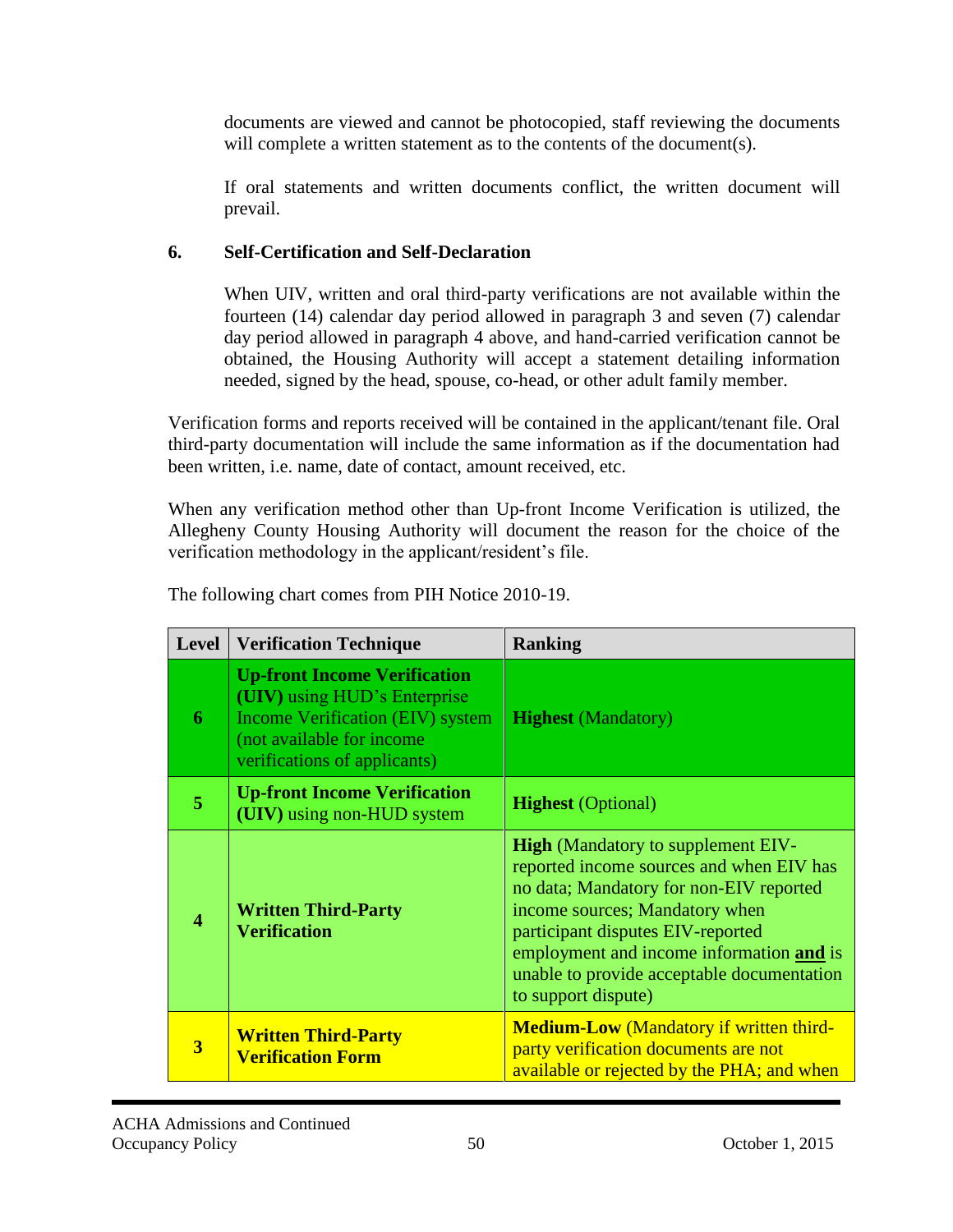|                                      | the applicant or participant is unable to<br>provide acceptable documentation)                      |
|--------------------------------------|-----------------------------------------------------------------------------------------------------|
| <b>Oral Third-Party Verification</b> | <b>Low</b> (Mandatory if written third-party<br>verification is not available)                      |
| <b>Tenant Declaration</b>            | Low (Use as a last resort when unable to<br>obtain any type of third-party<br><b>verification</b> ) |

# *12.2 TYPES OF VERIFICATION*

The chart below outlines the factors that may be verified and gives common examples of the verification that will be sought. To obtain written third-party verification, the Allegheny County Housing Authority will send a request form to the source along with a release form signed by the applicant/tenant via first class mail.

| Verification Requirements for Individual Items |                                                                            |                                                                                                                         |  |
|------------------------------------------------|----------------------------------------------------------------------------|-------------------------------------------------------------------------------------------------------------------------|--|
| <b>Item to Be Verified</b>                     | $3rd$ party verification                                                   | <b>Hand-carried verification</b>                                                                                        |  |
| <b>General Eligibility Items</b>               |                                                                            |                                                                                                                         |  |
| <b>Social Security Number</b>                  | Not Allowed                                                                | Original Social Security Card,<br>an appropriate government<br>letter showing the number or<br>other HUD-allowed method |  |
| Adult Status of the Head of<br>Household       |                                                                            | Valid drivers license,<br>identification card issued by a<br>government agency, or a birth<br>certificate               |  |
| Citizenship                                    | N/A                                                                        | Signed certification, voter's<br>registration card, birth<br>certificate, etc.                                          |  |
| Eligible immigration status                    | <b>INS SAVE confirmation #</b>                                             | <b>INS</b> card                                                                                                         |  |
| Disability                                     | Letter from medical professional,<br>SSI, etc                              | Proof of SSI or Social Security<br>disability payments                                                                  |  |
| Full time student status (if<br>>18            | Letter from school                                                         | For high school and/or college<br>students, any document<br>evidencing enrollment                                       |  |
| Need for a live-in aide                        | Letter from doctor or other written<br>documentation from a reliable third | N/A                                                                                                                     |  |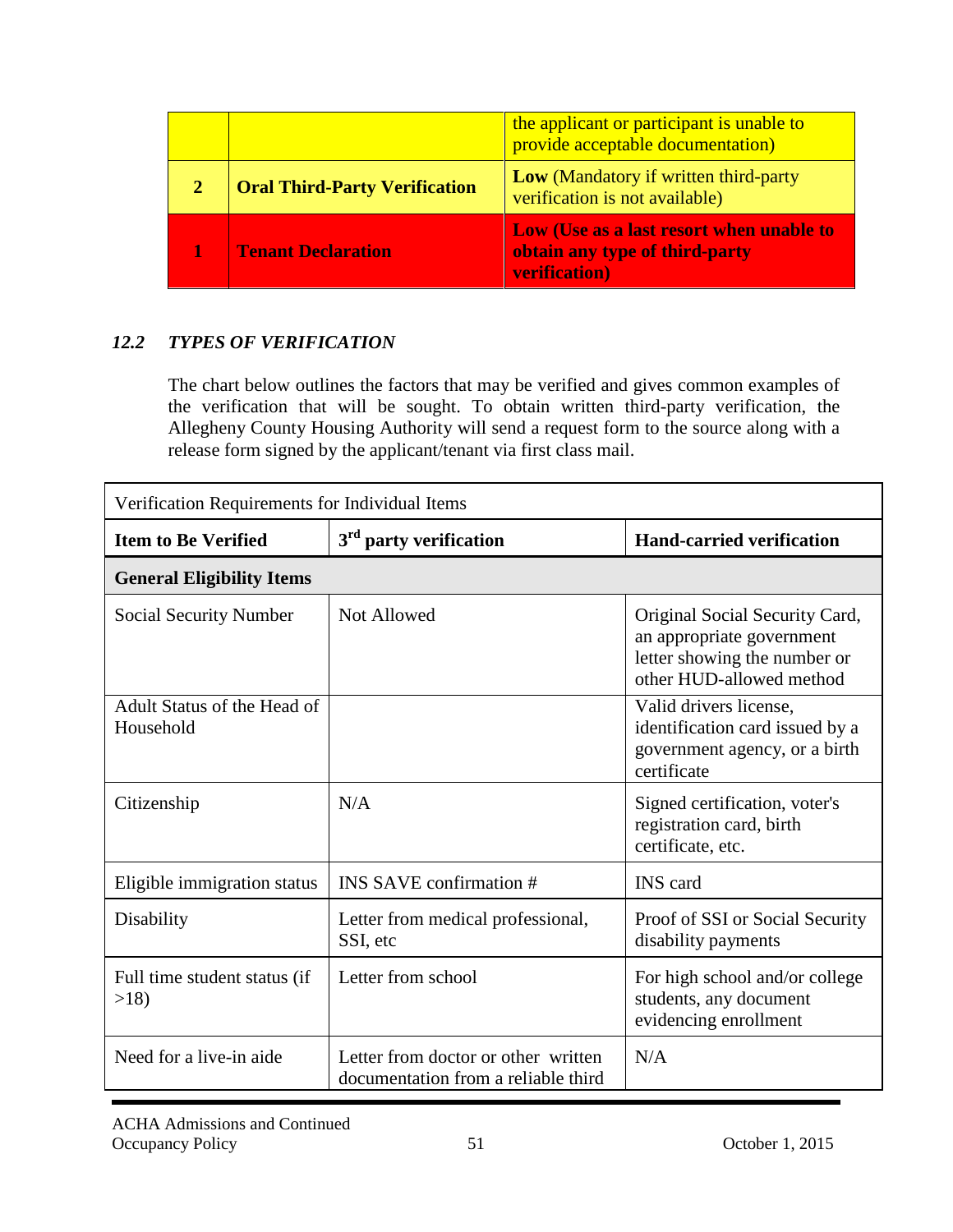| Verification Requirements for Individual Items |                                                                                                                                                         |                                                                                                             |  |
|------------------------------------------------|---------------------------------------------------------------------------------------------------------------------------------------------------------|-------------------------------------------------------------------------------------------------------------|--|
| <b>Item to Be Verified</b>                     | $3rd$ party verification                                                                                                                                | <b>Hand-carried verification</b>                                                                            |  |
|                                                | party                                                                                                                                                   |                                                                                                             |  |
| Child care costs                               | Letter from care provider                                                                                                                               | Bills and receipts                                                                                          |  |
| Disability assistance<br>expenses              | Letters from suppliers, care givers,<br>etc.                                                                                                            | Bills and records of payment                                                                                |  |
| Proof of Age                                   | Social Security Letter with birth date<br>included                                                                                                      | Birth Certificate, Passport,<br>State ID, Baptismal Record,<br>Driver's License                             |  |
| Medical expenses                               | Letters from providers,<br>prescription record from pharmacy,<br>medical professional's letter stating<br>assistance or a companion animal is<br>needed | Bills, receipts, records of<br>payment, dates of trips,<br>mileage log, receipts for fares<br>and tolls     |  |
| Medicare Prescription<br>Drug Coverage         |                                                                                                                                                         | A card issued by the private<br>prescription drug plan with the<br>words Medicare Rx on it.                 |  |
| Value of and Income from Assets <sup>1</sup>   |                                                                                                                                                         |                                                                                                             |  |
| Savings, checking<br>accounts                  | Letter from institution                                                                                                                                 | Passbook, most current<br>statements                                                                        |  |
| CDS, bonds, etc                                | Letter from institution                                                                                                                                 | Tax return, information<br>brochure from institution, the<br>CD, the bond                                   |  |
| <b>Stocks</b>                                  | Letter from broker or holding<br>company                                                                                                                | Stock or most current<br>statement, price in newspaper<br>or through Internet                               |  |
| Real property                                  | Letter from tax office, assessment,<br>etc.                                                                                                             | Property tax statement (for<br>current value), assessment,<br>records or income and<br>expenses, tax return |  |
| Personal property held as                      | Assessment, bluebook, etc                                                                                                                               | Receipt for purchase, other                                                                                 |  |

 1 Verification of net family assets (as defined in 24 CFR 813.102) of \$1000 or less will not be verified except by self-declaration. The income from these assets will not be included in the total gross income of the family. Tenant must certify that information is true and accurate to the best of their knowledge. False and/or misleading information may result in termination of lease agreement.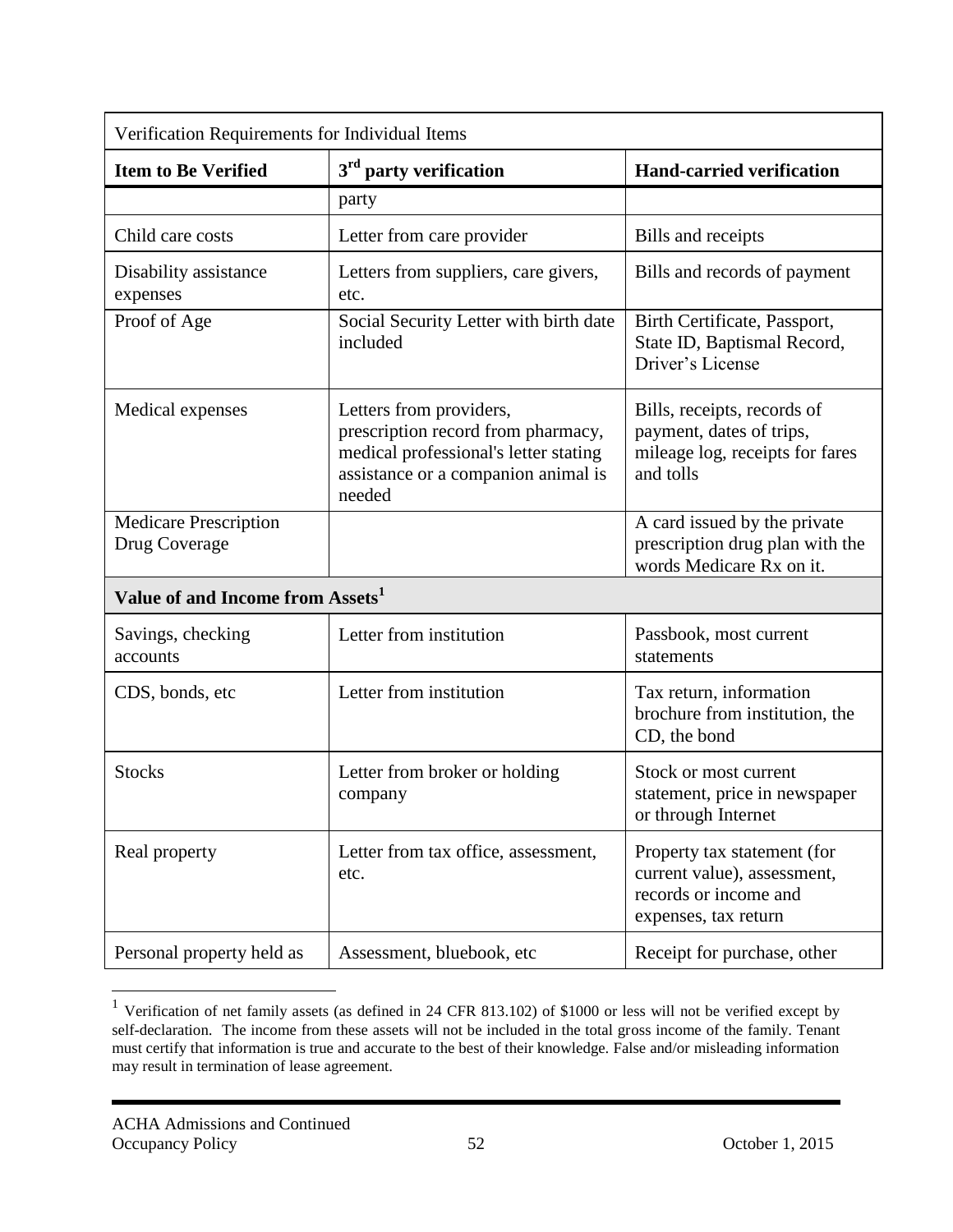| Verification Requirements for Individual Items                                                               |                                                                                                                                                                                                                                                                       |                                                                                                            |  |  |
|--------------------------------------------------------------------------------------------------------------|-----------------------------------------------------------------------------------------------------------------------------------------------------------------------------------------------------------------------------------------------------------------------|------------------------------------------------------------------------------------------------------------|--|--|
| <b>Item to Be Verified</b>                                                                                   | $3rd$ party verification                                                                                                                                                                                                                                              | <b>Hand-carried verification</b>                                                                           |  |  |
| an investment                                                                                                |                                                                                                                                                                                                                                                                       | evidence of worth                                                                                          |  |  |
| Cash value of whole life<br>insurance policies                                                               | Letter from insurance company                                                                                                                                                                                                                                         | Current statement                                                                                          |  |  |
| Assets disposed of for less<br>than fair market value                                                        | N/A                                                                                                                                                                                                                                                                   | Original receipt and receipt at<br>disposition, other evidence of<br>worth                                 |  |  |
| <b>Income</b>                                                                                                |                                                                                                                                                                                                                                                                       |                                                                                                            |  |  |
| Earned income                                                                                                | Letter from employer                                                                                                                                                                                                                                                  | Multiple pay stubs                                                                                         |  |  |
| Self-employed                                                                                                | N/A                                                                                                                                                                                                                                                                   | Tax return from prior year,<br>books of accounts                                                           |  |  |
| Regular gifts and<br>contributions                                                                           | Letter from source, letter from<br>organization receiving gift (i.e., if<br>grandmother pays day care provider,<br>the day care provider could so state)                                                                                                              | Bank deposits, other similar<br>evidence                                                                   |  |  |
| Alimony/child support                                                                                        | Court order, letter from source, letter<br>from Human Services                                                                                                                                                                                                        | Record of deposits, divorce<br>decree                                                                      |  |  |
| <b>Social Security</b><br>Administration                                                                     |                                                                                                                                                                                                                                                                       | Letter from Social Security no<br>more than 90 calendar days old<br>as verified by HUD computer<br>systems |  |  |
| Periodic payments (i.e.,<br>social security, welfare,<br>pensions, workers<br>compensation,<br>unemployment) | Letter or electronic reports from the<br>source                                                                                                                                                                                                                       | Award letter, letter announcing<br>change in amount of future<br>payments                                  |  |  |
| Training program<br>participation                                                                            | Letter from program provider<br>indicating<br>whether enrolled or completed<br>whether training is HUD-funded<br>whether Federal, State, local<br>govt., or local program<br>whether it is employment training<br>whether it has clearly defined<br>$\qquad \qquad -$ | N/A                                                                                                        |  |  |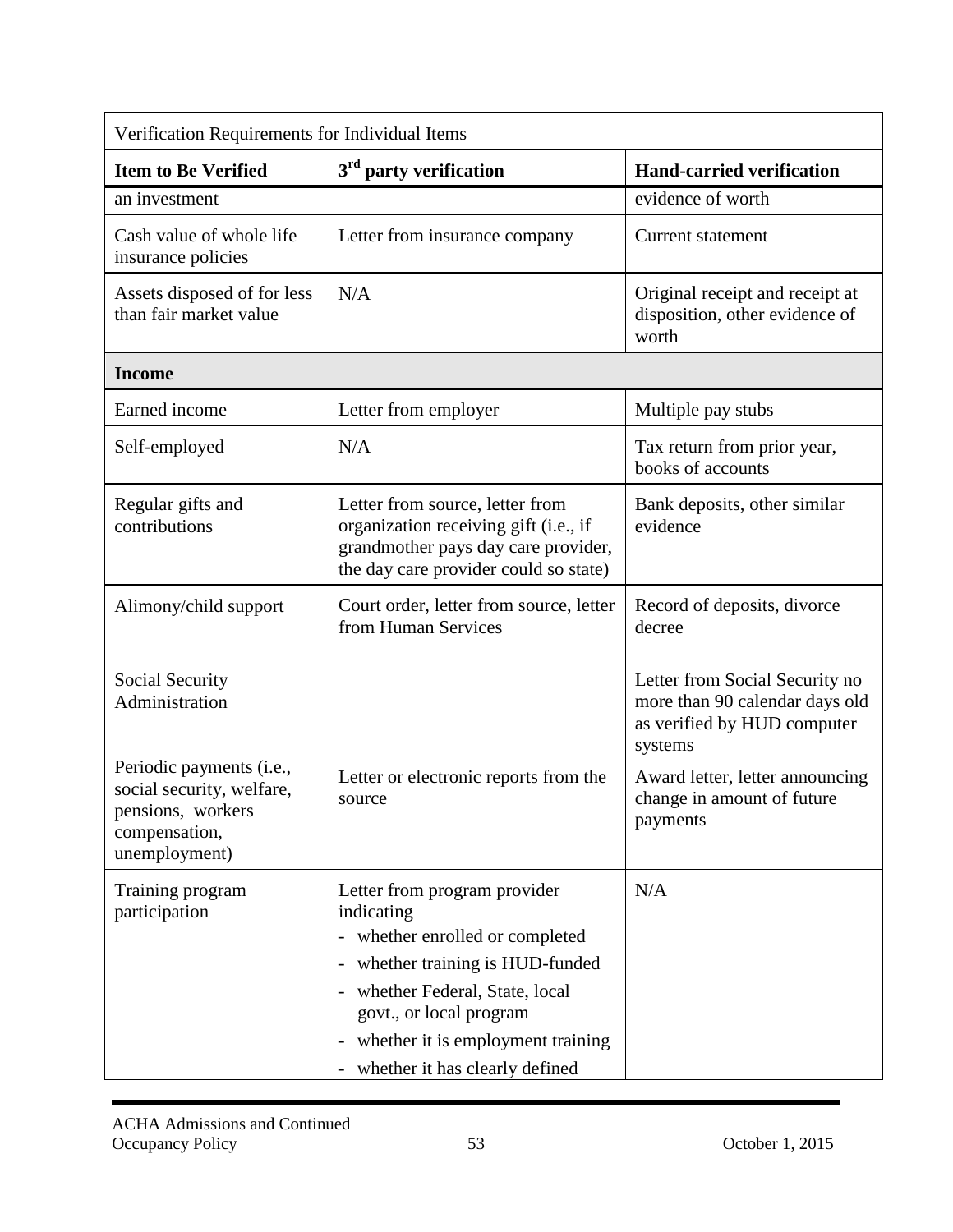| Verification Requirements for Individual Items |                                                                                                                                                    |                                  |  |
|------------------------------------------------|----------------------------------------------------------------------------------------------------------------------------------------------------|----------------------------------|--|
| <b>Item to Be Verified</b>                     | $3rd$ party verification                                                                                                                           | <b>Hand-carried verification</b> |  |
|                                                | goals and objectives                                                                                                                               |                                  |  |
|                                                | whether program has supportive<br>services<br>whether payments are for out-of-<br>pocket expenses incurred in order<br>to participate in a program | Evidence of job start            |  |
|                                                | date of first job after program<br>completion                                                                                                      |                                  |  |

## *12.3 VERIFICATION OF CITIZENSHIP OR ELIGIBLE NON-CITIZEN STATUS*

The citizenship/eligible non-citizen status of each family member regardless of age must be determined.

Prior to being admitted, or at the first reexamination, all citizens and nationals will be required to sign a declaration under penalty of perjury.

Prior to being admitted or at the first reexamination, all eligible non-citizens who are 62 years of age or older will be required to sign a declaration under penalty of perjury. They will also be required to show proof of age.

Prior to being admitted or at the first reexamination, all eligible noncitizens must sign a declaration of their status and a verification consent form and provide their original INS documentation. The Allegheny County Housing Authority will make a copy of the individual's INS documentation and place the copy in the file. The Allegheny County Housing Authority will also verify their status through the INS SAVE system. If the INS SAVE system cannot confirm eligibility, the Allegheny County Housing Authority will mail information to the INS in order that a manual check can be made of INS records.

Family members who do not claim to be citizens, nationals, or eligible non-citizens must be listed on a statement of non-eligible members and the list must be signed by the head of the household.

Non-citizen students on student visas, though in the country legally, are not eligible to be admitted to public housing. If they are members of families that include citizens, the rent must be pro-rated.

Any family member who does not choose to declare their status must be listed on the statement of non-eligible members.

If no family member is determined to be eligible under this section, the family's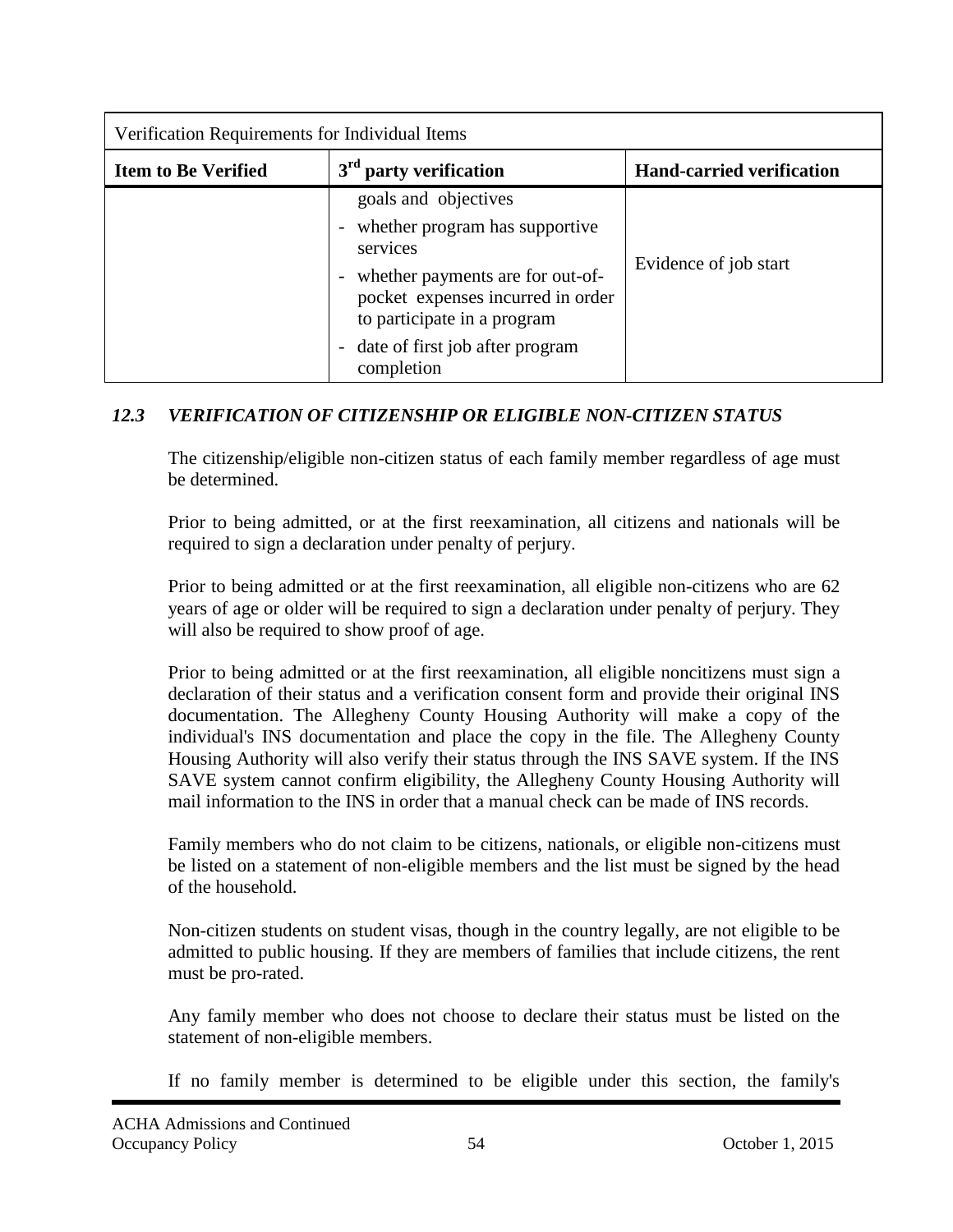eligibility will be denied.

The family's assistance will not be denied, delayed, reduced, or terminated because of a delay in the process of determining eligible status under this section, except to the extent that the delay is caused by the family.

If the Allegheny County Housing Authority determines that a family member has knowingly permitted an ineligible non-citizen (other than any ineligible non-citizens listed on the lease) to permanently reside in their public housing unit, the family will be evicted. Such family will not be eligible to be readmitted to public housing for a period of 24 months from the date of eviction or termination.

## *12.4 VERIFICATION OF SOCIAL SECURITY NUMBERS*

Prior to admission, every family member regardless of age must provide the Allegheny County Housing Authority with a complete and accurate Social Security Number documentation unless they do not contend eligible immigration status. New family members must provide this verification prior to being added to the lease. If the new family member is under the age of six and has not been assigned a Social Security Number, the family shall have ninety (90) calendar days after starting to receive the assistance to provide a complete and accurate Social Security Number. The Allegheny County Housing Authority may grant one ninety (90) day extension for newly-added family members under the age of six if in its sole discretion it determines that the person's failure to comply was due to circumstances that could not have reasonably been foreseen and was outside the control of the person.

If a person is already a program participant and has not disclosed his or her Social Security Number, it must be disclosed at the next re-examination or re-certification. Participants aged 62 or older as of January 31, 2010 whose initial eligibility determination was begun before January 31, 2010 are exempt from the required disclosure of their Social Security Number. This exemption continues even if the individual moves to a new assisted unit.

The best verification of the Social Security Number is the original Social Security card. If the card is not available, the Allegheny County Housing Authority will accept an original document issued by a federal or state government agency, which contains the name of the individual and the Social Security Number of the individual, along with other identifying information of the individual or such other evidence of the Social Security Number as HUD may prescribe in administrative instructions.

If a member of an applicant family indicates they have a Social Security Number, but cannot readily verify it, the family cannot be assisted until verification is provided.

If an individual fails to provide the verification within the time allowed, the family will be denied assistance or will have their assistance terminated. The Allegheny County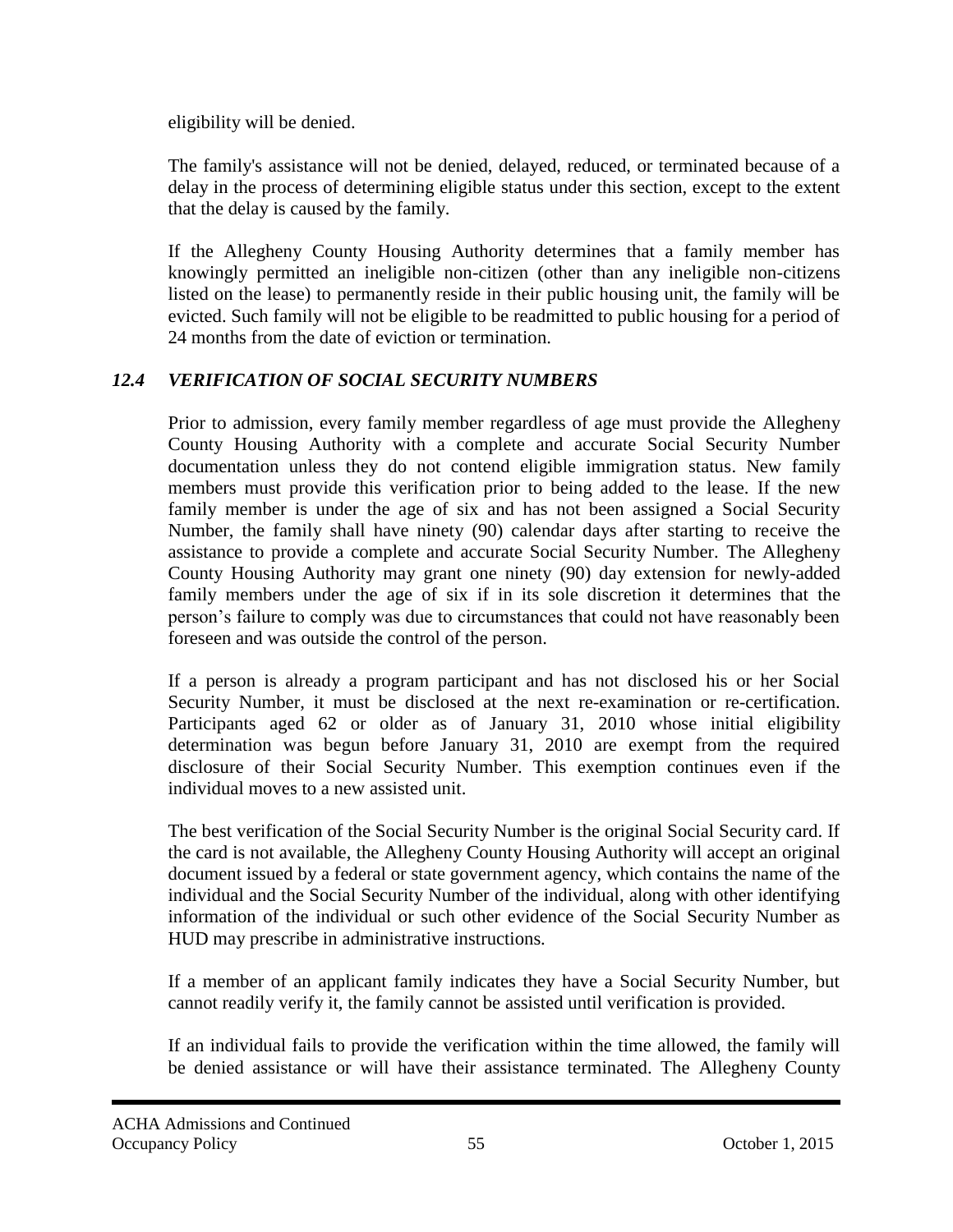Housing Authority may grant one ninety (90) day extension from termination if in its sole discretion it determines that the person's failure to comply was due to circumstances that could not have reasonably been foreseen and there is a reasonable likelihood that the person will be able to disclose a Social Security Number by the deadline.

## *12.5 TIMING OF VERIFICATION*

Verification information must be dated within ninety (90) calendar days of certification or reexamination. If the verification is older than this, the source will be contacted and asked to provide information regarding any changes.

When an interim reexamination is conducted, the Housing Authority will verify and update all information related to family circumstances and level of assistance. (Or, the Housing Authority will only verify and update those elements reported to have changed.)

# *12.6 FREQUENCY OF OBTAINING VERIFICATION*

Household composition will be verified annually. The frequency that household income will be verified depends on the type of rent method chosen by the family.

For each family member, citizenship/eligible noncitizen status will be verified only once unless the family member is an eligible immigrant in a transitional stage of admission. In this situation, their status must be updated until they are admitted for permanent residency. This verification will be obtained prior to admission. If the status of any family member was not determined prior to admission, verification of their status will be obtained at the next regular reexamination. Prior to a new member joining the family, their citizenship/eligible noncitizen status will be verified.

For each family member, verification of Social Security number will be obtained only once. This verification will be accomplished prior to admission. When a family member who did not have a Social Security number at admission receives a Social Security number, that number will be verified at the next regular reexamination.

## *12.7 DISCREPANCIES IN VERIFIED INFORMATION*

An EIV Income Report shall be pulled from the system before annual or interim reexamination is conducted for any family and compared with family-reported information. If the EIV report reveals an income source that was not reported by the tenant or a substantial difference (defined as \$2400 or more annually) in the reported income information, the Allegheny County Housing Authority will:

- A. Discuss the income discrepancy with the tenant; and
- B. Request the tenant to provide any documentation to confirm or dispute the unreported or underreported income and/ or income sources; and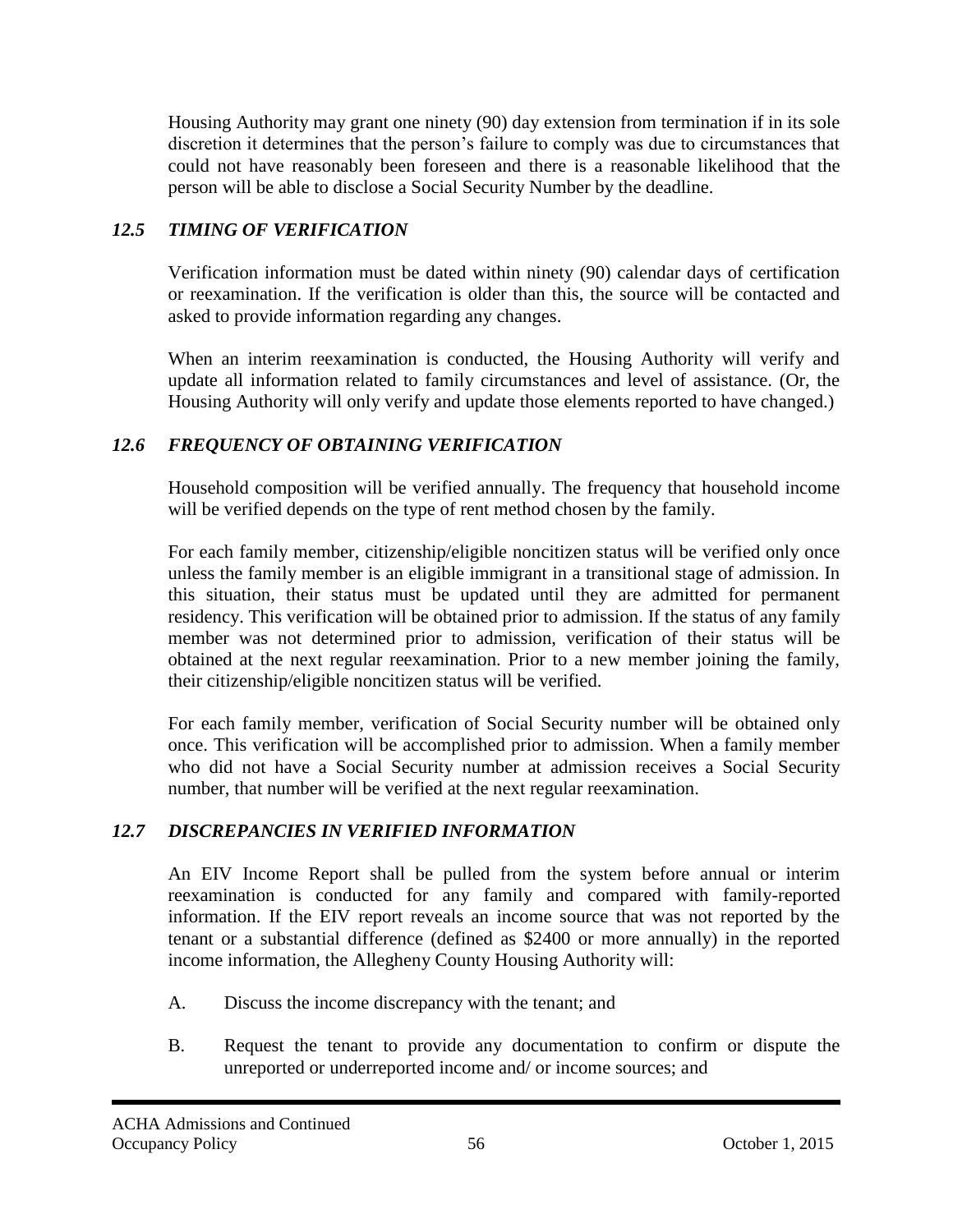- C. In the event the tenant is unable to provide acceptable documentation to resolve the income discrepancy, the Allegheny County Housing Authority will request from the third-party source, any information necessary to resolve the income discrepancy; and
- D. If applicable, determine the tenant's underpayment of rent as a result of unreported or underreported income, retroactively\*; and
- E. Take any other appropriate action.

\*The Allegheny County Housing Authority will determine the retroactive rent as far back as the existence of complete file documentation (form HUD-50058 and supporting documentation) to support such retroactive rent determinations.

The tenant will be provided an opportunity to contest the Allegheny County Housing Authority's determination of tenant rent underpayment. Tenants will be promptly notified in writing of any adverse findings made on the basis of the information verified through the aforementioned income discrepancy resolution process. The tenant may contest the findings in accordance with established grievance procedures. The Allegheny County Housing Authority will not terminate, deny, suspend, or reduce the family's assistance until the expiration of any notice or grievance period.

When there is an unsubstantial or no disparity between tenant-reported and EIV-reported income information, the Allegheny County Housing Authority will obtain from the tenant, any necessary documentation to complete the income determination process. As noted previously, the Allegheny County Housing Authority may reject any tenantprovided documentation, if the Authority deems the documentation unacceptable. Documentation provided by the tenant will only be rejected for only the following reasons:

- A. The document is not an original; or
- B. The original document has been altered, mutilated, or is not legible; or
- C. The document appears to be a forged document (i.e. does not appear to be authentic).

The Allegheny County Housing Authority will explain to the tenant, the reason(s) the submitted documents are not acceptable and request the tenant to provide additional documentation. If at any time, the tenant is unable to provide acceptable documentation that the Allegheny County Housing Authority deems necessary to complete the income determination process, the Authority will submit a traditional third-party verification form to the third-party source for completion and submission to the Allegheny County Housing Authority.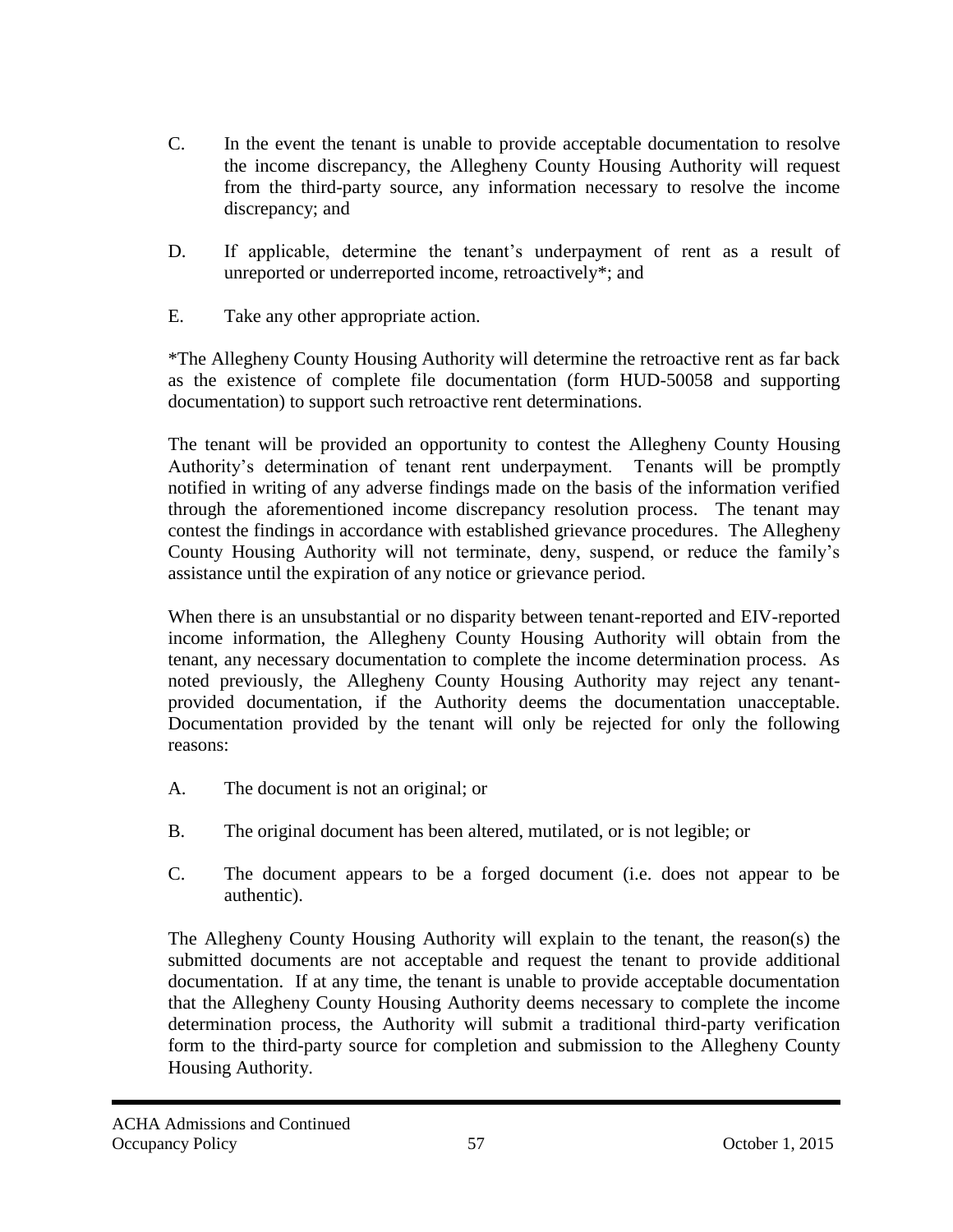If the third-party source does not respond to the Allegheny County Housing Authority's request for information, the Authority is required to document the tenant file of its attempt to obtain third-party verification and that no response to the third-party verification request was received.

The Allegheny County Housing Authority will then pursue lower level verifications in accordance with the verification hierarchy. A.

# **13.0 DETERMINATION OF TOTAL TENANT PAYMENT AND TENANT RENT**

#### *13.1 FAMILY CHOICE*

At admission and each year in preparation for their annual reexamination, each family is given the choice of having their rent determined under the income method or having their rent set at the flat rent amount.

- A. Families who opt for the flat rent will be required to go through the income reexamination process every three years, rather than the annual review they would otherwise undergo (Excludes LIHTC Properties). Their family composition must still be reviewed annually.
- B. Families who opt for the flat rent may request to have a reexamination and return to the income based method at any time for any of the following reasons:
	- 1. The family's income has decreased.
	- 2. The family's circumstances have changed increasing their expenses for childcare, medical care, etc.
	- 3. Other circumstances creating a hardship on the family such that the income method would be more financially feasible for the family.
- C. Families have only one choice per year except for financial hardship cases. In order for families to make informed choices about their rent options, the Allegheny County will provide them with the following information whenever they have to make rent decisions:
	- 1. The Allegheny County Housing Authority's policies on switching types of rent in case of a financial hardship; and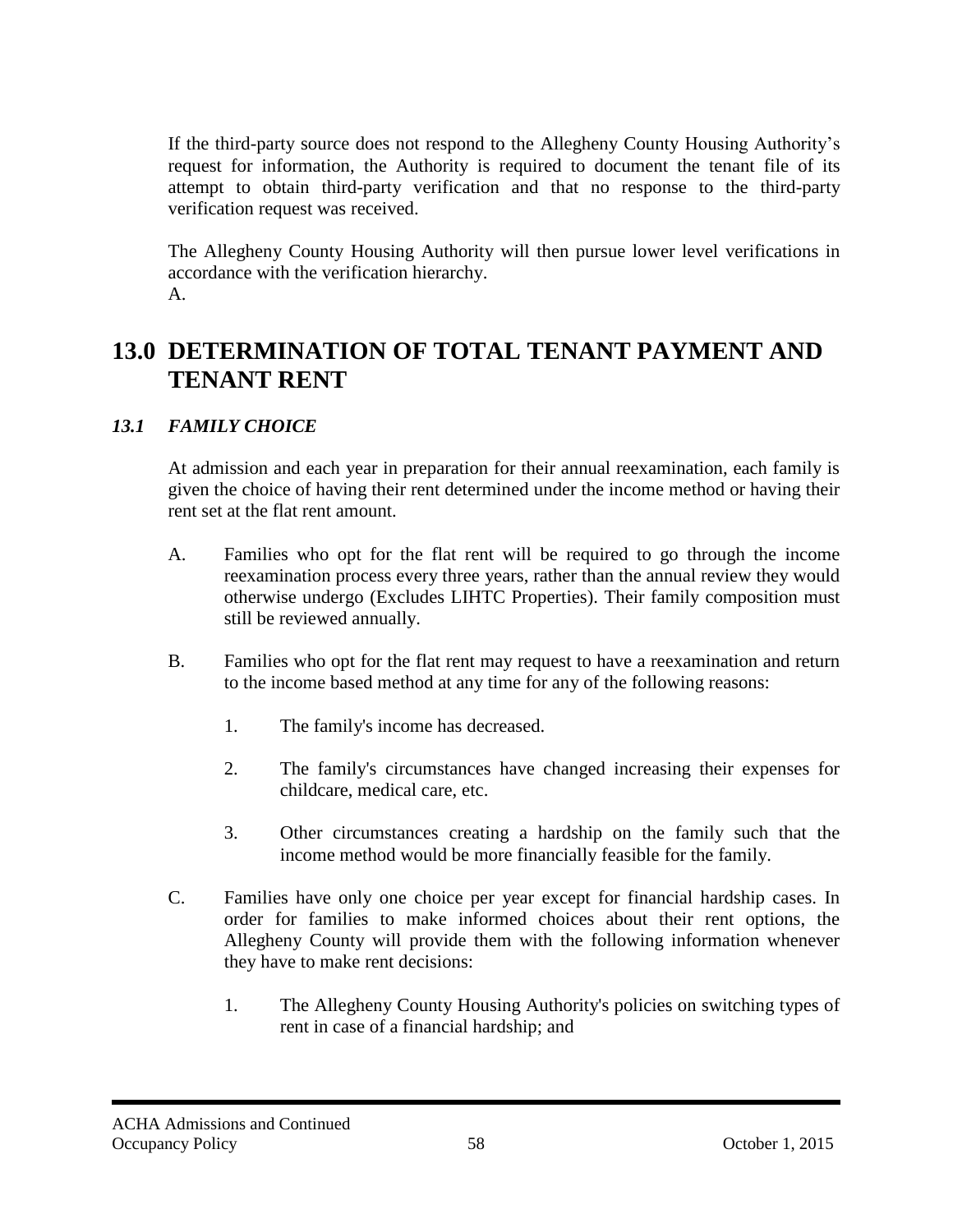2 The dollar amount of tenant rent for the family under each option. If the family chose a flat rent for the previous year, the Allegheny County Housing Authority will provide the amount of income-based rent for the subsequent year only the year the Allegheny County Housing Authority conducts an income reexamination or if the family specifically requests it and submits updated income information.

## *13.2 THE INCOME METHOD*

The total tenant payment is equal to the highest of:

- A. 10% of the family's monthly income;
- B. 30% of the family's adjusted monthly income; or
- C. If the family is receiving payments for welfare assistance from a public agency and a part of those payments, adjusted in accordance with the family's actual housing costs, is specifically designated by such agency to meet the family's housing costs, the portion of those payments which is so designated. If the family's welfare assistance is ratably reduced from the standard of need by applying a percentage, the amount calculated under this provision is the amount resulting from one application of the percentage; or
- D. The minimum rent of \$50.

## *13.3 MINIMUM RENT*

The Allegheny County Housing Authority has set the minimum rent at \$50. If the family requests a hardship exemption, however, the Allegheny County Housing Authority will suspend the minimum rent beginning the month following the family's request until the Housing Authority can determine whether the hardship exists and whether the hardship is of a temporary or long-term nature. All hardships determined to be of temporary or long term nature must be approved by the Director of Housing Management Operations or the Associate Director. If approved, the Housing Authority will continue to charge the minimum rent of \$50.00 and complete a monthly adjustment lowering the rent to zero on a monthly basis. The family will be required to meet with the manager (first week of the month) on a monthly basis until the hardship has ended.

- A. A hardship exists in the following circumstances:
	- 1. When the family has lost eligibility for or is waiting an eligibility determination for a Federal, State, or local assistance program, including a family that includes a member who is a noncitizen lawfully admitted for permanent residence under the Immigration and Nationality Act who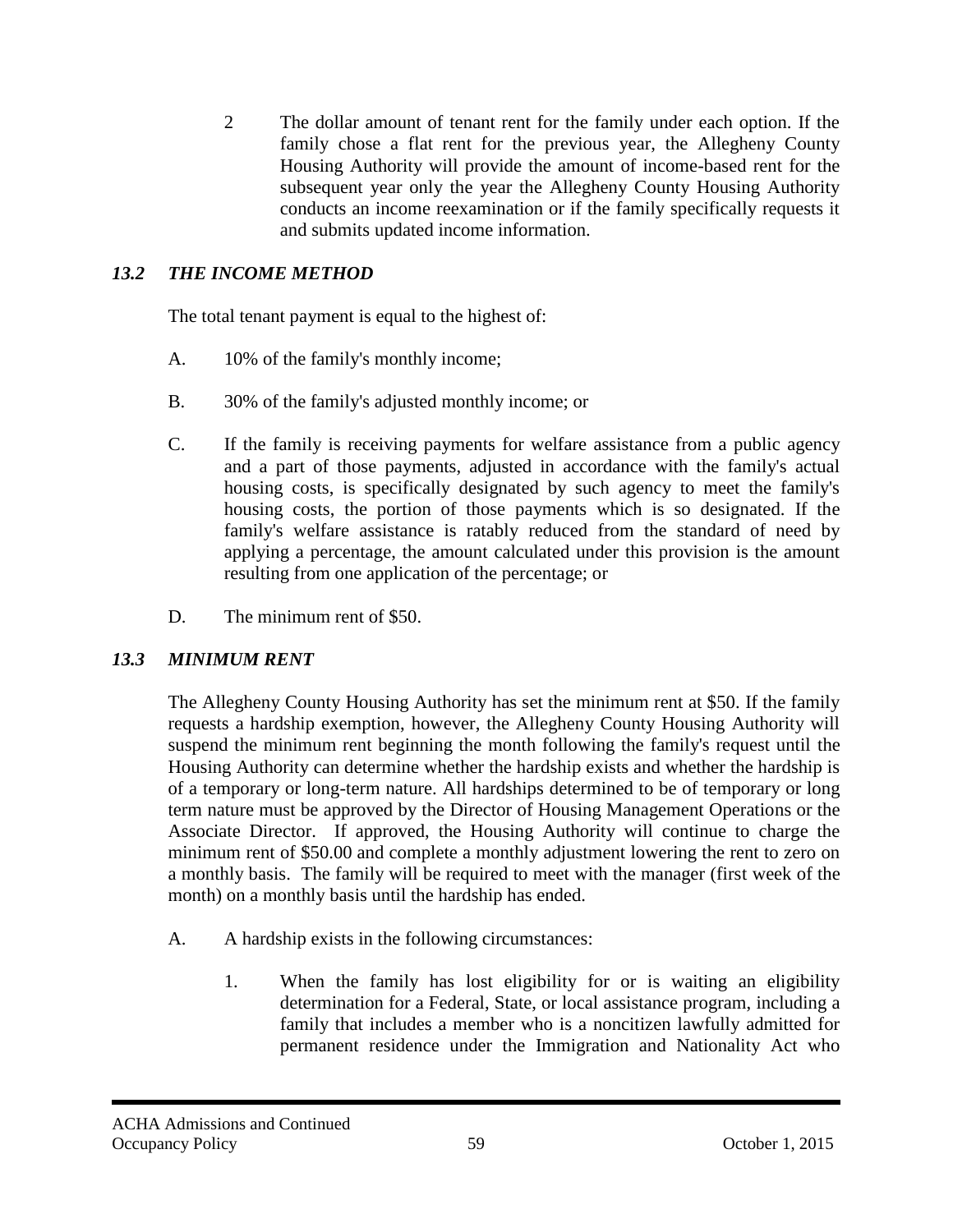would be entitled to public benefits but for title IV of the Personal Responsibility and Work Opportunity Act of 1996;

- 2. When the family would be evicted because it is unable to pay the minimum rent;
- 3. When the income of the family has decreased because of changed circumstances, including loss of employment; and
- 4. When a death has occurred in the family.
- B. No hardship. If the Housing Authority determines there is no qualifying hardship, the minimum rent will be reinstated, including requiring back payment of minimum rent for the time of suspension.
- C. Temporary hardship. If the Housing Authority reasonably determines that there is a qualifying hardship but that it is of a temporary nature, the minimum rent will be not be imposed for a period of thirty (30) calendar days from the beginning of the suspension of the minimum rent. At the end of the 30-day period, the Housing Authority will review and decide if the hardship should continue. Once the hardship has ended, the family's minimum rent will be imposed retroactively to the time of suspension. The Housing Authority will offer a repayment agreement in accordance with Section 19 of this policy for any rent not paid during the period of suspension. During the suspension period the Housing Authority will not evict the family for nonpayment of the amount of tenant rent owed for the suspension period.
- D. Long-term hardship. If the Housing Authority determines there is a long-term hardship (six months or longer), the family will be exempt from the minimum rent requirement until the hardship no longer exists.
- E. Appeals. The family may use the grievance procedure to appeal the Housing Authority's determination regarding the hardship. No escrow deposit will be required in order to access the grievance procedure.

# *13.4 THE FLAT RENT*

The Allegheny County Housing Authority has set a flat rent for each public housing unit. Per HUD mandate, in 2014, minimum flat rents will be set at no less than 80% of the Fair Market Rent (FMR) as established by HUD for the Housing Authority's area. Further adjustments will be made for tenant-paid utilities. In no event shall the flat rent be less than 80% of the local FMR established by HUD. Any increase caused by an increase of the flat rent required by HUD shall be limited to 35% of the existing flat rent per year unless state or local law requires a lesser increase.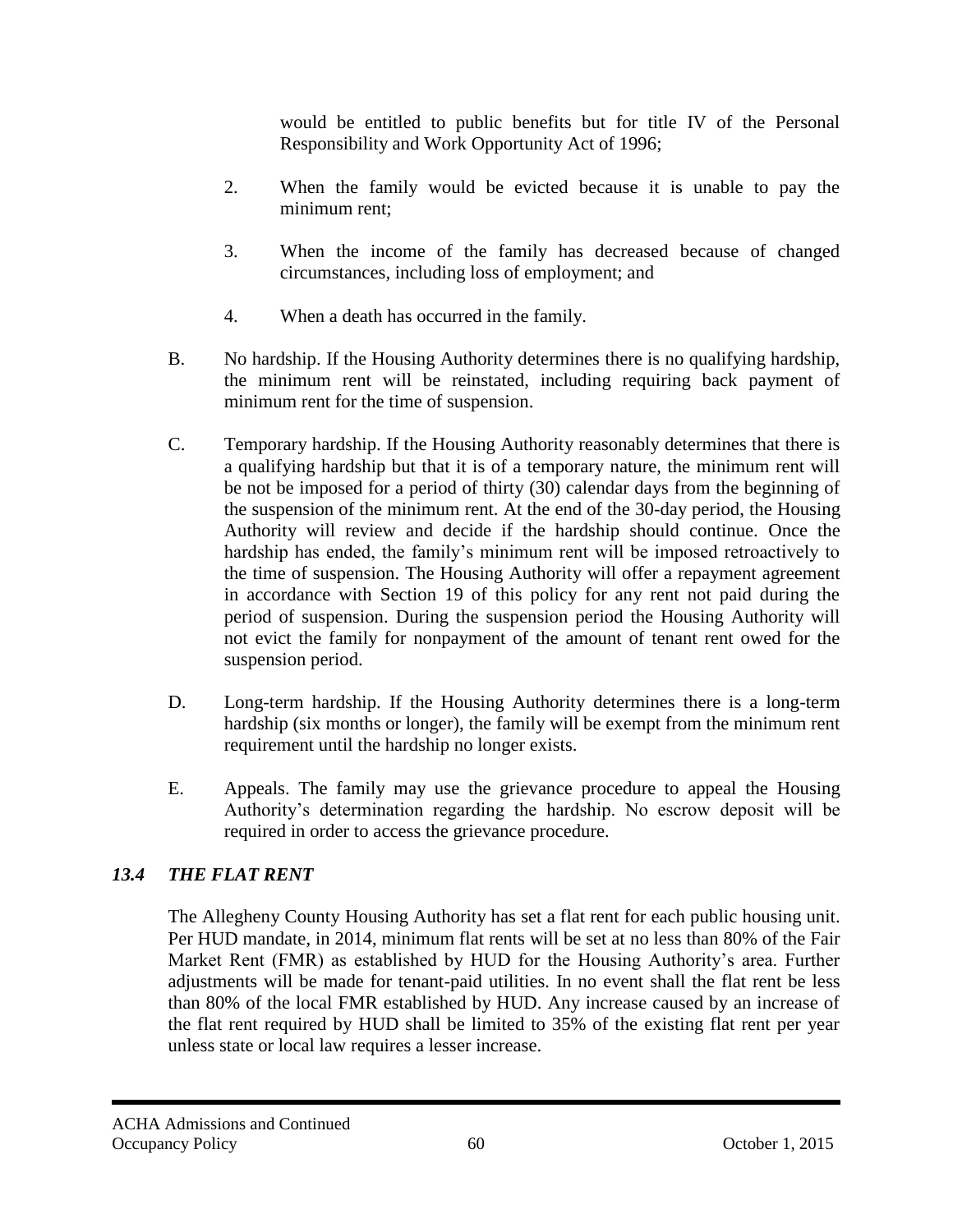In subsequent years, the Allegheny County Housing Authority is required by HUD to conduct a market study based on the Rent Reasonableness (RR) methodology. In doing so, it will consider the size and type of the unit, as well as its age, condition, amenities, services, and neighborhood as compared to similar units in the private, unassisted rental market.

If the flat rent as determined by the Rent Reasonableness study is at least 80% of the FMR, the Housing Authority must set the flat rents at the amounts determined by the RR study, subject to utility adjustments. If the flat rent as determined by the RR study is less than 80% of FMR, the Housing Authority must set the flat rents at no less than 80% of the local FMR, subject to utility adjustments. Any phase-in related to the 35% cap increase will continue to apply.

Upon issuance of new FMRs by HUD, the Housing Authority must determine if the current flat rents are at least 80% of the new FMR, and update the flat rent amounts if necessary to meet the 80% requirement within a reasonable time, but no later than 90 days of HUD publishing new FMRs. The Allegheny County Housing Authority will tie the timing of the required RR study to the annual issuance of FMRs to avoid possible duplication of flat rent adjustment.

The Allegheny County Housing Authority will post the flat rents at each of the developments and at the central office. Flat rents are incorporated in this policy upon approval by the Board of Commissioners.

There is no utility allowance for families paying a flat rent because the Allegheny County Housing Authority has already factored who pays for the utilities into the flat rent calculation.

## *13.5 RENT FOR FAMILIES UNDER THE NONCITIZEN RULE*

A mixed family will receive full continuation of assistance if all of the following conditions are met:

- A. The family was receiving assistance on June 19, 1995;
- B. The family was granted continuation of assistance before November 29, 1996;
- C. The family's head or spouse has eligible immigration status; and
- D. The family does not include any person who does not have eligible status other than the head of household, the spouse of the head of household, any parent of the head or spouse, or any child (under the age of 18) of the head or spouse.

The family's assistance is prorated in the following manner: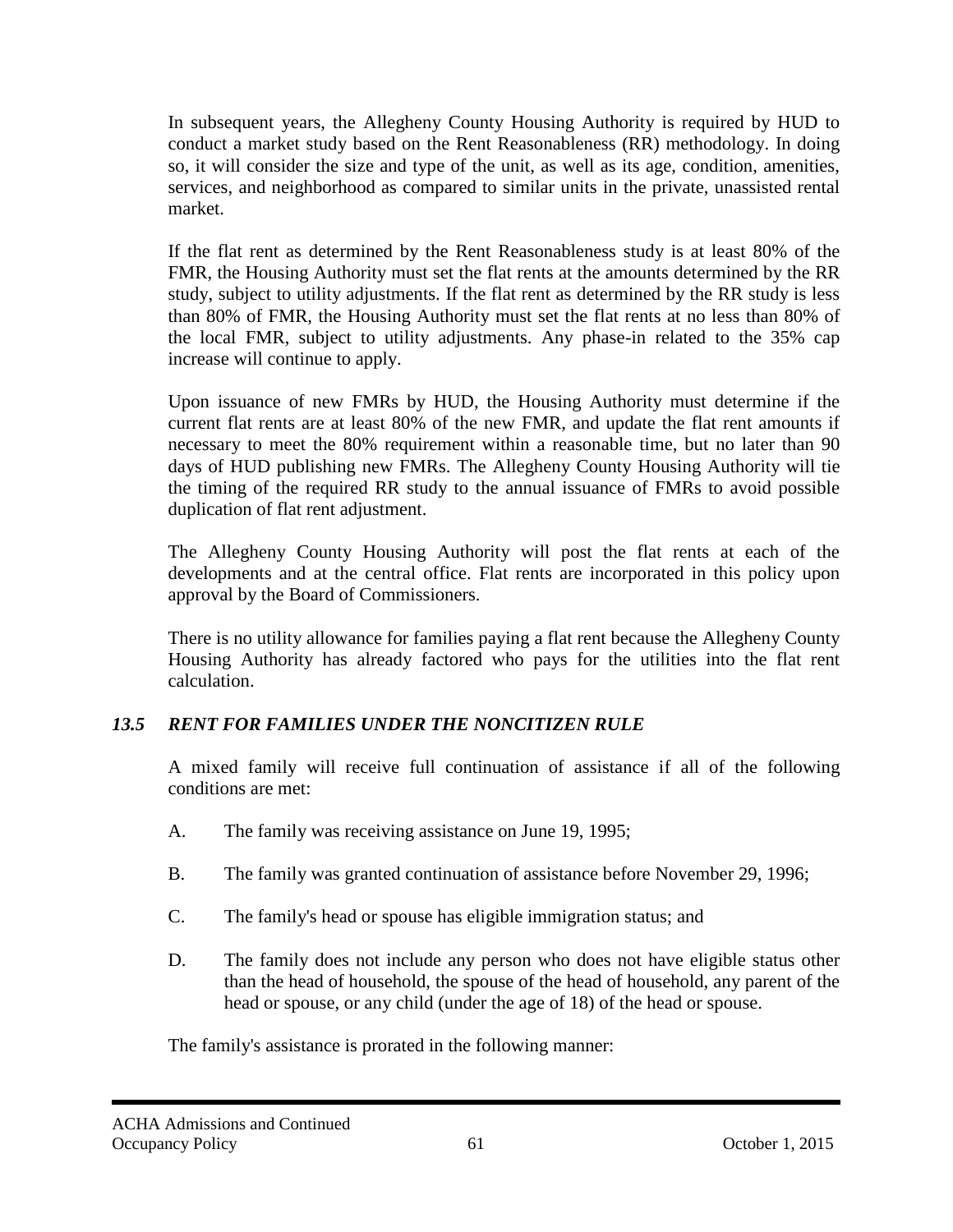- A. Determine the  $95<sup>th</sup>$  percentile of gross rents (tenant rent plus utility allowance) for the Allegheny County Housing Authority. The  $95<sup>th</sup>$  percentile is called the maximum rent.
- B. Subtract the family's total tenant payment from the maximum rent. The resulting number is called the maximum subsidy.
- C. Divide the maximum subsidy by the number of family members and multiply the result times the number of eligible family members. This yields the prorated subsidy.
- D. Subtract the prorated subsidy from the maximum rent to find the prorated total tenant payment. From this amount subtract the full utility allowance to obtain the prorated tenant rent.

#### *13.6 UTILITY ALLOWANCE*

The Allegheny County Housing Authority shall establish a utility allowance for all tenant-paid utilities. The allowance will be based on a reasonable consumption of utilities by an energy-conservative household of modest circumstances consistent with the requirements of a safe, sanitary, and healthful environment. In setting the allowance, the Allegheny County Housing Authority will review the actual consumption of tenant families as well as changes made or anticipated due to modernization (weatherization efforts, installation of energy-efficient appliances, etc). Allowances will be evaluated at least annually.

The utility allowance will be subtracted from the family's income-based rent to determine the amount of the Tenant Rent. The Tenant Rent is the amount the family owes each month to the Allegheny County Housing Authority. The amount of the utility allowance is then still available to the family to pay the cost of their utilities. Any utility cost above the allowance is the responsibility of the tenant. A higher utility allowance will be offered if the tenant's disability requires higher utility consumption. This also may apply in waiving excess utility charges, air conditioning or other "special use" fees. Any savings resulting from utility costs below the amount of the allowance belongs to the tenant.

Requests for relief from surcharges for excess consumption of Allegheny County Housing Authority purchased utilities or from payment of utility supplier billings in excess of the utility allowance for tenant-paid utility costs may be granted by the Allegheny County Housing Authority on reasonable grounds. Requests shall be granted to families that include an elderly member or a member with disabilities. Requests by the family shall be submitted under the Reasonable Accommodation Policy. Families shall be advised of their right to individual relief at admission to public housing and at time of utility allowance changes.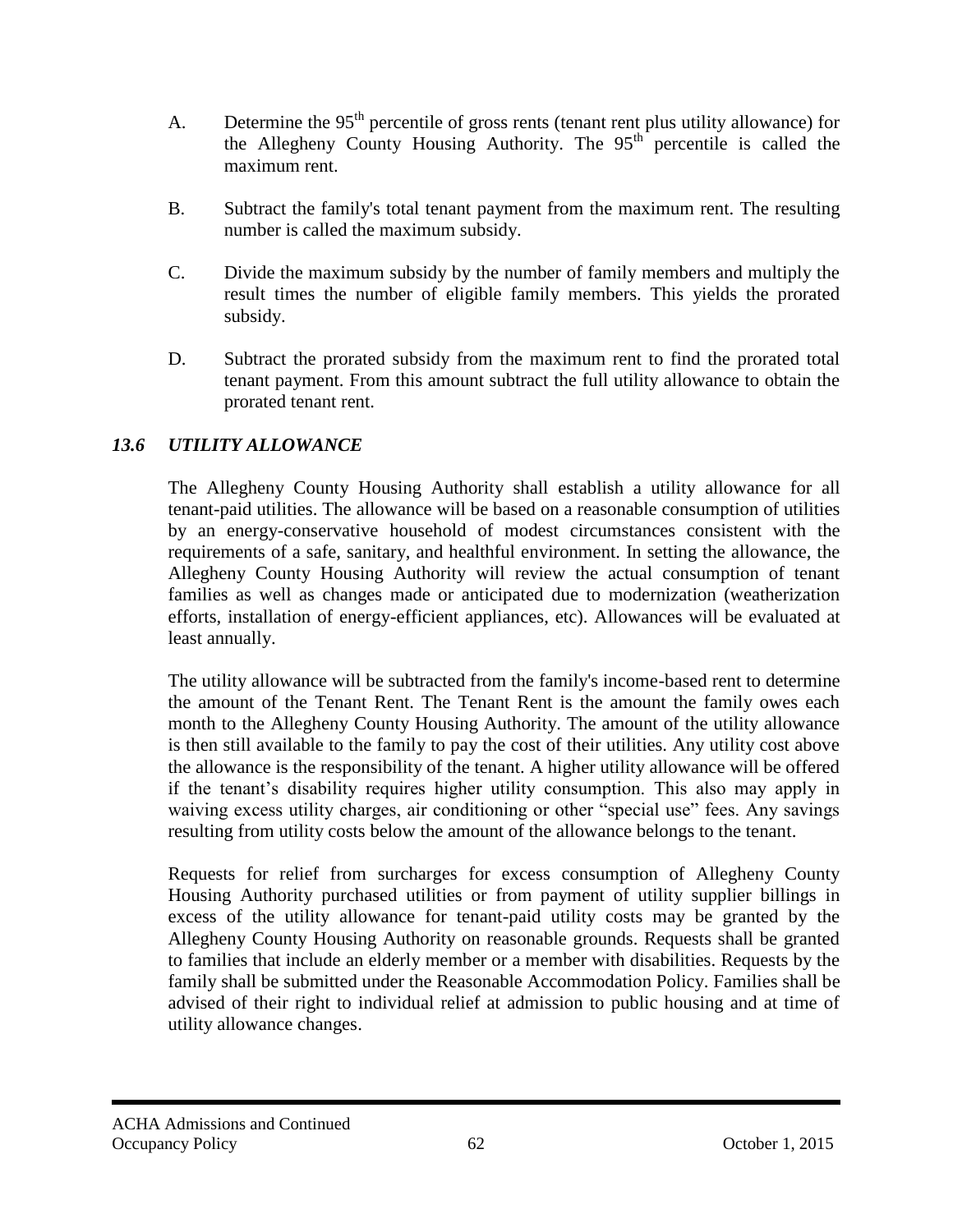The methodology used by the Allegheny County Housing Authority shall be the same for both the public housing program and the Housing Choice Voucher Program.

# *13.7 PAYING RENT*

Rent and other charges are due and payable on the first day of the month. Reasonable accommodations for this requirement will be made for persons with disabilities upon request of the family. As a safety measure, no cash shall be accepted as a rent payment.

If the rent is not paid by the fifth of the month, on or about the sixth day of the month a Lease Termination Notice will be issued to the tenant. In addition, a \$20 late fee will be assessed to the tenant if the rent is not paid by the tenth day of the month. The late fee will be charged on or after the eleventh of the month. This will occur for each month that rent and/or other charges are not paid in a timely manner. If rent is paid by a personal check and the check is returned for insufficient funds, this shall be considered a nonpayment of rent and will incur the late fee plus an additional charge of \$40 for processing costs. After two checks have been returned, only money orders or certified checks will be accepted for payment for the following twelve months. Residents utilizing the Pennsylvania Volunteer Vendor Payment System and the Direct Debit Program will be exempt from the possibility of these additional charges.

# *13.8 RENT FOR POLICE OFFICE OCCUPYING A PUBLIC HOUSING UNIT*

The Allegheny County Housing Authority permits police officers to reside in a public housing unit to increase security for its public housing residents. The rent charged to a police officer for occupancy of a public housing unit will the minimum rent amount set forth in Section 13.0. However, if the police officer resides in a public housing community where tenants are required to pay utilities in addition to rent, the police officer will also be responsible for paying the utilities in accordance with the terms of the lease.

# **14.0 COMMUNITY SERVICE**

# *14.1 GENERAL*

In order to be eligible for continued occupancy, each adult family member must either (1) contribute eight hours per month of community service (not including political activities), (2) participate in an economic self-sufficiency program, or (3) perform eight hours per month of combined activities as previously described unless they are exempt from this requirement. The eight hours of activity must be performed each month. An individual may not skip a month and then double up the following month unless special circumstances warrant it.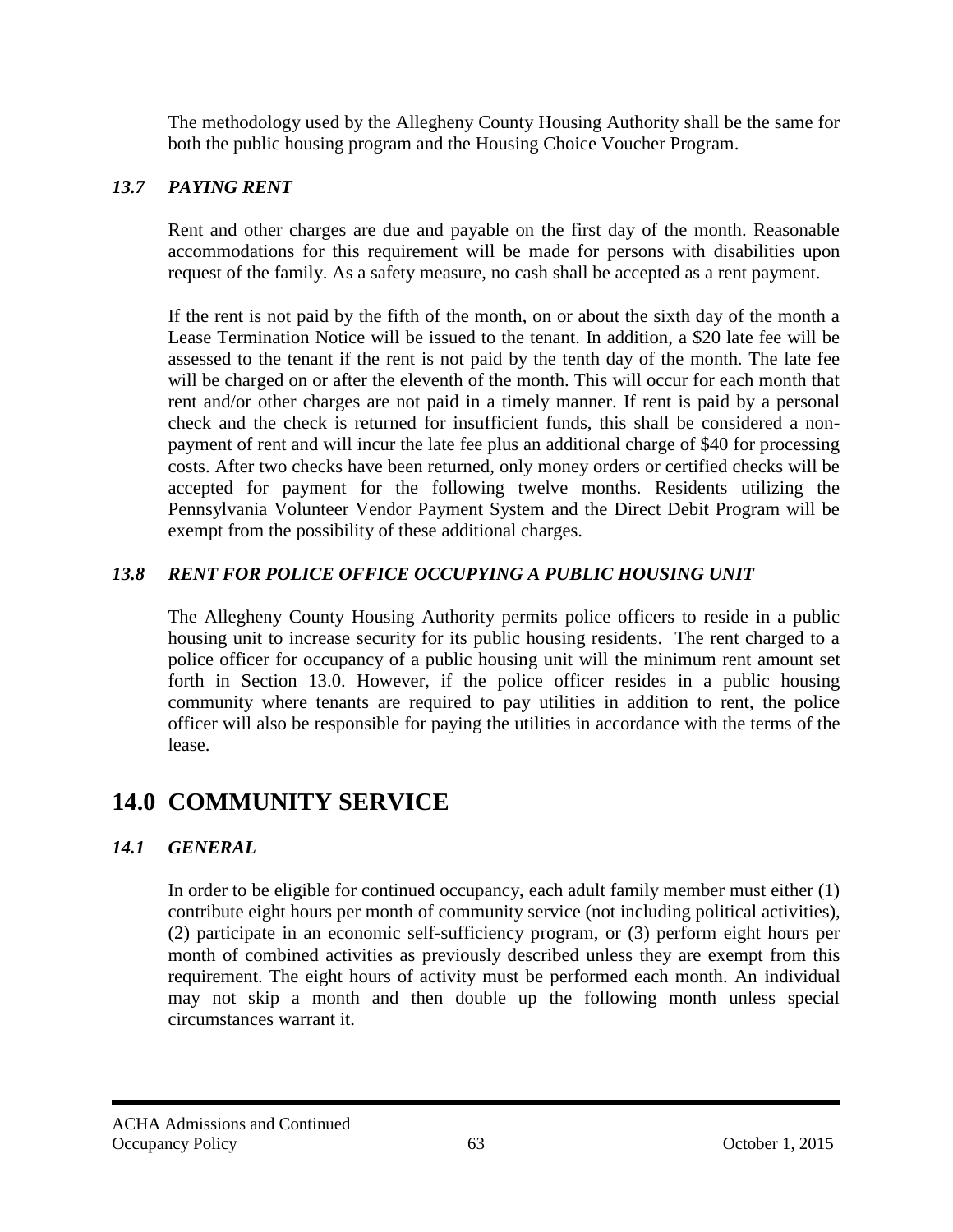#### *14.2 EXEMPTIONS*

The following adult family members of tenant families are exempt from this requirement:

- A. Family members who are 62 or older.
- B. Family members who are blind or disabled as defined under  $216(I)(1)$  or 1614 of the Social Security Act (42 U.S.C. 416(I)(1) and who certifies that because of this disability she or he is unable to comply with the community service requirements.
- C. Family members who are the primary care giver for someone who is blind or disabled as set forth in Paragraph B above.
- D. Family members engaged in work activity as defined in section 407(d) of the Social Security Act, specified below.
	- 1. Unsubsidized employment;
	- 2. Subsidized private-sector employment;
	- 3. Subsidized public-sector employment;
	- 4. Work experience (including work associated with the refurbishing of publicly assisted housing) if sufficient private sector employment is not available;
	- 5. On-the-job-training;
	- 6. Job-search and job-readiness assistance;
	- 7. Community service programs;
	- 8. Vocational educational training (not to exceed 12 months with respect to any individual);
	- 9. Job-skills training directly related to employment;
	- 10. Education directly related to employment in the case of a recipient who has not received a high school diploma or a certificate of high school equivalency;
	- 11. Satisfactory attendance at secondary school or in a course of study leading to a certificate of general equivalence, in the case of a recipient who has not completed secondary school or received such a certificate; and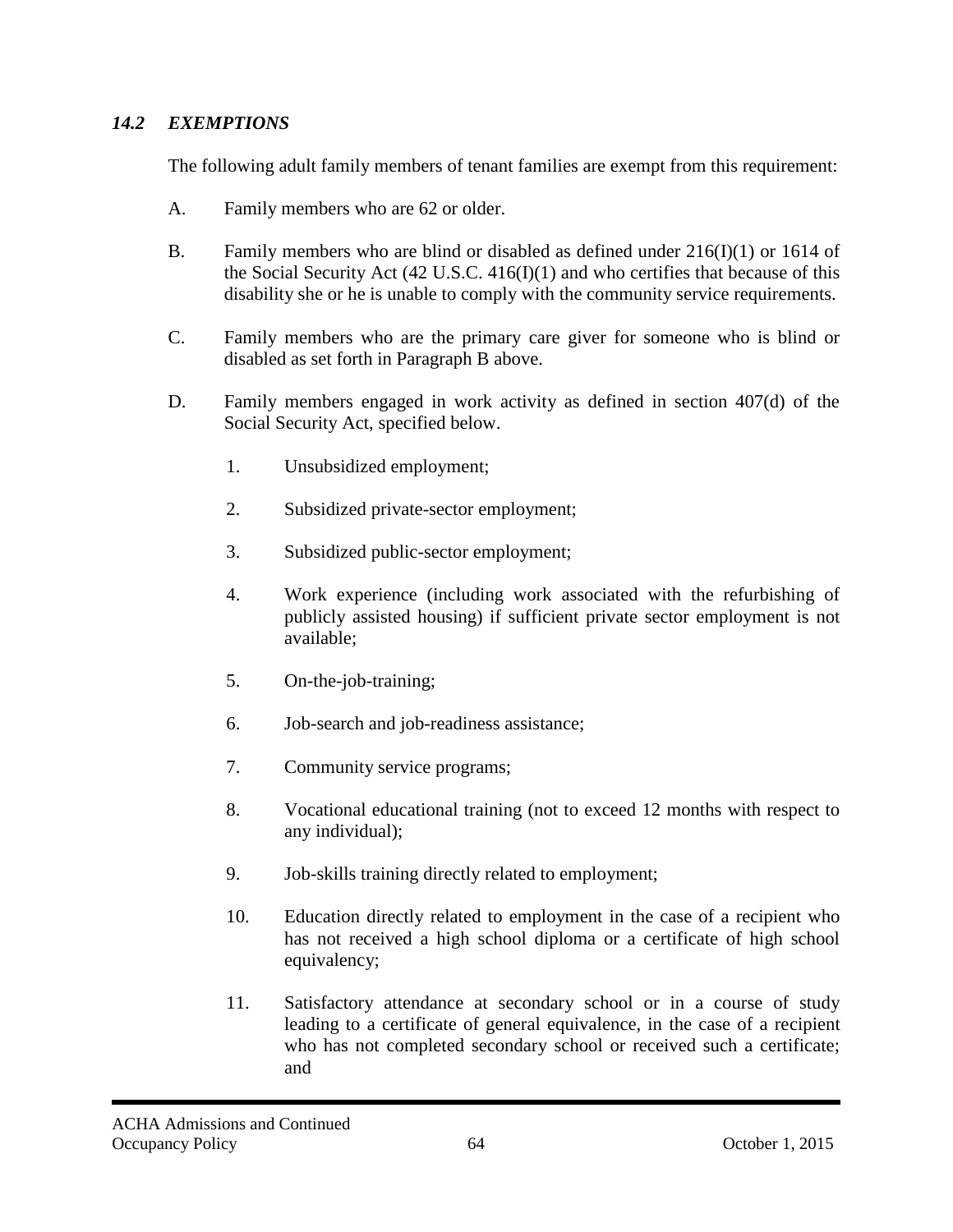- 12. The provision of childcare services to an individual who is participating in a community service program.
- E. Family members who are or would be exempt from work activity under part A title IV of the Social Security Act or under any other State welfare program, including the welfare-to-work program.
- F. Family members receiving assistance, benefits or services under a State program funded under part A title IV of the Social Security Act or under any other State welfare program, including welfare-to-work and who are in compliance with that program.

#### *14.3 NOTIFICATION OF THE REQUIREMENT*

The Allegheny County Housing Authority shall identify all adult family members who are apparently not exempt from the community service requirement.

The Allegheny County Housing Authority shall notify all such family members of the community service requirement and of the categories of individuals who are exempt from the requirement. The notification will provide the opportunity for family members to claim and explain an exempt status in writing. The Allegheny County Housing Authority shall verify such claims. If a resident does not agree with the Allegheny County Housing Authority's determination, he or she can appeal by following the Grievance Policy. Changes in exempt or non-exempt status of a resident shall be reported by the resident to the Allegheny County Housing Authority within ten (10) calendar days of the change.

The notification will advise families that their community service obligation will begin upon the effective date of their first annual reexamination on or after 10/1/00 so long as the final regulation by HUD has been implemented. For families paying a flat rent, the obligation begins on the date their annual reexamination would have been effective had an annual reexamination taken place. It will also advise them that failure to comply with the community service requirement will result in ineligibility for continued occupancy at the time of any subsequent annual reexamination.

#### *14.4 VOLUNTEER OPPORTUNITIES*

Community service includes performing work or duties in the public benefit that serve to improve the quality of life and/or enhance resident self-sufficiency, and/or increase the self-responsibility of the resident within the community.

An economic self-sufficiency program is one that is designed to encourage, assist, train or facilitate the economic independence of participants and their families or to provide work for participants. These programs may include programs for job training, work placement, basic skills training, education, English proficiency, work fare, financial or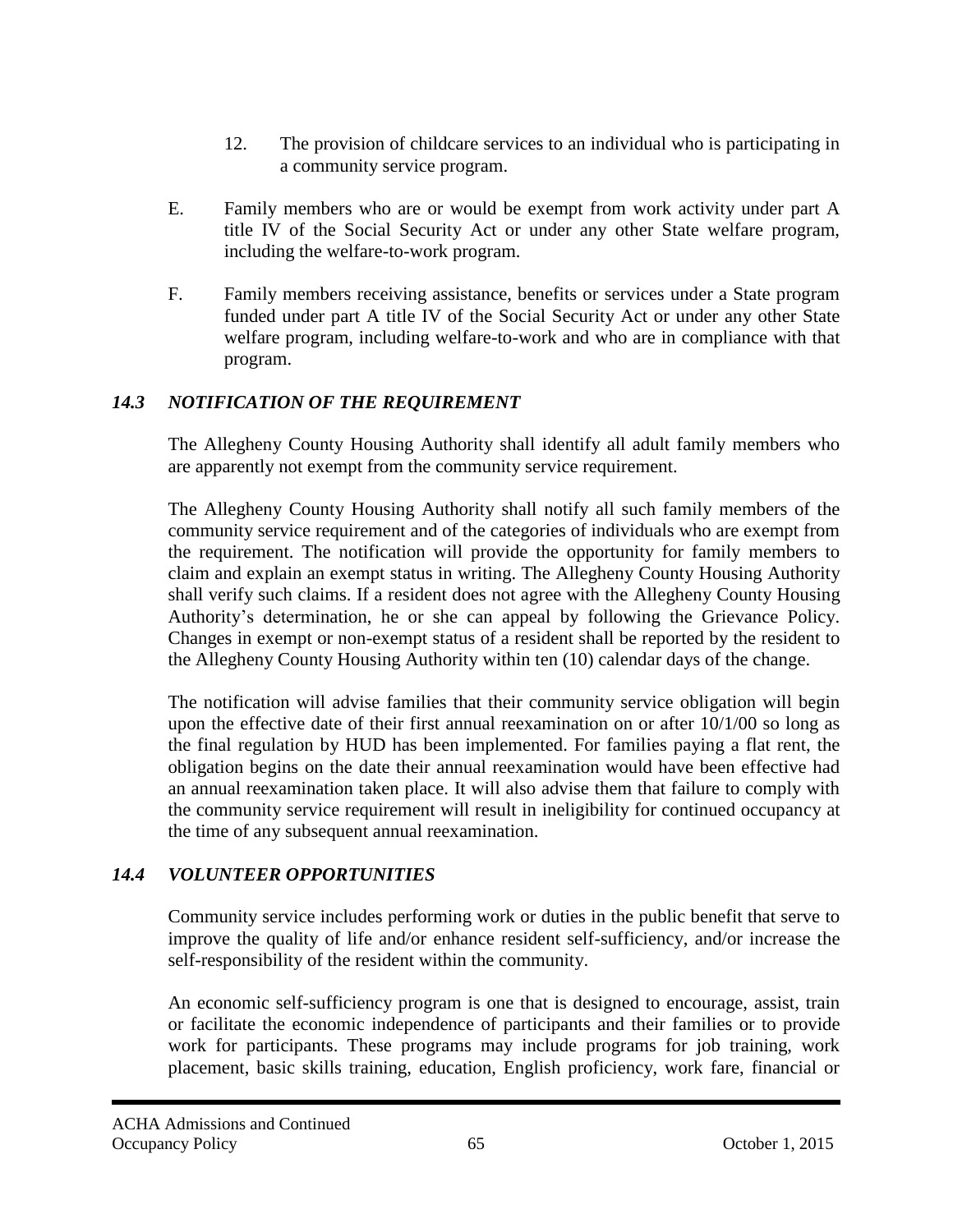household management, apprenticeship, and any program necessary to ready a participant to work (such as substance abuse or mental health treatment).

The Allegheny County Housing Authority will coordinate with social service agencies, local schools, and the Human Resources Office in identifying a list of volunteer community service positions.

Together with the resident advisory councils, the Allegheny County Housing Authority may create volunteer positions such as hall monitoring, litter patrols, and supervising and record keeping for volunteers.

#### *14.5 THE PROCESS*

Upon admission or at the first annual reexamination on or after October 1, 2000 so long as the HUD final regulation has been implemented, and each annual reexamination thereafter, the Allegheny County Housing Authority will do the following:

- A. Provide a list of volunteer opportunities to the family members.
- B. Provide information about obtaining suitable volunteer positions.
- C. Provide a volunteer time sheet to the family member. Instructions for the time sheet require the individual to complete the form and have a supervisor date and sign for each period of work.
- D. Assign family members to a volunteer coordinator who will assist the family members in identifying appropriate volunteer positions and in meeting their responsibilities. The volunteer coordinator will track the family member's progress monthly and will contact the family member as needed to best encourage compliance.
- E. At least thirty (30) calendar days before the family's next lease anniversary date, the volunteer coordinator will advise the Allegheny County Housing Authority whether each applicable adult family member is in compliance with the community service requirement.

#### *14.6 NOTIFICATION OF NON-COMPLIANCE WITH COMMUNITY SERVICE REQUIREMENT*

The Allegheny County Housing Authority will notify any family found to be in noncompliance of the following:

A. The family member(s) has been determined to be in noncompliance;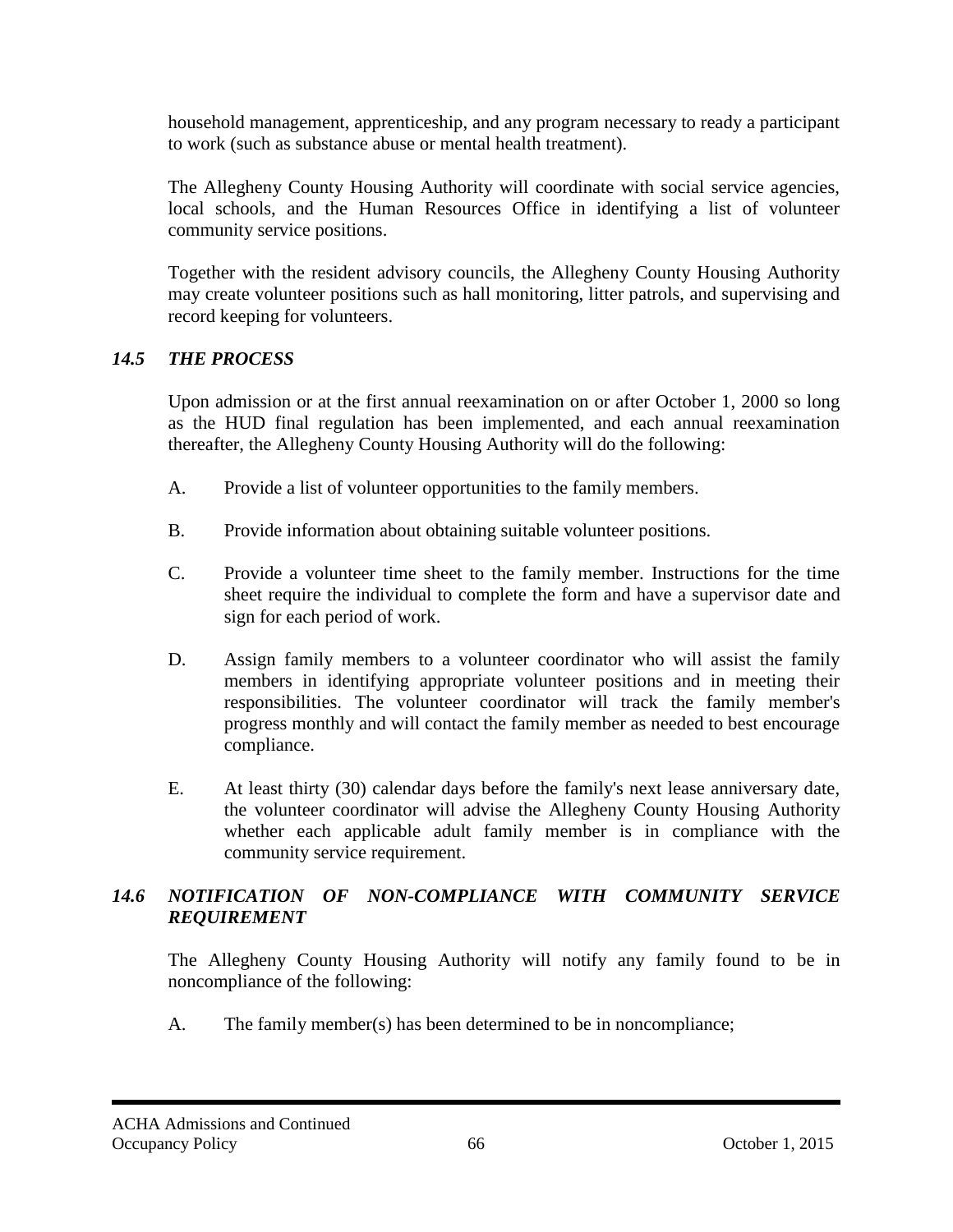- B. That the determination is subject to the grievance procedure, a right to be represented by counsel, and the opportunity to any available judicial remedy; and
- C. That, unless the family member(s) enter into an agreement to comply, the lease will not be renewed or will be terminated:

## *14.7 OPPORTUNITY FOR CURE*

The Allegheny County Housing Authority will offer the family member(s) the opportunity to enter into an agreement prior to the anniversary of the lease. The agreement shall state that the family member(s) agrees to enter into an economic selfsufficiency program or agrees to contribute to community service for as many hours as needed to comply with the requirement over the past 12-month period. It will state the number of hours that the family member is deficient. The cure shall occur over the 12 month period beginning with the date of the agreement and the resident shall at the same time stay current with that year's community service requirement. The first hours a resident earns go toward the current commitment until the current year's commitment is made.

The volunteer coordinator will assist the family member in identifying volunteer opportunities and will track compliance on a monthly basis.

Six months into the Cure Period, the Property Manager or designee shll meet with the family and warn the family of the consequences of non-compliance.

If any applicable family member does not accept the terms of the agreement or does not fulfill their obligation to participate in an economic self-sufficiency program, the Allegheny County Housing Authority shall take action to terminate the lease unless the noncompliant family member no longer lives in the unit.

## *14.8 PROHIBITION AGAINST REPLACEMENT OF AGENCY EMPLOYEES*

In implementing the service requirement, the Allegheny County Housing Authority may not substitute community service or self-sufficiency activities performed by residents for work ordinarily performed by its employees, or replace a job at any location where residents perform activities to satisfy the service requirement.

# **15.0 RECERTIFICATIONS**

At least once every twelve months, the Allegheny County Housing Authority will conduct a reexamination of family income and circumstances. The results of the reexamination determine (1) the rent the family will pay, and (2) whether the family is housed in the correct unit size.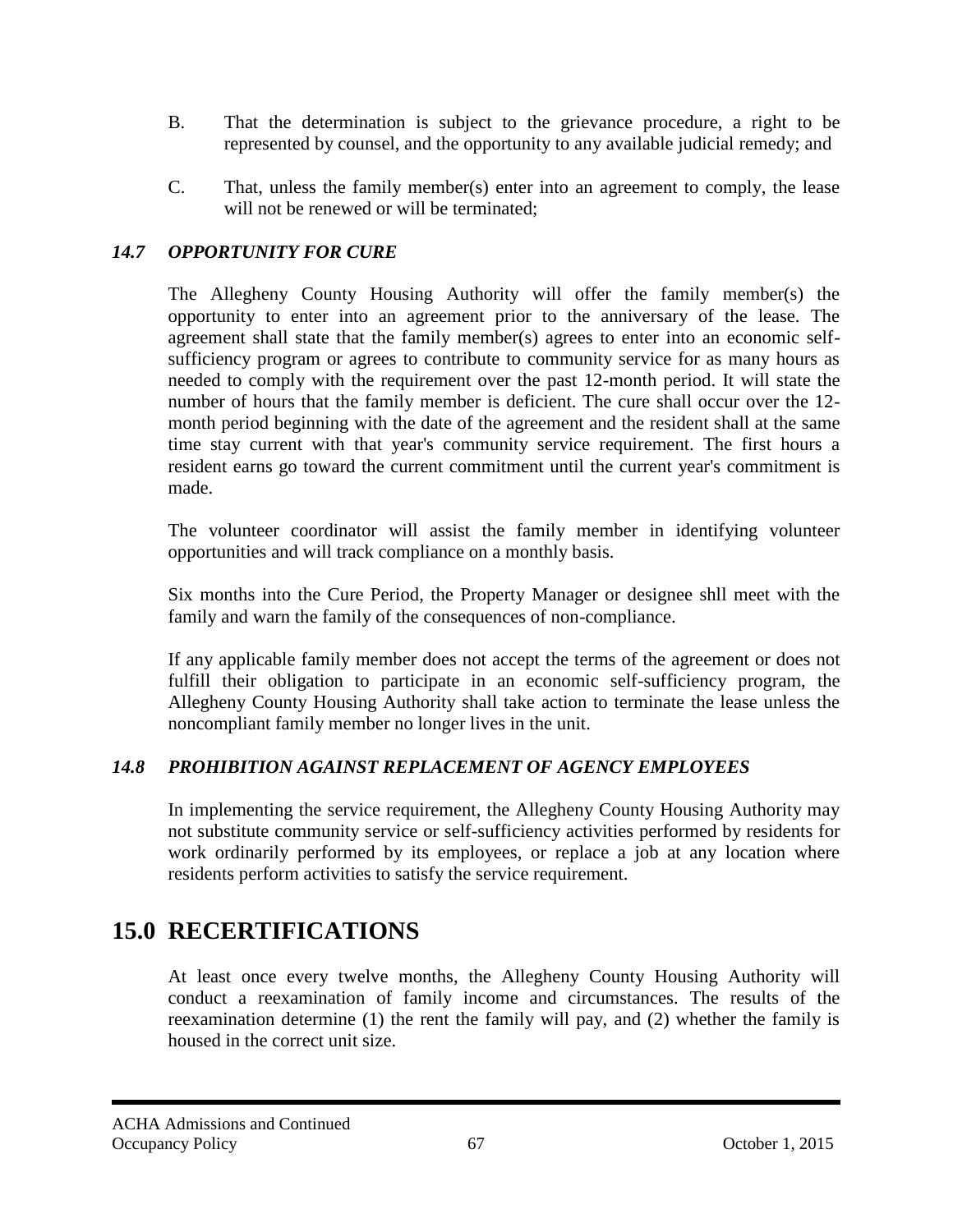#### *15.1 GENERAL*

The Allegheny County Housing Authority will send a notification letter to the family letting them know that it is time for their annual reexamination, giving them the option of selecting either the flat rent or income method, and scheduling an appointment if they are currently paying an income rent. If the family thinks they may want to switch from a flat rent to an income rent, they should request an appointment. At the appointment, the family can make their final decision regarding which rent method they will choose. The letter also includes, for those families paying the income method, forms for the family to complete in preparation for the interview. The letter includes instructions permitting the family to reschedule the interview if necessary. The letter tells families who may need to make alternate arrangements due to a disability that they may contact staff to request an accommodation of their needs.

During the appointment, the Allegheny County Housing Authority will determine whether family composition may require a transfer to a different bedroom size unit, and if so, the family's name will be placed on the transfer list.

Criminal background checks will be performed on all adult members of the household that are 18 years or older at the time of all annual recertifications. Sex offender registration checks will also be performed on all adult and juvenile household members. The Housing Authority will verify this information using the Dru Sjodin National Sex Offender Database and document this information in the same method used at admission. If the criminal background check or sex offender registration check reveals information that may violate the lease between the household and the ACHA, the ACHA may take action to terminate the lease and evict the household. In addition, for any admissions after June 25, 2001 (the effective date of the Screening and Eviction for Drug Abuse and Other Criminal Activity final rule), if the recertification screening reveals that the tenant or a member of the tenant's household is subject to a lifetime sex offender registration requirement, if the ACHA learns that the tenant or household member has falsified information or otherwise failed to disclose his or her criminal history on their application and/or recertification forms, the Housing Authority will pursue eviction of the household

If a family is about to be evicted from housing based on either the criminal background check or the sex offender registration check, the resident will not be entitled to a grievance hearing.

15.1.1 Compliance Provisions

The ACHA may participate in streamlined annual recertifications for elderly and disabled families on fixed income when HUD permits temporary compliance provisions. The ACHA may also allow households to self-certify as to having assets of less than \$5000 when HUD permits.

## *15.2 MISSED APPOINTMENTS*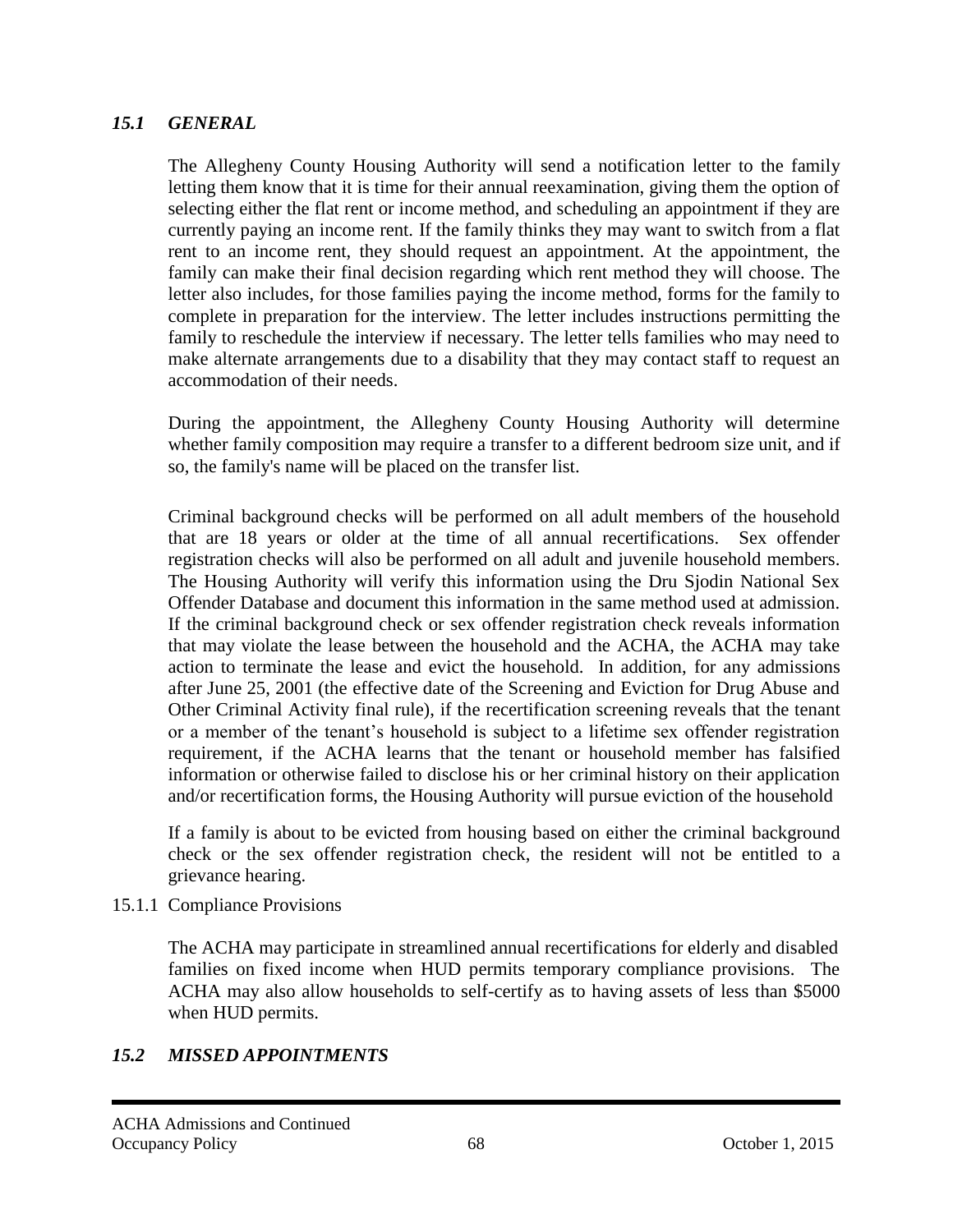If the family fails to respond to the letter and fails to attend the interview, a second letter will be mailed. The second letter will advise of a new time and date for the interview, allowing for the same considerations for rescheduling and accommodation as above. The letter will also advise that failure by the family to attend the second scheduled interview without good cause will result in the Allegheny County Housing Authority taking eviction actions against the family and charging the family the amount of subsidy lost by the Allegheny County Housing Authority due to the family's failure to attend the recertification interview.

#### *15.3 FLAT RENTS*

The annual letter to flat rent payers regarding the reexamination process will state the following:

- A. Each year at the time of the annual reexamination, the family has the option of selecting a flat rent amount in lieu of completing the reexamination process and having their rent based on the income amount.
- B. The amount of the flat rent.
- C. A fact sheet about income rents that explains the types of income counted, the most common types of income excluded, and the categories allowances that can be deducted from income.
- D. Families who opt for the flat rent will be required to go through the income reexamination process every three years, rather than the annual review they otherwise would undergo.
- E. Families who opt for the flat rent may request to have a reexamination and return to the income based method at any time for any of the following reasons:
	- 1. The family's income has decreased.
	- 2. The family's circumstances have changed increasing their expenses for child care, medical care, etc.
	- 3. Other circumstances creating a hardship on the family such that the income method would be more financially feasible for the family.

Once a family returns to the income based method during their "lease year" they cannot go back to a flat rent until their next regular annual reexamination.

F. The dates upon which the Allegheny County Housing Authority expects to review the amount of the flat rent, the approximate rent increase the family could expect, and the approximate date upon which a future rent increase could become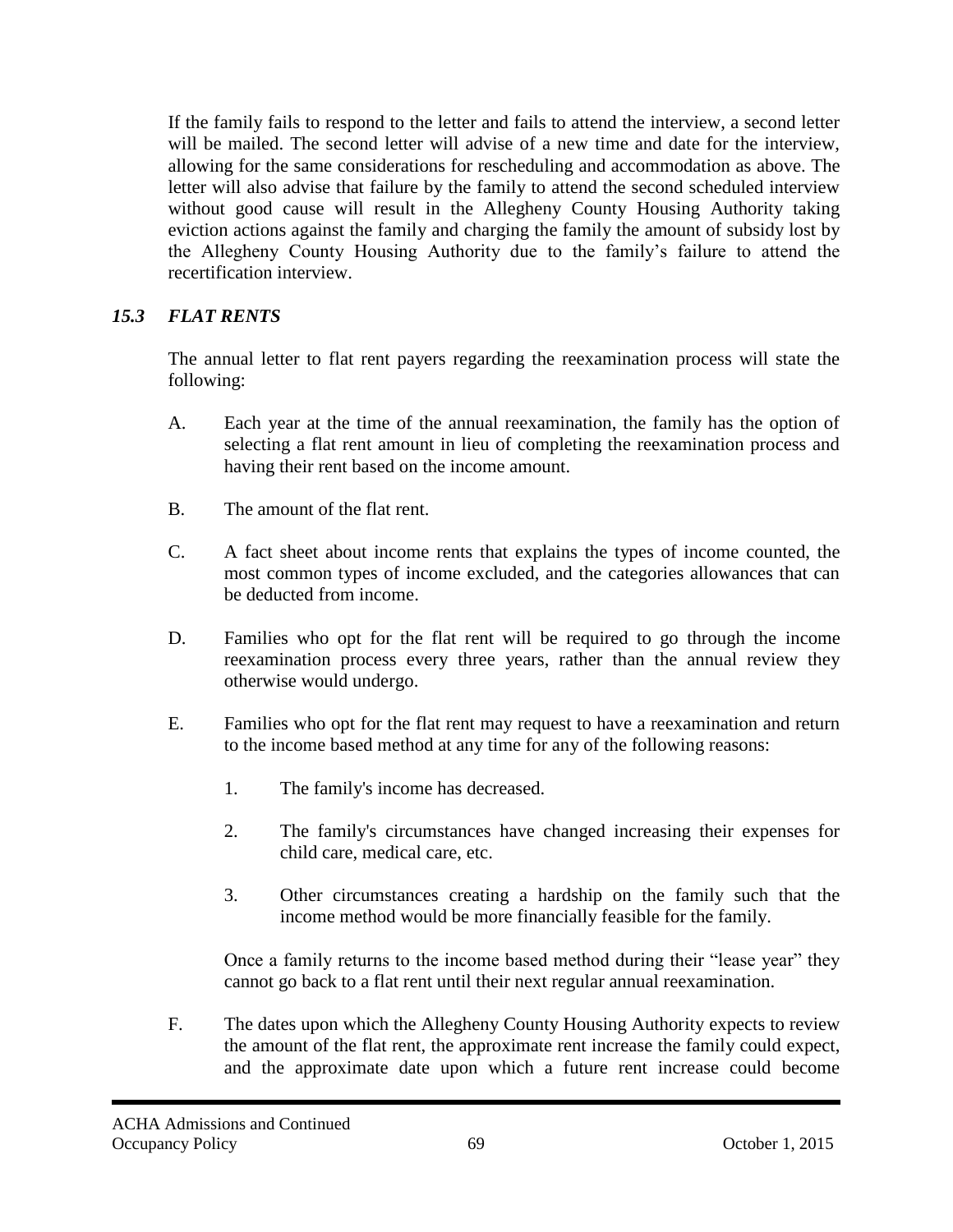effective.

- G. The name and phone number of an individual to call to get additional information or counseling concerning flat rents.
- H. A certification for the family to sign accepting or declining the flat rent.

Each year prior to their anniversary date, Allegheny County Housing Authority will send a reexamination letter to the family offering the choice between a flat rent and income rent. At the appointment, the Allegheny County Housing Authority may assist the family in identifying the rent method that would be most advantageous for the family. If the family wishes to select the flat rent method without meeting with the Allegheny County Housing Authority representative, they may make the selection on the form and return the form to the Allegheny County Housing Authority. In such case, the Allegheny County Housing Authority will cancel the appointment and solely verify the family size and whether it is an appropriate size unit.

### *15.4 THE INCOME METHOD*

During the interview, the family will provide all information regarding income, assets, deductions (eligible expenses), and other information necessary to determine the family's share of rent. The family will sign the HUD consent form and other consent forms that later will be mailed to the sources that will verify the family circumstances.

Upon receipt of verification, the Allegheny County Housing Authority will determine the family's annual income and will calculate their rent as follows.

The total tenant payment is equal to the highest of:

- A. 10% of the family's monthly income;
- B. 30% of the family's adjusted monthly income;
- C. The welfare rent; or
- D. The minimum rent.

The family shall be informed of the results of the rent calculation under both the Income Method and the Flat Rent and given their choice of which rent to pay.

### *15.5 EFFECTIVE DATE OF RENT CHANGES FOR ANNUAL REEXAMINATIONS*

The new rent will be effective upon the anniversary date with thirty (30) calendar days notice of any rent increase to the family.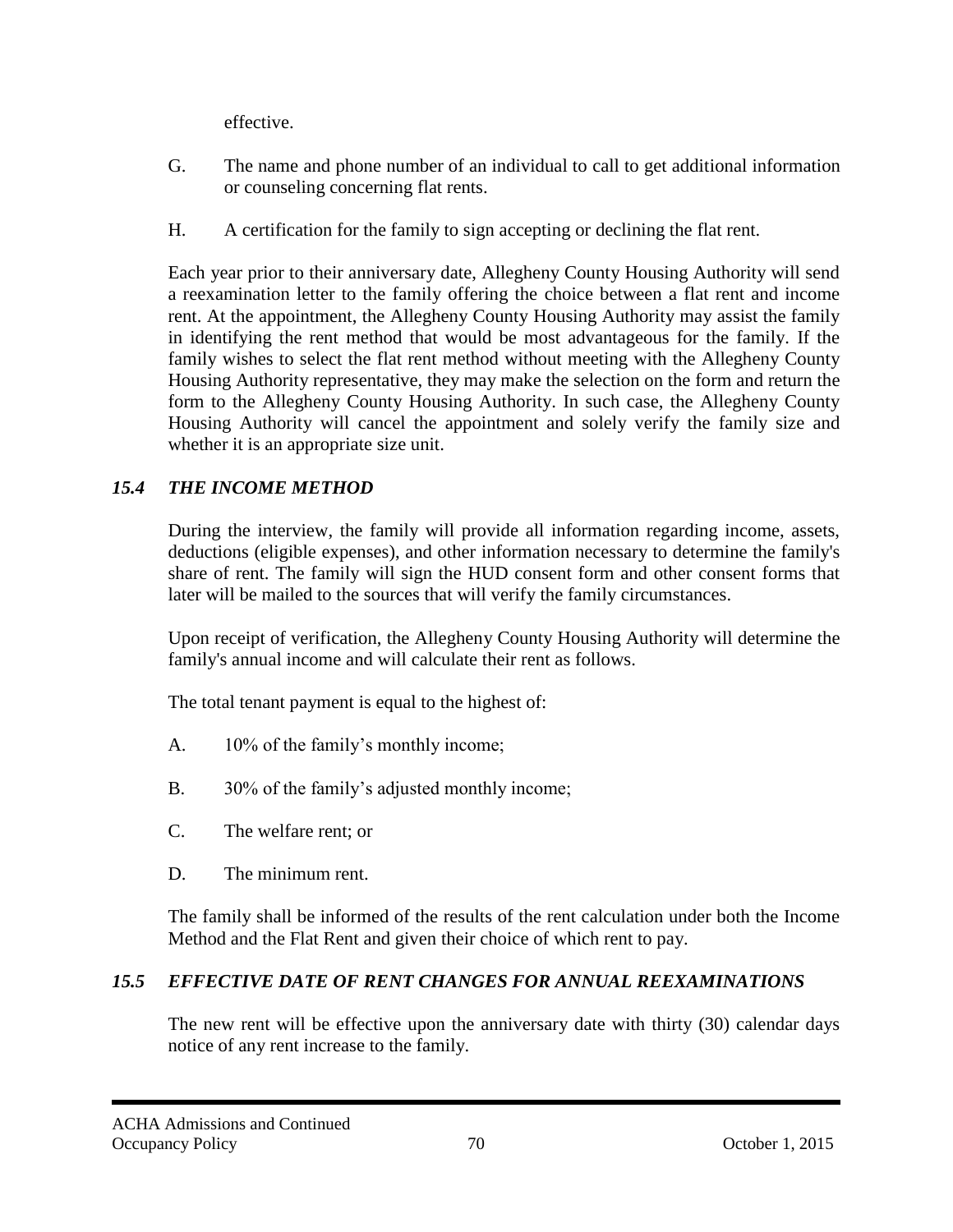If the rent determination is delayed due to a reason beyond the control of the family, then any rent increase will be effective the first of the month after the month in which the family receives a 30-day notice of the amount. If the new rent is a reduction and the delay is beyond the control of the family, the reduction will be effective as scheduled on the anniversary date or Universal Effective Date.

If the family caused the delay, then any increase will be effective on the anniversary date. Any reduction will be effective the first of the month after the rent amount is determined.

### *15.6 INTERIM REEXAMINATIONS*

During an interim reexamination, only the information affected by the changes being reported will be reviewed and verified.

Families will not be required to report any increase in income or decrease in allowable expenses between annual reexaminations unless their income increases by at least \$200 a month or their rent was reduced due to a decrease in income. In that situation, families will be required to report immediately any increases in income. In this situation where the income has increased, the rent will also be increased

When the rent increases as a result of the interim reexamination, the increase shall be effective on the first day of the second month following the reexamination. When the rent decreases, it shall be effective on the first day of the next month.

Families are required to report the following changes to the Allegheny County Housing Authority between regular reexaminations. If the family's rent is being determined under the income method, these changes will trigger an interim reexamination. The family shall report these changes within ten (10) calendar days of their occurrence.

- A. A member has been added to the family through birth or adoption or court-awarded custody.
- B. A household member is leaving or has left the family unit.
- C. Any addition to the household. (Tenant must be in good standing before making these requests; excluding any additions which fall under letter A.)
- D. Removal of household member when Final Protection from Abuse is issued against said household member.

In order to add a household member other than through birth, adoption, or court-awarded custody, the family must request that the new member be added to the lease. Before adding the new member to the lease, the individual must complete an application form stating their income, assets, and all other information required of an applicant. The individual must provide their Social Security number and must verify their citizenship/eligible immigrant status. (Their housing will not be delayed due to delays in verifying eligible immigrant status other than delays caused by the family.) The new family member will go through the screening process similar to the process for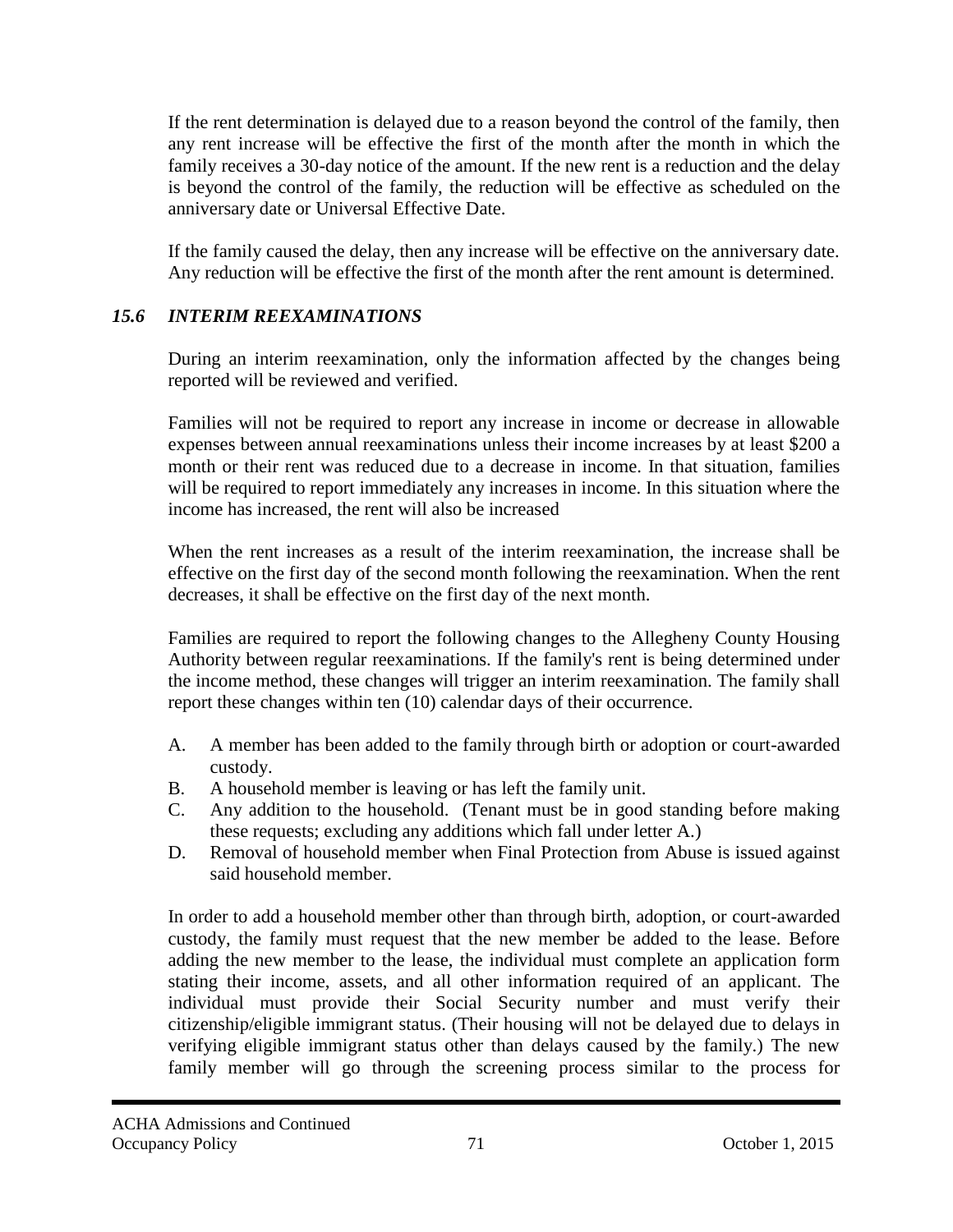applicants. The Allegheny County Housing Authority will determine the eligibility of the individual before adding them to the lease. If the individual is found to be ineligible or does not pass the screening criteria, they will be advised in writing and given the opportunity for an informal review. If they are found to be eligible and do pass the screening criteria, their name will be added to the lease. At the same time, if the family's rent is being determined under the income method, the family's annual income will be recalculated taking into account the circumstances of the new family member. The effective date of the new rent will be in accordance with Section 15.8.

A resident requesting a live-in-aide will be required to provide medical verification of the need for a live-in-aide. In addition, before approval of the live-in-aide, the individual (live-in-aide) must complete the application process. The individual will be ineligible if money is owed to another PHA, Fraud, Bribery, or Corruption in regards to PHA, violent criminal drug history or registered as a lifetime sex offender. If the individual is found to be ineligible or does not pass the screening criteria, the resident will be advised in writing and given the opportunity for an informal review. If approved, Allegheny County Housing Authority will permit the live-in-aide even if we are unable to immediately meet the family's need for a larger unit. Allegheny County Housing Authority has a right to hold tenants responsible for the conduct and behavior of the live-in-aide. Income earned by a live-in-aide is not counted toward household income. The live-in-aide is not required to provide or document a specified number of hours of service to a resident or a need for 24 hour care. Family members may serve as a live-in-aide, but they must meet the requirements for a live-in-aide. Under no circumstances will the live-in-aide be added to the lease or be considered the last remaining member of a tenant's family.

Families are not required to, but may at any time, request an interim reexamination based on a decrease in income, an increase in allowable expenses, requested enrollment in the Family Self-Sufficiency program, or other changes in family circumstances. Upon such request, the Allegheny County Housing Authority will take timely action to process the interim reexamination and recalculate the tenant's rent.

### *15.7 SPECIAL REEXAMINATIONS*

If a family's income is too unstable to project for twelve (12) months, including families that temporarily have little to no income (0 to \$50 renters) or have a temporary decrease in income, the Allegheny County Housing Authority may schedule special reexaminations every thirty (30) calendar days until the income stabilizes and an annual income can be determined. Once an annual income is determined, rent will be increased the first of the month after the month in which the family receives a 30-day notice of that amount.

### *15.8 EFFECTIVE DATE OF RENT CHANGES DUE TO INTERIM OR SPECIAL REEXAMINATIONS*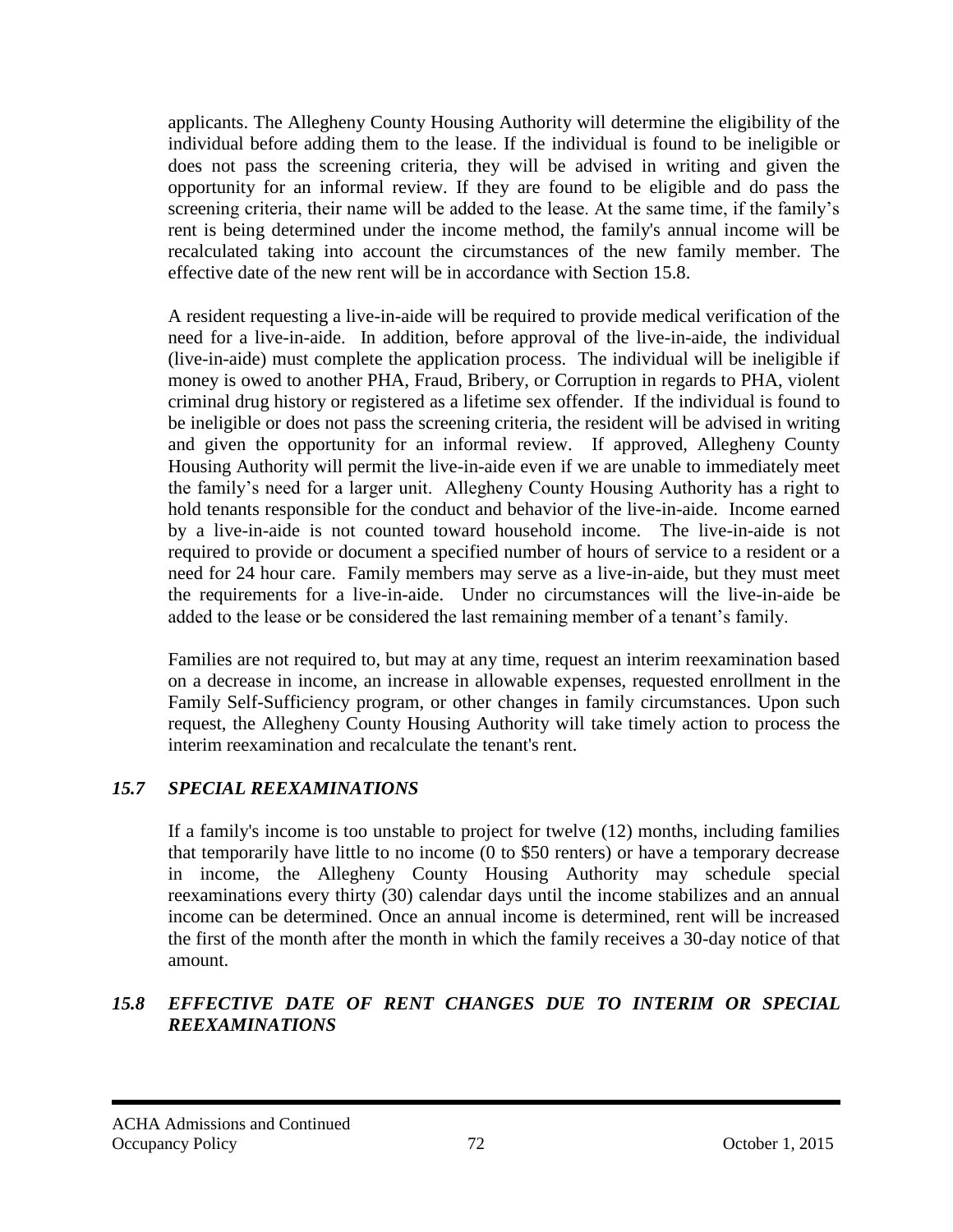Unless there is a delay in reexamination processing caused by the family, any rent increase will be effective the first of the second month after the month in which the family receives notice of the new rent amount. If the family causes a delay, then the rent increase will be effective on the date it would have been effective had the process not been delayed (even if this means a retroactive increase).

If the new rent is a reduction and any delay is beyond the control of the family, the reduction will be effective the first of the month after the interim reexamination should have been completed.

If the new rent is a reduction and the family caused the delay or did not report the change in a timely manner, the change will be effective the first of the month after the rent amount is determined.

### *15.9 HOUSING AUTHORITY MISTAKES IN CALCULATING RENT*

If the Allegheny County Housing Authority makes a mistake in calculating a resident's rent contribution and overcharges the resident, the resident shall receive a refund for the amount of the mistake going back a maximum of twelve months. The refund shall be given to the resident as soon as practical or credited to the resident's account, whichever the resident desires unless the resident owes the Housing Authority money in which case the debt shall be offset to the degree possible before the resident chooses between the two refund methods.

# **16.0 UNIT TRANSFERS**

Unit transfers initiated by the resident will be for sites chosen by the resident. In all cases, residents will be permitted to transfer only once per year. For example, if a resident transfers in July, they will not be eligible for another transfer until the following July. The lease for the new unit that the resident is transferring into shall be for the period of time remaining on the old lease so HUD re-certification requirements can be met.

### *16.1 OBJECTIVES OF THE TRANSFER POLICY*

The objectives of the Transfer Policy include the following:

- A. To address emergency situations (Health and Safety).
- B. To fully utilize available housing resources while avoiding overcrowding by insuring that each family occupies the appropriate size unit.
- C. To facilitate a relocation when required for modernization or other management purposes.
- D. To facilitate relocation of families with inadequate housing accommodations.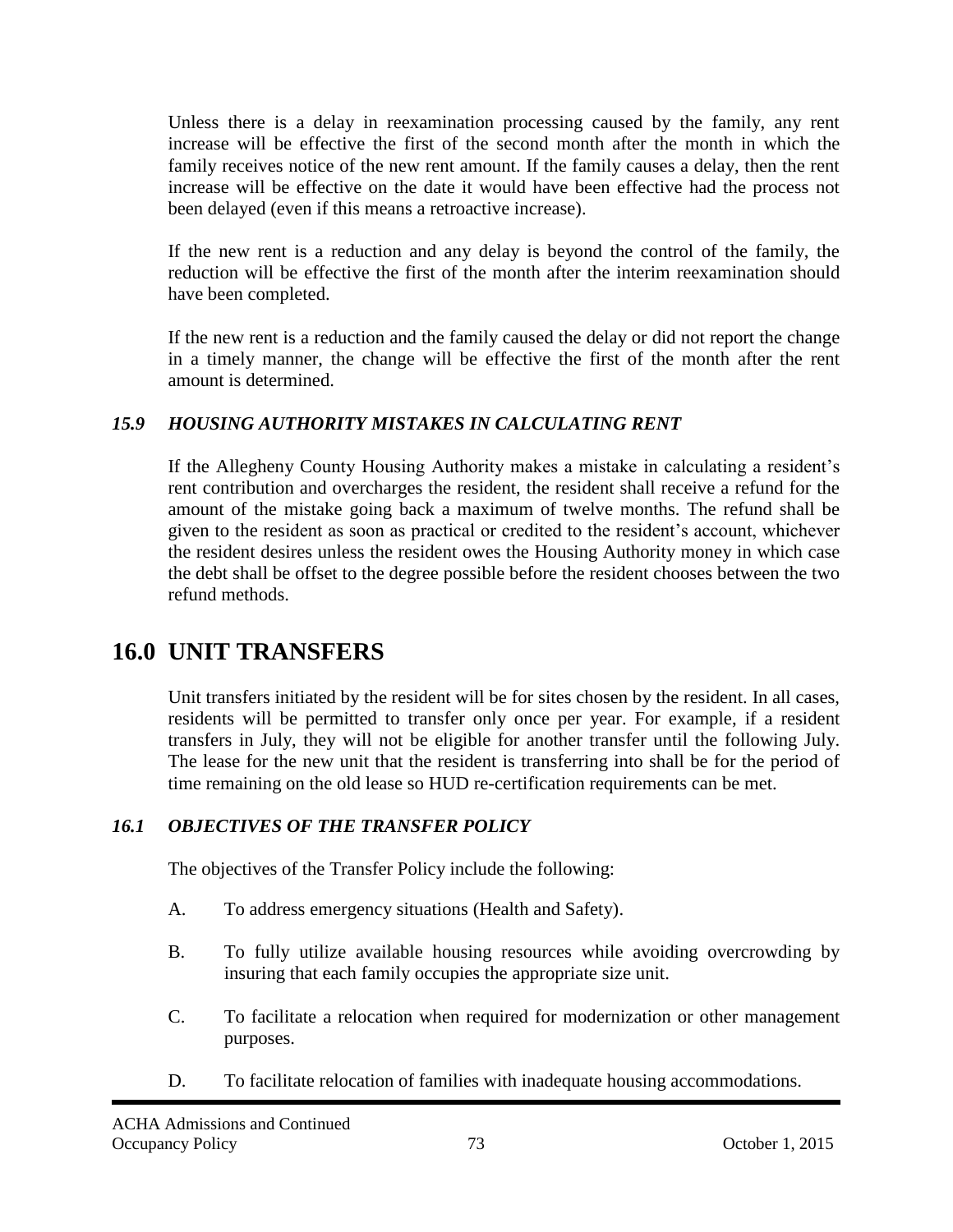E. To eliminate vacancy loss and other expenses due to unnecessary transfers.

An approved transfer between units or properties does not constitute a lease violation.

### *16.2 CATEGORIES OF TRANSFERS*

Category 1: Emergency transfers. These transfers are necessary when conditions pose an immediate threat to the life, health, or safety of a family or one of its members. Such situations may involve defects of the unit or the building in which it is located, a domestic abuse situation, a hate crime, the safety of witnesses to a crime, or a law enforcement matter particular to the neighborhood.

Category 2: Immediate administrative transfers. These transfers are necessary in order to permit a family needing accessible features to move to a unit with such a feature, allow a family who has been granted a larger unit or transfer due to reasonable accommodation to move, to enable modernization, revitalization, disposition or demolition work to proceed or to correct occupancy standards where the unit size is inappropriate for the size and composition of the family.

Category 3: Regular administrative transfers. These transfers are made to offer incentives to families willing to help meet certain Allegheny County Housing Authority occupancy goals or other transfers approved by the Allegheny County Housing Authority.

### *16.3 DOCUMENTATION*

When the transfer is at the request of the family, the family may be required to provide third party verification of the need for the transfer.

### *16.4 PROCESSING TRANSFERS*

Transfers on the waiting list will be sorted by the above categories and within each category by date and time.

Transfers in category 1 and 2 will be housed ahead of any other families, including those on the applicant waiting list. Transfers in category 1 will be housed ahead of transfers in category 2. Closed waiting lists will not affect category 1 transfers.

Transfers in category 3 will be housed along with applicants for admission at a ratio of one transfer for every twelve admissions by site.

Upon offer and acceptance of a unit, the family will execute all lease up documents (including a lease for the time remaining on the original lease) and pay any rent and/or security deposit within two (2) business days of being informed the unit is ready to rent. The family will be allowed five (5) business days to complete a transfer. The family will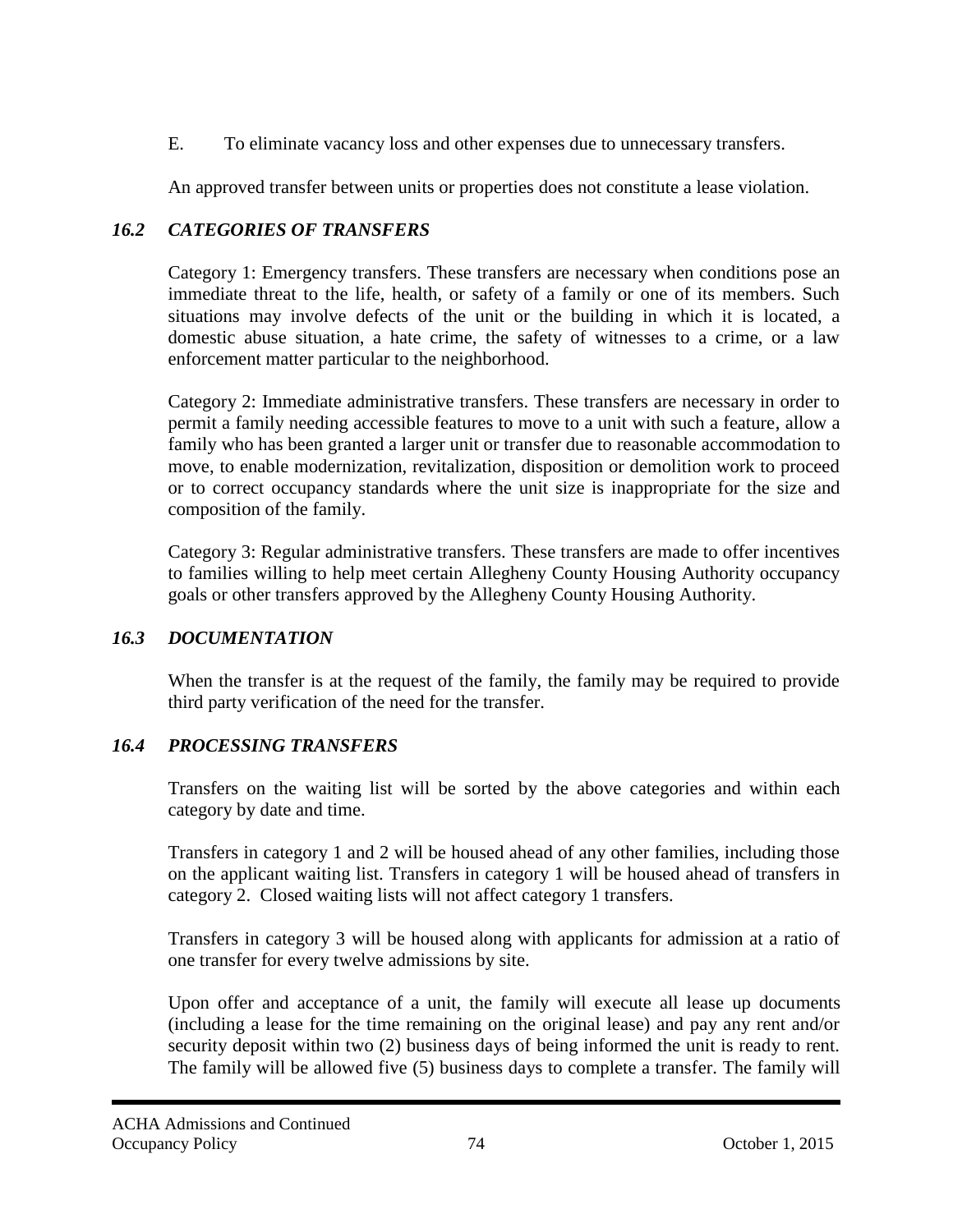be responsible for paying rent at the old unit as well as the new unit for any period of time they have possession of both. The prorated rent and other charges (key deposit and any additional security deposit owing) must be paid at the time of lease execution.

The following is the policy for the rejection of an offer to transfer:

- A. If the family rejects with good cause any unit offered, they will not lose their place on the transfer waiting list although Allegheny County Housing Authority will offer the unit to the next one on the waiting list.
- B. If the transfer is being made at the request of the Allegheny County Housing Authority and the family rejects the offer without good cause, the Allegheny County Housing Authority will take action to terminate their tenancy. If the reason for the transfer is that the current unit is too small to meet the Allegheny County Housing Authority's optimum occupancy standards, the family may request in writing to stay in the unit without being transferred so long as their occupancy will not exceed two people per living/sleeping room and the family agrees not to seek another transfer for two (2) years.
- C. If the transfer is being made at the family's request, the family may, without good cause, turn down the offer. However, if the offer is rejected the family will be removed from that transfer list.
- D. A Transfer request will be considered when the entire family (adult members) demonstrates agreement. The entire family must transfer to the new unit.

### *16.5 COST OF THE FAMILY'S MOVE*

The cost of the transfer generally will be borne by the family in the following circumstances:

- A. When the transfer is made at the request of the family or by others on behalf of the family (i.e. by the police);
- B. When the transfer is needed to move the family to an appropriately sized unit, either larger or smaller; or
- C. When the transfer is needed because action or inaction by the family caused the unit to be unsafe or uninhabitable.

The cost of the transfer will be borne by the Allegheny County Housing Authority in the following circumstances: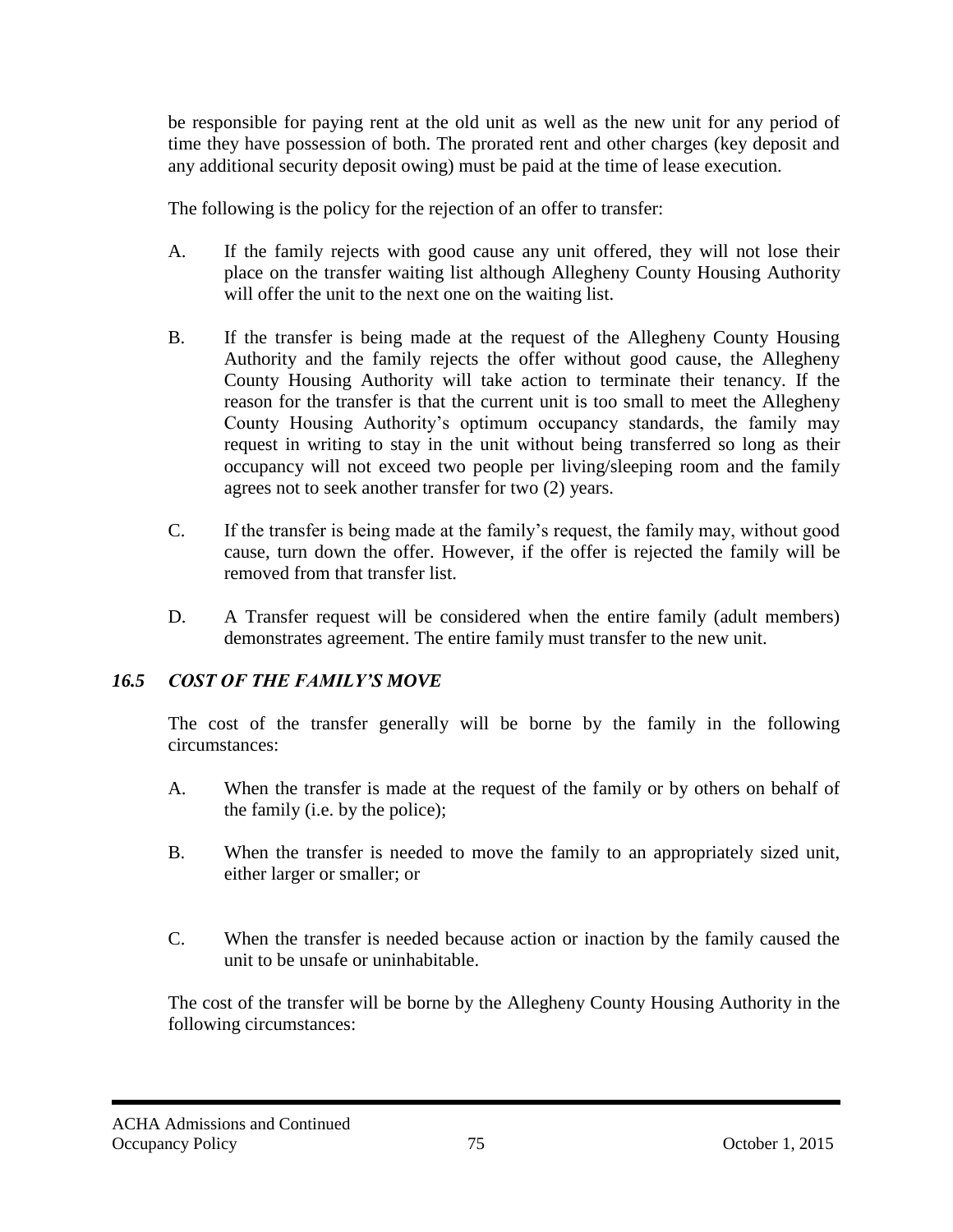- A. When the transfer is needed in order to carry out rehabilitation, modernization, disposition or demolition activities;
- B. When a move is necessary for tenants to receive accessible features of the unit;
- C. When action or inaction by the Allegheny County Housing Authority has caused the unit to be unsafe or inhabitable; or

When the transfer is necessitated because a family with disabilities needs the accessible unit into which the transferring family moved.

The responsibility for moving costs in other circumstances will be determined on a caseby-case basis.

### *16.6 TENANTS IN GOOD STANDING*

When the transfer is at the request of the family, they cannot join the transfer list nor will it be approved unless the family is in compliance with their lease, current in all payments to the Housing Authority, all adult family members in agreement with the transfer and must pass a housekeeping inspection.

### *16.7 TRANSFER REQUESTS*

A tenant may not request a regular administrative transfer for one year after initially occupied the public housing unit. In considering the request, the Allegheny County Housing Authority may request a meeting with the tenant to better understand the need for transfer and to explore possible alternatives. The Allegheny County Housing Authority will review the request in a timely manner and if a meeting is desired, it shall contact the tenant within ten (10) business days of receipt of the request to schedule a meeting.

The Allegheny County Housing Authority will grant or deny the transfer request in writing within ten (10) business days of receiving the request or holding the meeting, whichever is later. If the transfer request is approved, the family's name will be added to the transfer waiting list and the transfer will occur as described in this policy.

If the transfer request is denied, the denial letter will advise the family of their right to utilize the grievance procedure.

#### *16.8 RIGHT OF THE ALLEGHENY COUNTY HOUSING AUTHORITY IN TRANSFER POLICY*

The provisions listed above are to be used as a guide to ensure fair and impartial means of assigning units for transfers. It is not intended that this policy will create a property right or any other type of right for a tenant to transfer or refuse to transfer.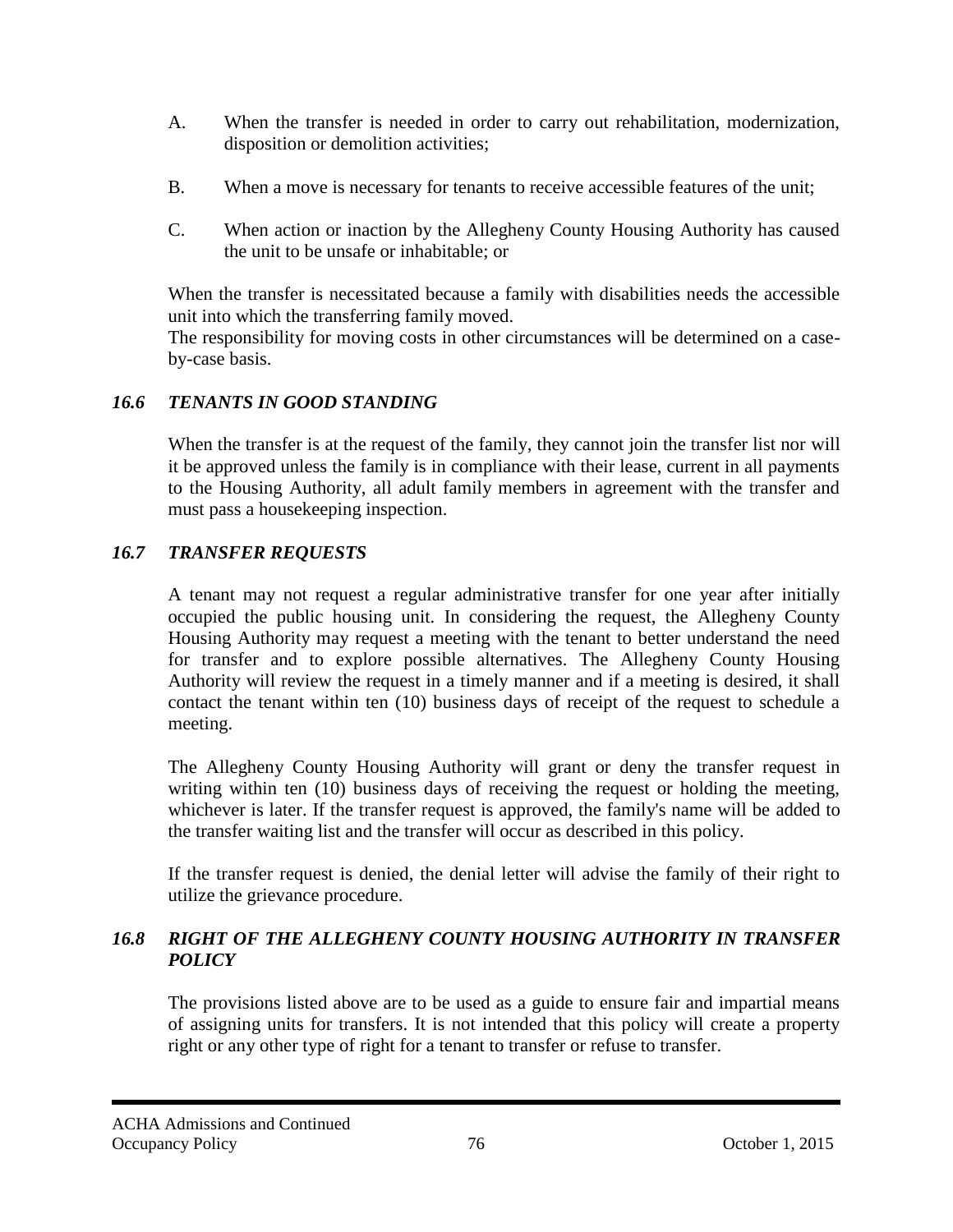# **17.0 INSPECTIONS**

An authorized representative of the Allegheny County Housing Authority and an adult family member will inspect the premises prior to commencement of occupancy. A written statement of the condition of the premises will be made, all equipment will be provided, and the statement will be signed by both parties with a copy retained in the Allegheny County Housing Authority file and a copy given to the family member. An authorized Allegheny County Housing Authority representative will inspect the premises at the time the resident vacates and will furnish a statement of any charges to be made provided the resident turns in the proper notice under State law. The resident's security deposit can be used to offset against any Allegheny County Housing Authority damages to the unit.

#### *17.1 MOVE-IN INSPECTIONS*

The Allegheny County Housing Authority and an adult member of the family will inspect the unit prior to signing the lease. Both parties will sign a written statement of the condition of the unit. A copy of the signed inspection will be given to the family and the original will be placed in the tenant file.

### *17.2 ANNUAL INSPECTIONS*

The Allegheny County Housing Authority will inspect each public housing unit at least annually to ensure that each unit meets the Allegheny County Housing Authority's housing standards. Work orders will be submitted and completed to correct any deficiencies.

### *17.3 PREVENTATIVE MAINTENANCE INSPECTIONS*

This is generally conducted along with the annual inspection. This inspection is intended to keep items in good repair. It checks weatherization; checks the condition of the smoke detectors, water heaters, furnaces, automatic thermostats and water temperatures; checks for leaks; and provides an opportunity to change furnace filters and provide other minor servicing that extends the life of the unit and its equipment.

### *17.4 SPECIAL INSPECTIONS*

A special inspection may be scheduled to enable HUD or others to inspect a sample of the housing stock maintained by the Allegheny County Housing Authority.

### *17.5 HOUSEKEEPING INSPECTIONS*

The Allegheny County Housing Authority will conduct at least one housekeeping inspection annually to ensure the family is maintaining the unit in a safe and sanitary condition.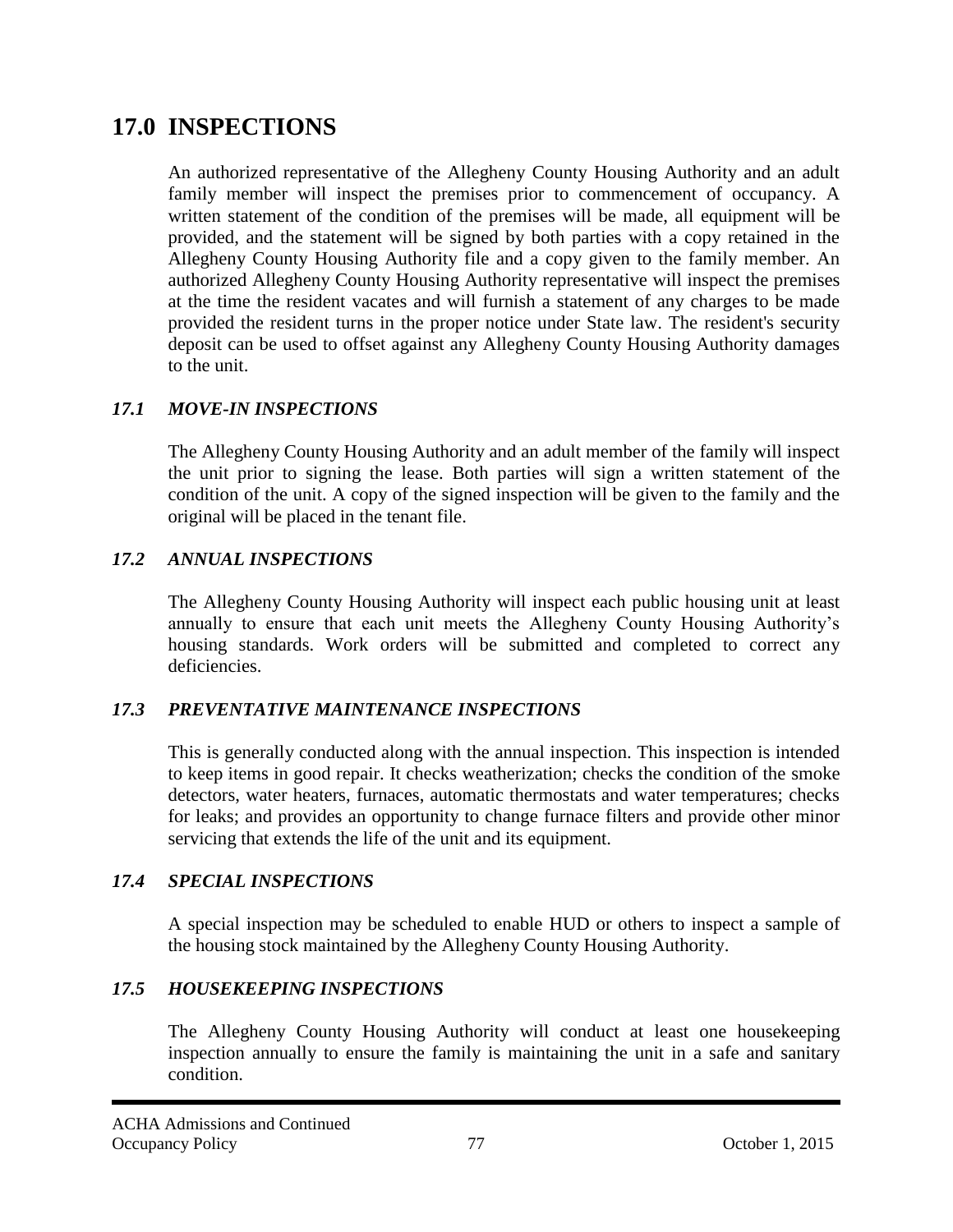### *17.6 NOTICE OF INSPECTION*

For inspections defined as annual inspections, preventative maintenance inspections, special inspections, and housekeeping inspections, the Allegheny County Housing Authority will give the tenant at least two (2) calendar days written notice.

### *17.7 EMERGENCY INSPECTIONS*

If any employee and/or agent of the Allegheny County Housing Authority has reason to believe that an emergency exists within the housing unit, the unit can be entered without notice. The person(s) that enters the unit will leave a written notice to the resident that indicates the date and time the unit was entered and the reason why it was necessary to enter the unit.

### *17.8 PRE-MOVE-OUT INSPECTIONS*

When a tenant gives notice that they intend to move, the Allegheny County Housing Authority will offer to schedule a pre-move-out inspection with the family. The inspection allows the Allegheny County Housing Authority to help the family identify any problems which, if left uncorrected, could lead to vacate charges. This inspection is a courtesy to the family and has been found to be helpful both in reducing costs to the family and in enabling the Allegheny County Housing Authority to ready units more quickly for the future occupants.

### *17.9 MOVE-OUT INSPECTIONS*

The Allegheny County Housing Authority conducts the move-out inspection after the tenant vacates to assess the condition of the unit and determine responsibility for any needed repairs. When possible, the tenant is notified of the inspection and is encouraged to be present. This inspection becomes the basis for any claims that may be assessed against the security deposit.

### *17.10 FAILED HOUSKEEPING INSPECTIONS*

When residents fail housekeeping inspections, they will be told immediately after the inspection is completed. Also, they will be given a copy of the housekeeping inspection form showing the problems. Another housekeeping inspection will be conducted within (30) calendar days of the failure. If resident fails second housekeeping inspection, they will be required to take a mandatory house keeping class sponsored by Allegheny County Housing Authority within 30 calendar days of the failure.

The resident will be given a third opportunity to pass housekeeping inspection. Failure to either pass this inspection or attend the mandatory housekeeping class will result in eviction proceedings.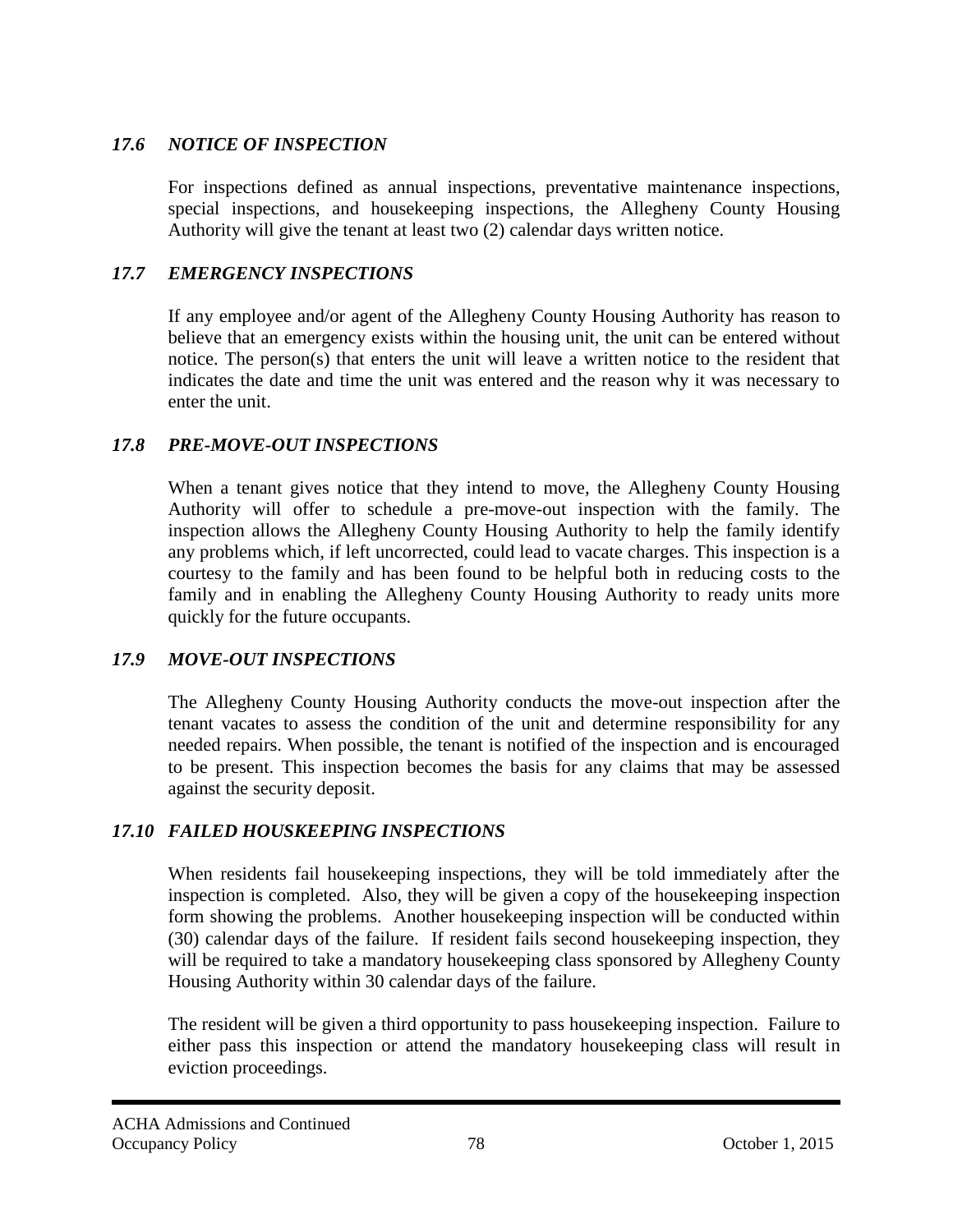## **18.0 PET POLICY**

The Allegheny County Housing Authority has a separate Pet Policy that has been approved by the Board of Directors.

# **19.0 REPAYMENT AGREEMENTS**

When a resident owes the Allegheny County Housing Authority retroactive rent or back charges and is unable to pay the balance by the due date, the resident may request that the Allegheny County Housing Authority allow them to enter into a Repayment Agreement. The Allegheny County Housing Authority has the sole discretion of whether to accept such an agreement. All Repayment Agreements must assure that the full payment is made within a period not to exceed twelve (12) months. If feasible, the total amount paid will not exceed 40% of monthly adjusted income. All Repayment Agreements must be in writing and signed by both parties. They must include the following elements:

- A. Reference to the paragraphs in the Public Housing lease whereby the tenant is in non-compliance and may be subject to termination of tenancy or assistance, or both.
- B. The monthly retroactive rent repayment amount is in addition to the family's regular rent contribution and is payable to the PHA.
- C. The terms of the agreement may be renegotiated if there is a decrease or increase in the family's income.
- D. Late and missed payments constitute default of the repayment agreement and may result in termination of tenancy and/or assistance.

Refusal to enter into a Repayment Agreement for monies owed will subject the family to eviction procedures.

If a resident is paying the minimum rent and has it abated for a temporary period, the resident has a right to enter into a repayment agreement and repay the rent over a four (4) month period.

In cases where it is deemed a resident has committed fraud against the Allegheny County Housing Authority, the Authority may agree to enter into a repayment agreement if the resident will:

A. Immediately repay the entire amount of overpaid assistance in excess of \$3000; and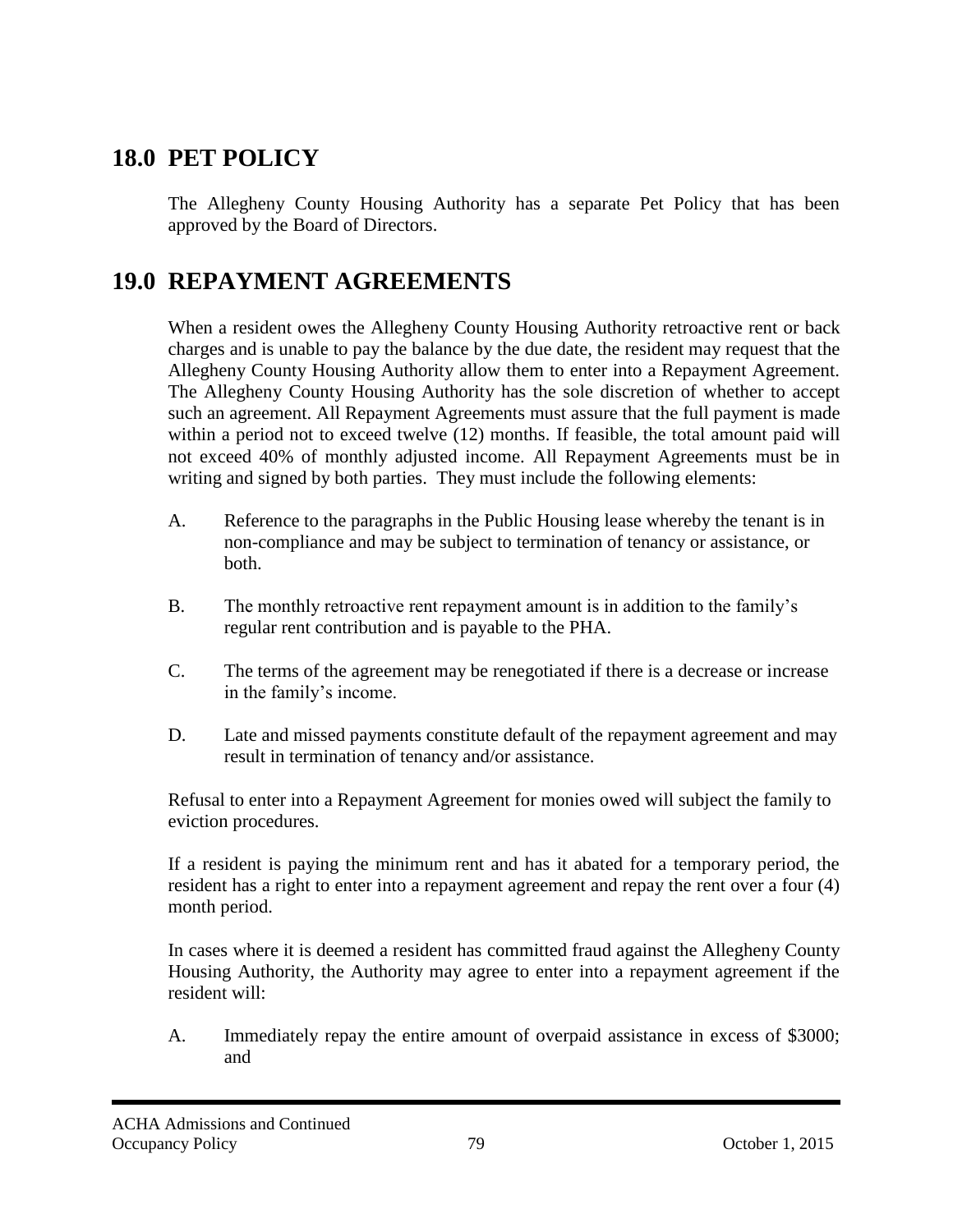- B. Immediate 25% of the remaining balance; and
- C. Pay the remainder over a twelve (12) month period.

## **20.0 TERMINATION**

### *20.1 TERMINATION BY TENANT*

The tenant may terminate the lease at any time by submitting a 14-day written notice. In this case, the tenant will still be responsible for the full month's rent for any portion of a month that a tenant has control of the unit. Upon vacating a unit, the tenant is required to deliver all key to the unit to the property manager in order to get a security deposit refund assuming one is due to the tenant.

### *20.2 TERMINATION BY THE HOUSING AUTHORITY*

The Allegheny County Housing Authority after October 1, 2001 will not renew the lease of any family that is not in compliance with the community service requirement or an approved Agreement to Cure. If they do not voluntarily leave the property, eviction proceedings will begin. This will become enforceable after HUD's final regulation is implemented.

The Allegheny County Housing Authority will terminate the lease for serious or repeated violations of material lease terms or for falsifying a response to the housing application. Such violations include but are not limited to the following:

- A. Nonpayment of rent or other charges;
- B. A history of late rental payments;
- C. Failure to provide timely and accurate information regarding family composition, income circumstances, or other information related to eligibility or rent;
- D. Failure to fill out certification paperwork, including signatures from all adult household members;
- E. Failure to allow inspection of the unit;
- F. Failure to maintain the unit in a safe and sanitary manner;
- G. Assignment or subletting of the premises;
- H. Use of the premises for purposes other than as a dwelling unit (other than for housing authority approved resident businesses);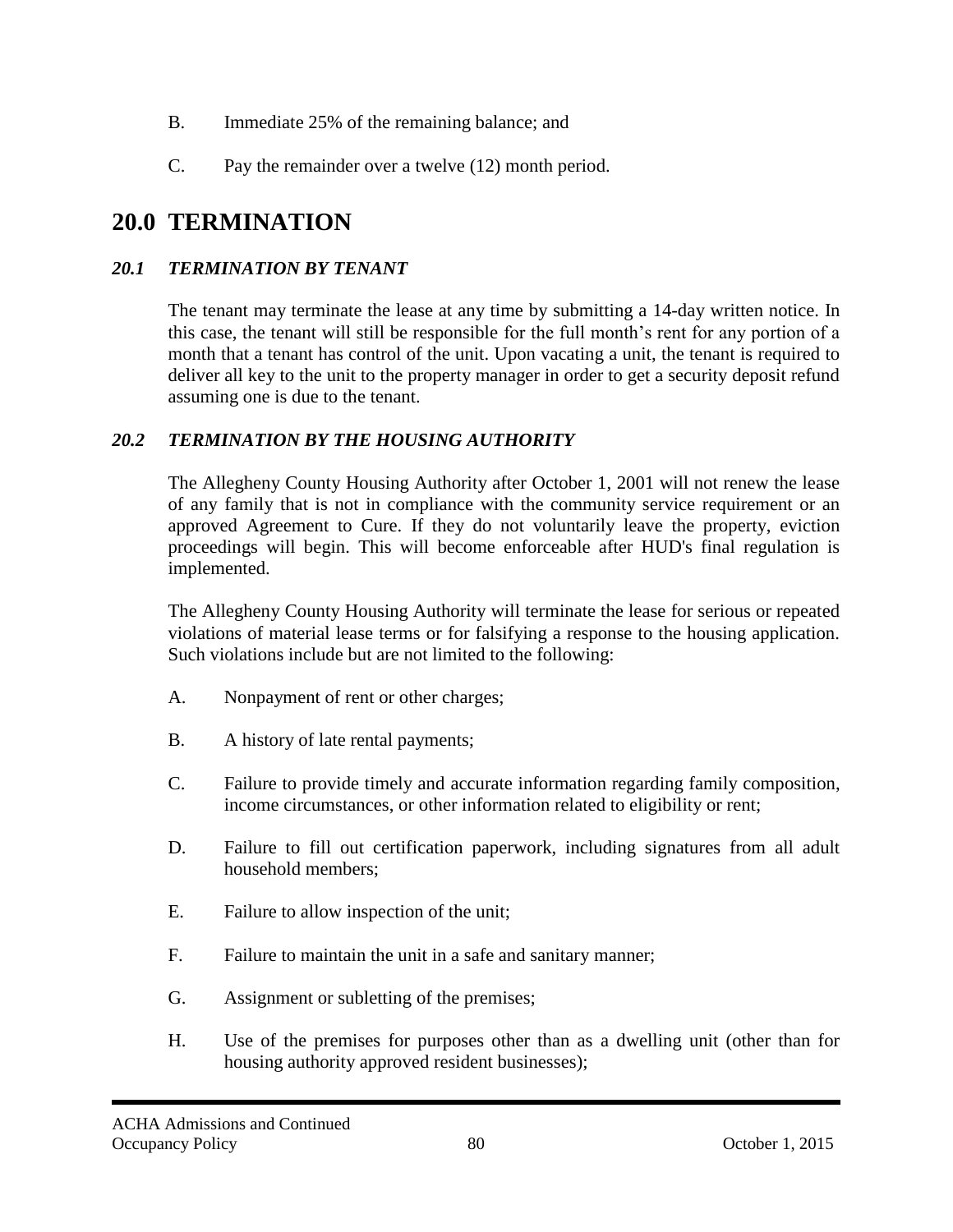- I. Destruction of property;
- J. Acts of destruction, defacement, or removal of any part of the premises or failure to cause guests to refrain from such acts;
- K. Any violent or drug-related criminal activity on or off the premises, not just on or near the premises. This includes any tenant, member of the tenant's household or guest, and any such activity engaged in on the premises by any other person under the tenant's control. This includes but is not limited to the manufacture of methamphetamine on the premises of the Allegheny County Housing Authority or on the premises of any other federally assisted housing;
- L. Non-compliance with Non-Citizen Rule requirements;
- M. Permitting persons not on the lease to reside in the unit more than fourteen (14) calendar days each year without the prior written approval of the Housing Authority;
- N. Any activity that threatens the health, safety, or right to peaceful enjoyment of the premises by other Residents or employees of the Authority by the Resident, household members, or guests of the Resident or threatens the health, safety, or right to peaceful enjoyment of their residences by persons residing in the immediate vicinity of the premises is grounds for termination of tenancy;
- O. Alcohol abuse that the Allegheny County Housing Authority determines interferes with the health, safety, or right to peaceful enjoyment of the premises by other residents;
- P. Failure to perform required community service or be exempted therefrom;
- Q. The Allegheny County Housing Authority will take immediate action to evict any household that includes an individual who is subject to a lifetime registration requirement under a State sex offender registration program or convicted of other prohibited criminal activities;
- R. Determination that a household member is illegally using a drug or when the Allegheny County Housing Authority determines that a pattern of illegal use of a drug interferes with the health, safety, or right to peaceful enjoyment of the premises by other residents;
- S. Criminal activity as shown by a criminal record. In such cases the Allegheny County Housing Authority will notify the household of the proposed action to be based on the information and will provide the subject of the record and the tenant with a copy of the criminal record before the Allegheny County Housing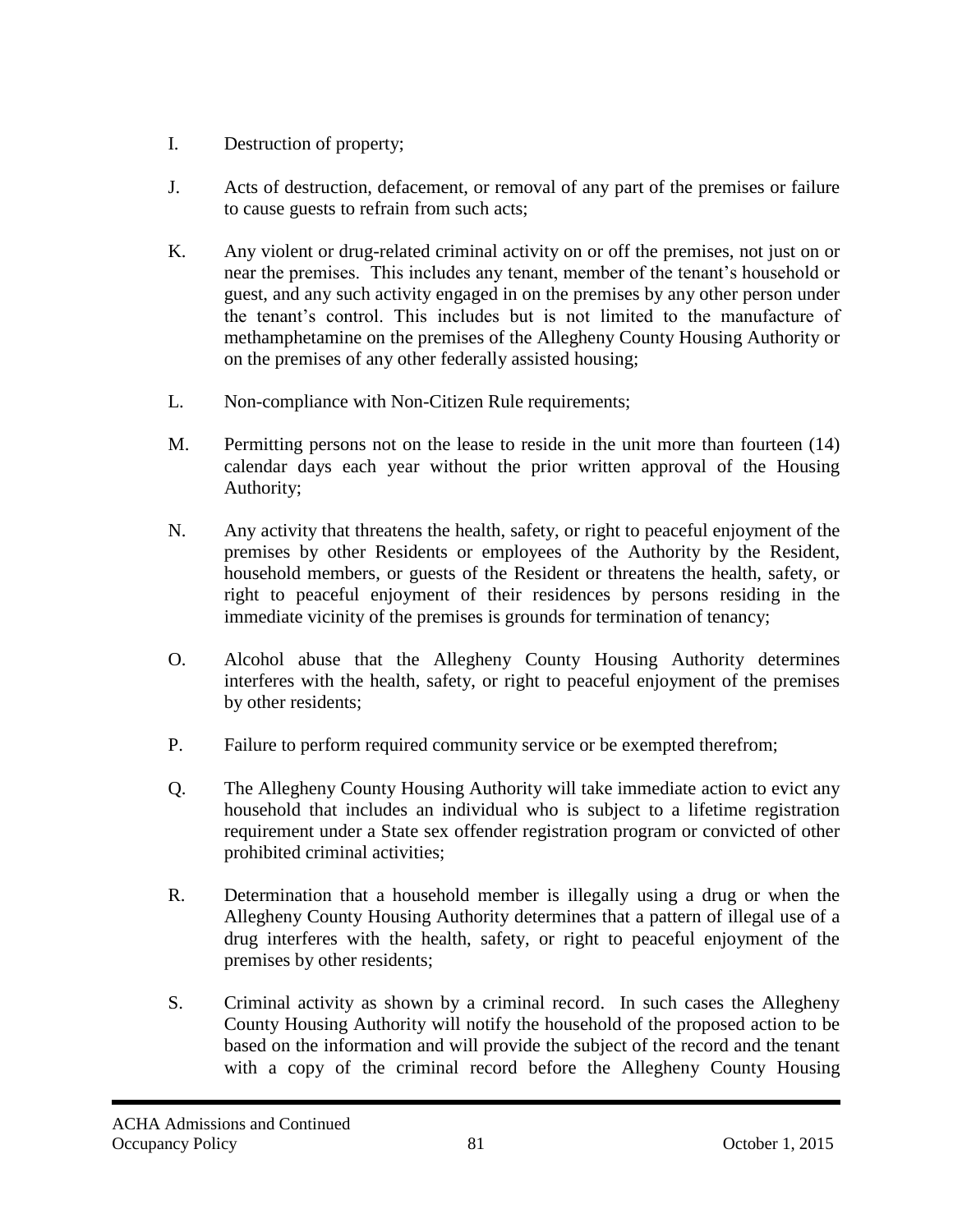Authority grievance hearing or court trial concerning the termination of tenancy or eviction. The tenant will be given an opportunity to dispute the accuracy and relevance of that record in the grievance hearing or court trial;

- T. Disconnecting a smoke detector in any manner, removing any batteries from a smoke detector or failing to notify the Housing Authority if the smoke detector is inoperable for any reason;
- U. Permitting persons not on lease to use household mailing address as their own; and
- V. Other good cause.

If an individual or family's lease is terminated for criminal activity, the Allegheny County Housing Authority will notify the local post office serving the development that the individual or family no longer lives there.

In deciding to terminate a tenancy for criminal activity or alcohol abuse, the Allegheny County Housing Authority will consider circumstances relevant to the particular case such as the seriousness of the offending action, the extent of participation by the leaseholder in the offending action, the effects that the eviction would have on family members not involved in the offending activity, and the extent to which the leaseholder has shown personal responsibility and has taken all reasonable steps to prevent or mitigate the offending action.

### *20.2A VAWA PROTECTIONS*

Under the Violence Against Women Act (VAWA), public housing residents have the following specific protections, which will be observed by the Allegheny County Housing Authority:

An incident or incidents or actual or threatened domestic violence, dating violence, or stalking will not be construed as a serious or repeated violation of the lease by the victim or threatened victim of that violence, and shall not in itself be good cause for terminating the assistance, tenancy, or occupancy rights of the victim of such violence.

The Housing Authority may terminate the assistance to remove a lawful occupant or tenant who engages in criminal acts or threatened acts of violence or stalking to family members or others without terminating the assistance or evicting victimized lawful occupants. This is also true even if the household member is not a signatory to the lease. Under VAWA, the Allegheny County Housing Authority is granted the authority to bifurcate the lease.

The Housing Authority will honor court orders regarding the rights of access or control of the property.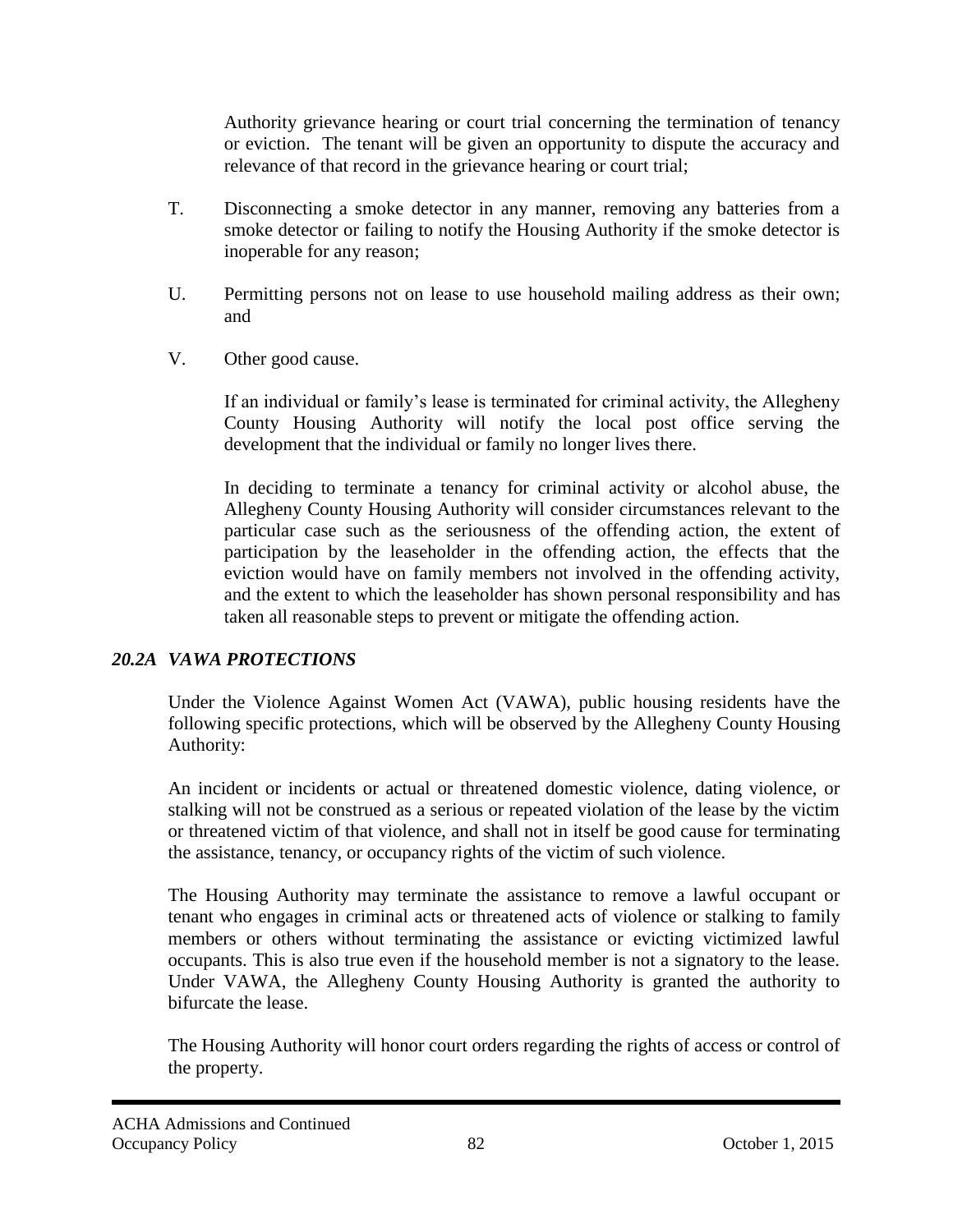There is no limitation on the ability of the Housing Authority to evict for other good cause unrelated to the incident or incidents of domestic violence, dating violence or stalking, other than the victim may not be subject to a "more demanding standard" than non-victims.

There is no prohibition on the Housing Authority evicting if it "can demonstrate an actual and imminent threat to other tenants or those employed at or providing service to the property if that tenant's (victim's) tenancy is not terminated." An actual and imminent threat consists of a physical danger that is real, would occur within an immediate timeframe, and could result in death or serious bodily harm. In determining whether an individual would pose an actual and imminent threat, the factors to be considered include: the duration of the risk, the nature and severity of the potential harm, the likelihood that the potential harm will occur, and the length of time before the potential harm would occur.

Any protections provided by law which give greater protection to the victim are not superseded by these provisions.

The Allegheny County Housing Authority shall require verification in all cases where an individual claims protection against an action involving such individual proposed to be taken by the Housing Authority. Types of acceptable verifications are outlined below, and must be submitted within 14 business days after receipt of the Housing Authority's written request for verification.

### *20.2B VERIFICATION OF DOMESTIC VIOLENCE, DATING VIOLENCE OR STALKING*

The Allegheny County Housing Authority shall require verification in all cases where an individual claims protection against an action involving such individual proposed to be taken by the Housing Authority.

A**.** *Requirement for Verification.* The law allows, but does not require, the Allegheny County Housing Authority to verify that an incident or incidents of actual or threatened domestic violence, dating violence, or stalking claimed by a tenant or other lawful occupant is bona fide and meets the requirements of the applicable definitions set forth in this policy. The Housing Authority shall require verification in all cases where an individual claims protection against an action involving such individual proposed to be taken by the Housing Authority.

Verification of a claimed incident or incidents of actual or threatened domestic violence, dating violence or stalking may be accomplished in one of the following three ways:

1. *HUD-approved form (HUD-50066)* – By providing to the Housing Authority a written certification, on the form approved by the U.S.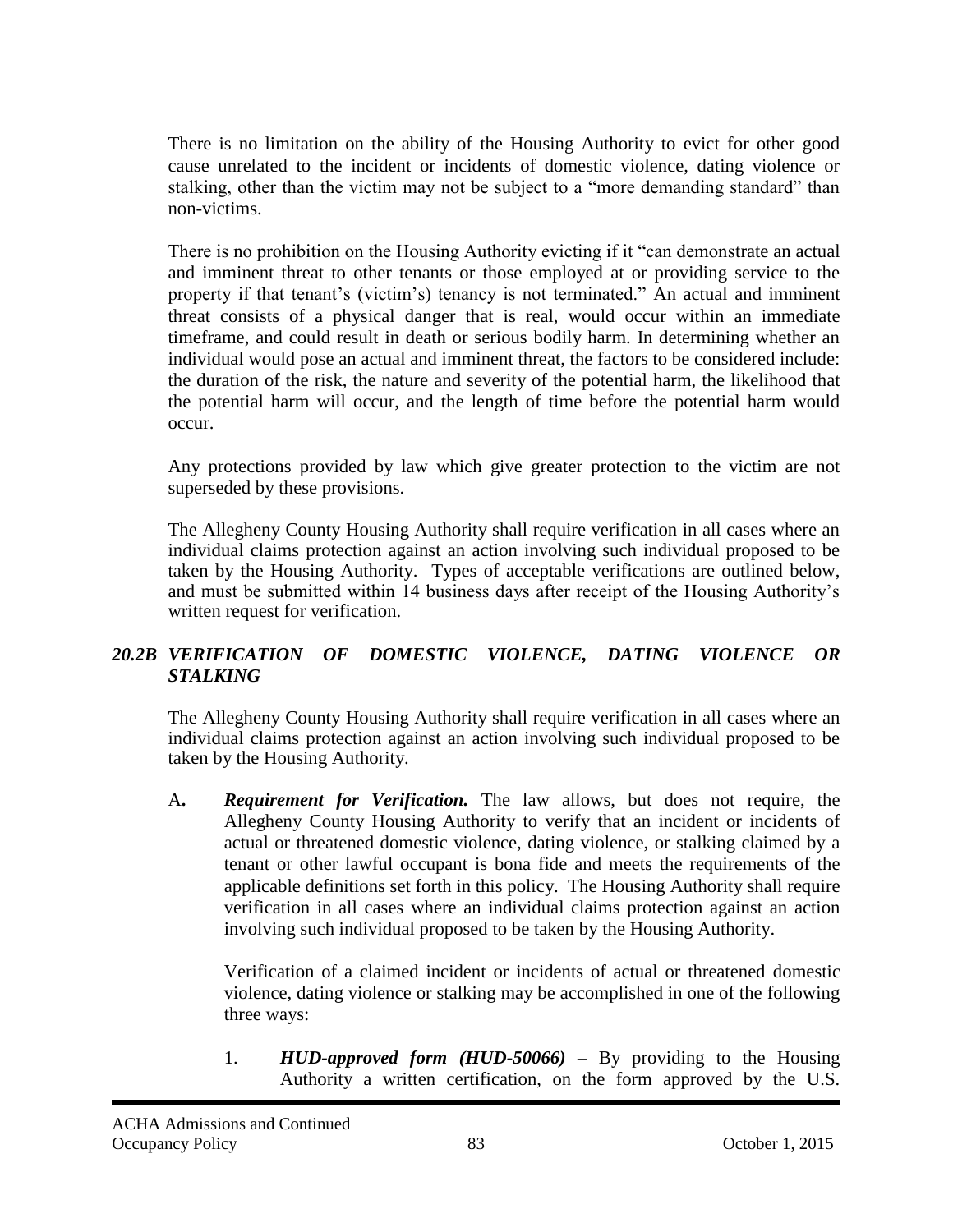Department of Housing and Urban Development (HUD), that the individual is a victim of domestic violence, dating violence or stalking that the incident or incidents in question are bona fide incidents of actual or threatened abuse meeting the requirements of the applicable definition(s) set forth in this policy. The incident or incidents in question must be described in reasonable detail as required in the HUD-approved form, and the completed certification must include the name of the perpetrator.

- 2. *Other documentation* by providing to the Housing Authority documentation signed by an employee, agent, or volunteer of a victim service provider, an attorney, or a medical professional, from whom the victim has sought assistance in addressing the domestic violence, dating violence or stalking, or the effects of the abuse, described in such documentation. The professional providing the documentation must sign and attest under penalty of perjury (28 U.S.C. 1746) to the professional's belief that the incident or incidents in question are bona fide incidents of abuse meeting the requirements of the applicable definition(s) set forth in this policy. The victim of the incident or incidents of domestic violence, dating violence or stalking described in the documentation must also sign and attest to the documentation under penalty of perjury.
- 3*. Police or court record* by providing to the Housing Authority a Federal, State, tribal, territorial, or local police or court record describing the incident or incidents in question.
- B. *Time allowed to provide verification/failure to provide.* An individual who claims protection against adverse action based on an incident or incidents of actual or threatened domestic violence, dating violence or stalking, and who is requested by the Housing Authority to provide verification, must provide such verification within 14 business days after receipt of the written request for verification. Failure to provide verification, in proper form within such time will result in loss of protection under VAWA and this policy against a proposed adverse action. The submission of false information may be the basis for the termination of assistance or for eviction.
- C. *Managing conflicting documentation.* In cases where the Allegheny County Housing Authority receives conflicting certification documents from two or more members of a household, each claiming to be a victim and naming one or more of the other petitioning household members as the perpetrator, the Allegheny County Housing Authority may determine which is the true victim by requiring thirdparty documentation as described in 24 CFR 5.2007 and in accordance with any HUD guidance as to how such determinations will be made. The Allegheny County Housing Authority shall honor any court orders addressing rights of access or control of the property, including civil protection orders issued to protect the victim and issued to address the distribution or possession of property among the household.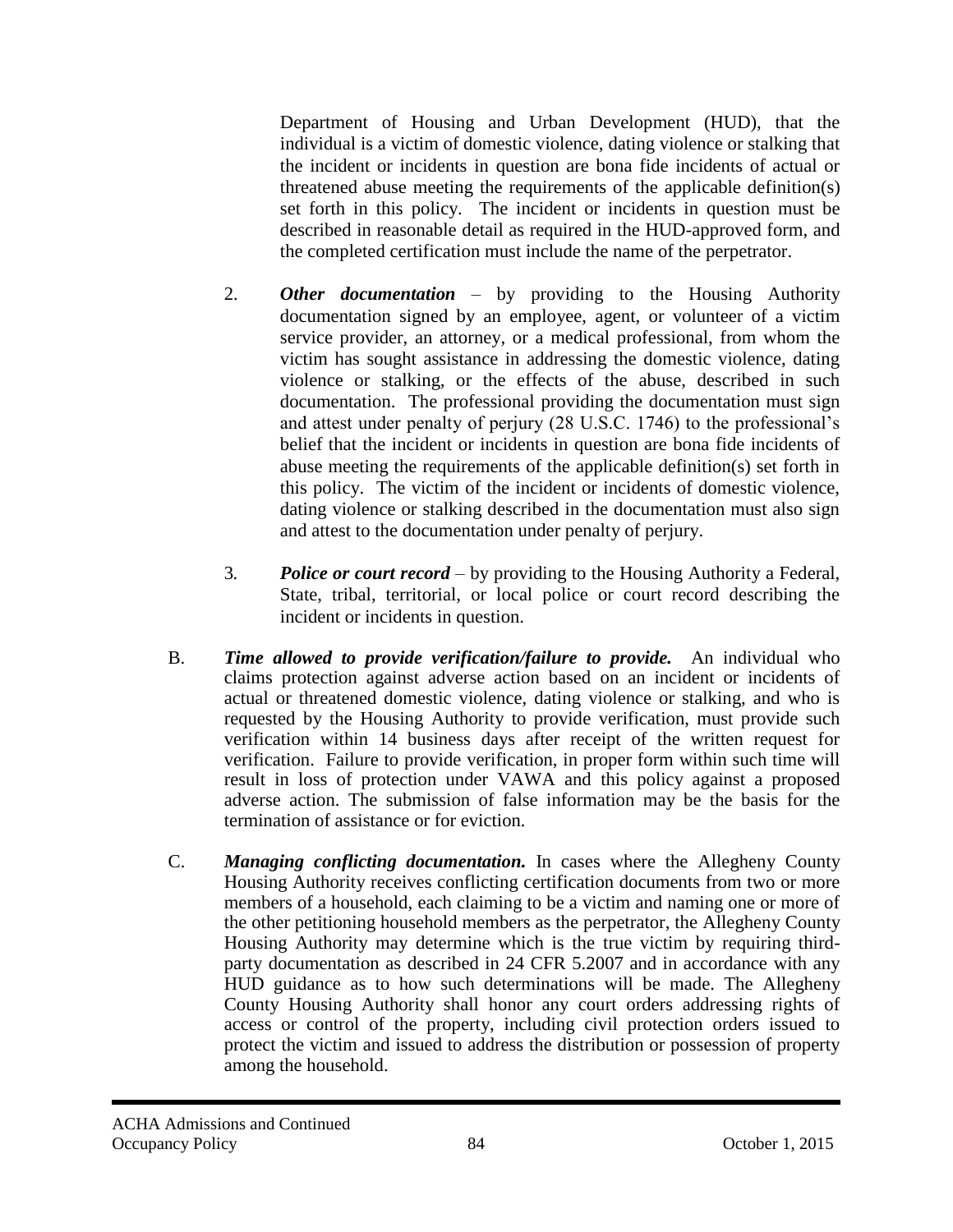### *20.2C CONFIDENTIALITY*

All information provided under VAWA including the fact that an individual is a victim of domestic violence, dating violence, or stalking, shall be retained in confidence and shall not be entered into any shared database or provided to any related entity except to the extent that the disclosure is:

- A. Requested or consented to by the individual in writing;
- B. Required for used in an eviction proceeding; or
- C. Otherwise required by applicable law.

The Allegheny County Housing Authority shall provide its tenants notice of their rights under VAWA including their right to confidentiality and the limits thereof.

### *20.3 TERMINATIONS FOR CRIMINAL ACTIVITY*

- A. The term "due process determination" means a determination by HUD that law covering the Allegheny County Housing Authority's jurisdiction requires that residents must be given the opportunity for a hearing in court which provides the basic elements of due process before eviction from the dwelling unit.
- B. HUD has issued a due process determination that the law of this State requires that residents be given the opportunity for a hearing in a court that provides the basic elements of due process before eviction from a dwelling unit. The Allegheny County Housing Authority has therefore determined that this Grievance Procedure shall not be applicable to any termination of tenancy or eviction for:
	- 1. Any criminal activity that threatens the health, safety, or right to peaceful enjoyment of the Allegheny County Housing Authority's public housing premises by other residents or employees of the Housing Authority;
	- 2. Any violent or drug-related criminal activity on or off such premises; or
	- 3. Any activity resulting in a felony conviction.

### *20.4 ABANDONMENT*

The Allegheny County Housing Authority will consider a unit to be abandoned when a resident has both fallen behind in rent and has clearly indicated by words or actions an intention not to continue living in the unit. If such a situation occurs, a letter shall be sent to the resident at the last known address of the resident. If no response is received within five (5) days, the Authority will deem any property left on the site to be abandoned. If a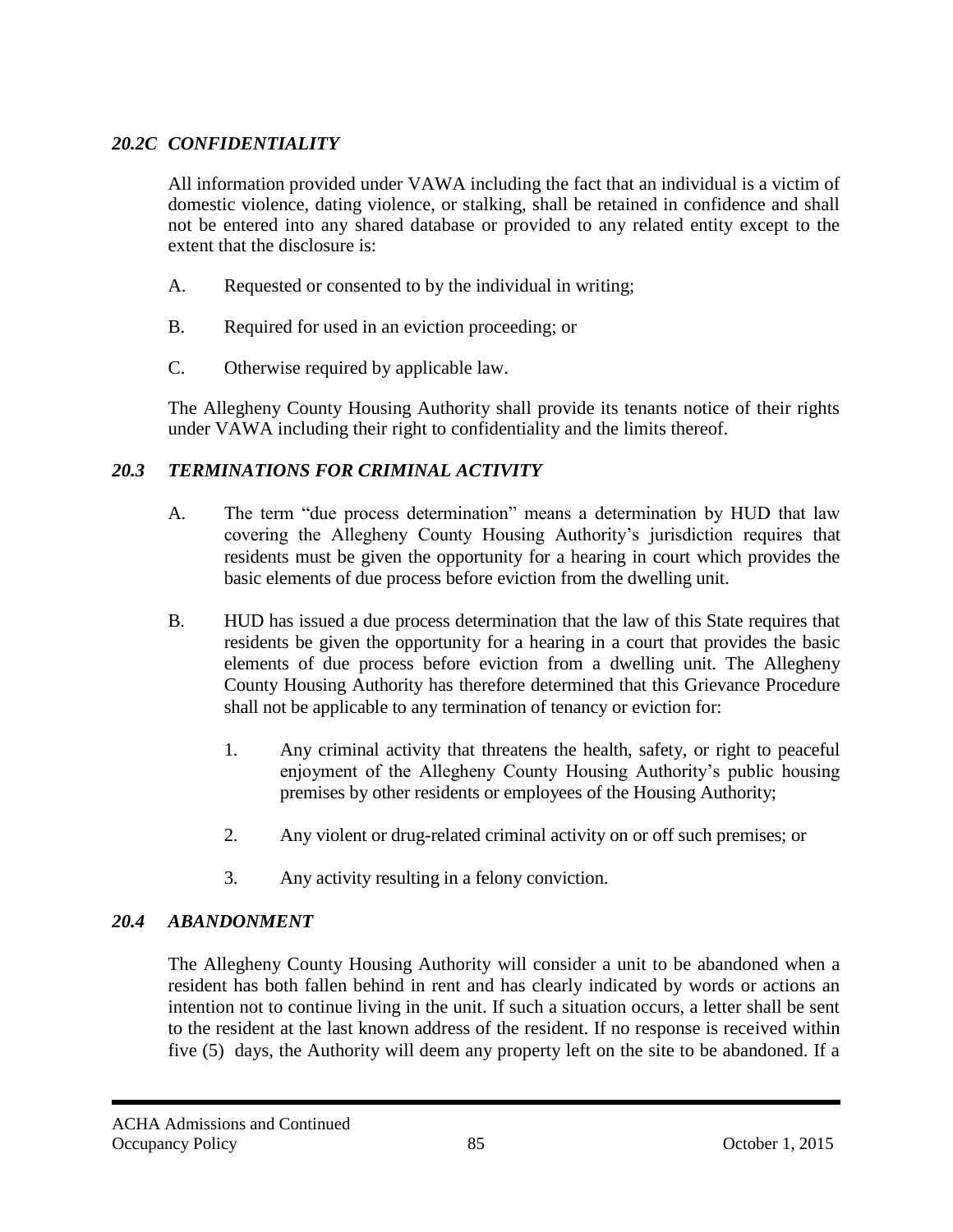response is received, the Resident shall be given an additional five (5) days to remove the property.

When a unit has been abandoned, an Allegheny County Housing Authority representative may enter the unit and remove any abandoned property. It shall be set out of the unit so the unit can be prepared for a new occupant.

### *20.5 RETURN OF SECURITY DEPOSIT*

Before a family moves out, the Head of the Household must complete an "Intent to Vacate" form (with forwarding address and exact move-out date) to the Property Manager. The Head of the Household must submit all keys relative to the unit to the Property Manager on the day of move-out. Keys will only be accepted during business hours. If keys are turned in after the first of the month, the family will be charged a full month's rent.

After a family moves out, the Allegheny County Housing Authority will return the security deposit within thirty (30) calendar days to give the family a written statement of why all or part of the security deposit is being kept. The rental unit must be restored to the same conditions as when the family moved in, except for normal wear and tear. Deposits will not be used to cover normal wear and tear or damage that existed when the family moved in. If the party moving out is deceased, any refund will be made payable to the decedent's estate.

The Allegheny County Housing Authority will be considered in compliance with the above if the required payment, statement, or both, are deposited in the U.S. mail with first class postage paid within thirty (30) calendar days.

### *20.6 DEATH OF A RESIDENT*

The Allegheny County Housing Authority will allow up to 14 days for the resident's family to remove all belonging of the deceased resident. If after 14 days, the deceased resident's belongings have not been removed, Allegheny County Housing Authority will disposed of all belonging. A fee will be charged to the resident's estate.

### *20.7 THE EIV'S DECEASED TENANTS REPORT*

The Allegheny County Housing Authority shall generate the EIV's Deceased Tenants Report monthly shortly before either the end of the month or creating rent statements to see if the system flags deceased residents. The Allegheny County Housing Authority shall review the report and follow up with any listed families immediately and take any necessary corrective action as set forth in PIH Notice 2010-50 or successor publications.

If it is a single member household, the Housing Authority shall immediately visit the unit and determine if it is vacant or occupied by an unauthorized person. If improperly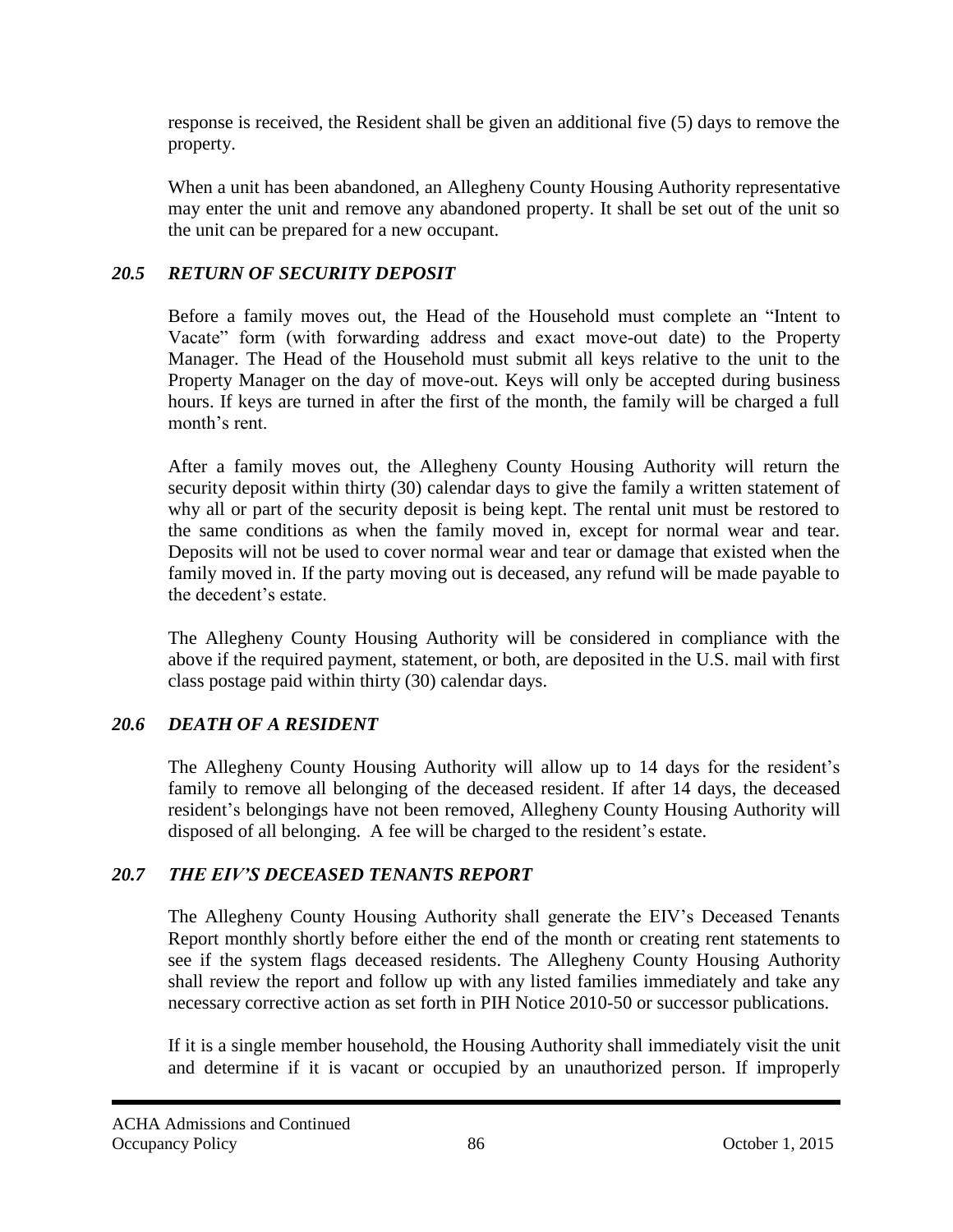occupied, the Housing Authority shall take immediate eviction actions under state law. If the property is occupied by a live-in-aide to the deceased person, the aide must move out within fourteen (14) calendar days and is not eligible for continued occupancy or rental assistance.

# **21.0 SUPPORT FOR OUR ARMED FORCES**

A major and important component of our armed forces is the part-time military personnel that serve in various Reserve and National Guard units. The Allegheny County Housing Authority is very supportive of these men and women. An unfortunate fact of service in both the Reserves and National Guard is that from time to time their personnel are activated to full-time status and asked to serve our country in a variety of ways and circumstances. Whenever the Federal Government activates Reserve and/or National Guard personnel, the Allegheny County Housing Authority wants to support these brave warriors in the following manners:

- A. If a family finds it necessary for another adult to temporarily move into a unit solely to serve as a temporary guardian for children residing in the unit, the income received by the temporary guardian will not be counted in determining family income.
- B. Although typically a criminal background check is required before anyone can move into a public housing unit, this requirement will be waived for a temporary guardian. Instead, the background check will occur after the person moves in. If the results of the check dictate that the person is ineligible for public housing, the family shall be given a reasonable time to find a replacement temporary guardian.
- C. Recognizing that activation in the Reserves or National Guard can be very disruptive to a family's income, the Allegheny County Housing Authority will expeditiously re-evaluate a resident's rent if requested to do so and will exercise reasonable restraint if the activated resident has trouble paying their rent.
- D. Typically a unit cannot be held by a family that is not residing in it as their primary residence. If all members of a military family are temporarily absent from the unit because a member of the family has been called to active duty, the family can retain control of the unit by paying the required rent and returning to the unit within 30 calendar days of the conclusion of the active duty service.

# **22.0 ANTI-FRAUD POLICY**

The Allegheny County Housing Authority is fully committed to combating fraud in its public housing program. It defines fraud as a single act or pattern of actions that include false statements, the omission of information, or the concealment of a substantive fact made with the intention of deceiving or misleading the Allegheny County Housing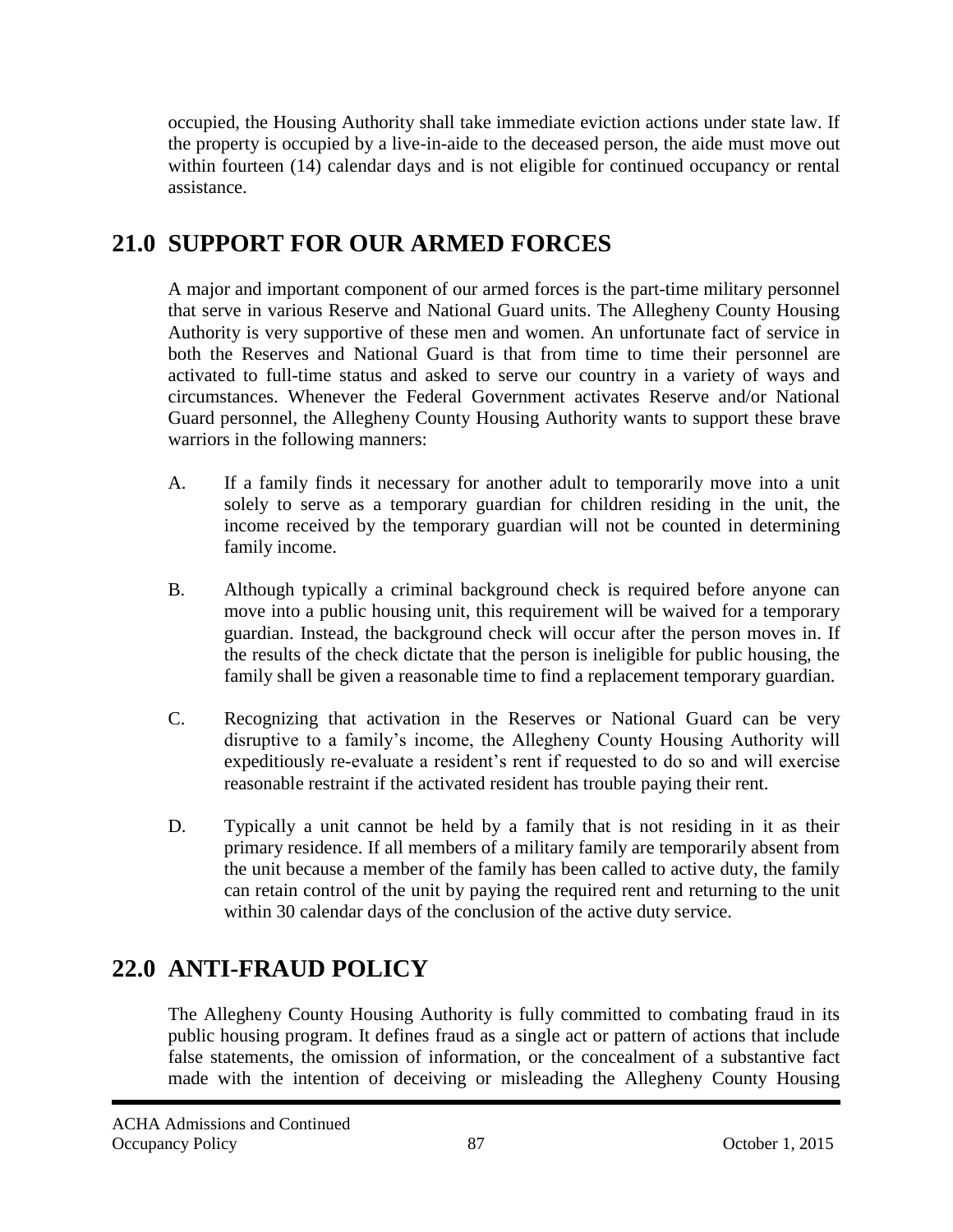Authority. It results in the inappropriate expenditure of public housing funds and/or a violation of public housing requirements.

Although there are numerous different types of fraud that may be committed, the two most common are the failure to fully report all sources of income and the failure to accurately report who is residing in the residence. The Allegheny County Housing Authority shall aggressively attempt to prevent all cases of fraud.

When a fraudulent action is discovered, the Allegheny County Housing Authority shall take action. It shall do one or more of the following things depending on circumstances and what it determines appropriate:

- A. Require the resident to immediately repay the amount in question;
- B. Require the resident to enter into a satisfactory repayment agreement as set forth in a previous section of this Policy;
- C. Terminate the resident's tenancy;
- D. Refer the case for criminal prosecution; or
- E. Take such other action as the Allegheny County Housing Authority deems appropriate.

# **23.0 PROPERTIES**

Public housing residents will not be permitted to have personal pools, grocery carts, fuel, or hazardous material on Allegheny County Housing Authority premises (common grounds, apartments, or town homes). Violators (residents) may be charged a fee for maintenance removing the following items listed above and if this practice continues the Allegheny County Housing Authority may start eviction proceeding.

# **24.0 FILLING AN ACCESSIBLE UNIT**

Accessible units will be first offered to families who may benefit from the accessible features who reside in the development that has the vacancy. If there are no families residing in that development needing the accessible unit, it shall then be offered to families residing in other developments who may benefit from the accessible unit. If there are no families residing in the other developments needing the accessible unit, it shall then be offered to applicants on the waiting list who may benefit from the accessible features. When offering an accessible unit to an applicant on the waiting list, the unit will first be offered to an applicant on the waiting list for the site at which the unit is vacant. Then, it will be offered to applicants on waiting lists of other Allegheny County Housing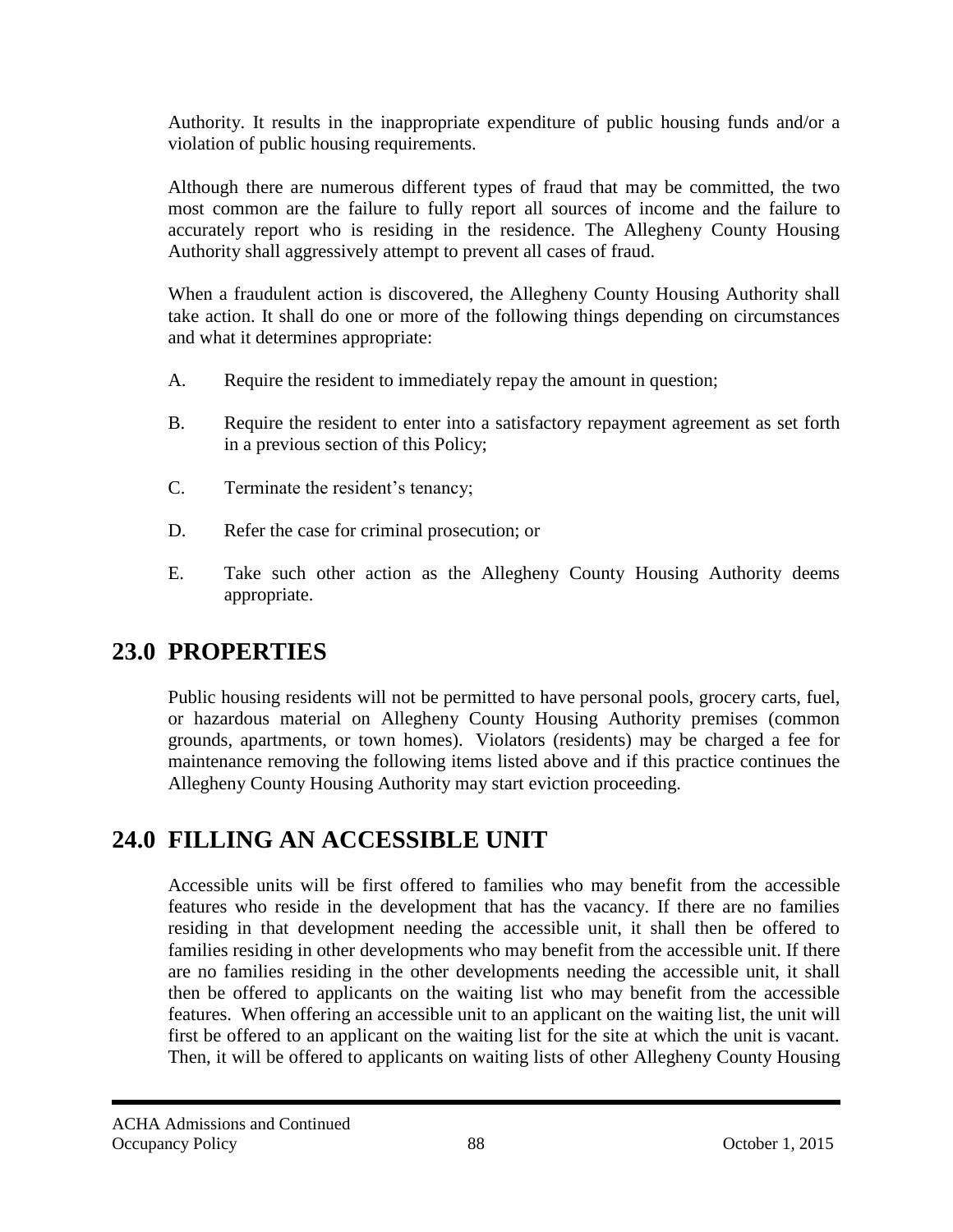Authority developments. Applicants for these units will be selected utilizing the same preference system as outlined in Section 10.1.

If there are no applicants who would benefit from the accessible features, the units will be offered to other applicants in the order that their names come to the top of the waiting list. Such applicants, however, will be required to sign a lease rider stating they will accept a transfer if, at a future time, a family requiring an accessible feature applies or a family requires a transfer from a non-accessible unit. Any family required to transfer will be given a 30-day notice.

Once applicants are determined to be eligible for the program and eligible for these units, they will be offered these units based on date and time of application before any nondisabled applicant on the waiting list.

# **25.0 RE-OCCUPANCY DURING DEMOLITION/DISPOSITION**

Due to the demand for affordable housing in the community, the Allegheny County Housing Authority will be re-leasing turnover units in properties approved or under review by HUD for demolition and/or disposition until a date determined by the Allegheny County Housing Authority. Residents who will be occupying a unit targeted or scheduled for demolition or disposition will be notified of this fact in writing and shall sign the special lease addendum developed for this purpose.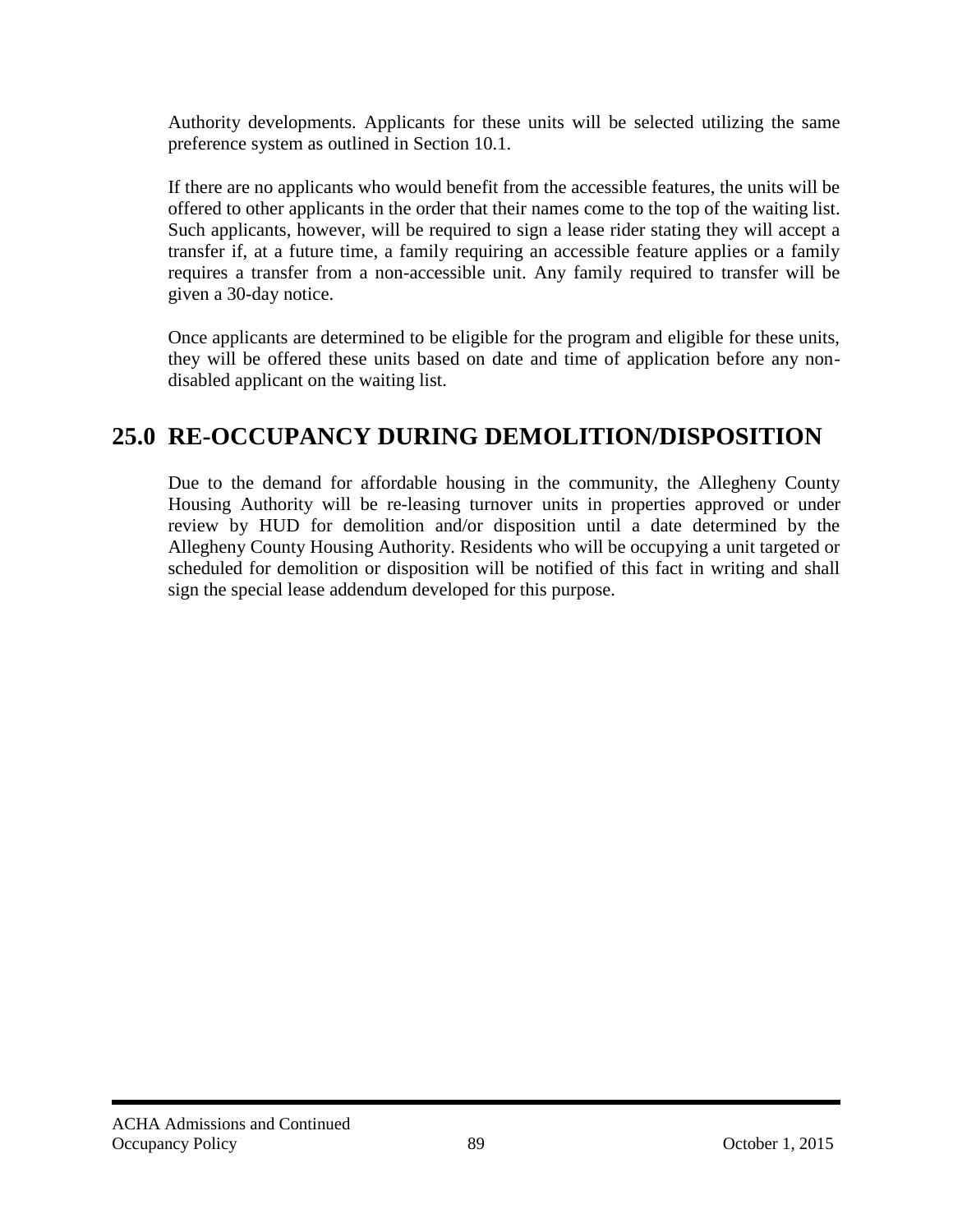# **GLOSSARY**

**50058 Form:** The HUD form that housing authorities are required to complete and electronically submit to HUD for each assisted household in public housing to record information used in the certification and re-certification process and, at the option of the housing authority, for interim reexaminations. Housing Authorities must retain at a minimum the last three years of the form 50058, and supporting documentation, during the term of each assisted lease, and for a period of at least three years from the end of participation date. Electronic retention of form HUD 50058 and HUD 50058-FSS and supporting documentation fulfills the record retention requirement. The 50058s must be submitted to HUD no later than 60 calendar days from the effective date of actions recorded in Line 2b.

**1937 Housing Act:** The United States Housing Act of 1937 (42 U.S.C. 1437 et seq.) (24 CFR 5.100)

**Absence of Any Member:** Any member of the household will be considered permanently absent if she/he is away from the unit for 3(three) consecutive months 90 (ninety) days in a 12 month period except as otherwise provided in this Chapter.

**Absence due to Incarceration:** If the sole member is incarcerated for more than 60 (sixty) consecutive days, she/he will be considered permanently absent. Any member of the household, other than the sole member, will be considered permanently absent if she/he is incarcerated for 60 (sixty) consecutive days. The rent and other charges must remain current during this period.

The PHA will determine if the reason for incarceration is for drug-related or criminal activity, which would threaten the health, safety, and right to peaceful enjoyment of the dwelling unit by other residents.

**Absence due to Medical Reasons:** If any family member leaves the household to enter a facility such as hospital, nursing home, or rehabilitation center, the Allegheny County Housing Authority will seek advice from a reliable qualified source as to the likelihood and timing of their return. If the verification indicates that the family member will be permanently confined to a nursing home, the family member will be considered permanently absent. If the verification indicates that the family member will return in less than 180 (one hundred eighty) consecutive days, the family member will not be considered permanently absent, as long as rent and other charges remains current. If the person who is determined to be permanently absent is the sole member of the household, assistance will be terminated in accordance with the PHA's "Absence of Entire Family" policy.

**Adjusted Annual Income:** The amount of household income, after deductions for specified allowances, on which tenant rent is based. (24 CFR 5.611)

**Adult:** A household member who is 18 years or older or who is the head of the household, or spouse, or co-head. An emancipated minor is also considered an adult. In the anti-drug portions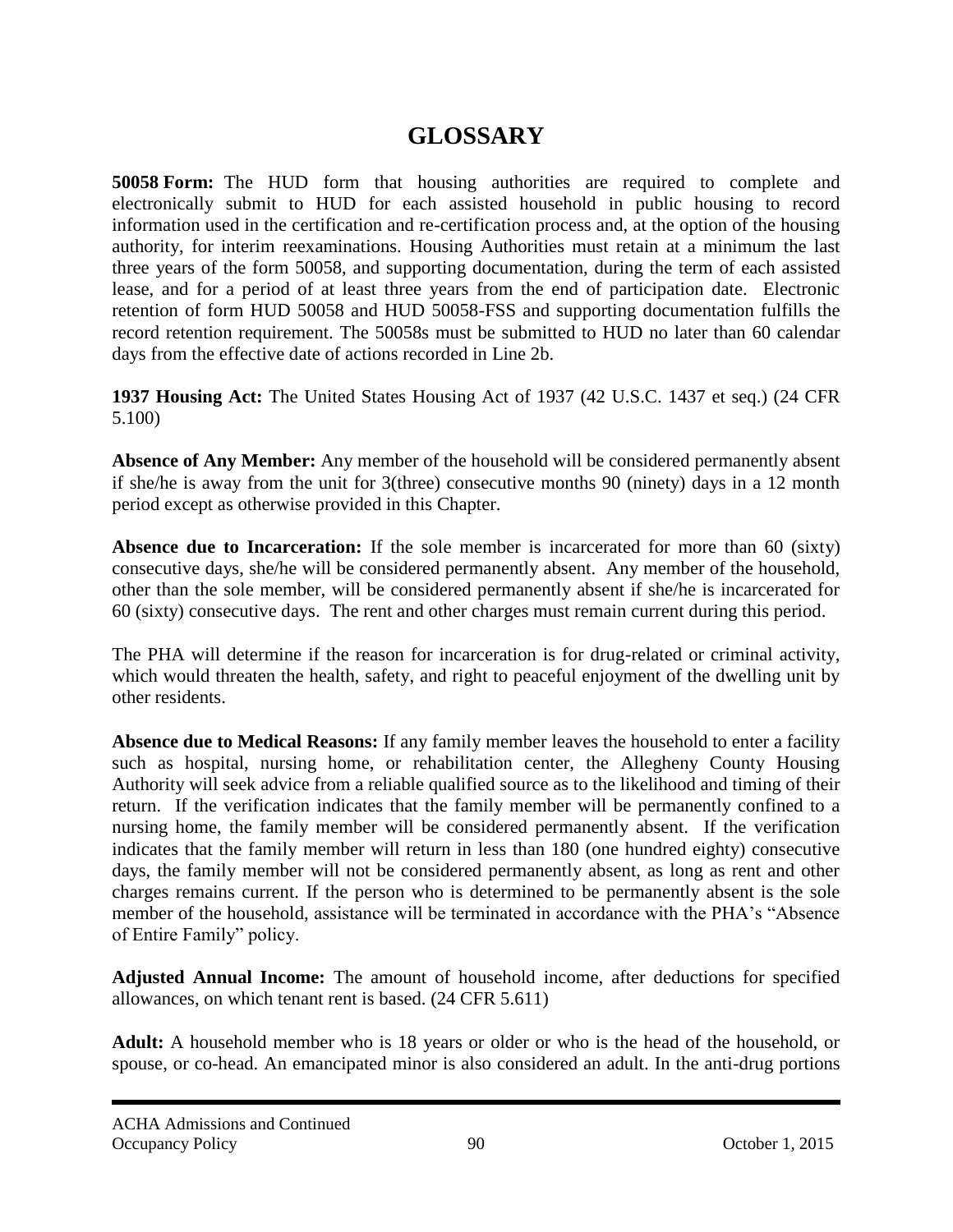of this policy, it also refers to a minor who has been convicted of a crime as an adult under any Federal, State or tribal law.

Affirmative mobility counseling: A counseling opportunity designed to encourage a greater integration of our housing authority sites.

**Allowances:** Amounts deducted from the household's annual income in determining adjusted annual income (the income amount used in the rent calculation). Allowances are given for elderly families, dependents, medical expenses for elderly and disabled families, disability expenses, and child care expenses for children under 13 years of age. Other allowance can be given at the discretion of the housing authority.

**Annual Contributions Contract (ACC):** The written contract between HUD and a housing authority under which HUD agrees to provide funding for a program under the 1937 Act, and the housing authority agrees to comply with HUD requirements for the program. (24 CFR 5.403)

**Annual Income:** All amounts, monetary or not, that:

- A. Go to (or on behalf of) the family head or spouse (even if temporarily absent) or to any other family member; or
- B. Are anticipated to be received from a source outside the family during the 12 month period following admission or annual reexamination effective date; and
- C. Are not specifically excluded from annual income.

Annual Income also includes amounts derived (during the 12-month period) from assets to which any member of the family has access. (1937 Housing Act; 24 CFR 5.609*)*

**Applicant (applicant family):** A person or family that has applied for admission to a program but is not yet a participant in the program. (24 CFR 5.403)

**As-Paid States:** States where the welfare agency adjusts the shelter and utility component of the welfare grant in accordance with actual housing costs. Currently, the four as-paid States are New Hampshire, New York, Oregon, and Vermont.

**Assets:** The value of equity in savings, checking, IRA and Keogh accounts, real property, stocks, bonds, and other forms of capital investment. The value of necessary items of personal property such as furniture and automobiles are not counted as assets. (Also see "net family assets.")

Asset Income: Income received from assets held by family members. If assets total more than \$5,000, income from the assets is "imputed" and the greater of actual asset income and imputed asset income is counted in annual income. (See "imputed asset income" below.)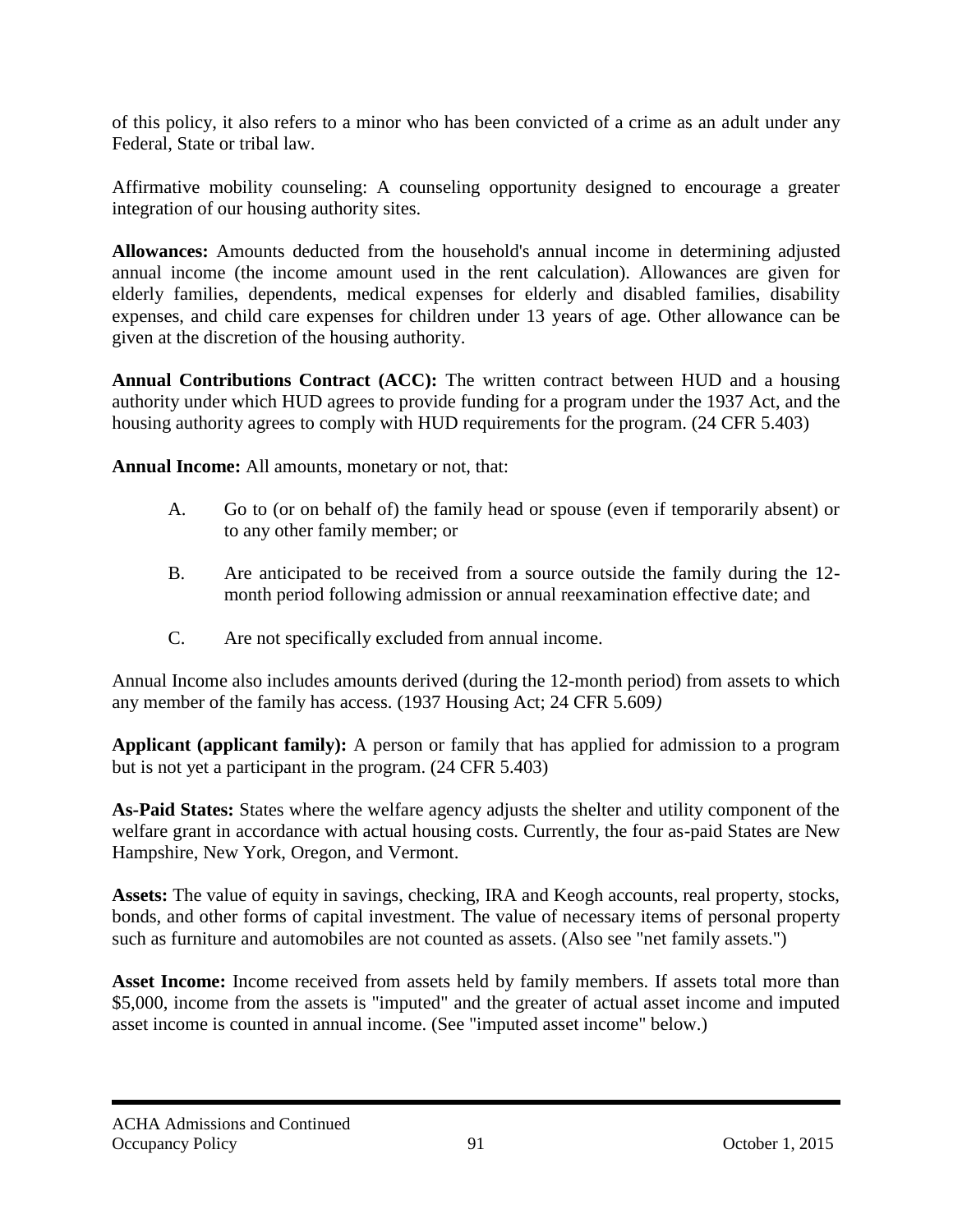**Assistance applicant:** A family or individual that seeks admission to the public housing program.

**Bifurcate**: with respect to a public housing or Section 8 lease, it means to divide a lease as a matter of law such that certain tenants can be evicted or removed while the remaining family members' lease and occupancy rights are allowed to remain intact.

**Business Days:** Days the housing authority is open for business.

**Certification:** The examination of a household's income, expenses, and family composition to determine the family's eligibility for program participation and to calculate the family's share of rent.

**Child:** For purposes of citizenship regulations, a member of the family other than the family head or spouse who is under 18 years of age. (24 CFR 5.504(b))

**Child Care Expenses:** Amounts anticipated to be paid by the family for the care of children under 13 years of age during the period for which annual income is computed, but only where such care is necessary to enable a family member to actively seek employment, be gainfully employed, or to further his or her education and only to the extent such amounts are not reimbursed. The amount deducted shall reflect reasonable charges for child care. In the case of childcare necessary to permit employment, the amount deducted shall not exceed the amount of employment income that is included in annual income. (24 CFR 5.603(d))

**Citizen:** A citizen or national of the United States. (24 CFR 5.504(b))

**Community service:** The performance of voluntary work or duties that are a public benefit and that serve to improve the quality of life, enhance resident self-sufficiency, or increase resident self-responsibility in the community. Community service is not employment and may not include political activities.

**Consent Form:** Any consent form approved by HUD to be signed by assistance applicants and participants for the purpose of obtaining income information from employers and SWICAs, return information from the Social Security Administration, and return information for unearned income from the Internal Revenue Service. The consent forms may authorize the collection of other information from assistance applicants or participant to determine eligibility or level of benefits. (24 CFR 5.214)

**Covered Families:** Families who receive welfare assistance or other public assistance benefits ("welfare benefits") from a State or other public agency ("welfare agency") under a program for which Federal, State, or local law requires that a member of the family must participate in an economic self-sufficiency program as a condition for such assistance.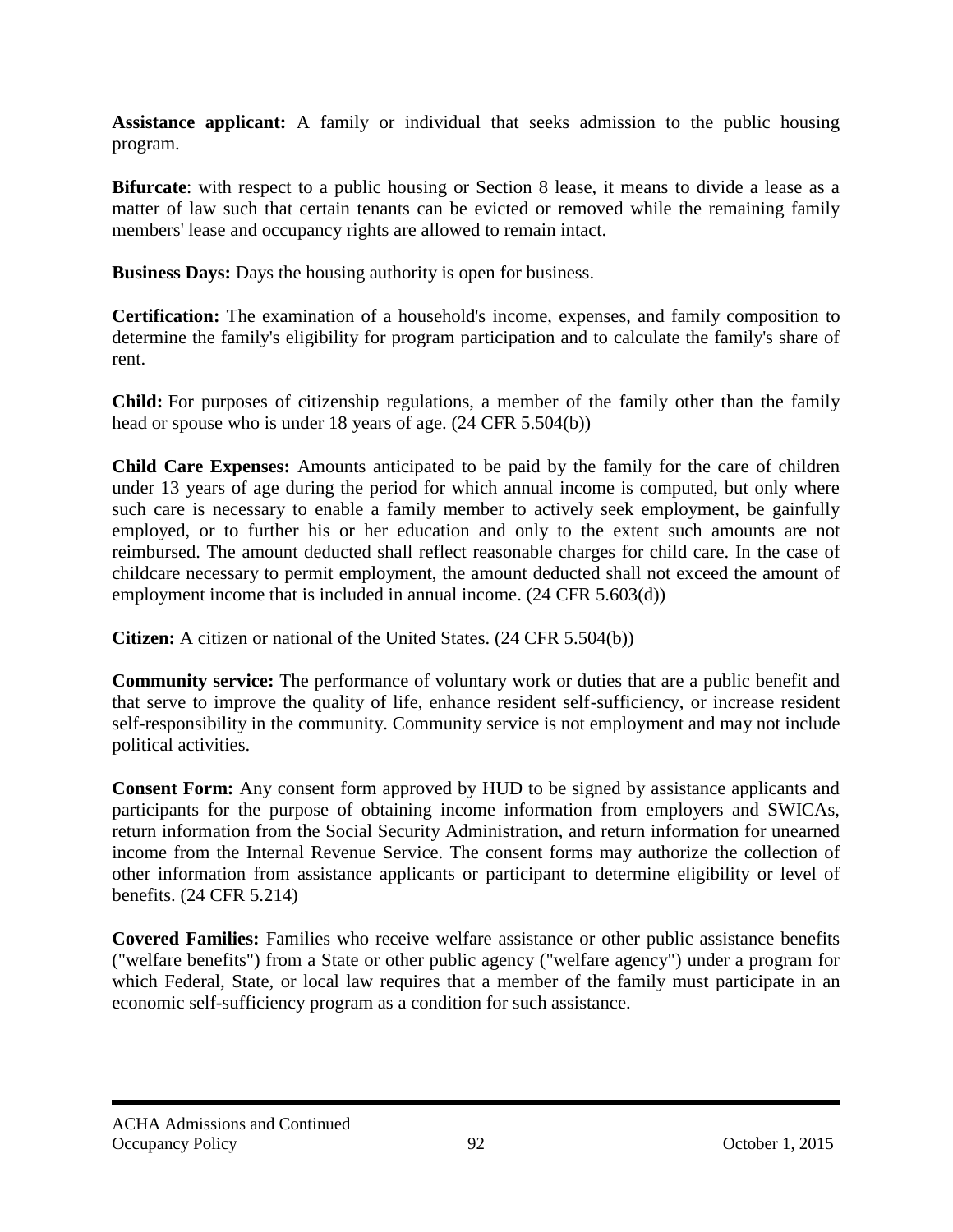**Covered Person:** For purposes of the anti-drug provisions of this policy, a covered person is a tenant, any member of the tenant's household, a guest or another person under the tenant's control.

**Currently engaging in:** With respect to behavior such as illegal use of a drug, other drug-related criminal activity, or other criminal activity, currently engaging in means that the individual has engaged in the behavior recently enough to justify a reasonable belief that the individual's behavior is current.

**Dating Violence:** Violence committed by a person: (A) who is or has been in a social relationship of a romantic or intimate nature with the victim; and (B) where the existence of such a relationship shall be determined based on a consideration of the following factors: (i) the length of the relationship; (ii) the type of relationship; and (iii) the frequency of interaction between the persons involved in the relationship.

**Decent, Safe, and Sanitary:** Housing is decent, safe, and sanitary if it satisfies the applicable housing quality standards.

**Department:** The Department of Housing and Urban Development. (24 CFR 5.100)

**Dependent:** A member of the family (except foster children and foster adults), other than the family head or spouse, who is under 18 years of age or is a person with a disability or is a full-time student. (24 CFR 5.603(d))

**Dependent Allowance:** An amount, equal to \$480 multiplied by the number of dependents, that is deducted from the household's annual income in determining adjusted annual income.

**Disability Assistance Expenses:** Reasonable expenses that are anticipated, during the period for which annual income is computed, for attendant care and auxiliary apparatus for a disabled family member and that are necessary to enable a family member (including the disabled member) to be employed, provided that the expenses are neither paid to a member of the family nor reimbursed by an outside source*.* (24 CFR 5.603(d))

**Disability Assistance Expense Allowance:** In determining adjusted annual income, the amount of disability assistance expenses deducted from annual income for families with a disabled household member.

**Disabled Family:** A family whose head (including co-head), spouse, or sole member is a person with disabilities; two or more persons with disabilities living together; or one or more persons with disabilities living with one or more live-in aides. (24 CFR 5.403(b)) (Also see "person with disabilities.")

**Disabled Person:** See "person with disabilities."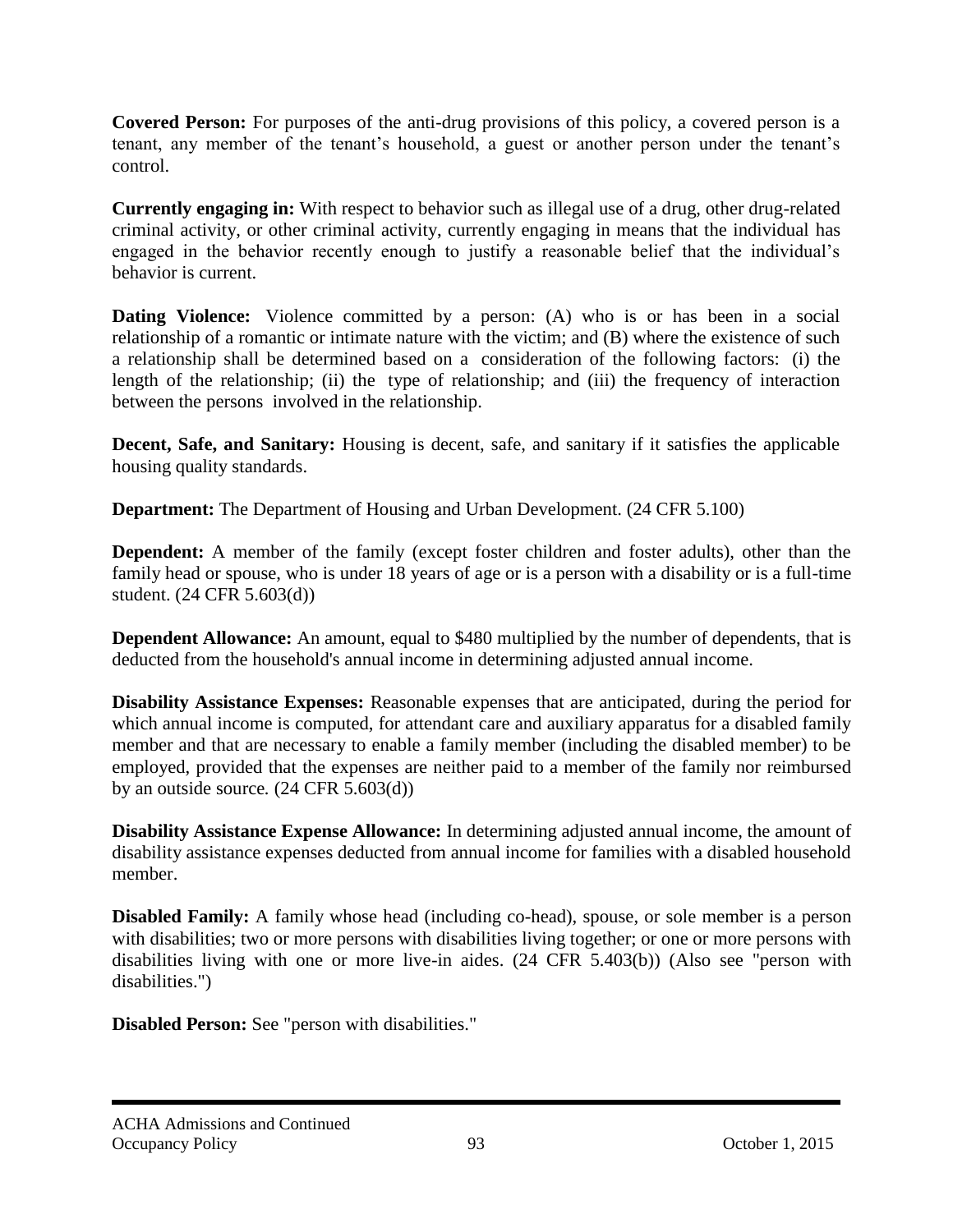**Displaced Family:** A family in which each member, or whose sole member, is a person displaced by governmental action (such as urban renewal), or a person whose dwelling has been extensively damaged or destroyed as a result of a disaster declared or otherwise formally recognized pursuant to Federal disaster relief laws. (24 CFR 5.403(b))

**Displaced Person:** A person displaced by governmental action or a person whose dwelling has been extensively damaged or destroyed as a result of a disaster declared or otherwise formally recognized pursuant to Federal disaster relief laws*. [1937 Act]*

**Domestic Violence:** Includes felony or misdemeanor crimes of violence committed by a current or former spouse of the victim, by a person with whom the victim share a child in common, by a person who is cohabitated with or has cohabited with the victim as a spouse, by a person similarly situated to a spouse of the victim under the domestic or family violence laws of the jurisdiction receiving grant monies, or by any other person against an adult or youth victim who is protected from that persons acts under the domestic or family violence laws of the jurisdiction.

**Drug:** means a controlled substance as defined in section 102 of the Controlled Substances Act (21 U.S.C. 802).

**Drug-Related Criminal Activity**: The illegal manufacture, sale, distribution, or use of a drug, or the possession of a drug with intent to manufacture, sell, distribute or use the drug.

**Economic self-sufficiency program:** Any program designed to encourage, assist, train or facilitate the economic independence of HUD-assisted families or to provide work for such families. These programs include programs for job training, employment counseling, work placement, basic skills training, education, English proficiency, workfare, financial or household management, apprenticeship, and any program necessary to ready a participant for work (including a substance abuse or mental health treatment program), or other work activities.

**Elderly Family:** A family whose head (including co-head), spouse, or sole member is a person who is at least 62 years of age; two or more persons who are at least 62 years of age living together; or one or more persons who are at least 62 years of age living with one or more live-in aides. (24 CFR 5.403)

**Elderly/Disabled Family Allowance:** For elderly families, an allowance of \$400 is deducted from the household's annual income in determining adjusted annual income.

**Elderly Person:** A person who is at least 62 years of age. (1937 Housing Act)

**Extremely low-income families:** Those families whose incomes do not exceed the higher of 30% of the median income for the area (as determined by HUD with adjustments for smaller and larger families) or the Federal poverty level, except that HUD may establish income ceilings higher or lower than 30% of the median income for the area if HUD finds that such variations are necessary because of unusually high or low family incomes.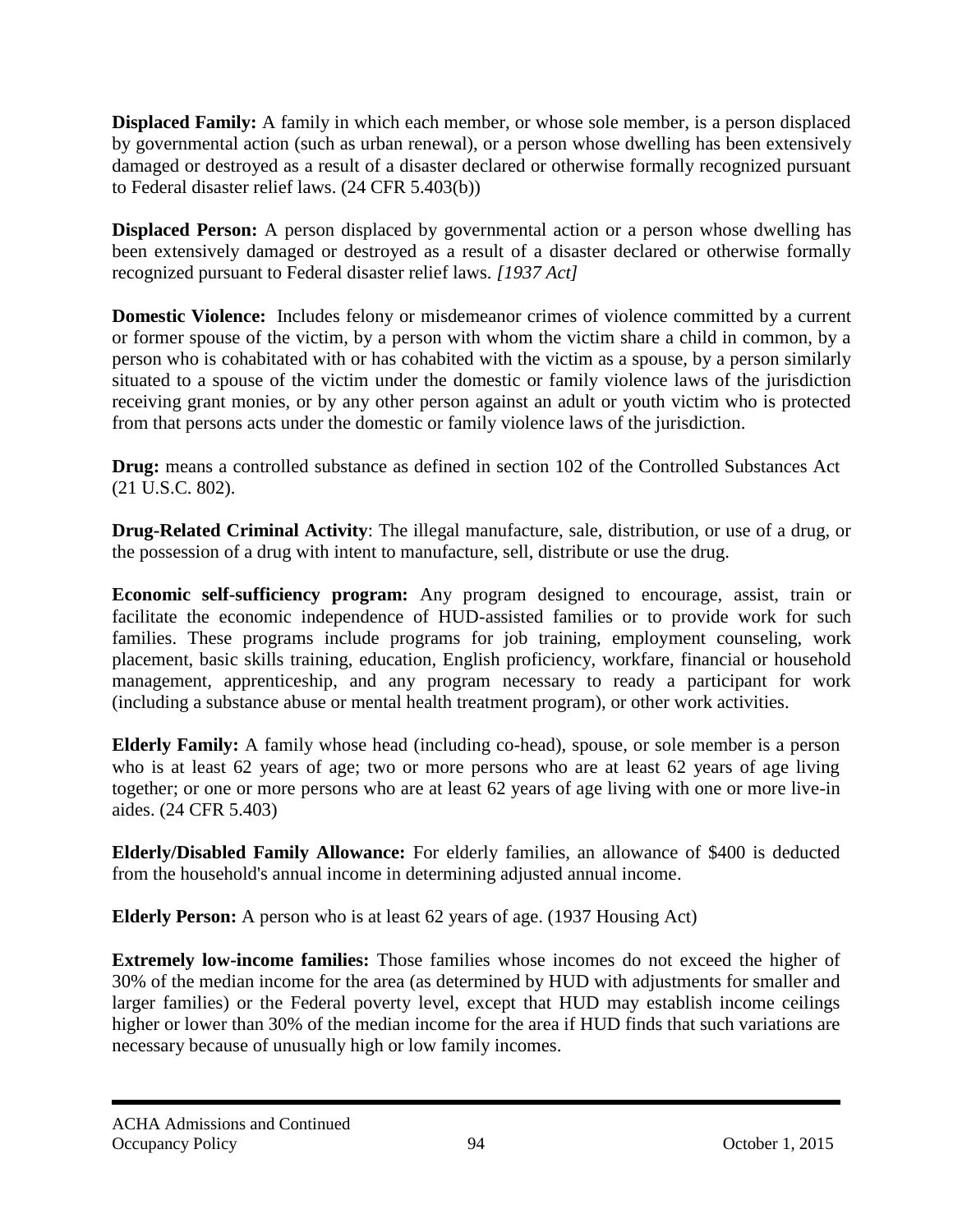**Fair Housing Act:** Title VIII of the Civil Rights Act of 1968, as amended by the Fair Housing Amendments Act of 1988 (42 U.S.C. 3601 et seq.)*.* (24 CFR 5.100)

**Family** includes, but is not limited to, the following, regardless of actual or perceived sexual orientation, gender identity, or marital status**:**

- 1. A single person, who may be an elderly person, displaced person, disabled person, near-elderly person, or any other single person; or
- 2. A group of persons residing together, and such group includes, but is not limited to:
	- A. A family with or without children (a child who is temporarily away from the home because of placement in foster care is considered a member of the family). Such a family is defined as a group of people related by blood, marriage, adoption or affinity (regardless of actual or perceived sexual orientation, gender identity, or marital status), that lives together in a stable family relationship;
	- B. An elderly family;
	- C. A near-elderly family;
	- D. A disabled family;
	- E. A displaced family;
	- F. The remaining member of a tenant family; and
	- G. A single person who is not an elderly or displaced person, a person with disabilities, or the remaining member of a tenant family. (24 CFR 5.403)

**Family Members:** All members of the household other than live-in aides, foster children, and foster adults. All family members permanently reside in the unit, though they may be temporarily absent. All family members are listed on the lease.

**Family Self-Sufficiency Program (FSS Program):** The program established by a housing authority to promote self-sufficiency among participating families, including the coordination of supportive services. (24 CFR 984.103(b))

**Fixed Income:** When 100% of the household's income comes from 1.) Social Security payments to include Supplemental Security Income (SSI) and Supplemental Security Disability Insurance (SSDI); 2.) Federal, State, local, and private pension plans; and/or 3.) Other periodic payments received from annuities, insurance policies, retirement funds, disability or death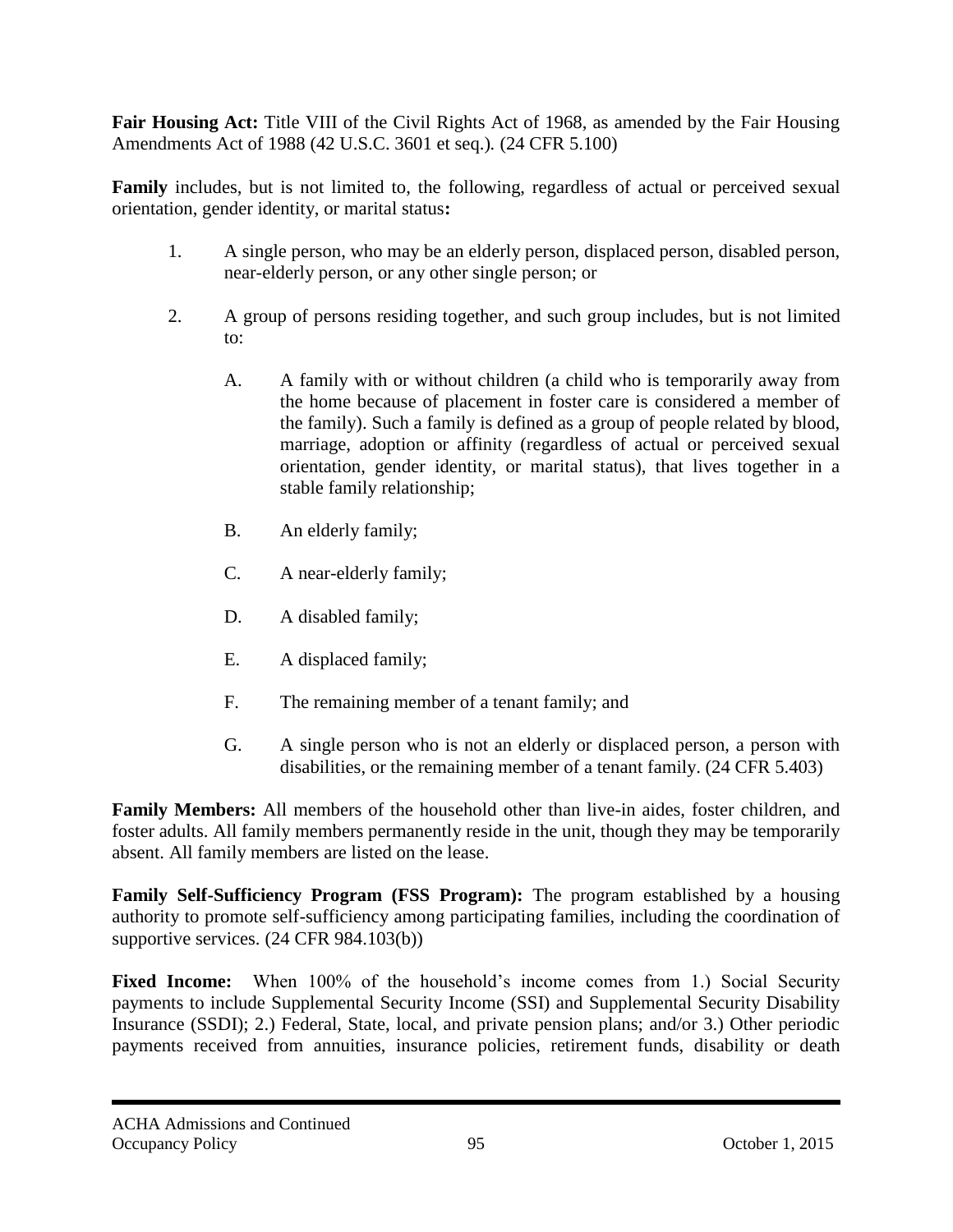benefits, and other similar types of periodic receipts that are of substantially the same amounts from year to year.

**Flat Rent:** A rent amount the family may choose to pay in lieu of having their rent determined under the income method. The flat rent is established by the housing authority based on a HUD mandate that it be set at no less than 80% of the FMR, adjusted for tenant-paid utilities. PHAs have the flexibility to conduct reexaminations of family income once every three years instead of annually for families that choose to pay the flat rent. The flat rent amount a family pays is not locked in for the three-year period. Instead, the PHA must revise the flat rent amount from year to year based on the findings of the PHA's rent reasonableness analysis and changes to the FMR.

**Foster Care and Absence of Children:** If the family includes a child or children temporarily absent from the home due to placement in foster care, the PHA will determine from the appropriate agency when the child/children will be returned to the home.

**Full-Time Student:** A person who is attending school or vocational training on a full-time basis as defined by the institution.

**Gender identity:** Means actual or perceived gender-related characteristics.

**Group Move:** Four or more Non-African American families desiring to move to Burns Heights, Millvue Acres, Hays Manor, Hawkins Village, Mapleview Terrace, Meyers Ridge and Uansa Village. Families moving to the same site during the same time period will constitute a group move.

**Guest:** Means a person temporarily staying in the unit with the consent of a tenant or other member of the household who has express or implied authority to so consent on behalf of the tenant.

**Head of Household:** The adult member of the family who is the head of the household for purposes of determining income eligibility and rent. (24 CFR 5.504(b))

**Homeless (as defined for 50058 reporting purposes):** An individual or family who lacks a fixed, regular, and adequate nighttime residence, meaning:

- a. An individual or family with a primary nighttime residence that is a public or private place not designed for or ordinarily used as a regular sleeping accommodation for human beings, including a car, park, abandoned building, bus or train station, airport, or camping ground; or
- b. An individual or family living in a supervised publicly or privately operated shelter designated to provide temporary living arrangements (including congregate shelters, transitional housing, and hotels and motels paid for by charitable organizations or by federal, state, or local government programs for low-income individuals); or
- c. An individual who is exiting an institution where he or she resided for 90 days or less and who resided in an emergency shelter or place not meant for human habitation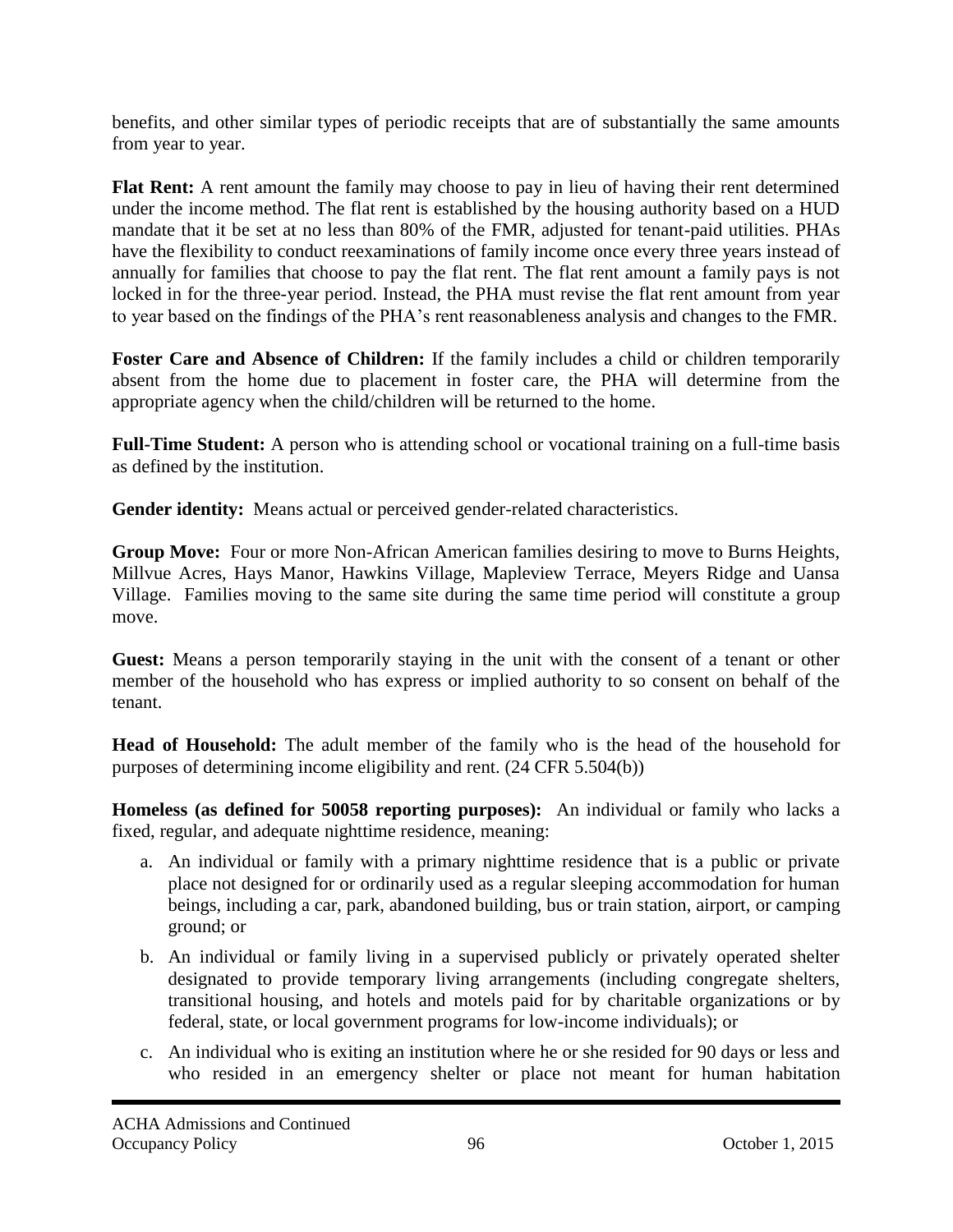immediately before entering that institution;

or

Any individual or family who:

- a. Is fleeing, or is attempting to flee, domestic violence, dating violence, sexual assault, stalking, or other dangerous or life-threatening conditions that relate to violence against the individual or a family member, including a child, that has either taken place within the individual's or family's primary nighttime residence or has made the individual or family afraid to return to their primary nighttime residence; and
- b. Has no other residence; and
- c. Lacks the resources or support networks, e.g. family, friends, and faith-based or other social networks, to obtain other permanent housing.

**Household Members**: All members of the household including members of the family, live-in aides, foster children, and foster adults. All household members are listed on the lease, and no one other than household members are listed on the lease.

**Housing Assistance Plan:** A housing plan that is submitted by a unit of general local government and approved by HUD as being acceptable under the standards of 24 CFR 570.

**Immediate Family Member:** a spouse, parent, brother or sister, or child of the person, or an individual to whom that person stands in loco parentis (in place of a parent); or any other person living in the household of that person and related to that person by blood or marriage.

**Imputed Income**: For households with net family assets of more than \$5,000, the amount calculated by multiplying net family assets by a HUD-specified percentage. If imputed income is more than actual income from assets, the imputed amount is used as income from assets in determining annual income.

**Imputed welfare income:** The amount of annual income not actually received by a family, as a result of a welfare benefit reduction for welfare fraud or the failure to comply with economic self-sufficiency requirements, that is nonetheless included in the family's annual income for purposes of determining rent.

**In-Kind Payments:** Contributions other than cash made to the family or to a family member in exchange for services provided or for the general support of the family (e.g., groceries provided on a weekly basis, baby sitting provided on a regular basis).

**Income Method:** A means of calculating a family's rent based on the greater of 10% of their monthly income, 30% of their adjusted monthly income, the welfare rent, or the minimum rent. Under the income method, rents may be capped by a ceiling rent. Under this method, the family's income is evaluated at least annually.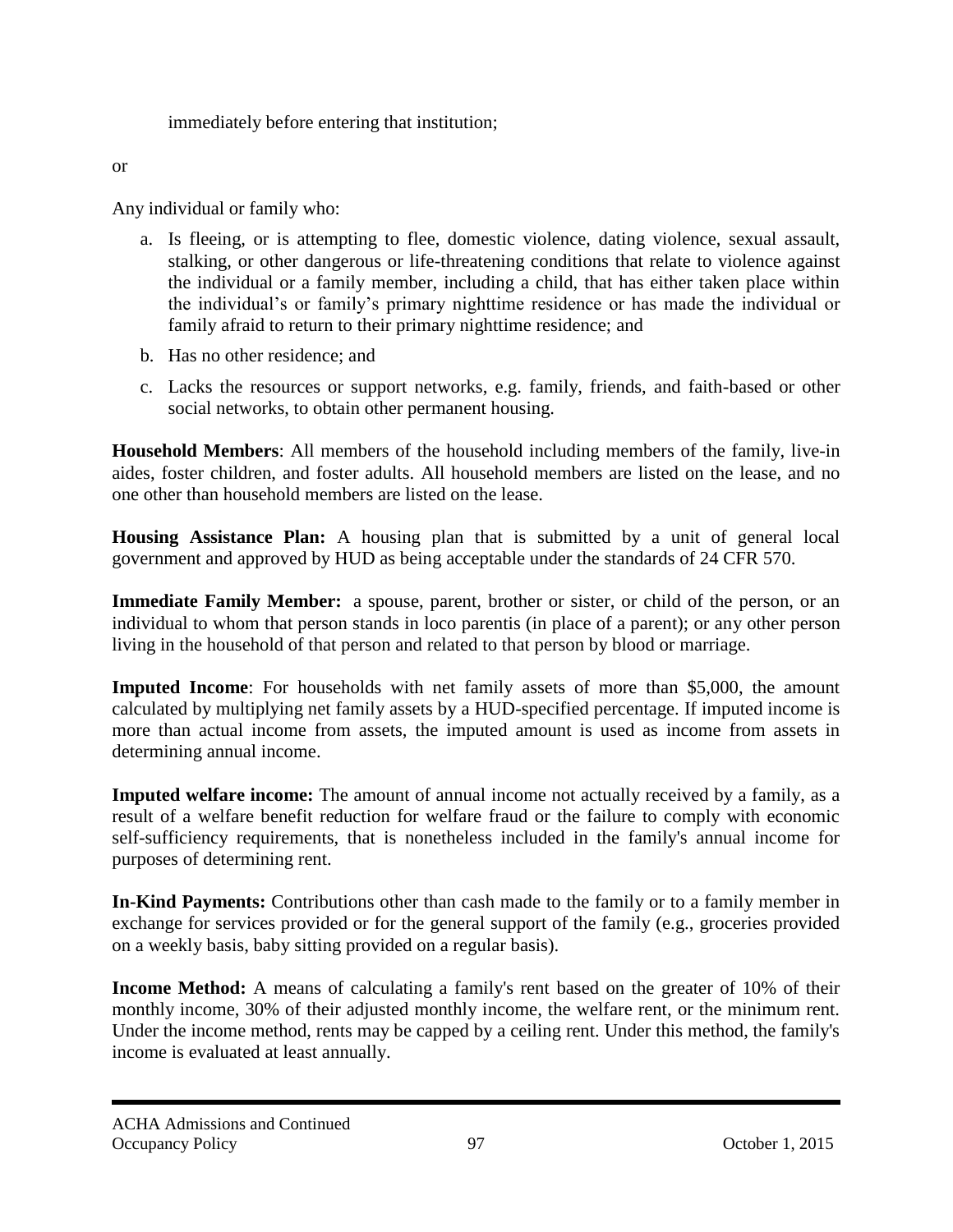**Interim (examination):** A reexamination of a family income, expenses, and household composition conducted between the regular annual recertifications when a change in a household's circumstances warrants such a reexamination.

**Law enforcement agency:** The National Crime Information Center (NCIC), police departments and other law enforcement agencies that hold criminal conviction records.

**Live-In Aide:** A person who resides with one or more elderly persons, near-elderly persons, or persons with disabilities and who:

- A. Is determined to be essential to the care and well- being of the persons;
- B. Is not obligated for the support of the persons; and
- C. Would not be living in the unit except to provide the necessary supportive services. (24 CFR 5.403(b))

A live-in aide is not a party to the lease. However, a live-in aide will be subject to the same screening process as anyone else on a lease except for income verification.

**Low-Income Families:** Those families whose incomes do not exceed 80% of the median income for the area, as determined by HUD with adjustments for smaller and larger families, except that HUD may establish income ceilings higher or lower than 80% of the median for the area on the basis of HUD's findings that such variations are necessary because of unusually high or low family incomes.

**Medical Expenses:** Medical expenses (of all family members of an elderly or disabled family), including medical insurance premiums, that are anticipated during the period for which annual income is computed and that are not covered by insurance. (24 CFR 5.603(d)). These expenses include, but are not limited to, acupuncture, artificial limbs, Braille books and magazines, chiropractor, crutches, dental treatment, eye glasses, hearing aides & batteries, home care, hospital services, laboratory fees, long term care, monthly payment on medical bills, prescription medicines, nursing home, optometrist, over the counter medicine as prescribed by doctor, oxygen, surgery, therapy, and transportation.

**Mixed Family:** A family whose members include those with citizenship or eligible immigration status and those without citizenship or eligible immigration status. (24 CFR 5.504(b))

**Mixed population development:** A public housing development, or portion of a development, that was reserved for elderly and disabled families at its inception (and has retained that character). If the development was not so reserved at its inception, the PHA has obtained HUD approval to give preference in tenant selection for all units in the development (or portion of development) to elderly families and disabled families. These developments were formerly known as elderly projects.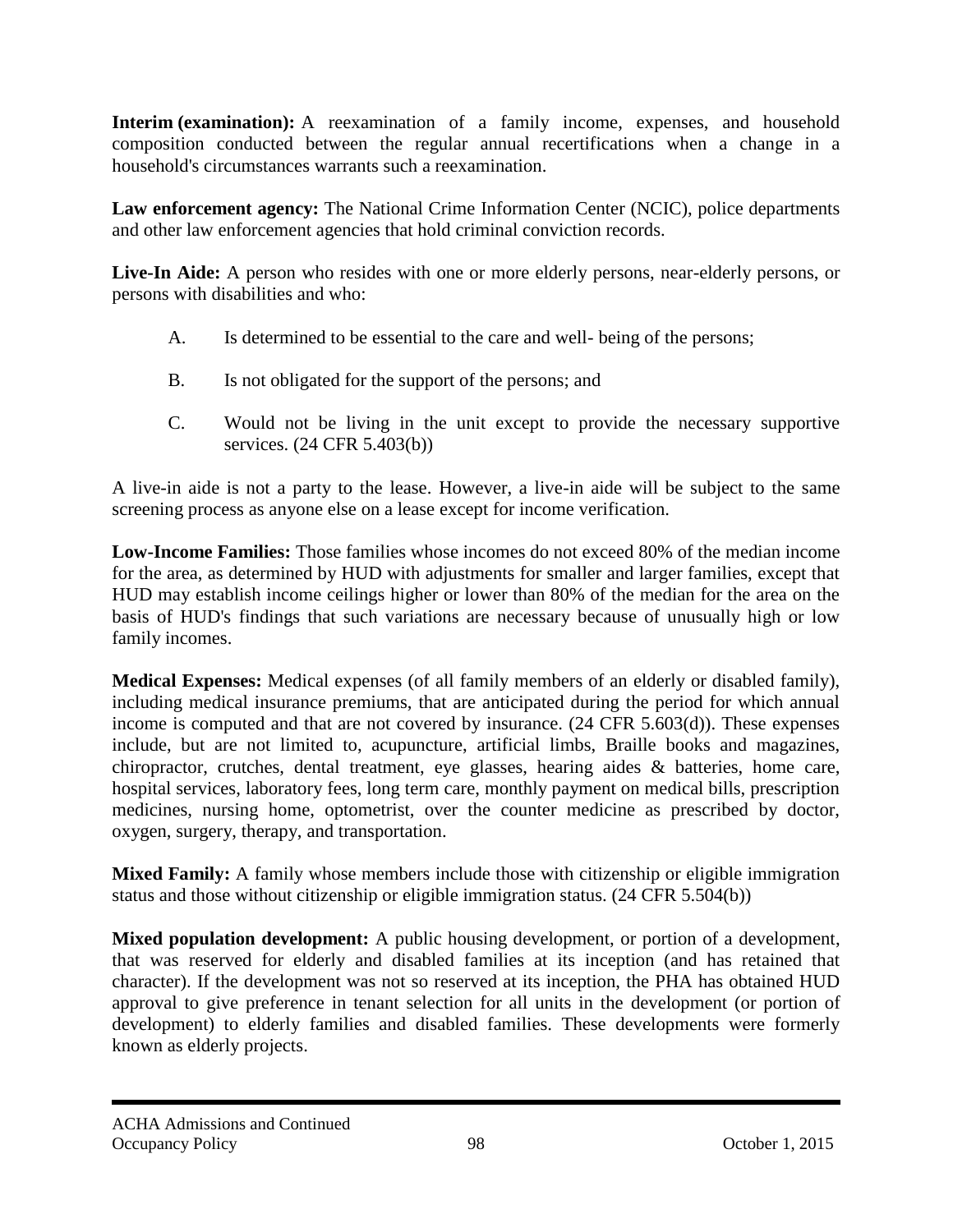**Monthly Adjusted Income:** One twelfth of adjusted income. (24 CFR 5.603(d))

**Monthly Income:** One twelfth of annual income. (24 CFR 5.603(d))

**National:** A person who owes permanent allegiance to the United States, for example, as a result of birth in a United States territory or possession. (24 CFR 5.504(b))

**Near-Elderly Family:** A family whose head (including co-head), spouse, or sole member is a person who is at least 50 years of age but below the age of 62; two or more persons, who are at least 50 years of age but below the age of 62, living together; or one or more persons who are at least 50 years of age but below the age of 62 living with one or more live-in aides. (24 CFR 5.403(b))

### **Net Family Assets:**

- A. Net cash value after deducting reasonable costs that would be incurred in disposing of real property, savings, stocks, bonds, and other forms of capital investment, excluding interests in Indian trust land and excluding equity accounts in HUD homeownership programs. The value of necessary items of personal property such as furniture and automobiles shall be excluded.
- B. In cases where a trust fund has been established and the trust is not revocable by, or under the control of, any member of the family or household, the value of the trust fund will not be considered an asset so long as the fund continues to be held in trust. Any income distributed from the trust fund shall be counted when determining annual income.
- C. In determining net family assets, housing authorities or owners, as applicable, shall include the value of any business or family assets disposed of by an applicant or tenant for less than fair market value (including a disposition in trust, but not in a foreclosure or bankruptcy sale) during the two years preceding the date of application for the program or reexamination, as applicable, in excess of the consideration received therefore. In the case of a disposition as part of a separation or divorce settlement, the disposition will not be considered to be for less than fair market value if the applicant or tenant receives important consideration not measurable in dollar terms. (24 CFR 5.603(d))

**Non-Citizen:** A person who is neither a citizen nor national of the United States. (24 CFR 5.504(b))

**Occupancy Standards:** The standards that a housing authority establishes for determining the appropriate number of bedrooms needed to house families of different sizes or composition*.*

**Other person under the tenant's control:** For the purposes of the definition of covered person it means the person, although not staying as a guest (as defined in this section) in the unit, is, or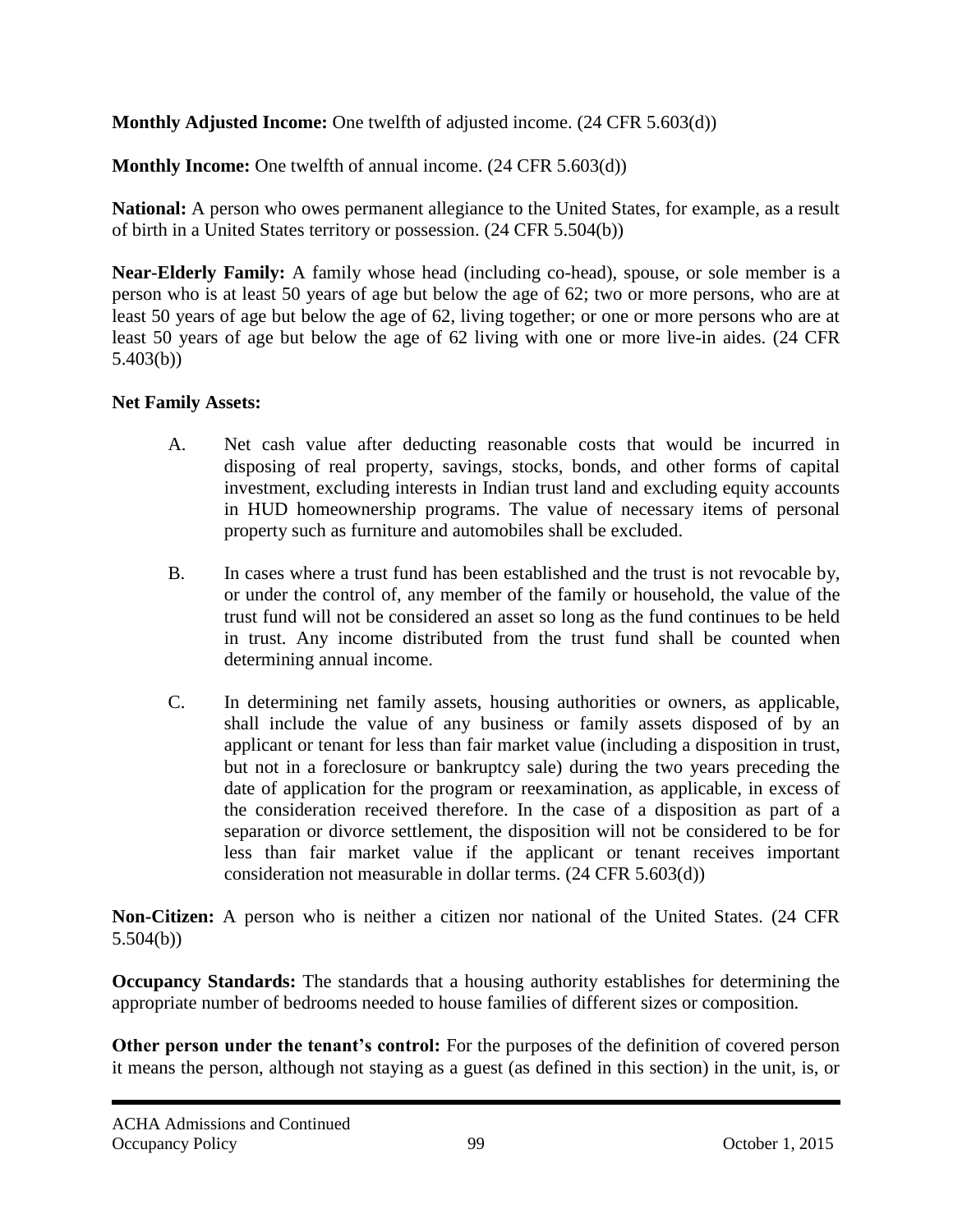was at the time of the activity in question, on the premises (as premises is defined in this section) because of an invitation from the tenant or other member of the household who has express or implied authority to so consent on behalf of the tenant. Absent evidence to the contrary, a person temporarily and infrequently on the premises solely for legitimate commercial purposes is not under the tenant's control*.*

**Participant:** A family or individual that is assisted by the public housing program.

**Permanently absent:** A person or persons not actually residing in the unit who once lived there and does not intend to return. One becomes permanently absent when one vacates the unit.

### **Person with Disabilities:** A person who:

- A. Has a disability as defined in 42 U.S.C. 423
- B. Is determined, pursuant to HUD regulations, to have a physical, mental, or emotional impairment that:
	- 1. Is expected to be of long-continued and indefinite duration;
	- 2. Substantially impedes his or her ability to live independently; and
	- 3. Is of such a nature that the ability to live independently could be improved by more suitable housing conditions; or
	- C. Has a developmental disability as defined in 42 U.S.C. 6001.

This definition does not exclude persons who have the disease of acquired immunodeficiency syndrome or any conditions arising from the etiologic agent for acquired immunodeficiency syndrome.

**Premises:** for purposes of the anti-drug provisions of this policy it means the building or complex or development in which the public or assisted housing dwelling unit is located, including common areas and grounds.

**Previously unemployed**: This includes a person who has earned, in the 12 months previous to employment, no more than would be received for 10 hours of work per week for 50 weeks at the established minimum wage.

**Processing Entity:** The person or entity that is responsible for making eligibility and related determinations and an income reexamination. In the Section 8 and public housing programs, the processing entity is the responsibility entity.

**Proration of Assistance:** The reduction in a family's housing assistance payment to reflect the proportion of family members in a mixed family who are eligible for assistance. (24 CFR5.520)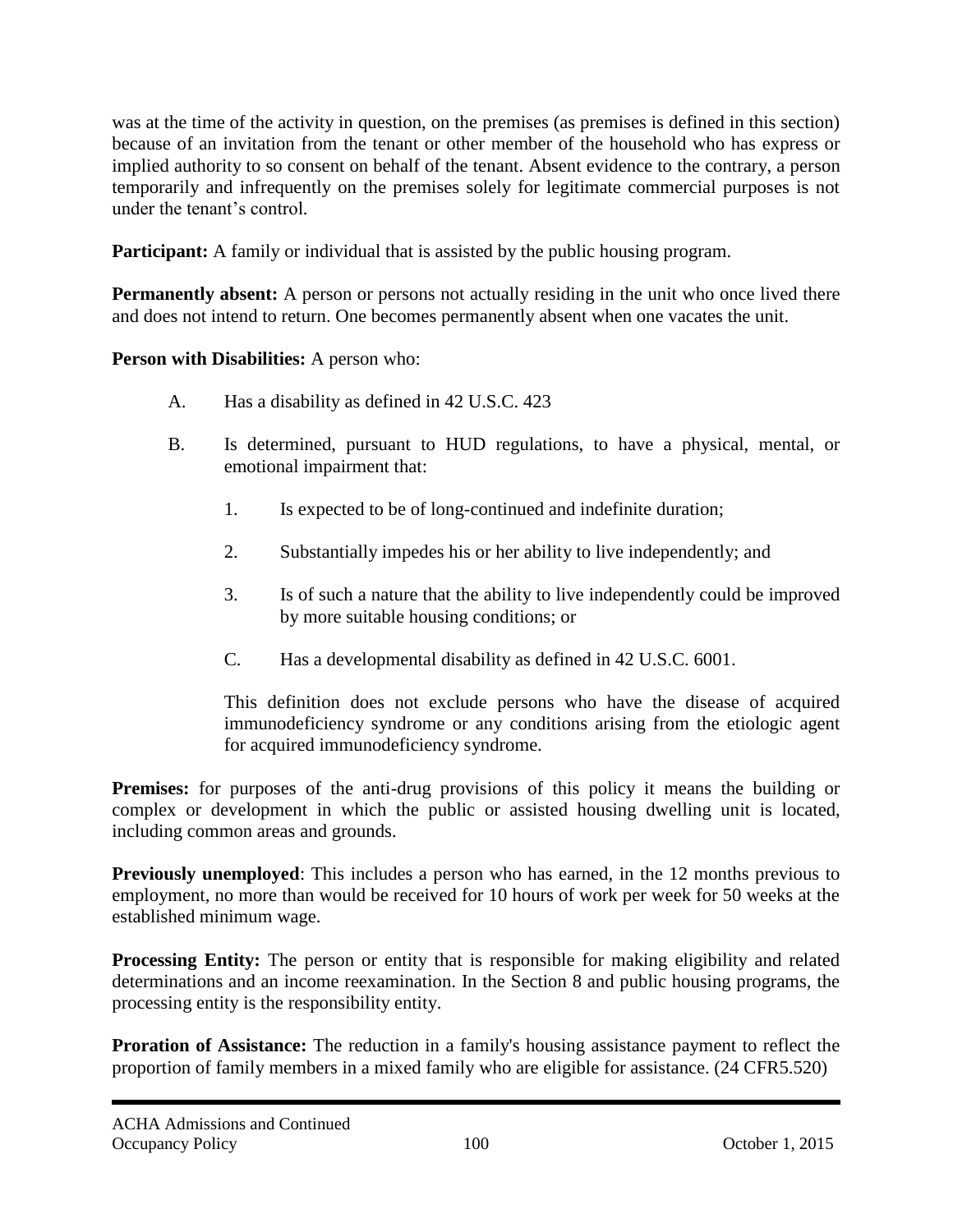**Public Housing:** Housing assisted under the 1937 Act, other than under Section 8. Public housing includes dwelling units in a mixed-finance project that are assisted by a PHA with capital or operating funds.

Public Housing Agency (PHA): Any State, county, municipality, or other governmental entity or public body (or agency or instrumentality thereof) which is authorized to engage in or assist in the development or operation of low-income housing under the 1937 Housing Act. (24 CFR 5.100)

**Recertification:** The annual reexamination of a family's income, expenses, and composition to determine the family's rent.

**Remaining Member of a Tenant Family:** A member of the family listed on the lease who continues to live in the public housing dwelling after all other family members have left.

**Rental Insurance:** The Allegheny County Housing Authority encourages that all families purchased rental insurance to cover any personal loss. The Allegheny County Housing Authority will not compensate any families with loss of personal items, unless the Housing Authority is liable for the loss.

#### **Responsible Entity:**

- A. For the public housing program, the Section 8 tenant-based assistance program 24 CFR 982), and the Section 8 project-based certificate or voucher program (24 CFR 983), and the Section 8 moderate rehabilitation program (24 CFR 882), responsible entity means the PHA administering the program under an ACC with HUD;
- B. For all other Section 8 programs, responsible entity means the Section 8 project owner.

**Self-Declaration:** A type of verification statement by the tenant as to the amount and source of income, expenses, or family composition. Self-declaration is acceptable verification only when third-party verification or documentation cannot be obtained.

**Sexual Orientation:** Means homosexuality, heterosexuality, or bisexuality.

**Shelter Allowance:** That portion of a welfare benefit (e.g., TANF) that the welfare agency designates to be used for rent and utilities.

**Single Person:** Someone living alone or intending to live alone who does not qualify as an elderly family, a person with disabilities, a displaced person, or the remaining member of a tenant family. (Public Housing: Handbook 7465.1 REV-2, 3-5)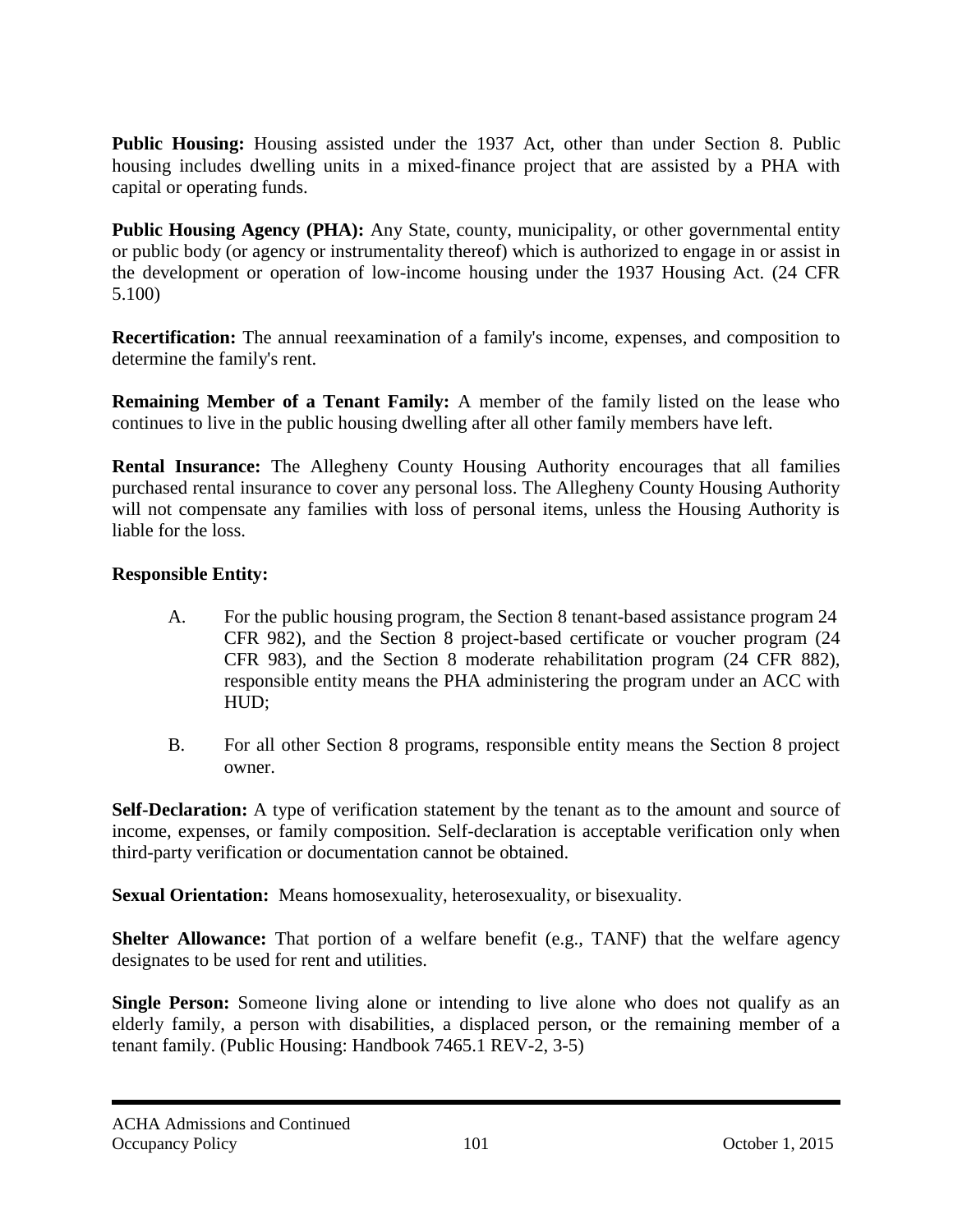**Site-based Waiting Lists:** Separate waiting lists will be maintained for each community that has Public Housing. Single-family homes will be grouped on their own waiting list.

### **Specified Welfare Benefit Reduction:**

- A. A reduction of welfare benefits by the welfare agency, in whole or in part, for a family member, as determined by the welfare agency, because of fraud by a family member in connection wit the welfare program; or because of welfare agency sanction against a family member for noncompliance with a welfare agency requirement to participate in an economic self-sufficiency program.
- B. "Specified welfare benefit reduction" does not include a reduction or termination of welfare benefits by the welfare agency:
	- 1. at the expiration of a lifetime or other time limit on the payment of welfare benefits;
	- 2. because a family member is not able to obtain employment, even though the family member has complied with welfare agency economic selfsufficiency or work activities requirements; or
	- 3. because a family member has not complied with other welfare agency requirements.

**Split Family:** A family household that becomes divided into two otherwise eligible families due to divorce, legal separation or other division of the family.

**Stalking:** to follow, pursue, or repeatedly commit acts with the intent to kill, injure, harass, or intimidate; or to place under surveillance with the intent to kill, injure, harass, or intimidate another person; and in the course of, or as a result of, such following, pursuit, surveillance, or repeatedly committed acts, to place a person in reasonable fear of the death of, or serious bodily injury to, or to cause substantial emotional harm to (i) that person; (ii) a member of the immediate family of that person; or (iii) the spouse or intimate partner of that person.

**State Wage Information Collection Agency (SWICA):** The State agency receiving quarterly wage reports from employers in the State or an alternative system that has been determined by the Secretary of Labor to be as effective and timely in providing employment-related income and eligibility information. (24 CFR 5.214)

**Temporarily absent:** A person of persons not actually residing in a unit for a period of time while still maintaining control of the unit. If the absence exceeds fourteen (14) calendar days, the Housing Authority must agree to the absence.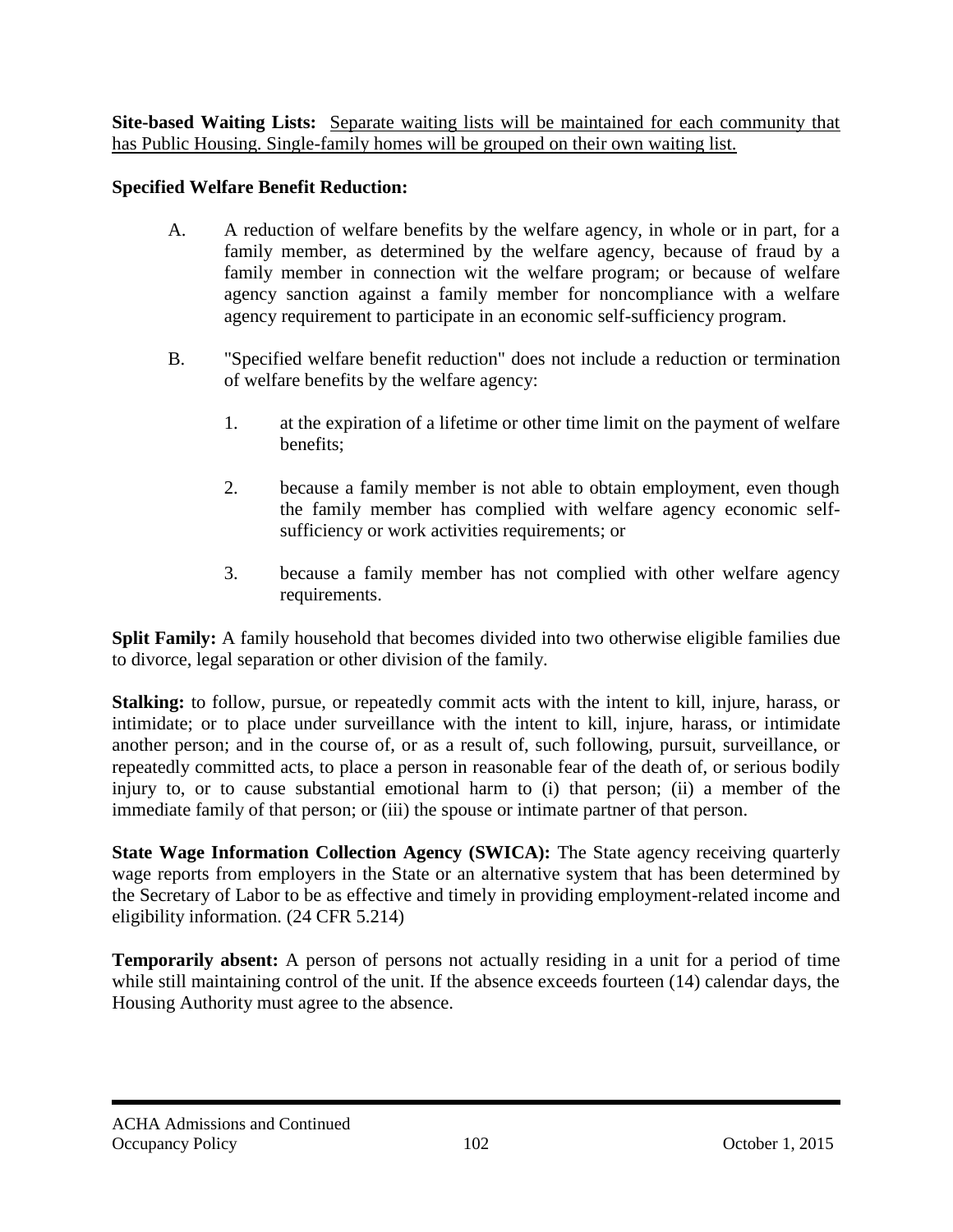**Temporary Assistance to Needy Families (TANF):** The program that replaced the Assistance to Families with Dependent Children (AFDC) that provides financial assistance to needy families who meet program eligibility criteria. Benefits are limited to a specified time period.

**Tenant:** The person or family renting or occupying an assisted dwelling unit. (24 CFR 5.504(b))

**Tenant Rent:** The amount payable monthly by the family as rent to the housing authority. Where all utilities (except telephone) and other essential housing services are supplied by the housing authority or owner, tenant rent equals total tenant payment. Where some or all utilities (except telephone) and other essential housing services are supplied by the housing authority and the cost thereof is not included in the amount paid as rent, tenant rent equals total tenant payment less the utility allowance. (24 CFR 5.603(d))

**Third-Party (verification):** Written or oral confirmation of a family's income, expenses, or household composition provided by a source outside the household.

### **Total Tenant Payment (TTP):**

- A. Total tenant payment for families whose initial lease is effective on or after August 1, 1982:
	- 1. Total tenant payment is the amount calculated under Section  $3(a)(1)$  of the 1937 Act which is the higher of :
		- a. 30% of the family's monthly adjusted income;
		- b. 10% of the family's monthly income; or
		- c. If the family is receiving payments for welfare assistance from a public agency and a part of such payments, adjusted in accordance with the family's actual housing costs, is specifically designated by such agency to meet the family's housing costs, the portion of such payments which is so designated.

If the family's welfare assistance is ratably reduced from the standard of need by applying a percentage, the amount calculated under section  $3(a)(1)$  shall be the amount resulting from one application of the percentage.

- 2. Total tenant payment for families residing in public housing does not include charges for excess utility consumption or other miscellaneous charges.
- B. Total tenant payment for families residing in public housing whose initial lease was effective before August 1, 1982: Paragraphs (b) and (c) of 24 CFR 913.107,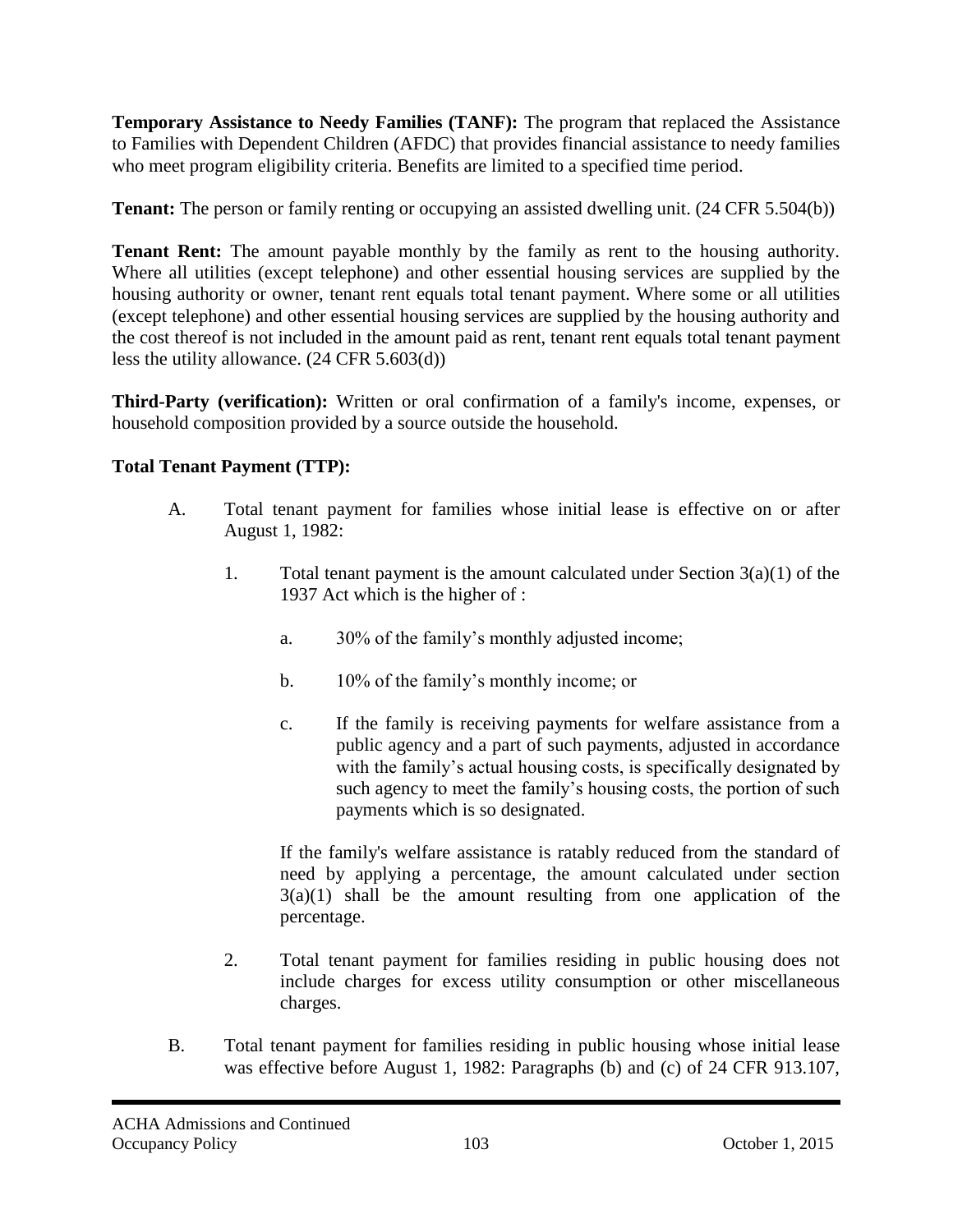as it existed immediately before November 18, 1996), will continue to govern the total tenant payment of families, under a public housing program, whose initial lease was effective before August 1, 1982.

**Universal Effective Date:** The date a group of residents are scheduled to have their income reexamined if they are income rent payers.

**Utility Allowance:** If the cost of utilities (except telephone) and other housing services for an assisted unit is not included in the tenant rent but is the responsibility of the family occupying the unit, an amount equal to the estimate made by a housing authority of the monthly cost of a reasonable consumption of such utilities and other services for the unit by an energyconservative household of modest circumstances consistent with the requirements of a safe, sanitary, and healthful living environment. (24 CFR 5.603)

**Utility Reimbursement:** The amount, if any, by which the utility allowance for the unit, if applicable, exceeds the total tenant payment for the family occupying the unit. (24 CFR 5.603)

**VAWA:** The Violence Against Women and Department of Justice Reauthorization Act of 2005 (Pub. L. 109-162, approved August 28, 2006), as amended by the U.S. Housing Act of 1937 (42 U.S.C. 1437d and 42 U.S. 1437f).

**Very Low-Income Families:** Families whose incomes do not exceed 50% of the median family income for the area, as determined by HUD with adjustments for smaller and larger families, except that HUD may establish income ceilings higher or lower than 50% of the median for the area if HUD finds that such variations are necessary because of unusually high or low family incomes.

**Victims of Domestic Violence:** See Section 10.1.

**Violent criminal activity:** means any criminal activity that has as one of its elements the use, attempted use, or threatened use of physical force substantial enough to cause, or be reasonably likely to cause, serious bodily injury or property damage.

**Welfare Assistance:** Welfare or other payments to families or individuals, based on need, that are made under programs funded, separately or jointly, by Federal, State or local governments (including assistance provided under the Temporary Assistance for Needy Families (TANF) program, as that term is defined under the implementing regulations issued by the Department of Health and Human Services at 45 CFR 260.31).

45 CFR 260.31 defines the term "assistance" to include cash, payments, vouchers, and other forms of benefits designed to meet a family's ongoing basic needs (i.e., for food, clothing, shelter, utilities, household goods, personal care items, and general incidental expenses).

It includes such benefits even when they are: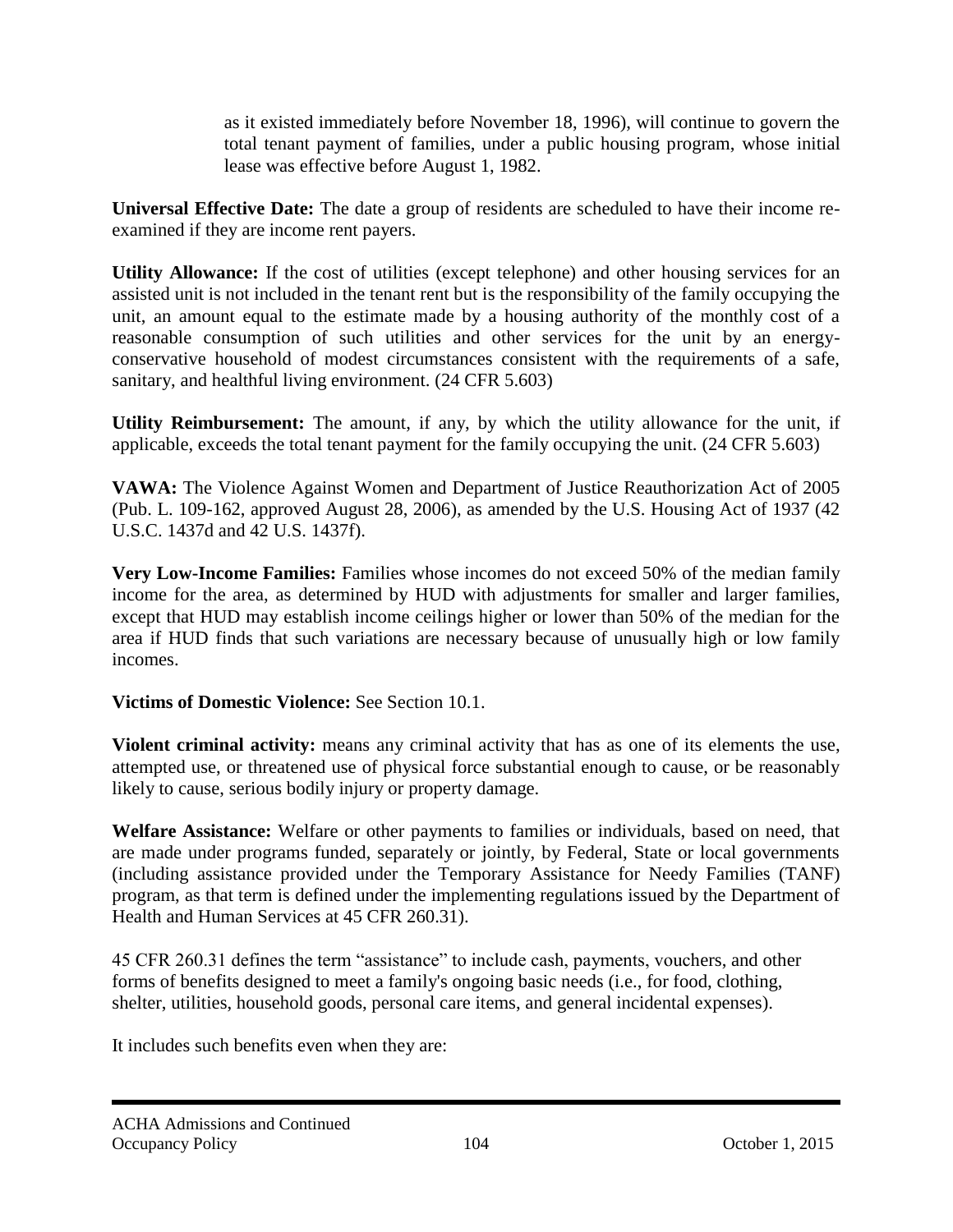- A. Provided in the form of payments by a TANF agency, or other agency on its behalf, to individual recipients; and
- B. Conditioned on participation in work experience or community service (or any other work activity under 45 CFR 261.30).

Except where excluded later in this definition, it also includes supportive services such as transportation and childcare provided to families who are not employed.

The term "assistance" excludes:

- A. Nonrecurrent, short-term benefits that:
	- 1. Are designed to deal with a specific crisis situation or episode of need;
	- 2. Are not intended to meet recurrent or ongoing needs; and
	- 3. Will not extend beyond four months.
- B. Work subsidies (i.e., payments to employers or third parties to help cover the costs of employee wages, benefits, supervision, and training);
- C. Supportive services such as child care and transportation provided to families who are employed;
- D. Refundable earned income tax credits;
- E. Contributions to, and distributions from, Individual Development Accounts;
- F. Services such as counseling, case management, peer support, childcare information and referral, transitional services, job retention, job advancement, and other employment-related services that do not provide basic income support; and
- G. Transportation benefits provided under a Job Access or Reverse Commute project, pursuant to section 404(k) of the Act, to an individual who is not otherwise receiving assistance.

**Welfare Rent:** In "as-paid" welfare programs, the amount of the welfare benefit designated for shelter and utilities.

**Written notification:** All written notifications required in this policy shall be hand delivered with a signed receipt or mailed via first class mail unless specified otherwise.